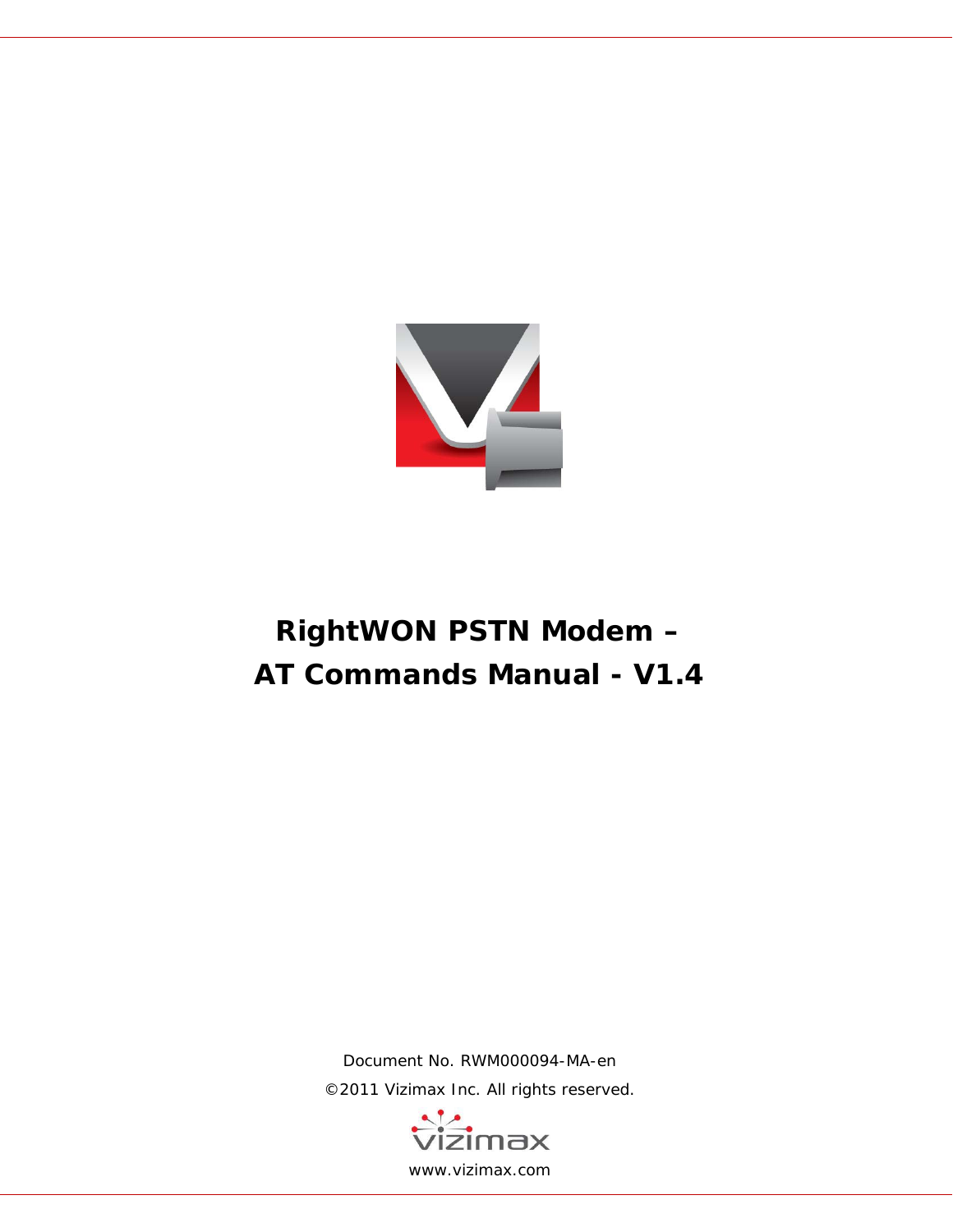

### **Copyright**

© Copyright Vizimax, Inc., 2011. All rights reserved.

The information contained in this document is the proprietary and/or confidential information of Vizimax, Inc. ("Vizimax") and is subject to all relevant laws protecting intellectual property and confidential information, as well as to the terms of any specific agreement protecting Vizimax's rights in such information. Neither this document nor the information contained herein may be published, reproduced, transmitted or disclosed in whole or in part by any means for any purpose without the express, prior, written authorization of Vizimax. In addition, any use of this document or the information contained herein for any purposes other than those for which it was disclosed is strictly forbidden.

Vizimax may have patents or pending patents applications, trademarks, copyrights, or other intellectual property rights covering subject matter in this document. The furnishing of this document does not constitute a license to these patents, trademarks, copyrights, or other intellectual property.

#### **Document Disclaimer**

Vizimax believes the information in this document to be accurate at the time of publication of the document. However, this document may contain errors or omissions. Vizimax makes no warranties regarding this document or its content. Vizimax is not responsible for any loss, liability, or damages of any kind arising from or related to this document or the information contained in it. Information contained herein may be periodically updated or modified without notice in subsequent editions. If you encounter an error in this document, please contact Vizimax.

Any representations or statements in this document concerning Vizimax products are for informational purposes only and do not constitute warranties, either express or implied, regarding such products. Vizimax's standard limited warranty, stated in its sales contract or order confirmation form, is the only warranty offered by Vizimax in relation to the products.

All specifications and designs are subject to change without prior notice. Vizimax reserves the right, at its sole discretion, to modify or replace any part of this document. It is your responsibility to check this document periodically for changes.

### **Warranty Disclaimer**

Vizimax and its suppliers and licensors hereby disclaim all warranties of any kind, express or implied, including, without limitation, the warranties of merchantability, fitness for a particular purpose and noninfringement. Neither Vizimax nor its suppliers and licensors, makes any warranty that Vizimax products will be error-free, or that access to remote units and their connected equipment will be continuous or uninterrupted.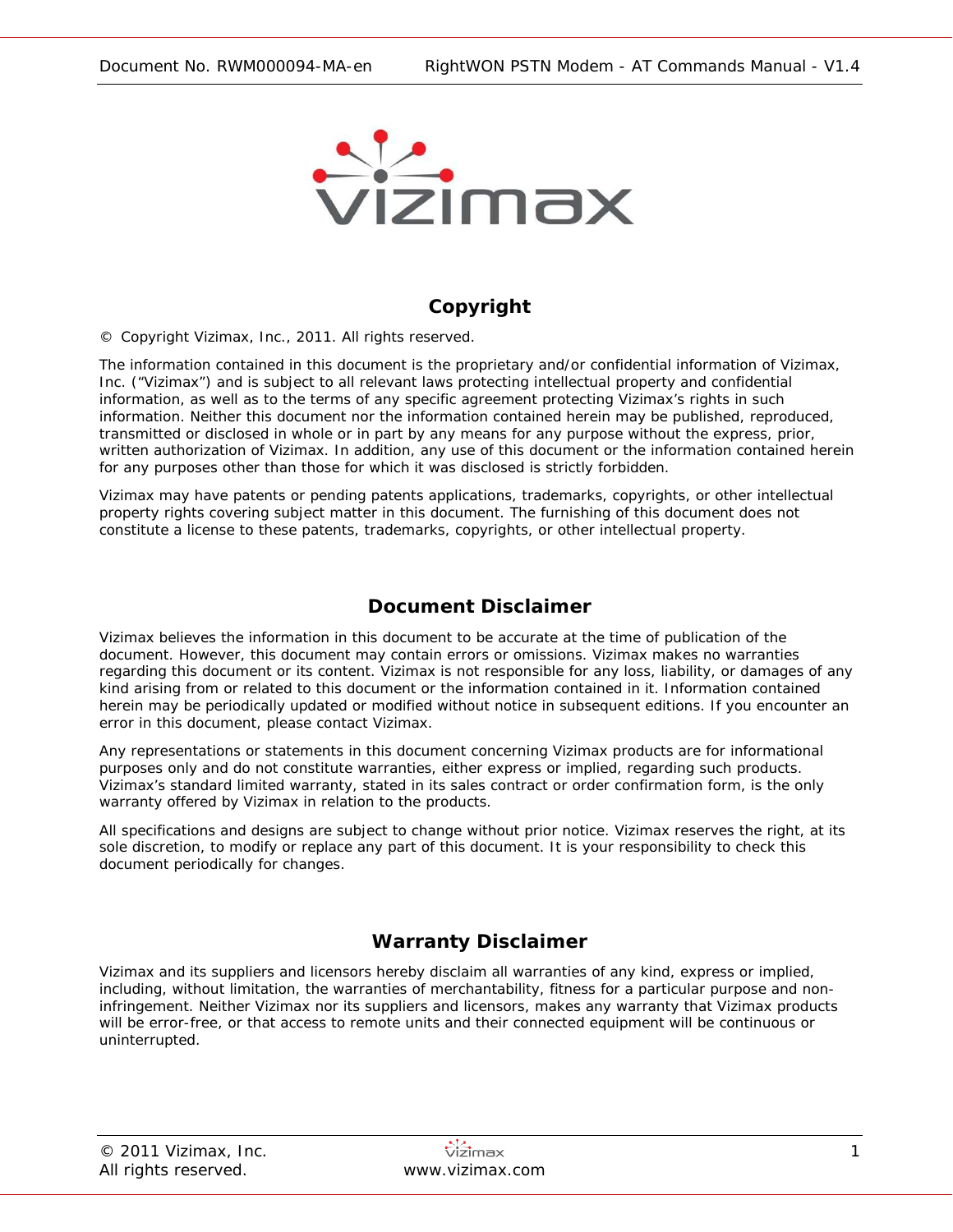## **Limitation of Liability**

Vizimax products are programmable devices which can be modified by anyone who has been given authorization to access the product and log onto its configuration software. Vizimax cannot oversee modifications to the configuration of Vizimax products unless a prior service agreement has been made between all parties involved. Vizimax does not have any control over who is given permission to access Vizimax products. Vizimax cannot therefore be held responsible for the configuration, automatisms and actions that are programmed into any Vizimax product once it has been delivered to the purchaser or third party. Likewise, Vizimax is not responsible for the particular use of Vizimax products in industrial, commercial or other applications, nor is it liable for any harmful effects of such use.

You are responsible for taking precautions as necessary to protect yourself, your computer networks and all connected equipment from any harmful or destructive actions that may arise due to incorrect programming of Vizimax products, or any purposely destructive actions programmed by a person with malicious intent. Vizimax disclaims any responsibility for any harm resulting from the use of the RightWON.

In no event will Vizimax, or its suppliers or licensors, be liable with respect to any subject matter under any contract, negligence, strict liability or other legal or equitable theory for: (i) any special, incidental or consequential damages; (ii) the cost of procurement or substitute products or services; (iii) interruption of use, or the loss or corruption of data.

Vizimax, its contractors, licensors, and their respective directors, officers, employees and agents, are hereby indemnified from any and all claims and expenses, including attorneys' fees, arising out of your use or misuse of Vizimax products. Vizimax shall have no liability for any damage, injury, failure or delay due to matters beyond the reasonable control of Vizimax.

The foregoing shall not apply to the extent prohibited by applicable law.

### **Trademarks**

Vizimax, the Vizimax logo, RightWON, WiseWON and the RightWON icons are trademarks or registered trademarks of Vizimax, Inc. in Canada, the United States and other jurisdictions. All other trademarks, registered trademarks and service marks are the property of their respective owners.

Your use of Vizimax products grants you no right or license to reproduce or otherwise use any Vizimax or third-party trademarks.

Vizimax is a licensed user of the following service marks:



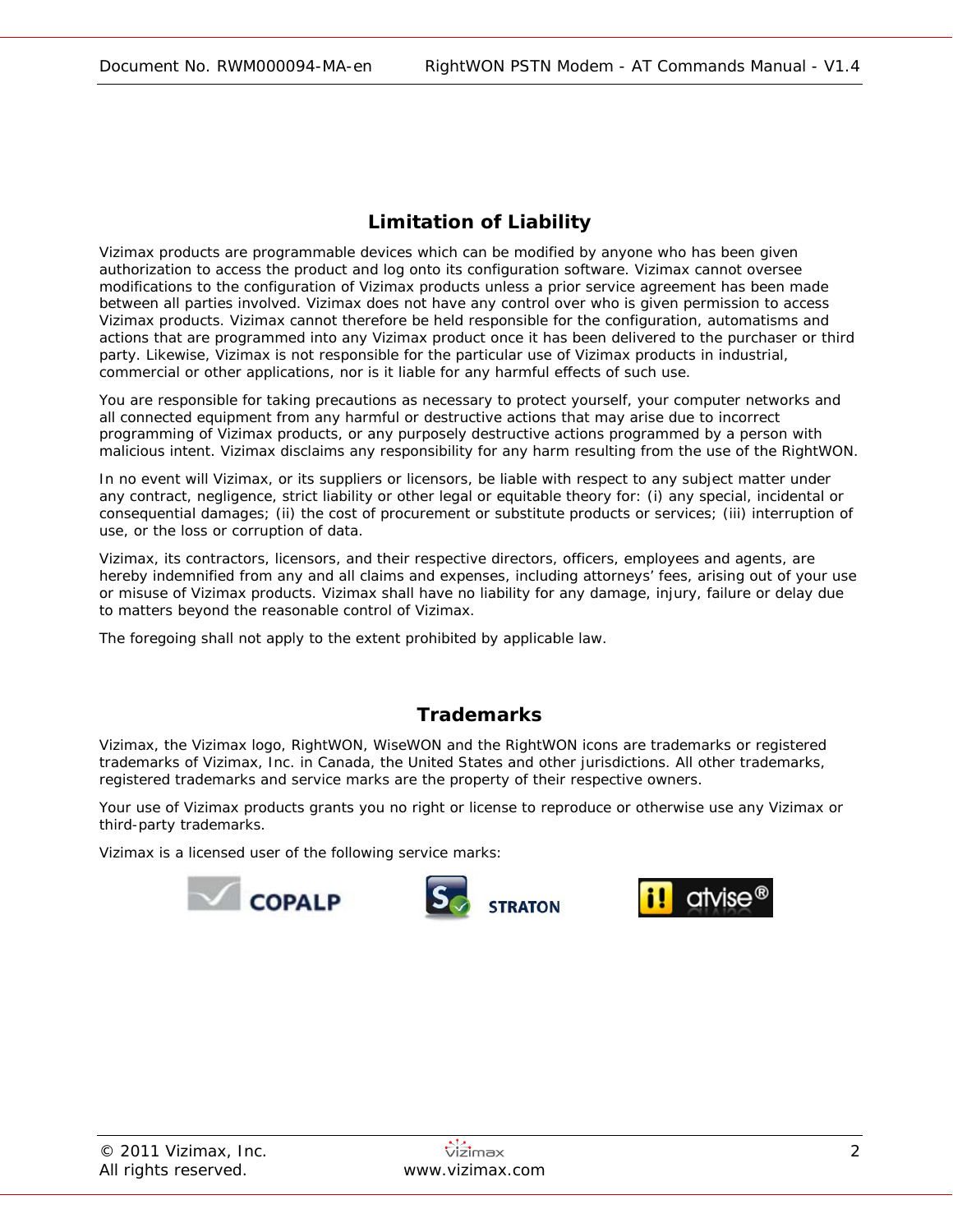## **Contents**

| AT.           |  |  |  |
|---------------|--|--|--|
|               |  |  |  |
|               |  |  |  |
| $A$ /         |  |  |  |
| A             |  |  |  |
| В             |  |  |  |
| D             |  |  |  |
| Ε             |  |  |  |
| F             |  |  |  |
| H             |  |  |  |
| L             |  |  |  |
| M             |  |  |  |
| N             |  |  |  |
| O             |  |  |  |
| P             |  |  |  |
| Q             |  |  |  |
| $Sr=$         |  |  |  |
| Τ             |  |  |  |
| v             |  |  |  |
| W             |  |  |  |
| X             |  |  |  |
| Z             |  |  |  |
| &C            |  |  |  |
| &D            |  |  |  |
| &E            |  |  |  |
| &F            |  |  |  |
| &G            |  |  |  |
| &K            |  |  |  |
| &L            |  |  |  |
| &P            |  |  |  |
| &Q            |  |  |  |
| &S            |  |  |  |
| 8T            |  |  |  |
| &V            |  |  |  |
| &W            |  |  |  |
| <u>&amp;Z</u> |  |  |  |
| M             |  |  |  |
| ۱В            |  |  |  |
| Ж             |  |  |  |
| W             |  |  |  |
| ١Q            |  |  |  |
| ۱T            |  |  |  |
| W             |  |  |  |
| ΙX            |  |  |  |
| -C            |  |  |  |
| %A            |  |  |  |
| %B            |  |  |  |
| $\%C$         |  |  |  |
| %DC           |  |  |  |
| %DT           |  |  |  |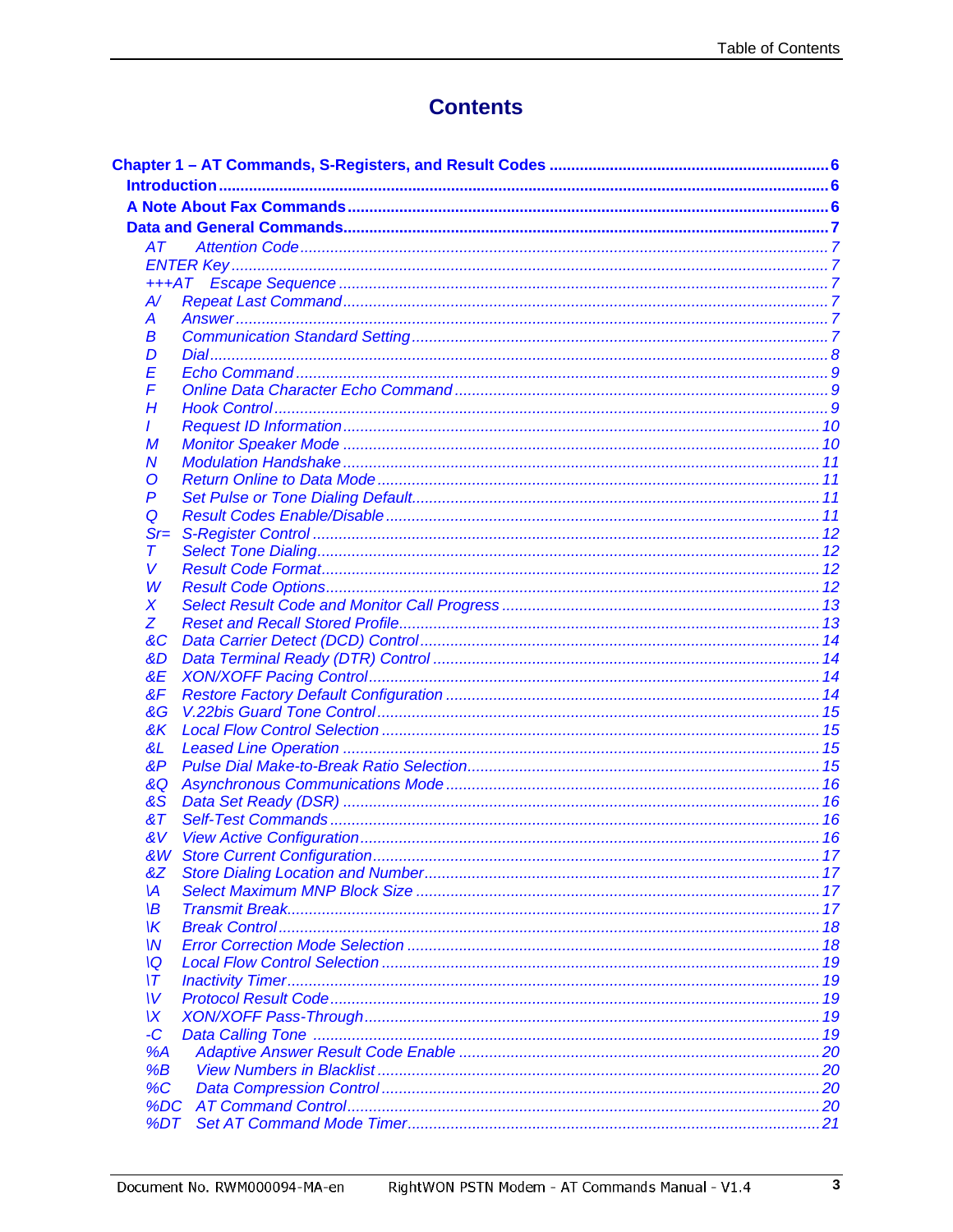| %E               |  |  |  |
|------------------|--|--|--|
| %H               |  |  |  |
| %S               |  |  |  |
| $+$ A8E          |  |  |  |
| $+ A8T$          |  |  |  |
| $+DCS$           |  |  |  |
| $+DR$            |  |  |  |
| $+DS$            |  |  |  |
| $+DS44$          |  |  |  |
| $+EB$            |  |  |  |
| +EFCS            |  |  |  |
| $+ER$            |  |  |  |
| $+ES$            |  |  |  |
| $+ESA$           |  |  |  |
| $+ETBM$          |  |  |  |
|                  |  |  |  |
| $+GCAP$          |  |  |  |
| $+GCI$           |  |  |  |
| $+GMI$           |  |  |  |
| $+GMM$           |  |  |  |
| $+GMR$           |  |  |  |
| $+$ IFC          |  |  |  |
| $+ILRR$          |  |  |  |
|                  |  |  |  |
| $+IPR=$          |  |  |  |
| $+$ <i>ITF</i> = |  |  |  |
| $+MR$            |  |  |  |
| $+MS$            |  |  |  |
| \$D\$            |  |  |  |
| \$EB             |  |  |  |
| \$FC             |  |  |  |
| \$LB             |  |  |  |
| \$MB             |  |  |  |
| <b>\$RP</b>      |  |  |  |
| \$SB             |  |  |  |
| $+VDR$           |  |  |  |
| #P               |  |  |  |
| #S               |  |  |  |
| $#S=$            |  |  |  |
|                  |  |  |  |
|                  |  |  |  |
|                  |  |  |  |
| #CBA             |  |  |  |
| #CBD             |  |  |  |
| #CBF?            |  |  |  |
| #CBFR            |  |  |  |
| #CBI             |  |  |  |
| #CBN             |  |  |  |
| #CBP             |  |  |  |
| #CBR             |  |  |  |
| #CBS             |  |  |  |
|                  |  |  |  |
|                  |  |  |  |
|                  |  |  |  |
|                  |  |  |  |
|                  |  |  |  |
|                  |  |  |  |
|                  |  |  |  |
|                  |  |  |  |
|                  |  |  |  |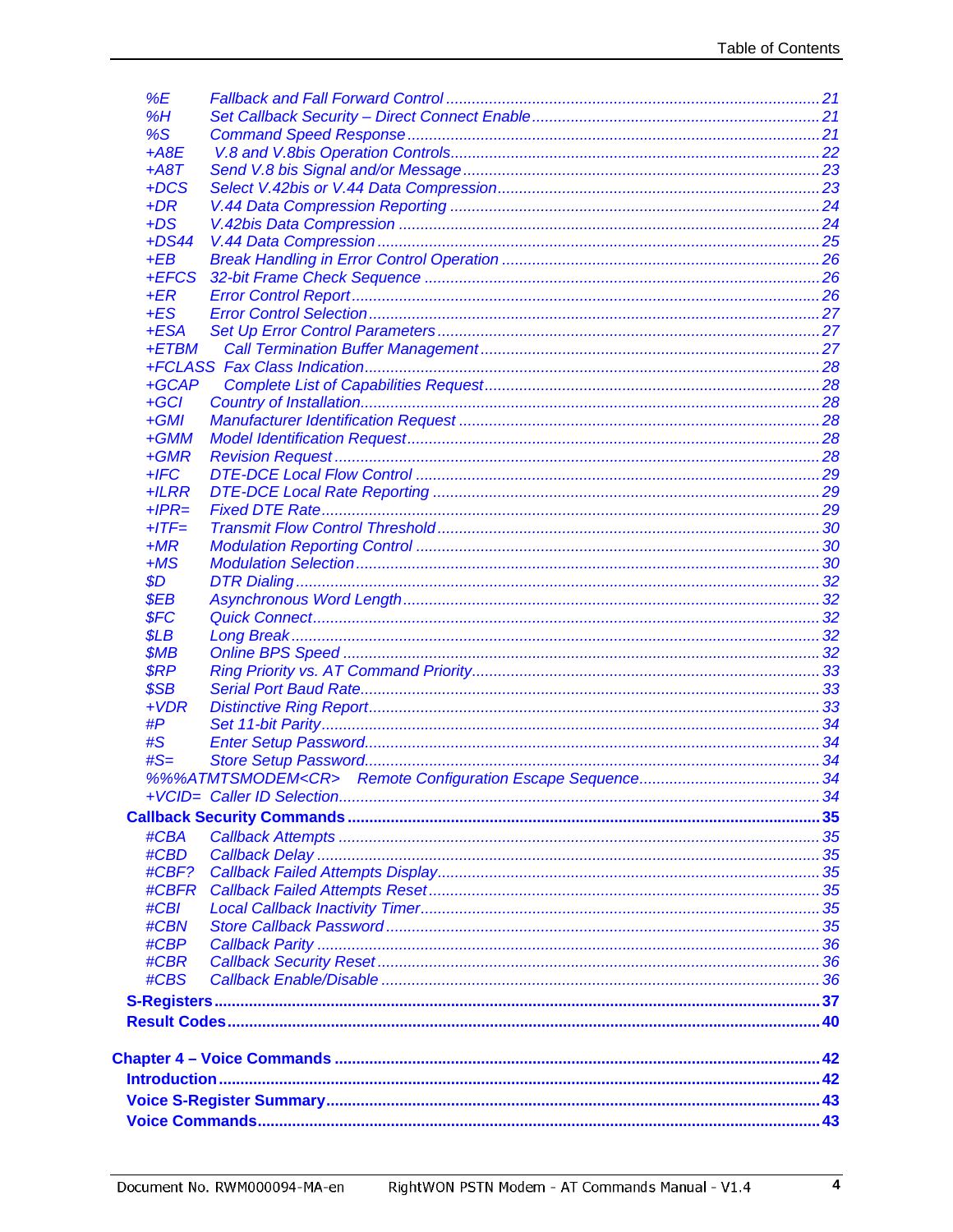| $+VMH$  |  |
|---------|--|
| $+VIP$  |  |
| $+VRX$  |  |
| $+VTS$  |  |
| $+VTX$  |  |
| $+VGR$  |  |
| $+VGT$  |  |
| $+VIT$  |  |
| $+VLS$  |  |
| $+VRA$  |  |
| $+VRN$  |  |
| $+VSD$  |  |
| $+VSM$  |  |
| $+VTD=$ |  |
| $+VDR$  |  |
| $+VEM$  |  |
|         |  |
| $+VBT$  |  |
| $+VPP$  |  |
| $+VPR$  |  |
|         |  |
|         |  |
|         |  |
|         |  |
|         |  |
|         |  |
|         |  |
|         |  |
|         |  |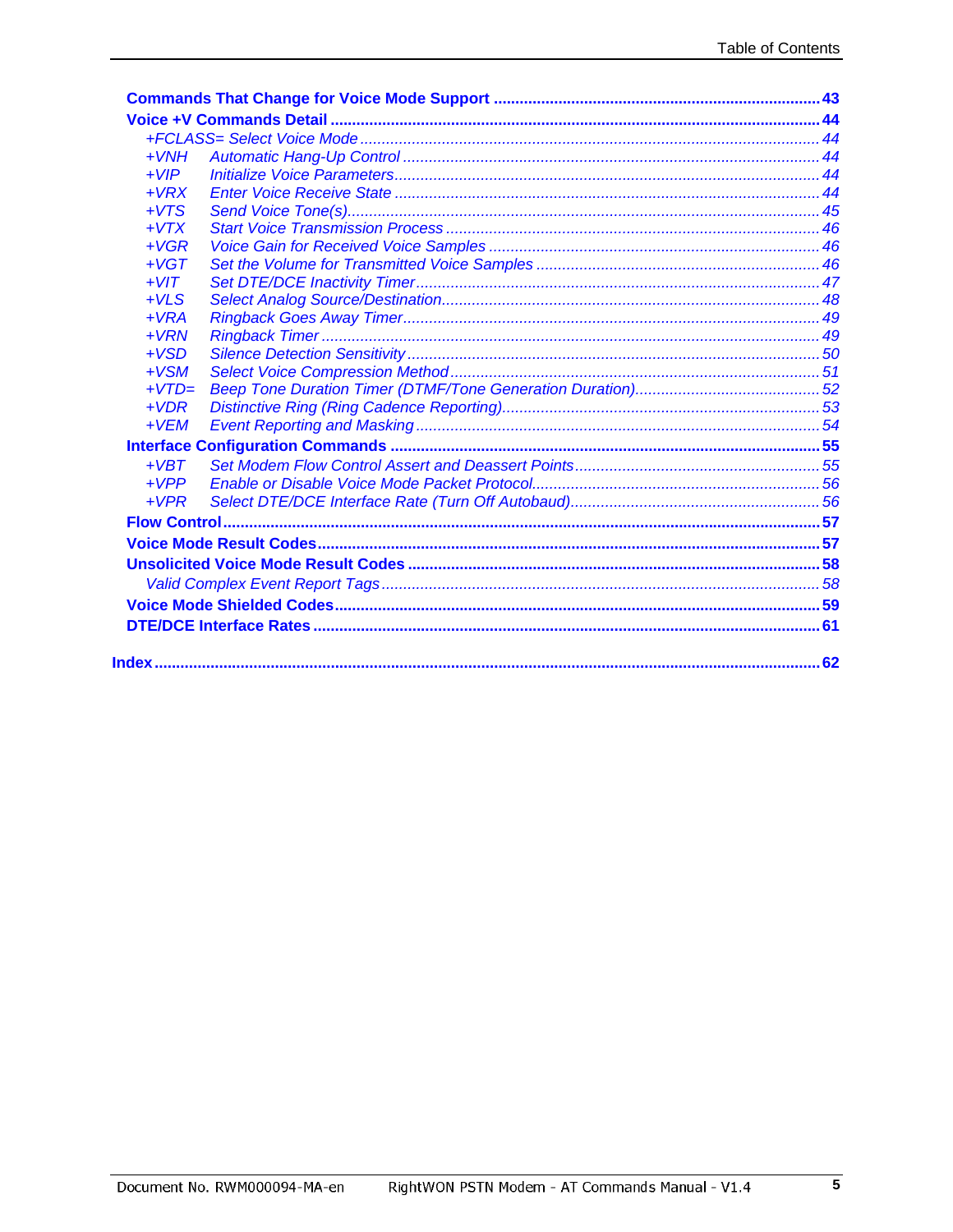# **Chapter 1 – AT Commands, S-Registers, and Result Codes**

# <span id="page-6-1"></span><span id="page-6-0"></span>**Introduction**

The AT commands are used to control the operation of your modem. They are called *AT* commands because the characters **AT** must precede each command to get the *AT*tention of the modem.

*AT* commands can be issued only when the modem is in command mode or online command mode.

- The modem is in *command mode* whenever it is not connected to another modem.
- The modem is in *data mode* whenever it is connected to another modem and ready to exchange data. *Online command mode* is a temporary state in which you can issue commands to the modem while connected to another modem.
- To put the modem into *online command mode* from *data mode*, you must issue an *escape sequence* (**+++AT**) and the command, e.g., **+++ATH** to hang up the modem. To return to *data mode* from *online command mode*, you must issue the command **ATO**.

To send AT commands to the modem you must use a communications program, such as the HyperTerminal applet in Windows or some other available terminal program. You can issue commands to the modem either directly, by typing them in the terminal window of the communications program, or indirectly, by configuring the operating system or communications program to send the commands automatically. Fortunately, communications programs make daily operation of modems effortless by hiding the commands from the user. Most users, therefore, need to use AT commands only when reconfiguring the modem; e.g., to turn auto answer on or off.

The format for entering an AT command is **AT***Xn*, where *X* is the command and *n* is the specific value for the command, sometimes called the command *parameter*. The value is always a number. If the value is zero, you can omit it from the command; thus, **AT&W** is equivalent to **AT&W0**. Most commands have a *default* value, which is the value that is set at the factory. The default values are shown in the "AT Command Summary".

You must press ENTER (it could be some other key depending on the terminal program) to send the command to the modem. Any time the modem receives a command, it sends a response known as a *result code*. The most common result codes are *OK*, *ERROR*, and the *CONNECT* messages that the modem sends to the computer when it is connecting to another modem. See a table of valid result codes at the end of this chapter.

You can issue several commands in one line, in what is called a command *string*. The command string begins with **AT** and ends when you press ENTER. Spaces to separate the commands are optional; the command interpreter ignores them. The most familiar command string is the *initialization string*, which is used to configure the modem when it is turned on or reset, or when your communications software calls another modem.

**Note:** This document applies to all the MT9234 products. However, some commands may not apply to all MT9234 builds.

# <span id="page-6-2"></span>**A Note About Fax Commands**

Fax commands are covered in two separate fax reference guides. These guides are included on the product CD and are posted on the Multi-Tech Web site: [http://www.multitech.com/DOCUMENTS/Families/MultiModemZBA/manuals.asp.](http://www.multitech.com/DOCUMENTS/Families/MultiModemZBA/manuals.asp)

- Fax Service Class 1 and Fax Service Class 1.0 Developer's Guide. Document number: S000262x
- Fax Developer's Guide for Classes 2 and 2.0/2.1 Document number: S000239x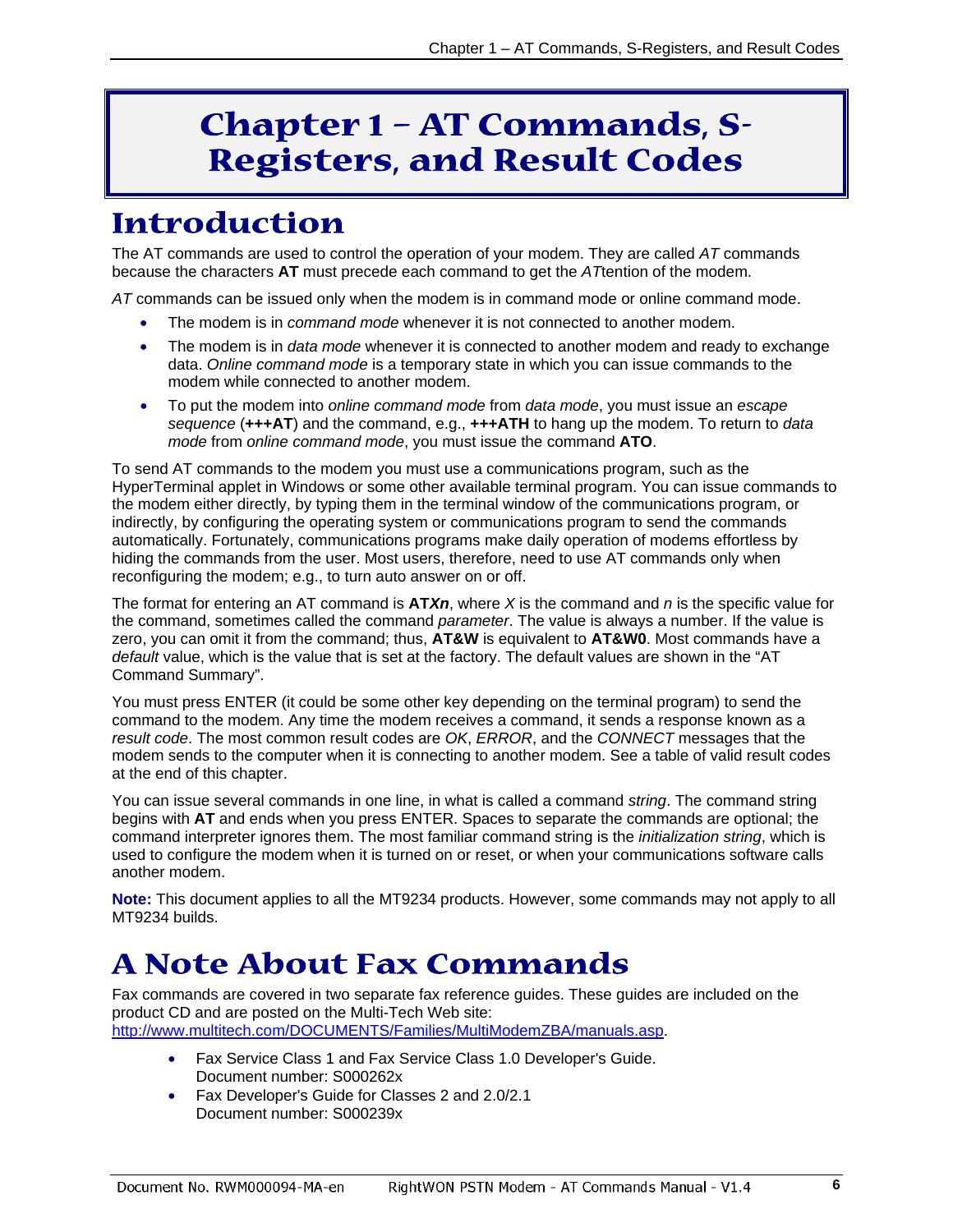# <span id="page-7-0"></span>**Data and General Commands**

#### <span id="page-7-1"></span>**AT Attention Code**

Description: The attention code precedes all command lines except A/, A: and escape sequences.

# <span id="page-7-2"></span>**ENTER Key**<br>Description:

Press the ENTER (RETURN) key to execute a command.

# <span id="page-7-3"></span>**+++AT Escape Sequence**

 $+++AT$ 

Description: Allows the modem to exit data mode and enter on-line command mode. While in online command mode, AT commands are sent directly to the modem. Use the return to on-line data mode command (O<value> - Return to On-Line Data Mode) to return to data mode.

#### <span id="page-7-4"></span>**A/ Repeat Last Command**

Syntax: A/<br>Description: Th

This command repeats the last AT command. The modem repeats the command currently in the command buffer.

#### **IMPORTANT:**

**Do not use the AT prefix with this command.** 

**Do not conclude the command with a terminating character (ENTER).** 

<span id="page-7-6"></span><span id="page-7-5"></span>

| Α                       | <b>Answer</b>                                                                                                                                                                                                                                                                                                                                                               |
|-------------------------|-----------------------------------------------------------------------------------------------------------------------------------------------------------------------------------------------------------------------------------------------------------------------------------------------------------------------------------------------------------------------------|
| Syntax:                 | ATA                                                                                                                                                                                                                                                                                                                                                                         |
| Description:            | This command instructs the modem to connect to the line and establish a connection<br>with the remote modem or DCE. This command can be canceled if the modem<br>receives a new command or character from the host system before the handshake<br>begins.                                                                                                                   |
| Result Codes:           | CONNECT if a connection is established and the extended result code parameter is<br>equal to 0. (See X <value> - Select Result Code and Monitor Call Progress).<br/>CONNECT <rate> if a connection is established and the extended result code<br/>parameter is not equal to 0.<br/>NO CARRIER if a connection cannot be established or the modem aborts the</rate></value> |
|                         | connection on request of the host system.                                                                                                                                                                                                                                                                                                                                   |
|                         | OK if the commands are aborted or DTR is turned off by the host system when the<br>data terminal ready control is not set to 0. See $&D$ – DTR Control.<br><b>ERROR</b> if the modem is in on-line command mode when receiving the <b>A</b> command.                                                                                                                        |
|                         |                                                                                                                                                                                                                                                                                                                                                                             |
| Β                       | <b>Communication Standard Setting</b>                                                                                                                                                                                                                                                                                                                                       |
| Description:<br>Syntax: | This command selects the communication standard used by the modem.<br>ATB <value></value>                                                                                                                                                                                                                                                                                   |
| Values:                 | Selects CCITT V.22 mode when modem is at 1200 bps.<br>0                                                                                                                                                                                                                                                                                                                     |
|                         | Select Bell 212A when modem is at 1200 bps.<br>1                                                                                                                                                                                                                                                                                                                            |
|                         | 2<br>Deselect V.23 reverse channel (same as B3).                                                                                                                                                                                                                                                                                                                            |
|                         | 3<br>Deselect V.23 reverse channel (same as B2).                                                                                                                                                                                                                                                                                                                            |
|                         | Select V.21 when the modem is at 300 bps.<br>15<br>16<br>Select Bell 103J when the modem is at 300 bps.                                                                                                                                                                                                                                                                     |
| Defaults:               | 0 and 15                                                                                                                                                                                                                                                                                                                                                                    |
| <b>Result Codes:</b>    | <b>OK</b> if $\langle$ value $\rangle$ = 0-3, 15, 16                                                                                                                                                                                                                                                                                                                        |
|                         | <b>ERROR</b> if $\leq$ value $\geq \neq 1$ .                                                                                                                                                                                                                                                                                                                                |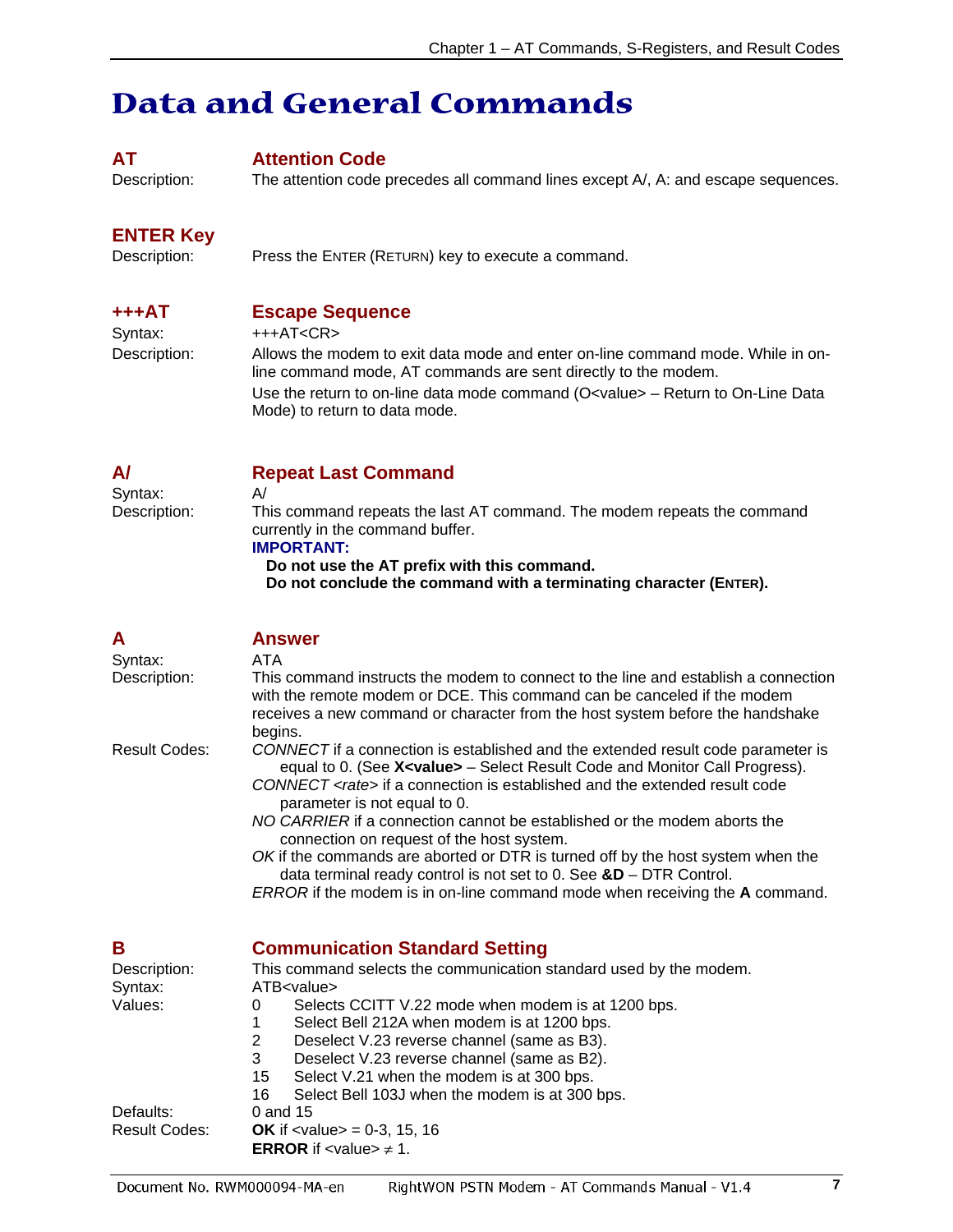<span id="page-8-0"></span>

| D                    | <b>Dial</b>                                                                                                                                                                                                                                             |
|----------------------|---------------------------------------------------------------------------------------------------------------------------------------------------------------------------------------------------------------------------------------------------------|
| Description:         | This command instructs the modem to begin the dialing sequence. The dial string,<br>which is made up of the telephone number and dial modifiers is entered after the D<br>command.                                                                      |
|                      | A dial string can be up to 60 characters long. Any digit or symbol may be dialed as<br>touchtone digits. Characters such as spaces, hyphens, and parentheses are ignored<br>by the modem and may be included in the dial string to enhance readability. |
| Syntax:              | ATD <dial_strings><br/>Phone number and dial modifiers.</dial_strings>                                                                                                                                                                                  |
| Dial String Values:  | <b>Dial string modifiers:</b>                                                                                                                                                                                                                           |
|                      | Redial the last number. (Must be placed immediately after ATD.)<br>L                                                                                                                                                                                    |
|                      | P<br>Select pulse-dialing.                                                                                                                                                                                                                              |
|                      | T<br>Select tone-dialing.                                                                                                                                                                                                                               |
|                      | V<br>Dial using speakerphone. Instructs the modem to switch to speakerphone<br>mode and dial the number. Use the ATH command to disconnect the voice<br>call.                                                                                           |
|                      | W<br>Wait for dial tone. This command instructs the modem to wait for a second<br>dial tone before processing the dial string. (X2, X4, X5, X6, or X7 must be<br>selected.)                                                                             |
|                      | Pause during dialing for the amount of time set in register S8.<br>,                                                                                                                                                                                    |
|                      | Return to command mode. Instructs the modem to return to command mode<br>after it has finished dialing without disconnecting the call. This modifier must<br>be the last character in the dial string.                                                  |
|                      | Hook flash. Instructs the modem to go on-hook for 0.5 seconds and then<br>I<br>return to off-hook.                                                                                                                                                      |
|                      | @<br>Wait for quiet answer. Instructs the modem to wait for 5 seconds of silence<br>after dialing the number. If silence is not detected, the modem sends a NO<br>ANSWER result code back to the user.                                                  |
|                      | ٨<br>Disable data calling tone transmission.                                                                                                                                                                                                            |
|                      | \$<br>Detect AT&T call card "bong" tone. The character should follow the phone<br>number and precede the user's call card number:<br>ATDT1028806127853500\$123456789                                                                                    |
|                      | <b>S=<location></location></b> Dial a number previously stored in the register. Instructs the modem                                                                                                                                                     |
|                      | to dial a telephone number previously stored using the<br>&Z <location>=<dial_string> command. Valid storage locations are 0 to 2<br/>(0-1 for Parallel {internal}).</dial_string></location>                                                           |
|                      | Example: ATDS=2                                                                                                                                                                                                                                         |
| Default:             | Τ                                                                                                                                                                                                                                                       |
| <b>Result Codes:</b> | CONNECT if a connection is established and the extended result code<br>parameter is equal to 0. (See X <value> - Select Result Code and<br/>Monitor Call Progress).</value>                                                                             |
|                      | CONNECT <rate> if a connection is established and the extended result code<br/>parameter is not equal to 0.</rate>                                                                                                                                      |
|                      | NO CARRIER if a connection cannot be established or the modem aborts the<br>connection on request of the host system.                                                                                                                                   |
|                      | BUSY if the W or @ modifiers are used and a busy signal is detected.                                                                                                                                                                                    |
|                      | NO ANSWER if the @ modifiers is used and the remote ring followed by 5<br>seconds of silence is not detected before expiration of the connection<br>timer. See S7 - Connection Completion Time-Out.                                                     |
|                      | OK if the commands are aborted or DTR is turned off by the host system when<br>the data terminal ready control is not set to 0. See $&D$ -value> - Data<br>Terminal Ready (DTR) Control.                                                                |
|                      | ERROR if the modem is in on-line command mode when receiving the A<br>command.                                                                                                                                                                          |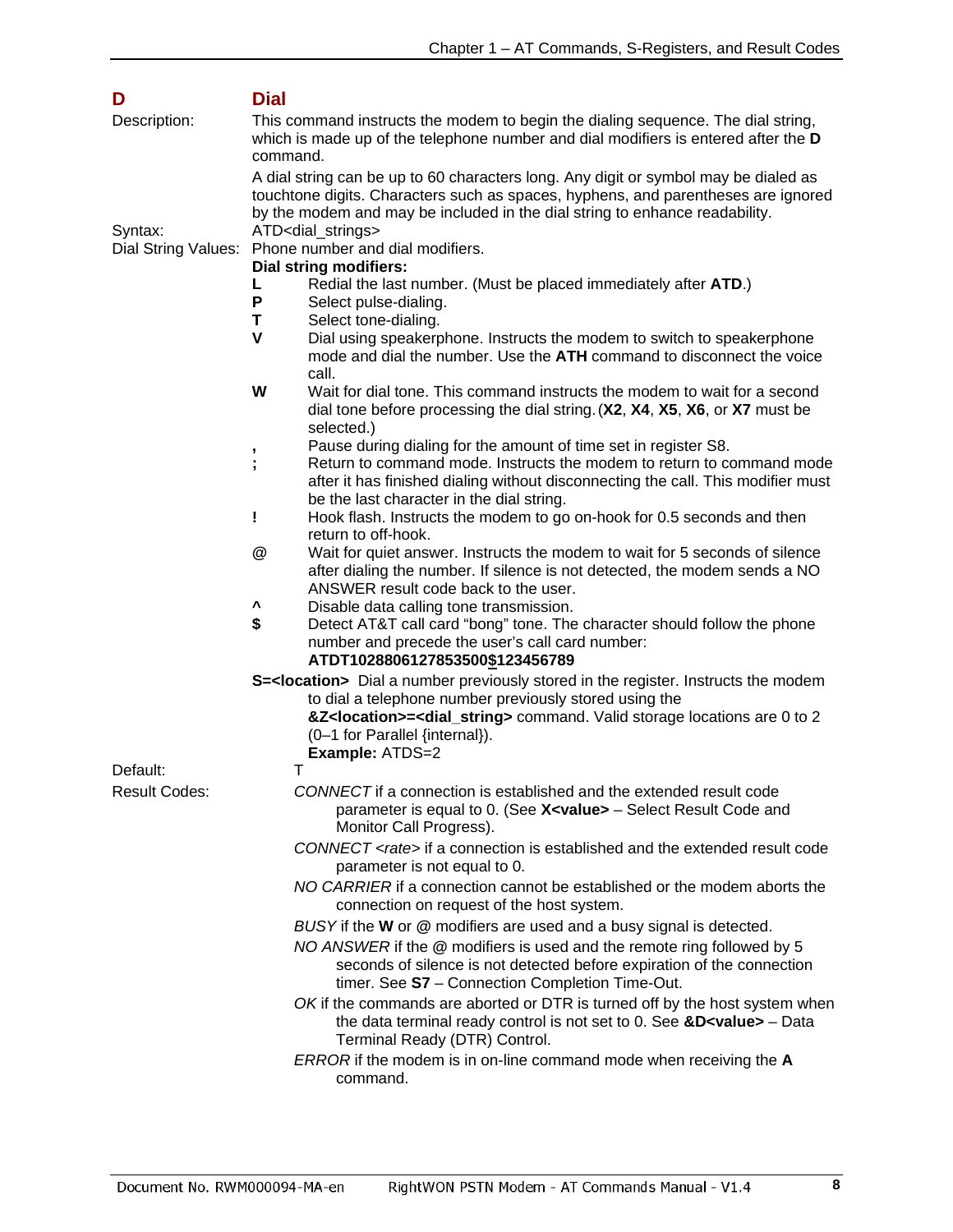### <span id="page-9-0"></span>**E Echo Command**

| Description: | Enables or disables the modem's echo feature. When the echo feature is selected<br>and the modem is in the command mode, characters sent to the modem are sent<br>back to the host and displayed on the monitor. |
|--------------|------------------------------------------------------------------------------------------------------------------------------------------------------------------------------------------------------------------|
| Syntax:      | ATE <value></value>                                                                                                                                                                                              |
| Values:      | Do not echo keyboard input to the terminal.                                                                                                                                                                      |
|              | Do echo keyboard input to the terminal.                                                                                                                                                                          |
| Default:     |                                                                                                                                                                                                                  |

#### <span id="page-9-1"></span>**F CONFIDENTIFY CONFIDENT CONFIDENCE COMMANDER CONFIDENT CONFIDENCE CONFIDENCE CONFIDENCE CONFIDENCE CONFIDENCE CONFIDENCE CONFIDENCE CONFIDENCE CONFIDENCE CONFIDENCE CONFIDENCE CONFIDENCE CONFIDENCE CONFIDENCE CONFIDENC** Controller-based products support this command to ensure backward compatibility with communications software that issues the F1 command. Syntax: ATF<value><br>Values: 0 Enal 0 Enable online data character echo. (Not supported.)<br>1 Disable online data character echo (included for back 1 Disable online data character echo (included for backward compatibility). Default:<br>Result Codes: **OK** if  $\langle$  value $\rangle$  = 1 **ERROR** if <value>  $\neq$  1.

<span id="page-9-2"></span>

| н             | <b>Hook Control</b>                                                                                       |
|---------------|-----------------------------------------------------------------------------------------------------------|
| Description:  | Instructs the modem to go on-hook to disconnect a call or go off-hook to make the<br>telephone line busy. |
| Syntax:       | ATH <value></value>                                                                                       |
| Values:       | Go on-hook (hang up).<br>0                                                                                |
|               | Go off-hook (make the phone line busy).                                                                   |
| Default:      | 0                                                                                                         |
| Result Codes: | <b>OK</b> if $\langle$ value $\rangle$ = 0 to 1                                                           |
|               | <b>ERROR</b> if <value> <math>\neq</math> 0 to 1.</value>                                                 |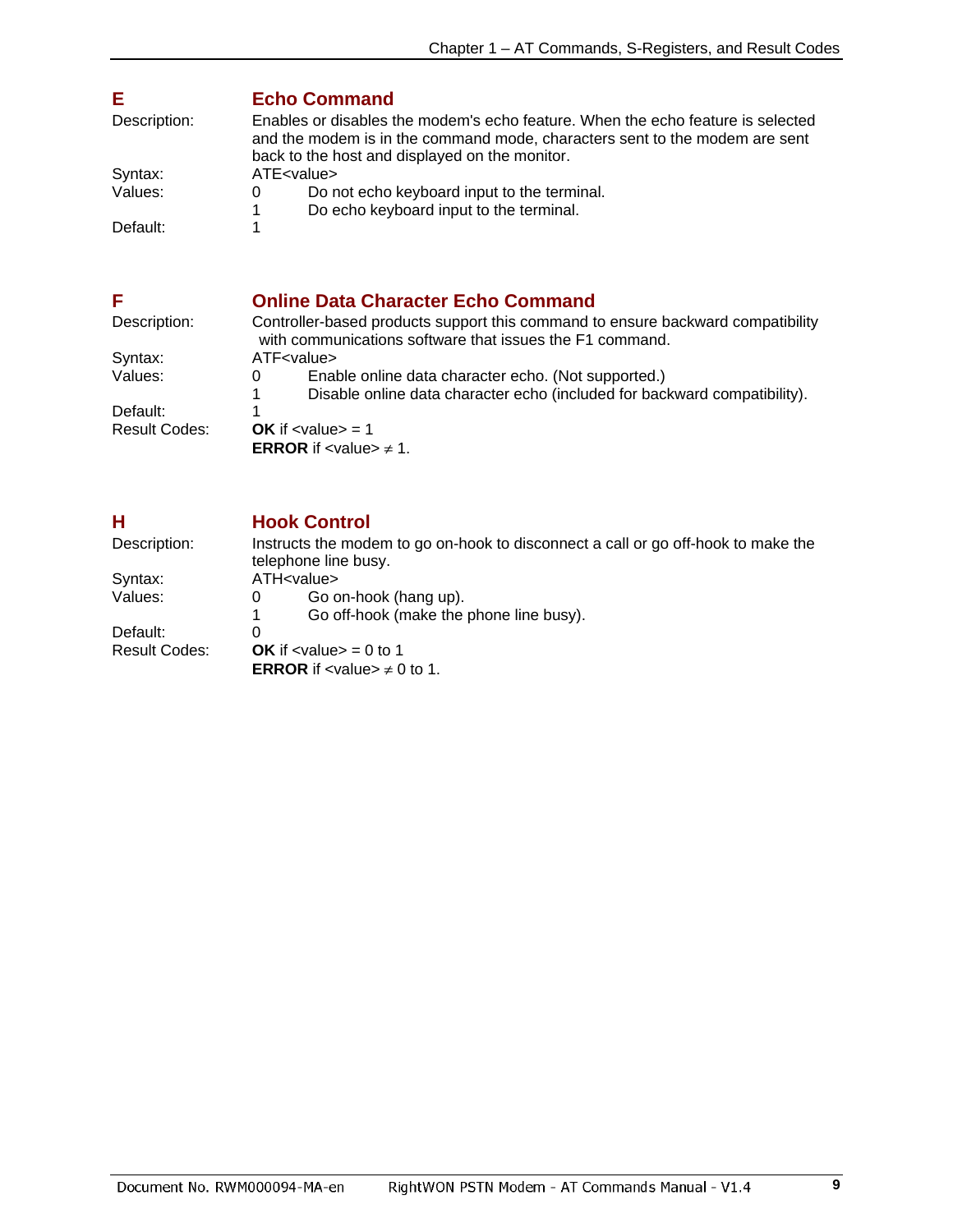<span id="page-10-0"></span>

| Description:         | <b>Request ID Information</b><br>Use this command to display product information about the modem. In each case the                                                                                                                                                                                                                                                                                                                                                                                                                                                                                                                                                                                                                                                                                                                                                                                                                                                                                                                 |                                                                                                                                                                                                                                                                                       |
|----------------------|------------------------------------------------------------------------------------------------------------------------------------------------------------------------------------------------------------------------------------------------------------------------------------------------------------------------------------------------------------------------------------------------------------------------------------------------------------------------------------------------------------------------------------------------------------------------------------------------------------------------------------------------------------------------------------------------------------------------------------------------------------------------------------------------------------------------------------------------------------------------------------------------------------------------------------------------------------------------------------------------------------------------------------|---------------------------------------------------------------------------------------------------------------------------------------------------------------------------------------------------------------------------------------------------------------------------------------|
|                      | information is transmitted to the host system followed by a final result code.                                                                                                                                                                                                                                                                                                                                                                                                                                                                                                                                                                                                                                                                                                                                                                                                                                                                                                                                                     |                                                                                                                                                                                                                                                                                       |
| Syntax:<br>Values:   | ATI <value><br/>Returns the modem identity string and driver version number.<br/>0, 3<br/>Calculates a ROM checksum and displays it on the DTE (e.g., 12AB).<br/>1<br/><math>\overline{2}</math><br/>Performs a ROM check, calculates the checksum, and then verifies the<br/>checksum by displaying OK or ERROR.<br/>4<br/>Returns firmware version for the data pump (e.g., 94).<br/>5<br/>Returns the code version, board ID, and country/region ID in hexadecimal.<br/>9<br/>Returns the country/regional code in English.</value>                                                                                                                                                                                                                                                                                                                                                                                                                                                                                             |                                                                                                                                                                                                                                                                                       |
| Default:             | 11<br>Displays connection information as described below.<br>0                                                                                                                                                                                                                                                                                                                                                                                                                                                                                                                                                                                                                                                                                                                                                                                                                                                                                                                                                                     |                                                                                                                                                                                                                                                                                       |
| <b>Result Codes:</b> | The ATI11 results are listed on two screens. To get to the second screen, press any<br>key or ESC to Exit. The following is an example of the ATI11 results.<br><b>Description</b><br><b>Last Connection</b><br><b>Initial Transmit Carrier Rate</b><br>Initial Receive Carrier Rate<br><b>Final Transmit Carrier Rate</b><br><b>Final Receive Carrier Rate</b><br><b>Protocol Negotiation Result</b><br>Data Compression Result<br><b>Estimated Noise Level</b><br>Receive Signal Power Level<br><b>Transmit Signal Power Level</b><br>Round Trip Delay<br><b>Description</b><br>Near Echo Level<br>Far Echo Level<br><b>Transmit Frame Count</b><br><b>Transmit Frame Error Count</b><br>Receive Frame Count<br><b>Receive Frame Error Count</b><br>Retrain by Local Modem<br>Retrain by Remote Modem<br>Rate Renegotiation by Local Modem<br>Rate Renegotiation by Remote Modem<br><b>Call Termination Cause</b><br>Robbed-Bit Signaling<br><b>Digital Loss</b><br>Remote Server ID<br>Last PCM S PTR<br><b>Connection Time</b> | <b>Status</b><br>V.92<br>28800<br>50666<br>28800<br>50666<br><b>LAPM</b><br>V44<br>46<br>$(-dBm)$ 18<br>$(-dBm)$ 12<br>$(msec)$ 10<br><b>Status</b><br>(-dBm) NA<br>(-dBm) NA<br>0<br>0<br>1<br>0<br>0<br>0<br>0<br>0<br>0<br>10<br>(dB) 6<br>NA.<br>EBB <sub>3</sub><br>(msec) 19646 |
|                      | The ATI11 command may be issued from on-line command mode or after the end of<br>a call. After a call, some of the values are no longer valid.                                                                                                                                                                                                                                                                                                                                                                                                                                                                                                                                                                                                                                                                                                                                                                                                                                                                                     |                                                                                                                                                                                                                                                                                       |
|                      |                                                                                                                                                                                                                                                                                                                                                                                                                                                                                                                                                                                                                                                                                                                                                                                                                                                                                                                                                                                                                                    |                                                                                                                                                                                                                                                                                       |

## <span id="page-10-1"></span>**M Monitor Speaker Mode**

| Description:         | Turns the speaker on and off.                                    |  |
|----------------------|------------------------------------------------------------------|--|
| Syntax:              | ATM <value></value>                                              |  |
| Values:              | Speaker always off.<br>O                                         |  |
|                      | Speaker on until carrier signal detected.                        |  |
|                      | Speaker always on when modem is off-hook.<br>2                   |  |
|                      | Speaker on until carrier is detected, except while dialing.<br>3 |  |
| Default:             |                                                                  |  |
| <b>Result Codes:</b> | OK if $\langle$ value $\rangle$ = 0 to 3                         |  |
|                      | ERROR if $\lt$ value $\neq 0$ to 3.                              |  |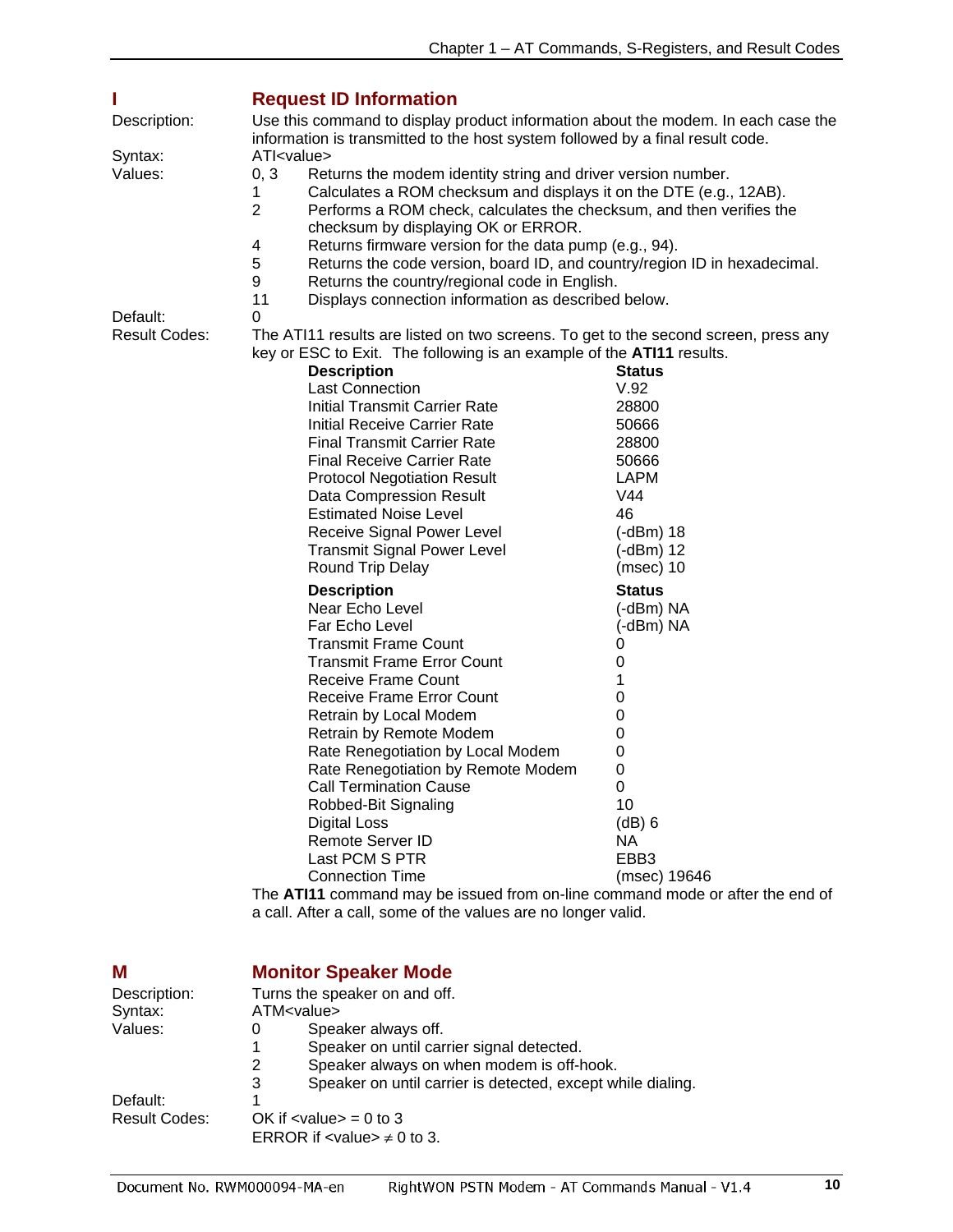<span id="page-11-0"></span>

| N                    | <b>Modulation Handshake</b>                                                                                                                                                                                                                                                                              |
|----------------------|----------------------------------------------------------------------------------------------------------------------------------------------------------------------------------------------------------------------------------------------------------------------------------------------------------|
| Description:         | Sets the modem protocol for handling handshake negotiation at connection time if<br>the communication speed of the remote modem is different from the speed of the<br>ATN <value></value>                                                                                                                |
| Values:              | Modem performs handshake only at communication standard specified by S-<br>0<br>Register S37 and the B <value> command.<br/>Modem begins handshake at communication standard specified by S-Register<br/>1.<br/>S37 and command <b>B</b>. During handshake, fallback to a lower speed can occur.</value> |
| Default:             |                                                                                                                                                                                                                                                                                                          |
| <b>Result Codes:</b> | <b>OK</b> if $\langle$ value $\rangle$ = 0 to 1<br><b>ERROR</b> if $\leq$ value $\neq$ 0 to 1.                                                                                                                                                                                                           |

<span id="page-11-1"></span>

| O                    | <b>Return Online to Data Mode</b>                                                                                                                                                |
|----------------------|----------------------------------------------------------------------------------------------------------------------------------------------------------------------------------|
| Description:         | Exits online command mode and enters online data mode. If the modem is not in<br>online command mode when this command is received, the modem generates an<br>ERROR result code. |
| Syntax:              | ATO < value >                                                                                                                                                                    |
| Values:              | Exits online command mode and returns to data mode.<br>$\Omega$                                                                                                                  |
|                      | Issues a retrain before returning to online data mode.                                                                                                                           |
|                      | Issues a rate renegotiations before returning to online data mode.<br>3                                                                                                          |
| Default:             | 0                                                                                                                                                                                |
| <b>Result Codes:</b> | CONNECT if $\alpha$ -value $>$ = 0, 1, 3 and result code and call progress monitor are set to 0<br>$(X0)$ .                                                                      |
|                      | CONNECT <rate> if <value> = 0, 1, 3 and the result code and call progress monitor<br/>are not set to 0 (X<value> where <math>n = 1</math> to 7).</value></value></rate>          |
|                      | NO CARRIER if the connection is not successfully resumed.                                                                                                                        |
|                      | ERROR if $\langle$ value $\neq$ 0, 1, 3.                                                                                                                                         |

<span id="page-11-2"></span>

|              | <b>Set Pulse or Tone Dialing Default</b>                                                                                                                                                                                                                                                                                                                                                       |
|--------------|------------------------------------------------------------------------------------------------------------------------------------------------------------------------------------------------------------------------------------------------------------------------------------------------------------------------------------------------------------------------------------------------|
| Description: | Configures the modem for pulse (non-touch-tone) or Tone dialing. All subsequent<br>D <dial_string> commands use pulse dialing until either the T command or a tone<br/>dial modifier is received by the modem. Tone dialing is the default setting. This<br/>command does not use parameters and generates an ERROR result code when<br/>parameters are attached to the command.</dial_string> |
| Syntax:      | <b>ATP</b>                                                                                                                                                                                                                                                                                                                                                                                     |
| Values:      | <b>Pulse Dialing</b><br>P                                                                                                                                                                                                                                                                                                                                                                      |
|              | <b>Tone Dialing</b>                                                                                                                                                                                                                                                                                                                                                                            |
| Default:     |                                                                                                                                                                                                                                                                                                                                                                                                |

<span id="page-11-3"></span>

| Q<br>Description: | <b>Result Codes Enable/Disable</b><br>Result codes are informational messages sent from the modem and displayed on the<br>monitor. Basic result codes include OK, CONNECT, RING, NO CARRIER, and<br>ERROR.<br>Use the Q <value> command to enable or disable result code generation by the<br/>modem. If result codes are disabled and an invalid parameter value is entered, the<br/>modem does not generate an ERROR result code because result codes are turn off.</value> |  |  |
|-------------------|-------------------------------------------------------------------------------------------------------------------------------------------------------------------------------------------------------------------------------------------------------------------------------------------------------------------------------------------------------------------------------------------------------------------------------------------------------------------------------|--|--|
| Syntax:           | ATQ <value></value>                                                                                                                                                                                                                                                                                                                                                                                                                                                           |  |  |
| Values:           | Enable result codes.<br>0<br>Disable result codes.                                                                                                                                                                                                                                                                                                                                                                                                                            |  |  |
| Default:          | 0                                                                                                                                                                                                                                                                                                                                                                                                                                                                             |  |  |
| Result Codes:     | OK if $\langle$ value $\rangle$ = 0 to 1<br>ERROR if $\lt$ value $\neq 0$ to 1.                                                                                                                                                                                                                                                                                                                                                                                               |  |  |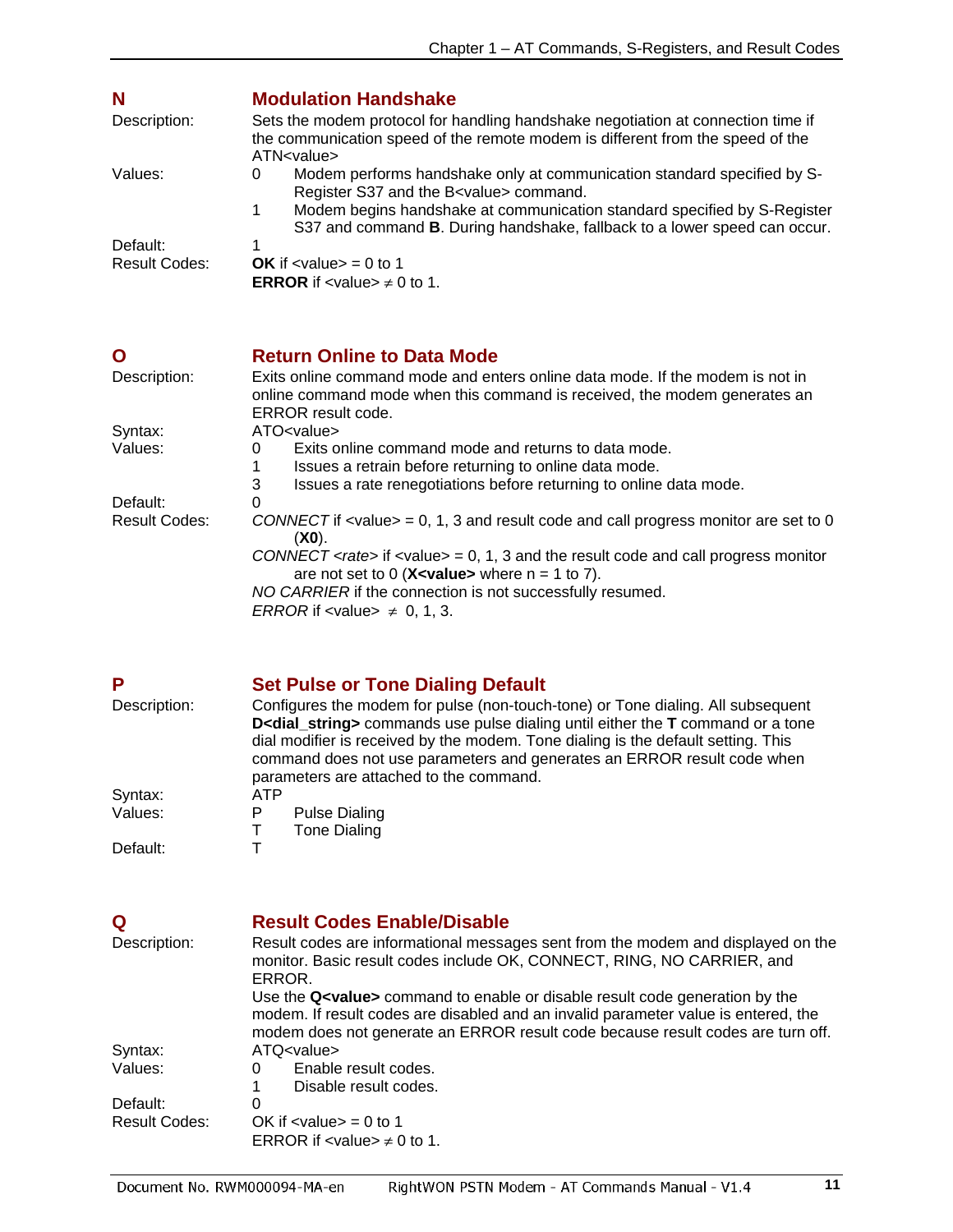<span id="page-12-0"></span>

| $Sr =$        | <b>S-Register Control</b>                                                                                                                                                                                                                                                                                                                                                                              |
|---------------|--------------------------------------------------------------------------------------------------------------------------------------------------------------------------------------------------------------------------------------------------------------------------------------------------------------------------------------------------------------------------------------------------------|
| Description:  | Use this command to view or change an S-register. S-registers contain parameters<br>used by the modem. This command has two forms, one to show the contents of the<br>register and the other to change the contents of the register. Some registers are read<br>only and are not affected by the S <register number="">=<value> command. Each<br/>register has a specific function.</value></register> |
| Syntax:       | ATS <register number="">=<value> Sets the contents of the register to <value> if the<br/>register is not read only.</value></value></register>                                                                                                                                                                                                                                                         |
|               | ATS <register number="">? Displays register contents.</register>                                                                                                                                                                                                                                                                                                                                       |
| Default:      | None                                                                                                                                                                                                                                                                                                                                                                                                   |
| Result Codes: | <b>OK</b> if <register number=""> is a valid register.<br/><b>ERROR</b> if <register number=""> is not a valid register.</register></register>                                                                                                                                                                                                                                                         |

### <span id="page-12-1"></span>**T** Select Tone Dialing

| Description: | Configures the modem for DTMF (touch-tone) dialing. All subsequent D <dial string=""><br/>commands use tone dialing until either the <b>P</b> command or a pulse dial modifier is</dial> |
|--------------|------------------------------------------------------------------------------------------------------------------------------------------------------------------------------------------|
|              | received by the modem. Tone dialing is the default setting. This command does not<br>use parameters and generates an ERROR result code when parameters are                               |
|              | attached to the command.                                                                                                                                                                 |
| Syntax:      | ATT                                                                                                                                                                                      |

<span id="page-12-2"></span>

| V             | <b>Result Code Format</b>                                                                                                                                                                                                                                        |  |  |  |
|---------------|------------------------------------------------------------------------------------------------------------------------------------------------------------------------------------------------------------------------------------------------------------------|--|--|--|
| Description:  | Controller-based modems generate result codes using one of two formats. Verbose<br>mode generates result codes in the familiar text formats using words. Numerical<br>mode generates result codes as a number. Each result codes has a number<br>assigned to it. |  |  |  |
|               | Use this command to switch between numerical and verbose modes.<br>Call progress and negotiation progress messages are affected by this command.                                                                                                                 |  |  |  |
| Syntax:       | ATV <value></value>                                                                                                                                                                                                                                              |  |  |  |
| Values:       | Displays result codes as digits (terse response).<br>0                                                                                                                                                                                                           |  |  |  |
| Default:      | Displays result codes as words (verbose response).                                                                                                                                                                                                               |  |  |  |
| Result Codes: | OK if $\langle$ value $\rangle$ = 0 to 1.                                                                                                                                                                                                                        |  |  |  |
|               | ERROR if $\langle$ value $\rangle \neq 0$ to 1.                                                                                                                                                                                                                  |  |  |  |

<span id="page-12-3"></span>

| W                    | <b>Result Code Options</b>                                                             |  |  |
|----------------------|----------------------------------------------------------------------------------------|--|--|
| Description:         | Use this command to select the modem's CONNECT message options.                        |  |  |
| Syntax:              | ATW <value></value>                                                                    |  |  |
| Values:              | CONNECT result code reports DTE receive speed; disables protocol result<br>0<br>codes. |  |  |
|                      | CONNECT result code reports DTE receive speed; enables protocol result<br>1<br>codes.  |  |  |
|                      | CONNECT result code reports DCE receive speed; enables protocol result<br>2<br>codes.  |  |  |
| Default:             | 2                                                                                      |  |  |
| <b>Result Codes:</b> | OK if $\langle$ value $\rangle$ = 0 to 2.                                              |  |  |
|                      | ERROR if $\langle$ value $\rangle \neq 0$ to 2.                                        |  |  |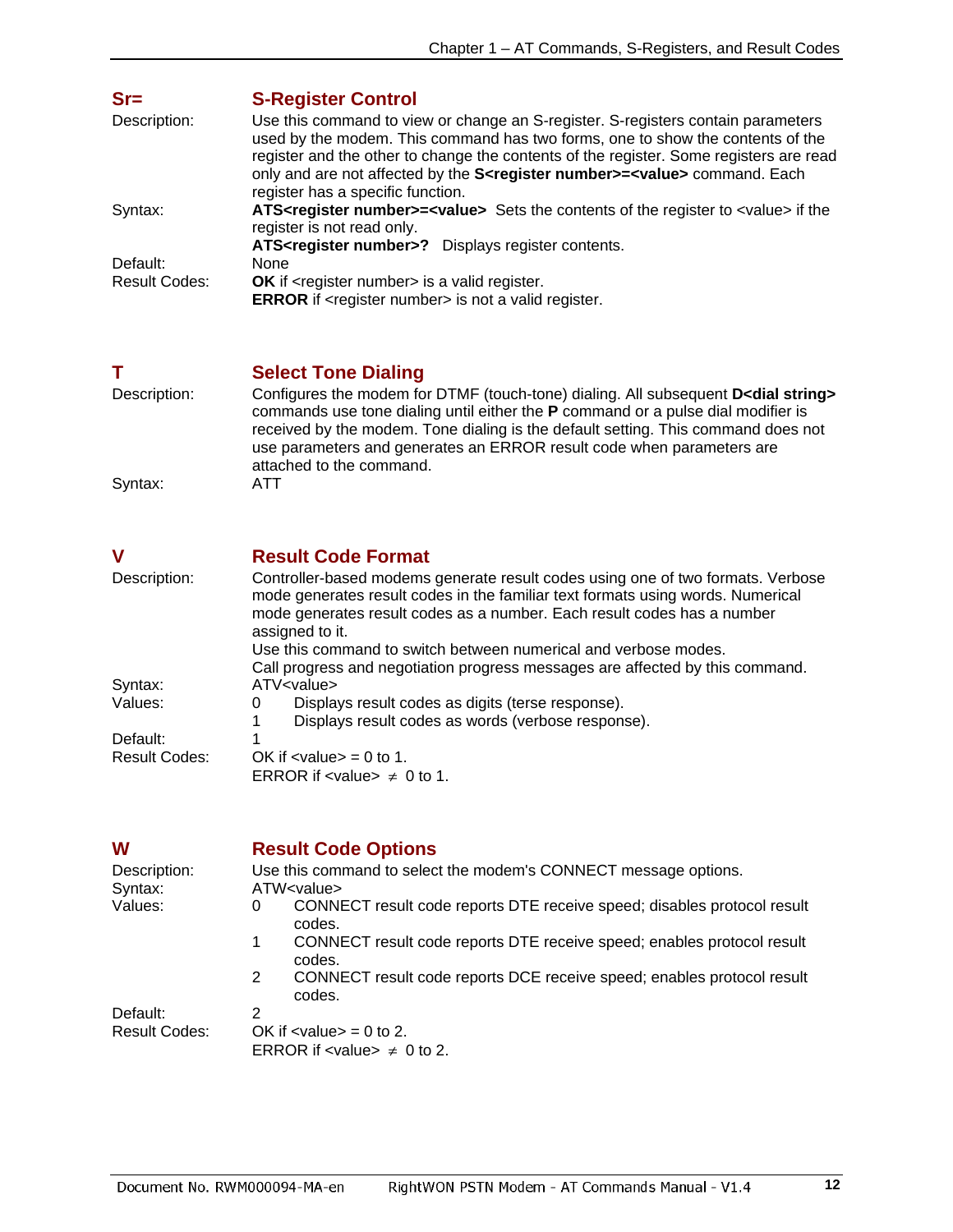<span id="page-13-1"></span><span id="page-13-0"></span>

|                                                                                                                                                                                                                                                                                                                                                                                                                                                                                                                         | Dial Tone Detect            | and data compression<br>operations.                                                    |                                                                                                                                                                                                               |                                                                                               | <b>Select Result Code and Monitor Call Progress</b><br>Use this command to enable tone detection options used in the dialing process. As<br>each function is chosen, the modem's result codes are also affected. Therefore, this<br>command is frequently used to control the modem's responses. The primary function<br>of this command is to control call response capabilities.<br><b>Disabled</b><br><b>Enabled</b><br>Modem displays basic result<br>Modem displays the basic<br>codes, connect messages with<br>result codes.<br>data rate, and an indication of<br>the modems error correction                                                            |  |  |
|-------------------------------------------------------------------------------------------------------------------------------------------------------------------------------------------------------------------------------------------------------------------------------------------------------------------------------------------------------------------------------------------------------------------------------------------------------------------------------------------------------------------------|-----------------------------|----------------------------------------------------------------------------------------|---------------------------------------------------------------------------------------------------------------------------------------------------------------------------------------------------------------|-----------------------------------------------------------------------------------------------|------------------------------------------------------------------------------------------------------------------------------------------------------------------------------------------------------------------------------------------------------------------------------------------------------------------------------------------------------------------------------------------------------------------------------------------------------------------------------------------------------------------------------------------------------------------------------------------------------------------------------------------------------------------|--|--|
|                                                                                                                                                                                                                                                                                                                                                                                                                                                                                                                         |                             | Modem dials upon detection of<br>a dial tone, and disconnects the                      |                                                                                                                                                                                                               |                                                                                               | Modem dials a call regardless<br>of whether it detects a dial<br>tone. Register S6 contains                                                                                                                                                                                                                                                                                                                                                                                                                                                                                                                                                                      |  |  |
|                                                                                                                                                                                                                                                                                                                                                                                                                                                                                                                         |                             |                                                                                        |                                                                                                                                                                                                               |                                                                                               |                                                                                                                                                                                                                                                                                                                                                                                                                                                                                                                                                                                                                                                                  |  |  |
| <b>Command</b><br>0<br>1<br>$\overline{\mathbf{c}}$<br>3<br>4<br>5, 6<br>7                                                                                                                                                                                                                                                                                                                                                                                                                                              |                             |                                                                                        | <b>Disabled</b><br><b>Disabled</b><br>Enabled<br><b>Disabled</b><br>Enabled<br>Enabled<br>Enabled                                                                                                             |                                                                                               | <b>Busy Tone Detect</b><br><b>Disabled</b><br><b>Disabled</b><br><b>Disabled</b><br>Enabled<br>Enabled<br>Enabled<br>Enabled                                                                                                                                                                                                                                                                                                                                                                                                                                                                                                                                     |  |  |
| 4<br>OK if $\langle$ value $\rangle$ = 0 to 7.                                                                                                                                                                                                                                                                                                                                                                                                                                                                          |                             |                                                                                        |                                                                                                                                                                                                               |                                                                                               |                                                                                                                                                                                                                                                                                                                                                                                                                                                                                                                                                                                                                                                                  |  |  |
|                                                                                                                                                                                                                                                                                                                                                                                                                                                                                                                         |                             |                                                                                        |                                                                                                                                                                                                               |                                                                                               |                                                                                                                                                                                                                                                                                                                                                                                                                                                                                                                                                                                                                                                                  |  |  |
| <b>Command</b><br>0<br>1<br>$\overline{c}$<br>3<br>4<br>5, 6<br>$\overline{7}$                                                                                                                                                                                                                                                                                                                                                                                                                                          |                             |                                                                                        |                                                                                                                                                                                                               |                                                                                               |                                                                                                                                                                                                                                                                                                                                                                                                                                                                                                                                                                                                                                                                  |  |  |
| <b>Reset and Recall Stored Profile</b><br>Use this command to make the modem go on-hook and restore the profile saved by<br>the last &W command.<br>Note: Both Z0 or Z1 restore the same profile (See &W - Store Current Configuration).<br>Agere Systems controller-based modems have only one stored profile.<br>ATZ <value><br/>Reset and restore stored profile (saved by the last &amp;W command).<br/>0<br/>Same as <b>Z0</b>.<br/>None<br/>OK if <math>\langle</math>value<math>\rangle</math> = 0 to 1.</value> |                             |                                                                                        |                                                                                                                                                                                                               |                                                                                               |                                                                                                                                                                                                                                                                                                                                                                                                                                                                                                                                                                                                                                                                  |  |  |
|                                                                                                                                                                                                                                                                                                                                                                                                                                                                                                                         | Call Progress Result Codes: | <b>Busy Tone Detect</b><br>ATX <value><br/><b>DETECTED</b><br/><b>DETECTED</b></value> | <b>Extended Result Codes</b><br><b>Disabled</b><br>Enabled<br>Enabled<br>Enabled<br>Enabled<br>Enabled<br><b>Disabled</b><br>ERROR if $\lt$ value $\neq 0$ to 7.<br><b>Result Codes</b><br><b>BLACKLISTED</b> | call if the dial tone is not<br>detected within 10 seconds.<br>Modem monitors for busy tones. | the dial delay.<br>Modem ignores any busy<br>tones it receives.<br><b>Dial Tone Detect</b><br>OK, RING, ERROR, CONNECT, NO CARRIER<br>OK, RING, ERROR, CONNECT <rate>, NO CARRIER<br/>OK, RING, ERROR, CONNECT<rate>, NO CARRIER, NO DIALTONE<br/>OK, RING, ERROR, CONNECT<rate>, NO CARRIER, BUSY,<br/>OK, RING, ERROR, CONNECT<rate>, NO CARRIER, BUSY,<br/>BLACKLISTED, DELAYED, NO DIALTONE, CALL WAITING<br/>OK, RING, ERROR, CONNECT<rate>, NO CARRIER, BUSY,<br/>BLACKLISTED, DELAYED, NO DIALTONE, CALL WAITING<br/>OK, RING, ERROR, CONNECT, NO CARRIER<br/>ERROR if <math>\lt</math>value <math>\neq 0</math> to 1.</rate></rate></rate></rate></rate> |  |  |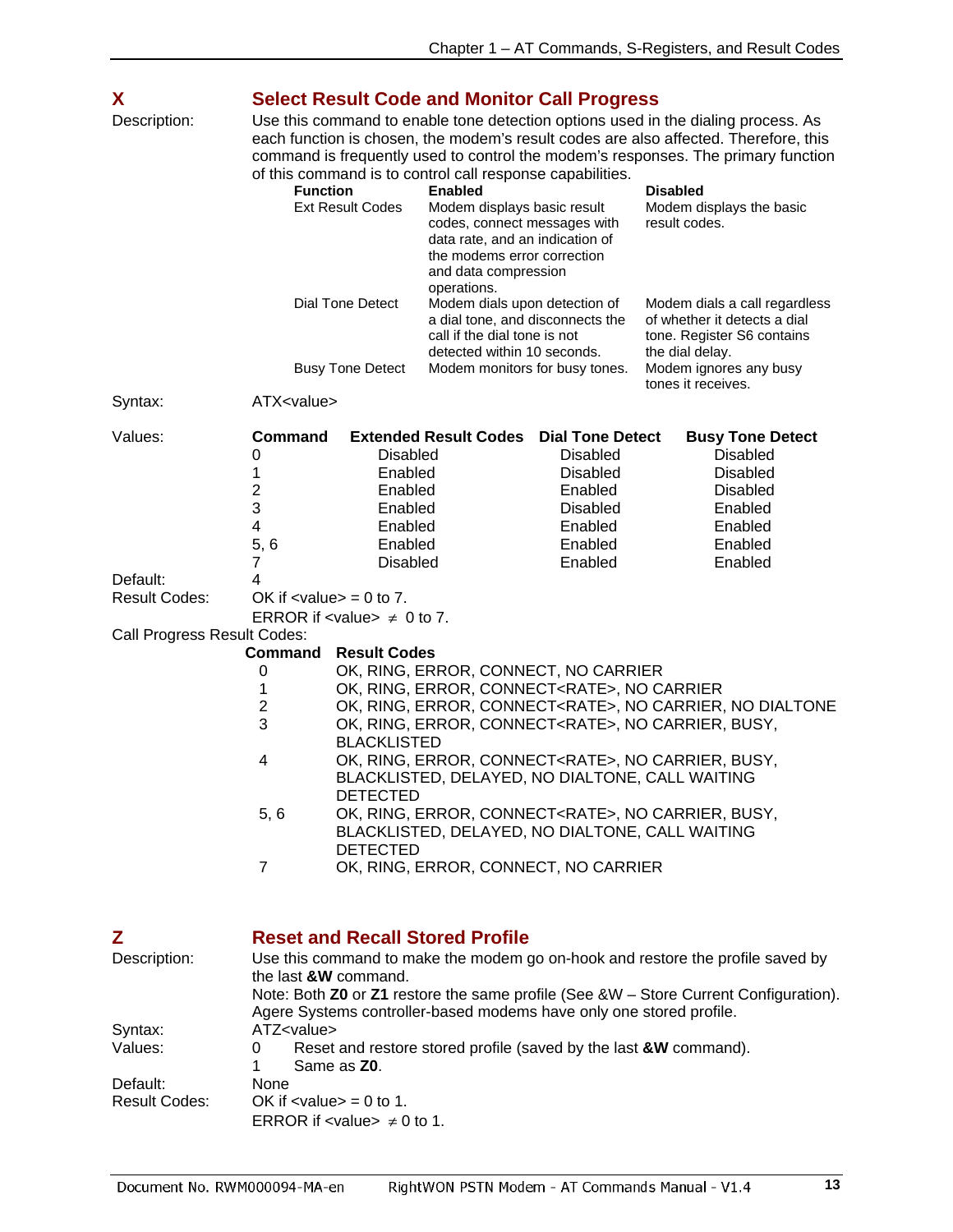<span id="page-14-0"></span>

| &C<br>Description:   | <b>Data Carrier Detect (DCD) Control</b><br>Use this command to control the modem's response to receiving a remote modem's<br>carrier signal. Data carrier detect (DCD) is a signal from the modem to the computer<br>indicating that the carrier signal is being received from a remote modem. The modem<br>typically turns off DCD when it no longer detects the remote modem's carrier signal. |  |  |
|----------------------|---------------------------------------------------------------------------------------------------------------------------------------------------------------------------------------------------------------------------------------------------------------------------------------------------------------------------------------------------------------------------------------------------|--|--|
| Syntax:              | AT&C <value></value>                                                                                                                                                                                                                                                                                                                                                                              |  |  |
| Values:              | DCD remains ON at all times.<br>0                                                                                                                                                                                                                                                                                                                                                                 |  |  |
|                      | DCD turns ON when the remote modem's carrier signal is detected, and<br>turns OFF when the carrier signal is not detected.                                                                                                                                                                                                                                                                        |  |  |
| Default:             |                                                                                                                                                                                                                                                                                                                                                                                                   |  |  |
| <b>Result Codes:</b> | OK if $\langle$ value $\rangle$ = 0 to 1.                                                                                                                                                                                                                                                                                                                                                         |  |  |
|                      | ERROR if $\lt$ value $\neq$ 0 to 1.                                                                                                                                                                                                                                                                                                                                                               |  |  |
| &D                   | <b>Data Terminal Ready (DTR) Control</b>                                                                                                                                                                                                                                                                                                                                                          |  |  |
| Description:         | Use this command to select the modem's response to the data terminal ready (DTR)<br>signal. The host system generates the DTR signal and supplies it to the modem.                                                                                                                                                                                                                                |  |  |
| Syntax:              | AT&D <value></value>                                                                                                                                                                                                                                                                                                                                                                              |  |  |
| Values:              | Modem ignores true status of DTR signal and treats it as always on. Use this<br>0<br>command if the computer does not provide DTR to the modem.                                                                                                                                                                                                                                                   |  |  |
|                      | If DTR is not detected while in online data mode, the modem enters<br>1<br>command mode, issues an OK, and remains connected.                                                                                                                                                                                                                                                                     |  |  |
|                      | $\overline{2}$<br>If DTR signal is not detected while in online data mode, the modem<br>disconnects.                                                                                                                                                                                                                                                                                              |  |  |
|                      | Resets the modem on the on-to-off DTR transition.<br>3                                                                                                                                                                                                                                                                                                                                            |  |  |
| Default:             | $\overline{2}$                                                                                                                                                                                                                                                                                                                                                                                    |  |  |
| <b>Result Codes:</b> | OK if $\langle$ value $\rangle$ = 0 to 3.                                                                                                                                                                                                                                                                                                                                                         |  |  |

<span id="page-14-1"></span>

**ERROR** if <value>  $\neq$  0 to 3.

## <span id="page-14-2"></span>**&E XON/XOFF Pacing Control**

| Description:         | Enables or disables XON/XOFF pacing. |                                                      |  |
|----------------------|--------------------------------------|------------------------------------------------------|--|
| Syntax:              | AT&E <value></value>                 |                                                      |  |
| Values:              | 12                                   | Disables XON/XOFF pacing.                            |  |
|                      | 13                                   | Enables XON/XOFF pacing.                             |  |
| Default:             | 12                                   |                                                      |  |
| <b>Result Codes:</b> |                                      | OK if $\langle$ value $\rangle$ = 12 to 13.          |  |
|                      |                                      | ERROR if <value> <math>\neq</math> 12 to 13.</value> |  |

<span id="page-14-3"></span>

| &F                   | <b>Restore Factory Default Configuration</b>                                                                                                                                                                                   |
|----------------------|--------------------------------------------------------------------------------------------------------------------------------------------------------------------------------------------------------------------------------|
| Description:         | Use this command to reset the modem to the configuration programmed at the<br>factory. This operation replaces all of the command options* and S-register settings<br>in the active configuration with factory default values. |
|                      | Note: In voice mode, the command line is ignored if the AT&F command is placed on<br>the same line as the other commands. To load factory settings in voice mode, issue<br>the &F <value> command by itself.</value>           |
| Syntax:              | AT&F <value></value>                                                                                                                                                                                                           |
| Values:              | Loads factory settings as active configuration.<br>0                                                                                                                                                                           |
| Default:             | None                                                                                                                                                                                                                           |
| <b>Result Codes:</b> | OK if $\langle$ value $\rangle$ = 0.                                                                                                                                                                                           |
|                      | ERROR if $\lt$ value $\neq$ 0.                                                                                                                                                                                                 |
| Note:                | There are several noted exceptions to this command and caution should be used<br>when determining the state of the command options once this command has been<br>executed.                                                     |
|                      |                                                                                                                                                                                                                                |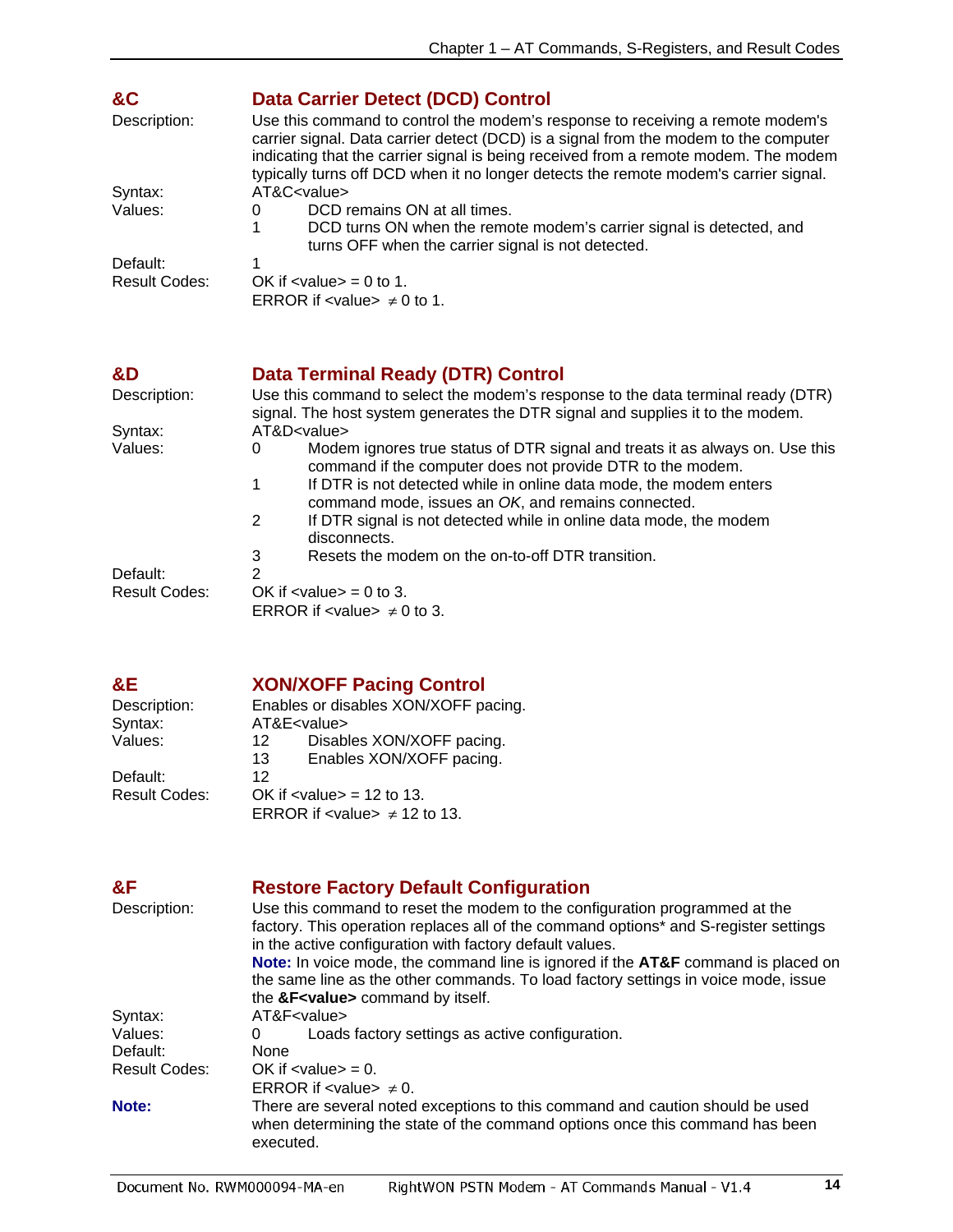<span id="page-15-0"></span>

| &G            | <b>V.22bis Guard Tone Control</b>                                                                                                                                                                                                                            |  |  |  |
|---------------|--------------------------------------------------------------------------------------------------------------------------------------------------------------------------------------------------------------------------------------------------------------|--|--|--|
| Description:  | Use this command to select which guard tone, if any, the modem will send while<br>transmitting in the high band (answer mode). This command is only used in V.22 and<br>V.22 bis mode. This option is not used in North America; it is for international use |  |  |  |
|               | only.                                                                                                                                                                                                                                                        |  |  |  |
| Syntax:       | AT&G <value></value>                                                                                                                                                                                                                                         |  |  |  |
| Values:       | Disables guard tone.<br>0                                                                                                                                                                                                                                    |  |  |  |
|               | Sets guard tone to 550 Hz.                                                                                                                                                                                                                                   |  |  |  |
|               | Sets guard tone to 1800 Hz.<br>2                                                                                                                                                                                                                             |  |  |  |
| Default:      | 0                                                                                                                                                                                                                                                            |  |  |  |
| Result Codes: | OK if $\langle$ value $\rangle$ = 0 to 2.                                                                                                                                                                                                                    |  |  |  |
|               | ERROR if $\lt$ value $\gt \neq 0$ to 2.                                                                                                                                                                                                                      |  |  |  |
|               | <b>Note:</b> The &G command is not used in North America.                                                                                                                                                                                                    |  |  |  |

<span id="page-15-1"></span>

| &K                   | <b>Local Flow Control Selection</b>               |
|----------------------|---------------------------------------------------|
| Description:         | Use this command to select a flow control method. |
| Syntax:              | AT&K <value></value>                              |
| Values:              | Disables flow control.<br>O                       |
|                      | Enables CTS/RTS hardware flow control.<br>3       |
|                      | Enables XON/XOFF software flow control.<br>4      |
| Default:             | 3                                                 |
| <b>Result Codes:</b> | OK if $\langle$ value $\rangle$ = 0, 3, or 4.     |
|                      | ERROR if $\lt$ value $\neq$ 0, 3, or 4.           |

<span id="page-15-2"></span>

| &L                   | <b>Leased Line Operation</b>                                                                                                                                                                |  |  |
|----------------------|---------------------------------------------------------------------------------------------------------------------------------------------------------------------------------------------|--|--|
| Description:         | Sets standard dial-up or leased-line operation. Note: This command does not apply<br>to all models or build options.                                                                        |  |  |
| Syntax:              | AT&L <value></value>                                                                                                                                                                        |  |  |
| Values:              | The modem is set for standard dial-up operation.<br>0                                                                                                                                       |  |  |
|                      | The modem is set for leased line operation in originate mode.                                                                                                                               |  |  |
|                      | The modem is set for leased line operation in answer mode.<br>2                                                                                                                             |  |  |
| Default:             | 0                                                                                                                                                                                           |  |  |
|                      | <b>Note:</b> For &L1 and &L2, there is a 30-second window between power up and the<br>starting of the leased line handshake. During this time, you can turn off the<br>command, if desired. |  |  |
| <b>Result Codes:</b> | OK if $\langle$ value $\rangle$ = 0 to 2.<br>ERROR if $\lt$ value $\neq$ 0 to 2.                                                                                                            |  |  |

<span id="page-15-3"></span>

| &P<br>Description: | <b>Pulse Dial Make-to-Break Ratio Selection</b><br>Use this command to select the make-to-break ratio. This command is effective only<br>for Japan.                                                             |  |
|--------------------|-----------------------------------------------------------------------------------------------------------------------------------------------------------------------------------------------------------------|--|
| Syntax:            | AT&P <value></value>                                                                                                                                                                                            |  |
| Values:            | Selects 39% to 61% make-to-break ratio at 10 pulses per second.<br>0<br>Selects 33% to 67% make-to-break ratio at 10 pulses per second.<br>Selects 33% to 67% make-to-break ratio at 20 pulses per second.<br>2 |  |
| Default:           | Note: The &P2 command is available only if the country/regional code is set to<br>Japan.                                                                                                                        |  |
| Result Codes:      | OK if $\langle$ value $\rangle$ = 0 to 2.<br>ERROR if $\lt$ value $\neq$ 0 to 2.                                                                                                                                |  |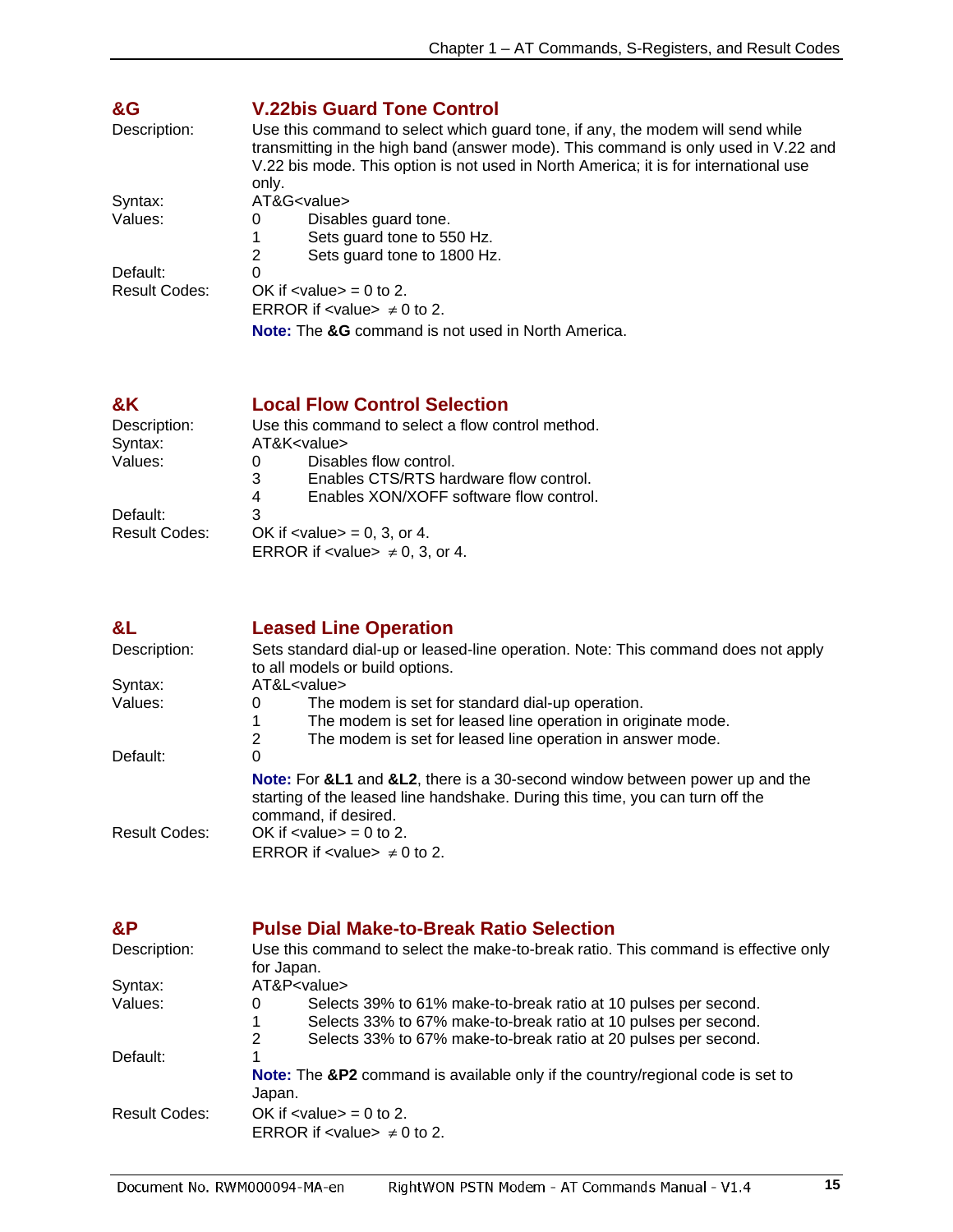<span id="page-16-0"></span>

| &Q            | <b>Asynchronous Communications Mode</b>                                                                                                                                                                                         |  |
|---------------|---------------------------------------------------------------------------------------------------------------------------------------------------------------------------------------------------------------------------------|--|
| Description:  | This command is supported to ensure backward compatibility with communication<br>software that issues the &Q command. The preferred method for changing the<br>asynchronous communication mode is to use the <b>\N</b> command. |  |
| Syntax:       | $AT&Q<$ value>                                                                                                                                                                                                                  |  |
| Values:       | Asynchronous with data buffering. Same as <b>NO</b> .<br>$\Omega$                                                                                                                                                               |  |
|               | 5<br>Error control with data buffering. Same as <b>\N3</b> .                                                                                                                                                                    |  |
|               | Asynchronous with data buffering. Same as <b>NO</b> .<br>6                                                                                                                                                                      |  |
|               | 8<br>MNP error control mode. If MNP error control is not established, the modem<br>falls back according to the setting in S36.                                                                                                  |  |
|               | V.42 or MNP error control mode. If neither error control is established, the<br>9<br>modem falls back according to the setting in S36.                                                                                          |  |
| Default:      | 5                                                                                                                                                                                                                               |  |
| Result Codes: | OK if $\langle$ value $\rangle$ = 0, 5, 6, 8, or 9.                                                                                                                                                                             |  |
|               | ERROR if $\lt$ value $\neq$ 0, 5, 6, 8, or 9.                                                                                                                                                                                   |  |

<span id="page-16-1"></span>

| &S | Data Set Ready (DSR) |
|----|----------------------|
|----|----------------------|

| Description:         | Use this command to control DSR action.     |  |
|----------------------|---------------------------------------------|--|
| Syntax:              | AT&S <value></value>                        |  |
| Values:              | DSR is always ON.<br>0                      |  |
|                      | DSR goes ON only during a connection.<br>1. |  |
| Default:             | $\Omega$                                    |  |
| <b>Result Codes:</b> | OK if $\langle$ value $\rangle$ = 0.1.      |  |
|                      | ERROR if $\lt$ value $\gt \neq 0, 1$ .      |  |

<span id="page-16-2"></span>

| &T                   | <b>Self-Test Commands</b>                                                                                                                                                                                                                                                      |  |  |
|----------------------|--------------------------------------------------------------------------------------------------------------------------------------------------------------------------------------------------------------------------------------------------------------------------------|--|--|
| Description:         | Use this command to perform diagnostic tests on the modem. Each test is designed<br>to isolate a problem location when experiencing periodic data loss or random errors.                                                                                                       |  |  |
| Syntax:              | AT&T <value></value>                                                                                                                                                                                                                                                           |  |  |
| Values:              | Terminates the test in progress.<br>0                                                                                                                                                                                                                                          |  |  |
|                      | 1<br>The &T1 command runs the Local Analog Loopback Test. This test verifies<br>modem's transmitter and receiver circuits are functioning properly. To work<br>properly, the modem must be off-line.                                                                           |  |  |
|                      | 3<br>The AT3 runs the Local Digital Loopback Test. This test allows you to verify<br>that the remote computer or terminal, the remote modem, serial ports, the<br>telephone line, and the local modem are functioning properly. To work<br>properly, the modem must be online. |  |  |
|                      | The &T4 command must be sent to the remote modem to run the Remote<br>4<br>Digital Loopback Test.                                                                                                                                                                              |  |  |
|                      | 6<br>The &T6 command runs the Remote Digital Loopback Test. This test allows<br>you to verify that the local computer or terminal, the two modems, and the<br>transmission line between them are functioning properly. To work properly,<br>the modem must be online.          |  |  |
| Default:             | None                                                                                                                                                                                                                                                                           |  |  |
| <b>Result Codes:</b> | OK if $\langle$ value $\rangle$ = 0.                                                                                                                                                                                                                                           |  |  |
|                      | CONNECT if $\langle$ value $\rangle$ = 0 or 3.                                                                                                                                                                                                                                 |  |  |
|                      | ERROR if $\lt$ value $\neq$ 0, 1, or 3.                                                                                                                                                                                                                                        |  |  |
|                      |                                                                                                                                                                                                                                                                                |  |  |

### <span id="page-16-3"></span>**&V View Active Configuration**

| Description: | Use this command to view the active configuration. |
|--------------|----------------------------------------------------|
| Syntax:      | AT&V                                               |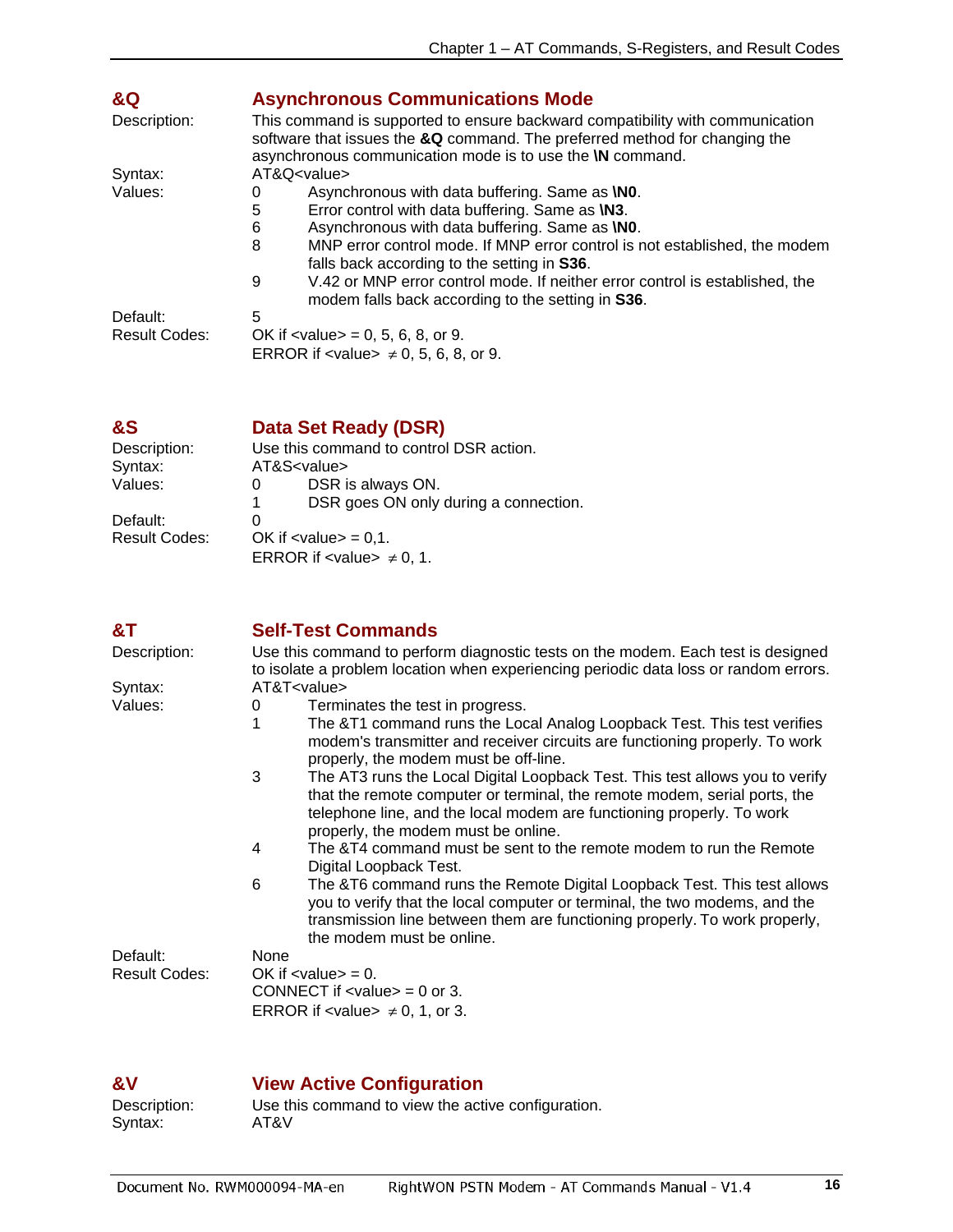<span id="page-17-0"></span>

| &W            | <b>Store Current Configuration</b>                             |                                                                                                                                                                                  |  |
|---------------|----------------------------------------------------------------|----------------------------------------------------------------------------------------------------------------------------------------------------------------------------------|--|
| Description:  |                                                                | Use this command to store the modem's command options and all S- registers<br>except S3, S4, and S5. The Z0 command or a power-up reset of the modem restores<br>these profiles. |  |
|               | <b>Note:</b> This command is not valid during a cellular call. |                                                                                                                                                                                  |  |
| Syntax:       | AT&W <value></value>                                           |                                                                                                                                                                                  |  |
| Values:       | 0                                                              | Stores current configuration as profile 0.                                                                                                                                       |  |
| Default:      | 0                                                              |                                                                                                                                                                                  |  |
| Result Codes: | OK if $\langle$ value $\rangle$ = 0.                           |                                                                                                                                                                                  |  |
|               | ERROR if $\lt$ value $\gt \neq 0$ .                            |                                                                                                                                                                                  |  |

<span id="page-17-1"></span>

| &Z                   | <b>Store Dialing Location and Number</b>                                                                                                                      |
|----------------------|---------------------------------------------------------------------------------------------------------------------------------------------------------------|
| Description:         | Use this command to store a dialing string. Controller-based modems can save four<br>dialing stings. The format for the command is: $&Z<$ storage_location> = |
|                      | <dialing_string>. The dial string may contain up to 40 characters. The</dialing_string>                                                                       |
|                      | ATDS= <storage location=""> command dials using the stored string.</storage>                                                                                  |
| Syntax:              | AT&Z <location>=<stored number=""></stored></location>                                                                                                        |
| Values:              | $\epsilon$ < storage_location $>$ = 0 to 2 for serial; 0 to 1 for parallel.                                                                                   |
|                      | $\alpha$ -dialing_string > = Dialing command.                                                                                                                 |
| Default:             | <b>None</b>                                                                                                                                                   |
| <b>Result Codes:</b> | OK if $\langle$ value $\rangle$ = 0 to 2.                                                                                                                     |
|                      | ERROR if $\lt$ value $\gt \neq 0$ to 2.                                                                                                                       |

<span id="page-17-2"></span>

| ۱A                   | <b>Select Maximum MNP Block Size</b>                                                   |  |  |
|----------------------|----------------------------------------------------------------------------------------|--|--|
| Description:         | Use this command to select a <i>MNP</i> error corrected link with a maximum block size |  |  |
|                      | controlled by the parameter<br>block size>.                                            |  |  |
| Syntax:              | ATA < value >                                                                          |  |  |
| Values:              | 64-character maximum<br>O                                                              |  |  |
|                      | 128-character maximum                                                                  |  |  |
|                      | 192-character maximum<br>2                                                             |  |  |
|                      | 3<br>256-character maximum                                                             |  |  |
| Default:             | 3                                                                                      |  |  |
| <b>Result Codes:</b> | OK if $\langle$ value $\rangle$ = 0 to 3.                                              |  |  |
|                      | ERROR if $\lt$ value $\neq$ 0 to 3.                                                    |  |  |

<span id="page-17-3"></span>

| ۱B                        | <b>Transmit Break</b>                                                                                                                                                                                                                                                                                                                                                                                                                                        |
|---------------------------|--------------------------------------------------------------------------------------------------------------------------------------------------------------------------------------------------------------------------------------------------------------------------------------------------------------------------------------------------------------------------------------------------------------------------------------------------------------|
| Description:              | Use this command in non-error-controlled mode. The command causes the modem<br>to transmit a break signal to the remote modem. The minimum break length is 100<br>ms and the maximum break length is 900 ms. The<br>parameter has<br>values between one and nine with each increment representing 100 ms. The default<br>of $\langle$ value $\rangle$ = 3 corresponds to a length of 300 ms.<br>The command works in conjunction with the <b>\K</b> command. |
| Syntax:<br>Values:        | $AT\$<br>$\leq$ value><br>$\epsilon$ -break time $= 0$ -9 in 100 ms units                                                                                                                                                                                                                                                                                                                                                                                    |
| Default:<br>Result Codes: | $3(300 \text{ ms})$<br>OK if $\langle$ value $\rangle$ = 0, 1.<br>ERROR if $\lt$ value $\gt \neq 0, 1$ .                                                                                                                                                                                                                                                                                                                                                     |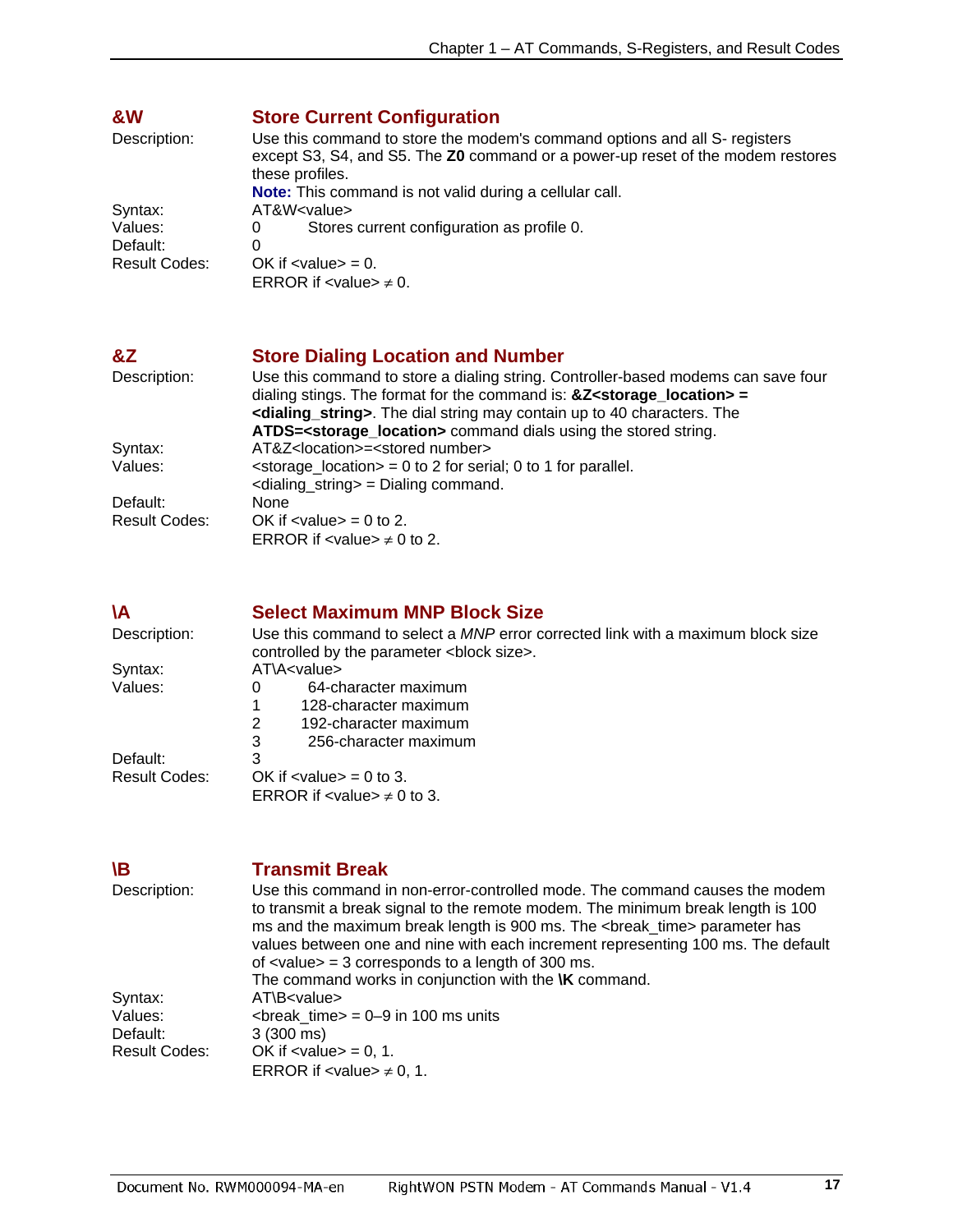<span id="page-18-0"></span>

| <b>Break Control</b>                                                                                                                                                                                       |                                                                                                                                                      |  |
|------------------------------------------------------------------------------------------------------------------------------------------------------------------------------------------------------------|------------------------------------------------------------------------------------------------------------------------------------------------------|--|
| Use this command to control the response of the modem to a break received from<br>the DTE, remote modem, or the <b>\B<value></value></b> command. The command values are<br>different in three situations: |                                                                                                                                                      |  |
| ATK < value>                                                                                                                                                                                               |                                                                                                                                                      |  |
| mode.                                                                                                                                                                                                      | <b>\K<value> - Modem Is Operating in Data Transfer Mode</value></b><br>The modem receives a break from the DTE when it is operating in data transfer |  |
| <b>Values</b>                                                                                                                                                                                              | <b>Function</b>                                                                                                                                      |  |
| 0, 2, 4                                                                                                                                                                                                    | Enter online command mode, no break sent to remote modem.                                                                                            |  |
|                                                                                                                                                                                                            | Clear data buffers and send a break to remote modem.                                                                                                 |  |
| 3                                                                                                                                                                                                          | Send a break to the remote modem immediately.                                                                                                        |  |
| 5                                                                                                                                                                                                          | Send a nondestructive, nonexpedited break to remote modem.<br>5 is the default.                                                                      |  |
|                                                                                                                                                                                                            |                                                                                                                                                      |  |

#### **\K<value> – Modem Is in Online Command Mode During Data Connection**

The modem is in the online command state (waiting for AT commands) during a data connection, and the **\B<value>** command is received in order to send a break to the remote modem.

| <b>Values</b> | <b>Function</b>                                                                   |
|---------------|-----------------------------------------------------------------------------------|
| 0.1           | Clear data buffers and send break to the remote modem.                            |
| 2.3           | Send a break to the remote modem immediately.                                     |
| 4.5           | Send a break to the remote modem in sequence with data.<br>4, 5 are the defaults. |

#### **\K<value> – Break Is Received During Connection**

The modem receives a break from the remote modem during a connection.

|               | <b>Values</b>                                                                        | <b>Function</b>                                             |
|---------------|--------------------------------------------------------------------------------------|-------------------------------------------------------------|
|               | 0.1                                                                                  | Clear data buffers and send break to the DTE.               |
|               | 2, 3                                                                                 | Send a break to the DTE immediately.                        |
|               | 4.5                                                                                  | Send a break to the DTE in sequence with the received data. |
|               | 4, 5 are the defaults.                                                               |                                                             |
| Result Codes: | OK if $\langle$ value $\rangle$ = 0 to 5.<br>ERROR if $\le$ value $\ge \neq 0$ to 5. |                                                             |

<span id="page-18-1"></span>

| W             |                                                 | <b>Error Correction Mode Selection</b>                                                                                                                                                                                                                                                       |
|---------------|-------------------------------------------------|----------------------------------------------------------------------------------------------------------------------------------------------------------------------------------------------------------------------------------------------------------------------------------------------|
| Description:  |                                                 | Use this command to select the type of error control used by the modem when                                                                                                                                                                                                                  |
|               | sending or receiving data.                      |                                                                                                                                                                                                                                                                                              |
| Syntax:       | AT\N <value></value>                            |                                                                                                                                                                                                                                                                                              |
| Values:       | 0                                               | Buffer mode. No error control (same as &Q6).                                                                                                                                                                                                                                                 |
|               | 1                                               | Direct mode.                                                                                                                                                                                                                                                                                 |
|               | $\overline{2}$                                  | MNP or disconnect mode. The modem attempts to connect using MNP2-4<br>error control procedures. If this fails, the modem disconnects. This is also<br>known as MNP reliable mode.                                                                                                            |
|               | 3                                               | V.42, MNP, or buffered. The modem attempts to connect in V.42 error control<br>mode. If this fails, it will attempt to connect in MNP mode. If this fails, the<br>modem connects in buffer mode and continues operation. This is also known<br>as V.42/MNP auto reliable mode (same as &Q5). |
|               | 4                                               | V.42 or disconnect. The modem attempts to connect in V.42 error control<br>mode. If this fails, the modem disconnects.                                                                                                                                                                       |
|               | 5                                               | V.42, MNP, or buffered (same as <b>W3</b> ).                                                                                                                                                                                                                                                 |
|               | 7                                               | V.42, MNP, or buffered (same as <b>\N3</b> ).                                                                                                                                                                                                                                                |
| Default:      | 3                                               |                                                                                                                                                                                                                                                                                              |
| Result Codes: | OK if $\langle$ value $\rangle$ = 0 to 5, or 7. |                                                                                                                                                                                                                                                                                              |
|               |                                                 | ERROR if $\lt$ value $\neq$ 0 to 5, or 7.                                                                                                                                                                                                                                                    |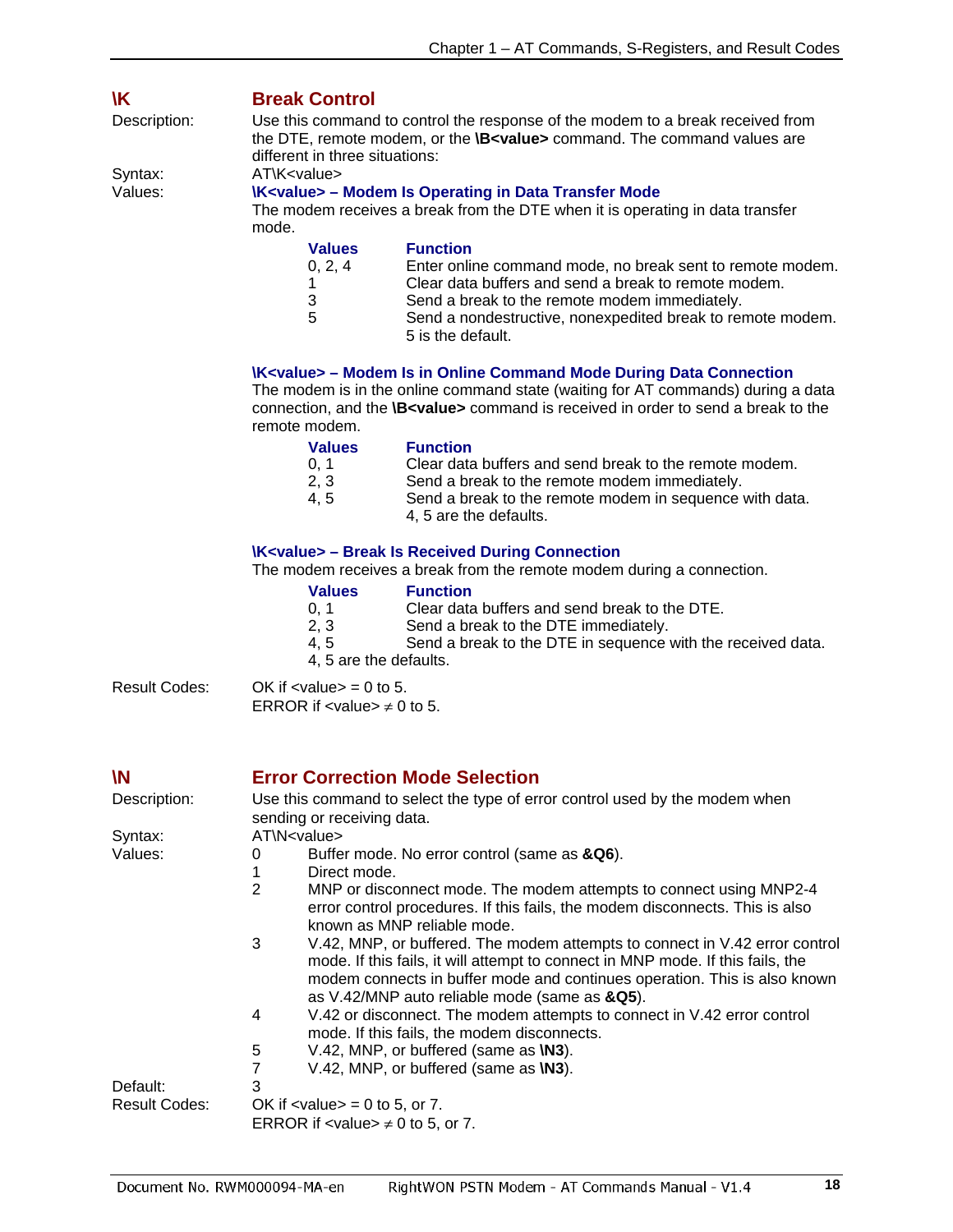<span id="page-19-4"></span><span id="page-19-3"></span><span id="page-19-2"></span><span id="page-19-1"></span><span id="page-19-0"></span>

| <b>IQ</b>            | <b>Local Flow Control Selection</b>                                                                                                                      |
|----------------------|----------------------------------------------------------------------------------------------------------------------------------------------------------|
| Description:         | Use this command to set the local flow control method.                                                                                                   |
| Syntax:              | AT\Q <value></value>                                                                                                                                     |
| Values:              | Disable flow control (same as &K0).<br>0                                                                                                                 |
|                      | XON/XOFF software flow control (same as &K4).<br>1<br>3<br>RTS/CTS to DTE. (same as &K3)                                                                 |
| Default:             | 3                                                                                                                                                        |
| <b>Result Codes:</b> | OK if $\langle$ value $\rangle$ = 0, 1, 3.                                                                                                               |
|                      | ERROR if $\langle$ value $\rangle \neq 0, 1, 3$ .                                                                                                        |
|                      |                                                                                                                                                          |
| ۱T                   |                                                                                                                                                          |
| Description:         | <b>Inactivity Timer</b><br>Use this command to specify the delay time used by the inactivity timer. The delay                                            |
|                      | time is the length of time in minutes that the modem waits during periods of inactivity                                                                  |
|                      | before disconnecting. Periods of inactivity are defined by no data being sent or                                                                         |
|                      | received by the DCE. To disable the inactivity timer use the TO command. The delay                                                                       |
|                      | time may also be specified in S-register S30.                                                                                                            |
| Syntax:              | AT\T <value></value>                                                                                                                                     |
| Values:              | 0 Inactivity timer disabled.<br>Specifies the length of time in minutes that the modem will wait before<br>1 to 255                                      |
|                      | disconnecting when no data is sent or received.                                                                                                          |
| Default:             | 0                                                                                                                                                        |
| <b>Result Codes:</b> | OK if $\langle$ value $\rangle$ = 0 to 255.                                                                                                              |
|                      | ERROR if $\langle$ value $\rangle \neq 0$ to 255.                                                                                                        |
|                      |                                                                                                                                                          |
| W                    | <b>Protocol Result Code</b>                                                                                                                              |
| Description:         | Use this command to enable or disable protocol result codes.                                                                                             |
| Syntax:              | \V <value></value>                                                                                                                                       |
| Values:              | Disables protocol result code appended to the DCE speed.<br>\V <sub>0</sub><br>Enables protocol result code appended to the DCE speed.<br>W <sub>1</sub> |
|                      | Same as W1.<br>W <sub>2</sub>                                                                                                                            |
| Default:             | W1                                                                                                                                                       |
| <b>Result Codes:</b> | OK if $\langle$ value $\rangle$ = 0, 1, 2.                                                                                                               |
|                      | ERROR if $\langle$ value $\rangle \neq 0, 1, 2$ .                                                                                                        |
|                      |                                                                                                                                                          |
| <b>X</b>             | <b>XON/XOFF Pass-Through</b>                                                                                                                             |
| Description:         | Use this command to restrict the XON/XOFF flow control to the local DCE for                                                                              |
|                      | processing or to have the local DCE send the flow control characters to the remote                                                                       |
| Syntax:              | DCE.<br>AT\X <value></value>                                                                                                                             |
| Values:              | Modem processes XON/XOFF flow control characters locally.<br>O                                                                                           |
|                      | Modem passes XON/XOFF flow control characters.<br>1                                                                                                      |
| Default:             | 0                                                                                                                                                        |
| <b>Result Codes:</b> | OK if $\langle$ value $\rangle$ = 0, 1.                                                                                                                  |
|                      | ERROR if $\lt$ value $\neq$ 0, 1.                                                                                                                        |
|                      |                                                                                                                                                          |
| -C                   | <b>Data Calling Tone</b>                                                                                                                                 |
| Description:         | Enables/disables the V.25 data calling tone to deny/allow data/fax/voice discrimination.                                                                 |
| Syntax:<br>Values:   | AT-C <value><br/>Disable V.25 data calling tone to deny remote data/fax/voice discrimination.<br/>0</value>                                              |
|                      | Enable V.25 data calling tone to allow remote data/fax/voice discrimination.                                                                             |
| Default:             |                                                                                                                                                          |
| <b>Result Codes:</b> | OK if $\langle$ value $\rangle$ = 0, 1.                                                                                                                  |
|                      | ERROR if $\lt$ value $\neq$ 0, 1.                                                                                                                        |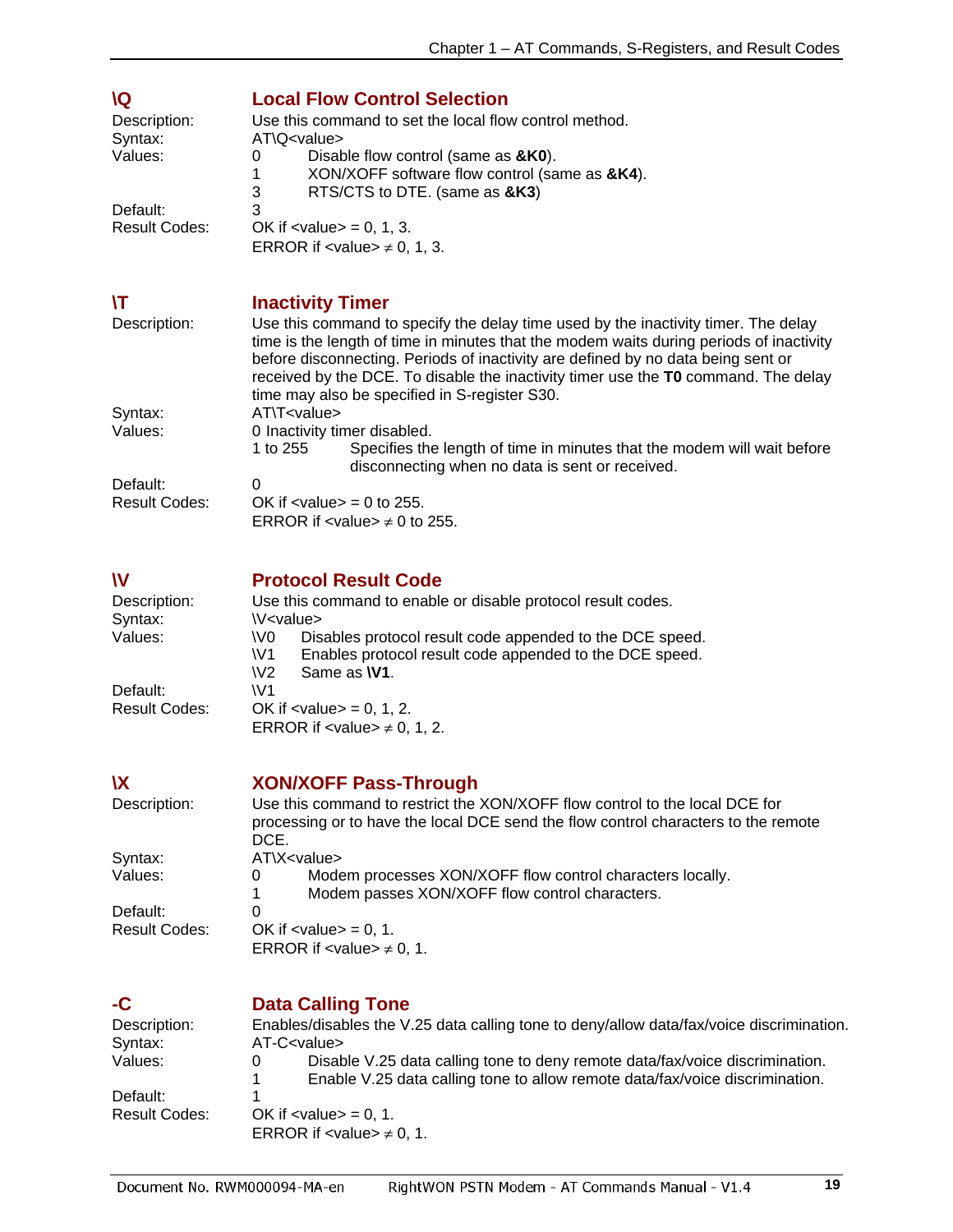<span id="page-20-0"></span>

| %A                   | <b>Adaptive Answer Result Code Enable</b>                                                                                                                                                                                                                                                                                                                                                                                                                                                              |
|----------------------|--------------------------------------------------------------------------------------------------------------------------------------------------------------------------------------------------------------------------------------------------------------------------------------------------------------------------------------------------------------------------------------------------------------------------------------------------------------------------------------------------------|
| Description:         | The %A command controls whether the DATA or FAX result codes will be sent by the<br>modem. The modem must be in fax mode for this command to work. Also, the<br>modem must be set to +FAA=1, which enables the modem to distinguish between a<br>fax and a data call. When these commands are enabled, the modem sends DATA to<br>the computer when it detects data tones and FAX when it detects fax tones. These<br>strings are used by some servers to select the appropriate communication program |
| Syntax:              | AT%A < value>                                                                                                                                                                                                                                                                                                                                                                                                                                                                                          |
| Values:              | Disables adaptive answer result codes.<br>$\Omega$                                                                                                                                                                                                                                                                                                                                                                                                                                                     |
|                      | Enables adaptive answer result codes.                                                                                                                                                                                                                                                                                                                                                                                                                                                                  |
| Default:             | 0                                                                                                                                                                                                                                                                                                                                                                                                                                                                                                      |
| <b>Result Codes:</b> | OK if $\langle$ value $\rangle$ = 0, 1.                                                                                                                                                                                                                                                                                                                                                                                                                                                                |
|                      | ERROR if $\lt$ value $\gt \neq 0, 1$                                                                                                                                                                                                                                                                                                                                                                                                                                                                   |

### <span id="page-20-1"></span>**%B View Numbers in Blacklist**

| Description:  | Blacklisting is a method of handling failed or troubled calls encountered during<br>automatic dialing. This command is only used to display the contents of the blacklist<br>when blacklisting is active. It does not affect the functionality associated with |
|---------------|----------------------------------------------------------------------------------------------------------------------------------------------------------------------------------------------------------------------------------------------------------------|
|               | blacklisting.                                                                                                                                                                                                                                                  |
|               | When the blacklisting option is active, use this command to display the telephone<br>numbers and status of any failed or troubled calls. The blacklisting option is                                                                                            |
|               | associated with the country selection. Some countries have national requirements<br>which prohibit repeat calls to the same number through automatic dialing.                                                                                                  |
| Syntax:       | AT%B                                                                                                                                                                                                                                                           |
| Values:       | N/A                                                                                                                                                                                                                                                            |
| Result Codes: | <list and="" numbers="" of="" phone="" status="" their=""> if country supports blacklisting.</list>                                                                                                                                                            |
|               | OK if no failed calls occur.                                                                                                                                                                                                                                   |
|               | EDDOD if country coloction doos not support blocklisting                                                                                                                                                                                                       |

ERROR if country selection does not support blacklisting.

<span id="page-20-2"></span>

| %C                   | <b>Data Compression Control</b>                                                                                                                                                                                                     |
|----------------------|-------------------------------------------------------------------------------------------------------------------------------------------------------------------------------------------------------------------------------------|
| Description:         | Use this command to enable or disable data compression. This command enables or<br>disables V.44, V.42 bis, and MNP class 5 data compression. The command<br>overwrites the current status of the +DCS command. The command is also |
|                      | overwritten by changes made by the +DCS command. On-line changes do not take                                                                                                                                                        |
|                      | effect until a disconnect occurs.                                                                                                                                                                                                   |
| Syntax:              | AT%C <value></value>                                                                                                                                                                                                                |
| Values:              | Disable V.42bis/MNP 5. No data compression.<br>0                                                                                                                                                                                    |
|                      | Enable V.42bis/MNP 5. Data compression enabled.                                                                                                                                                                                     |
| Default:             |                                                                                                                                                                                                                                     |
| <b>Result Codes:</b> | OK if $\langle$ value $\rangle$ = 0, 1.                                                                                                                                                                                             |
|                      | ERROR if $\lt$ value $\gt \neq 0, 1$ .                                                                                                                                                                                              |

<span id="page-20-3"></span>

| %DC          | <b>AT Command Control</b>                                                                                                                        |
|--------------|--------------------------------------------------------------------------------------------------------------------------------------------------|
| Description: | Use this command to set whether or not the modem will respond to AT commands.<br><b>Note:</b> This command does not apply to the parallel build. |
| Syntax:      | AT%DC <value></value>                                                                                                                            |
| Values:      | The modem responds to AT commands. The modem will respond to<br>0<br>AT%DC for 10 seconds after it is turned on.                                 |
|              | The modem ignores AT commands.                                                                                                                   |
| Default:     | 0                                                                                                                                                |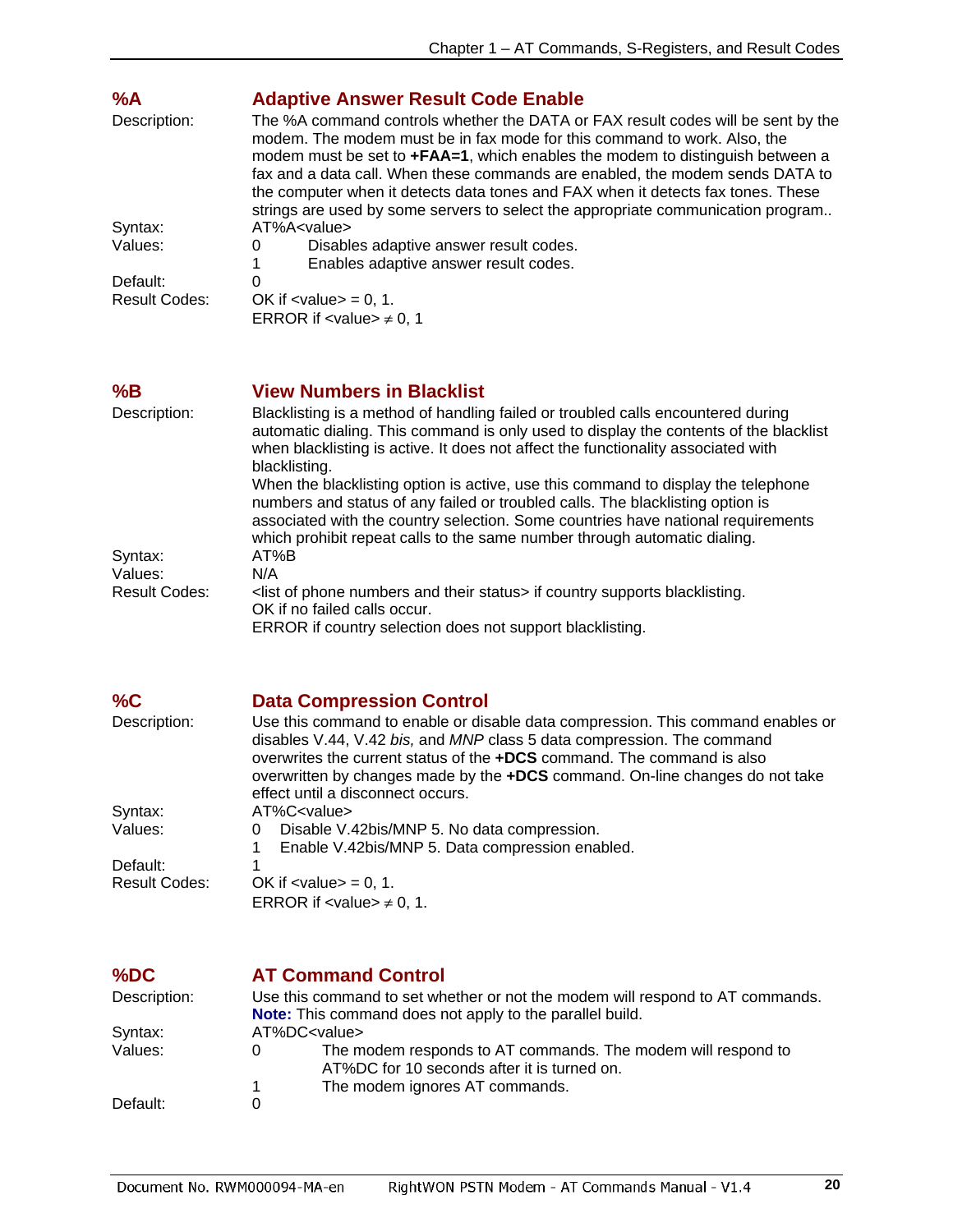<span id="page-21-0"></span>

| %DT          | <b>Set AT Command Mode Timer</b>                                                                                                                                                                 |
|--------------|--------------------------------------------------------------------------------------------------------------------------------------------------------------------------------------------------|
| Description: | Sets the length of time that the command mode will be disabled when set for %DC1<br>(the modem ignores AT commands).                                                                             |
|              | Note: This command does not apply to the parallel build.                                                                                                                                         |
| Syntax:      | AT%DT <value></value>                                                                                                                                                                            |
| Values:      | 0-255 in 1 second increments                                                                                                                                                                     |
| Default:     | 0                                                                                                                                                                                                |
| %E           | <b>Fallback and Fall Forward Control</b>                                                                                                                                                         |
| Description: | This command provides the option for the modem to automatically monitor line<br>quality, to fall back when line quality is insufficient, and to fall forward when line<br>quality is sufficient. |

<span id="page-21-1"></span>

| Syntax:       | AT%E <value></value>                               |
|---------------|----------------------------------------------------|
| Values:       | Disable fallback and fall forward.                 |
|               | Enable fallback and disable fall forward.<br>1     |
|               | Enable fallback and fall forward.<br>$\mathcal{P}$ |
| Default:      | 2                                                  |
| Result Codes: | OK if $\langle$ value $\rangle$ = 0, 1, 2.         |
|               | ERROR if $\lt$ value $\gt \neq 0, 1, 2$ .          |

<span id="page-21-2"></span>

| %H           | <b>Set Callback Security - Direct Connect Enable</b>                                                                                                                              |
|--------------|-----------------------------------------------------------------------------------------------------------------------------------------------------------------------------------|
| Description: | Sets Callback Security to normal operation or to direct connect.<br><b>Note:</b> This command does not apply to the parallel build.                                               |
| Syntax:      | AT%H <value></value>                                                                                                                                                              |
| Values:      | Sets callback security to normal operation.<br>0<br>All callback security calls will be direct connect regardless of whether the<br>password or phone number has the - character. |
| Default:     |                                                                                                                                                                                   |

<span id="page-21-3"></span>

| %S           | <b>Command Speed Response</b>                                                                                                         |
|--------------|---------------------------------------------------------------------------------------------------------------------------------------|
| Description: | Sets the modem to respond to AT commands at desired speeds.                                                                           |
|              | <b>Note:</b> This command does not apply to the parallel build.                                                                       |
| Syntax:      | AT%S <value></value>                                                                                                                  |
| Values:      | Sets modem to respond to AT commands at all normal speeds.<br>0<br>AT commands accepted at 115200 bps only. Other speeds are ignored. |
| Default:     |                                                                                                                                       |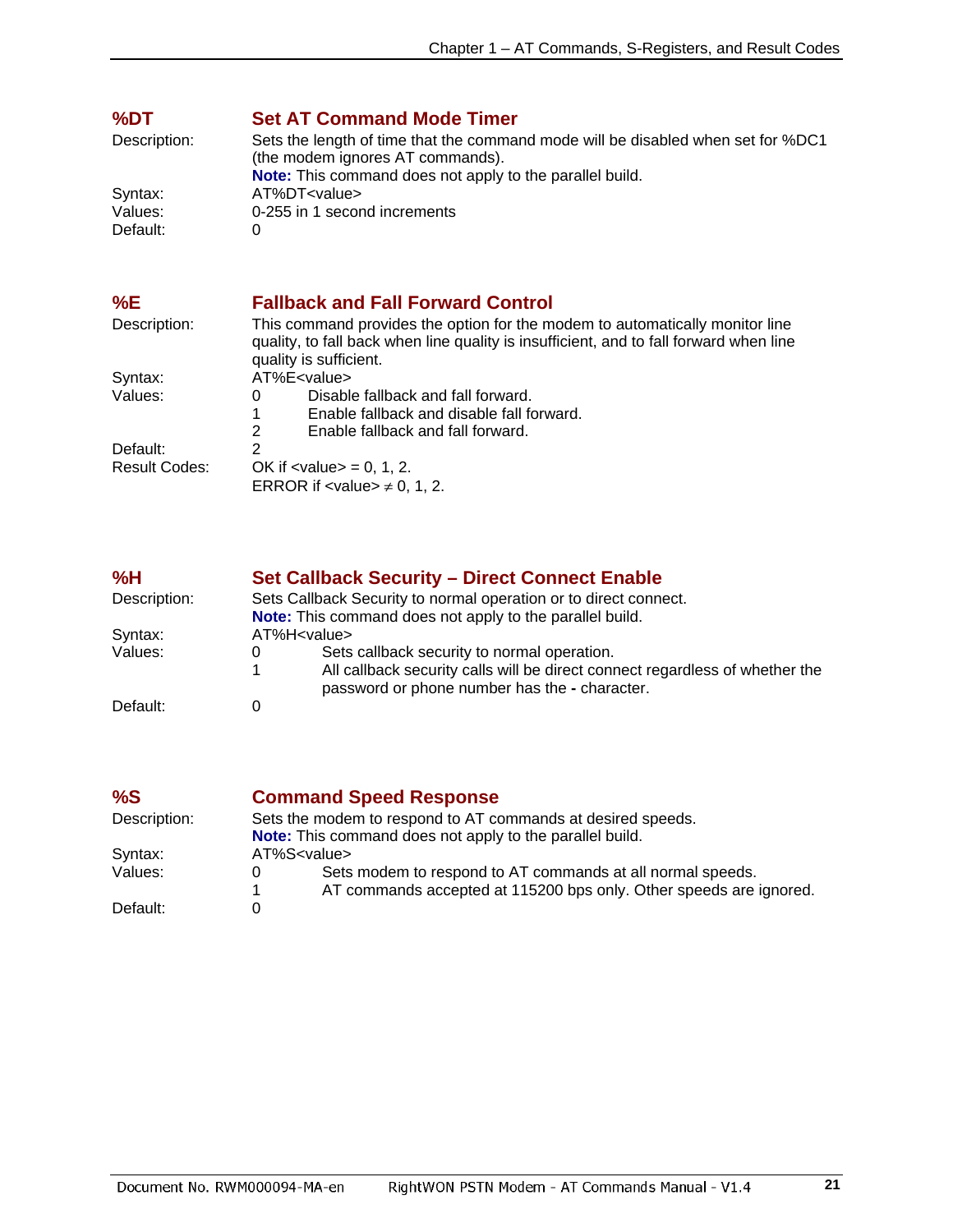<span id="page-22-0"></span>

| +A8E                 | <b>V.8 and V.8bis Operation Controls</b>                                                                                                                                                                                                                                                                                                                                                                                                                                                                                                                      |  |
|----------------------|---------------------------------------------------------------------------------------------------------------------------------------------------------------------------------------------------------------------------------------------------------------------------------------------------------------------------------------------------------------------------------------------------------------------------------------------------------------------------------------------------------------------------------------------------------------|--|
| Description:         | Use this command to set the control parameters for early call negotiation through V.8<br>and V.8bis. +A8E may also be used as an action command to reinitiate V.8 or V.8 bis<br>if an earlier attempt to use either protocol has failed. (ITU-T Recommendation V.251<br>(02/98) standardized this command. However, the controller-based command set<br>only includes partial support for the standard.)                                                                                                                                                      |  |
|                      | <b>On-Hook:</b> If issued while the modem is on-hook, used to precondition V.8 and V.8bis<br>originating and answering operation. It is issued by the DTE before the Dial (D) or<br>Answer (A) command.                                                                                                                                                                                                                                                                                                                                                       |  |
|                      | <b>Off-Hook:</b> If issued while the modem is off-hook, to (re)start V.8 or V.8bis<br>negotiation. For example, if initial V.8 negotiation failed, but subsequent T.30<br>negotiation indicated V.8 capability, this command may be used to initiate V.8<br>negotiation.                                                                                                                                                                                                                                                                                      |  |
|                      | The ATD and ATA commands behave as specified in V.250, and +A8n indications                                                                                                                                                                                                                                                                                                                                                                                                                                                                                   |  |
|                      | are not generated by the modem.<br>For subparameter values < $v8o>=6$ and < $v8a>=5$ , the +A8I indications are issued<br>during the course of the V.8 session to notify the DTE when the relevant V.8 signals<br>are received.                                                                                                                                                                                                                                                                                                                               |  |
|                      | <v8o> enables or disables DCE-controlled V.8 origination negotiation.<br/><v8a> enables or disables DCE-controlled V.8 answer negotiation.<br/><v8b> disables V.8 negotiation or sets it to DCE controlled or DTE controlled<br/>negotiation.</v8b></v8a></v8o>                                                                                                                                                                                                                                                                                               |  |
|                      | <a8cf> sets the V.8 CI signal call function to the value specified.<br/>The valid range for this parameter is 0 to FF, with a default of 0xC1.</a8cf>                                                                                                                                                                                                                                                                                                                                                                                                         |  |
| Syntax:              | AT+A8E= <v8o>,<v8a>,<v8cf>,<v8b></v8b></v8cf></v8a></v8o>                                                                                                                                                                                                                                                                                                                                                                                                                                                                                                     |  |
| <v8o> Values:</v8o>  | <v8o> Decimal number which enables/disables issuance of +A8x indications during<br/>modem-controlled V.8 origination negotiation.<br/>Enable DCE-controlled V.8 origination negotiation without +A8x<br/>1<br/>indications. (Default)<br/>Enable DCE-controlled V.8 origination negotiation with +A8x indications.<br/>6</v8o>                                                                                                                                                                                                                                |  |
| <v8a> Values:</v8a>  | <v8a> Decimal number which enables/disables issuance of +A8x indications during<br/>modem-controlled V.8 answer negotiation.<br/>Enable DCE-controlled V.8 answer negotiation without +A8x indications.<br/>1<br/>(Default)<br/>Enable DCE-controlled V.8 answer negotiation with +A8x indications.<br/>5</v8a>                                                                                                                                                                                                                                               |  |
| <v8b> Values:</v8b>  | <v8b> Decimal number which enables/disables V.8bis negotiation.<br/>Disable V.8 negotiation.<br/>0<br/>Enable DCE-controlled V.8bis negotiation. (Default)<br/>1<br/>Enable DTE-controlled V.8 negotiation.<br/>2</v8b>                                                                                                                                                                                                                                                                                                                                       |  |
| <v8cf> Values</v8cf> | <v8cf> Set the V.8 CI signal call function to the hexadecimal octet XY.<br/>00 (Default)<br/>21<br/>C<sub>1</sub></v8cf>                                                                                                                                                                                                                                                                                                                                                                                                                                      |  |
| Reporting:           | +A8E?<br>Reports current or selected values.<br>+A8E=?<br>Reports supported parameter values.                                                                                                                                                                                                                                                                                                                                                                                                                                                                 |  |
| <b>Result Codes:</b> | OK if $\langle \sqrt{8} \cos 2 \rangle = 1$ , 6 and $\langle \sqrt{8} \cos 2 \rangle = 1$ , 5 and $\langle \sqrt{8} \cos 2 \rangle = 0$ to FF and $\langle \sqrt{8} \cos 2 \rangle = 0$ to 2.<br>ERROR if <v8o> <math>\neq</math> 1, 6 or <v8a> <math>\neq</math> 1, 5 or <v8cf> <math>\neq</math> 0 to FF or <v8b> <math>\neq</math> 0 to 2.<br/>OK if <math>\langle</math>signal&gt; = 0–10 and <math>\langle</math>sig en&gt; = 0, 1 and <math>\langle</math>msg en&gt; = 0, 1 and <math>\langle</math>supp delay&gt; =<br/>0, 1.</v8b></v8cf></v8a></v8o> |  |
|                      | ERROR if <signal> <math>\neq</math> 0 to 10 or <sig en=""> <math>\neq</math> 0, 1 or <msg en=""> <math>\neq</math> 0, 1 or <supp delay=""> <math>\neq</math><br/>0,1.</supp></msg></sig></signal>                                                                                                                                                                                                                                                                                                                                                             |  |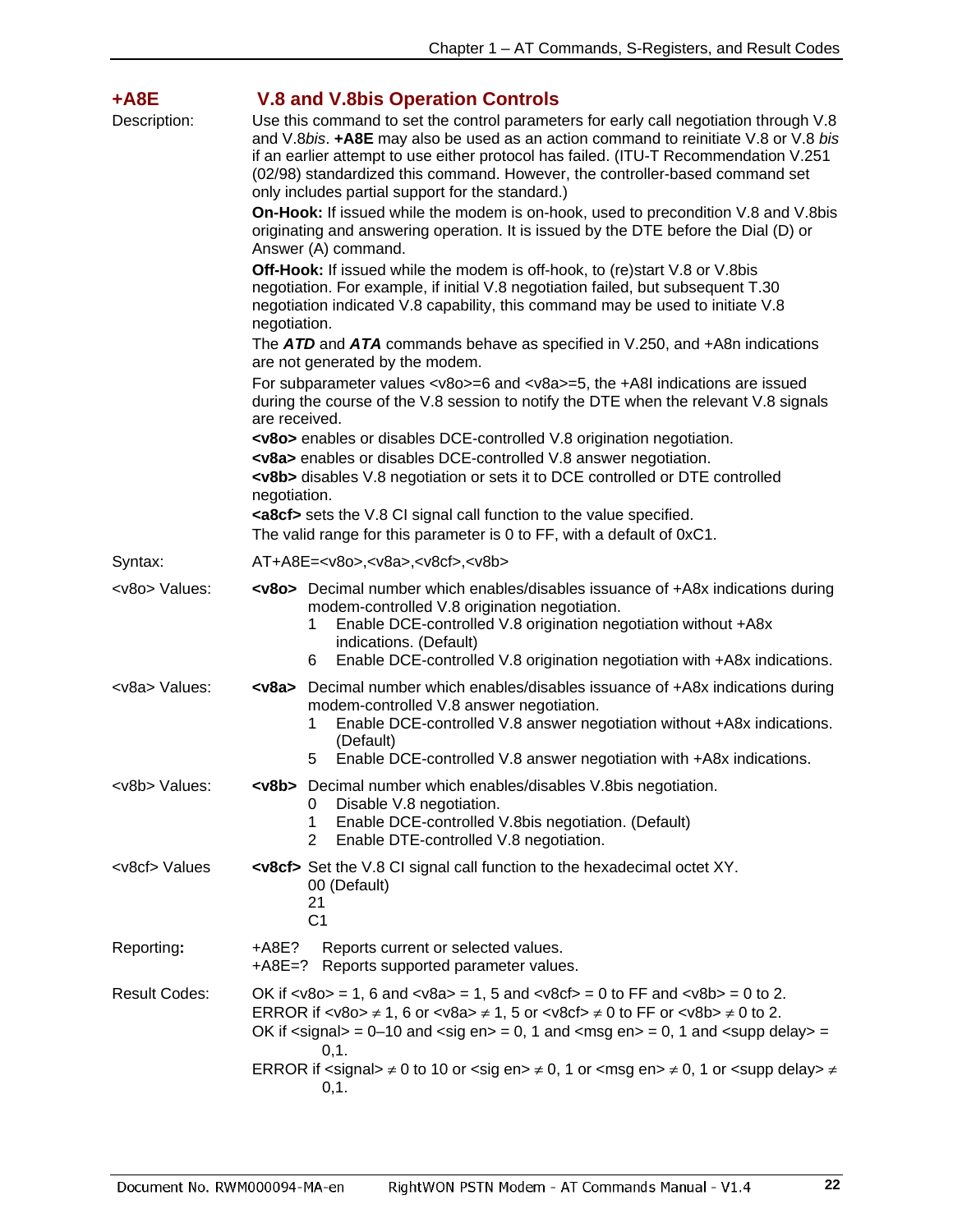<span id="page-23-0"></span>

| +A8T                              | Send V.8 bis Signal and/or Message                                                                                                                                                                                                                                                                                                       |  |  |  |
|-----------------------------------|------------------------------------------------------------------------------------------------------------------------------------------------------------------------------------------------------------------------------------------------------------------------------------------------------------------------------------------|--|--|--|
| Description:                      | Use this command to send a V.8 bis signal or message from the local DCE. This<br>command is only supported when V.80 is enabled.                                                                                                                                                                                                         |  |  |  |
| Syntax:                           | AT+A8T= <signal>,&lt;1st message&gt;,&lt;2nd message&gt;,<sig en="">,<msg en="">,<supp delay=""></supp></msg></sig></signal>                                                                                                                                                                                                             |  |  |  |
| <signal> Values:</signal>         | None<br>0<br>Initiating Mre.<br>1<br>Initiating MRd.<br>2<br>3<br>Initiating CRe, low power<br>Initiating CRe, high power<br>4<br>5<br><b>Initiating CRd</b><br>Initiating Esi<br>6<br>Responding MRd, low power<br>7<br>Responding MRd, high power<br>8                                                                                 |  |  |  |
|                                   | 9<br><b>Responding CRd</b>                                                                                                                                                                                                                                                                                                               |  |  |  |
|                                   | 10 Responding Esr                                                                                                                                                                                                                                                                                                                        |  |  |  |
| <sig_en> Values:</sig_en>         | Enable detection of initiation signals. Default.<br>$\mathbf{0}$<br>Enable detection or responding signals<br>1                                                                                                                                                                                                                          |  |  |  |
| <msg_en> Values: 0</msg_en>       | Disable detection of messages. Default.<br>Enable detection of V.8 bis messages<br>1                                                                                                                                                                                                                                                     |  |  |  |
| <supp_delay> Values:</supp_delay> | No delay inserted. Default.<br>$\overline{0}$<br>Insert 1.5 second delay between transmitted V.8 bis signal and the subsequent<br>1.<br>V.8 bis message                                                                                                                                                                                  |  |  |  |
| Reporting:                        | +A8T?<br>Reports current or selected values.<br>Reports supported parameter values.<br>+A8T=?                                                                                                                                                                                                                                            |  |  |  |
| <b>Result Codes:</b>              | OK if $\langle$ signal> = 0 to 10 and $\langle$ sig en> = 0, 1 and $\langle$ msg en> = 0, 1 and $\langle$ supp delay><br>$= 0, 1.$<br>ERROR if <signal> <math>\neq</math> 0 to 10 or <sig en=""> <math>\neq</math> 0, 1 or <msg en=""> <math>\neq</math> 0, 1 or <supp delay=""> <math>\neq</math><br/>0, 1.</supp></msg></sig></signal> |  |  |  |

| +DCS | <b>Select V.42bis or V.44 Data Compression</b> |
|------|------------------------------------------------|
|------|------------------------------------------------|

<span id="page-23-1"></span>

| Description:         | Use this command to configure the available compression algorithms. The <v42bis><br/>parameter enables or disables the V.42 bis and the <v44> parameter enables or<br/>disables V.44. This command works in conjunction with the <b>%C</b> command and the<br/>result of either the %C command or the +DCS command replaces the current data<br/>compression configuration.</v44></v42bis> |                                                                                                                                                                                                                                                                                                                                                                                       |
|----------------------|--------------------------------------------------------------------------------------------------------------------------------------------------------------------------------------------------------------------------------------------------------------------------------------------------------------------------------------------------------------------------------------------|---------------------------------------------------------------------------------------------------------------------------------------------------------------------------------------------------------------------------------------------------------------------------------------------------------------------------------------------------------------------------------------|
| Syntax:              | $AT+DCS=$                                                                                                                                                                                                                                                                                                                                                                                  |                                                                                                                                                                                                                                                                                                                                                                                       |
| Values:              | 0.0<br>0,1<br>0,2<br>1,0<br>1,1<br>1,2                                                                                                                                                                                                                                                                                                                                                     | V.42bis and V.44 data compression are both disabled.<br>V.42bis is disabled; V.44 data compression is acceptable.<br>V.42bis is disabled; V.44 only when connected to a V.92 server.<br>V.42bis is acceptable; V.44 data compression is disabled.<br>V.42bis is acceptable; V.44 data compression is acceptable.<br>V.42bis is acceptable; V.44 only when connected to a V.92 server. |
| Reporting:           | +DCS?<br>Reports current or selected values.<br>$+DCS=?$<br>Reports allowed parameter values.                                                                                                                                                                                                                                                                                              |                                                                                                                                                                                                                                                                                                                                                                                       |
| <b>Result Codes:</b> | OK if $\langle \frac{1}{2} \times 42 \times 5 \rangle = 0$ , 1 and $\langle \frac{1}{4} \times 44 \rangle = 0$ to 2.<br>ERROR if $\langle \sqrt{42} \rangle = 0$ , 1 or $\langle \sqrt{44} \rangle \neq 0$ to 2.                                                                                                                                                                           |                                                                                                                                                                                                                                                                                                                                                                                       |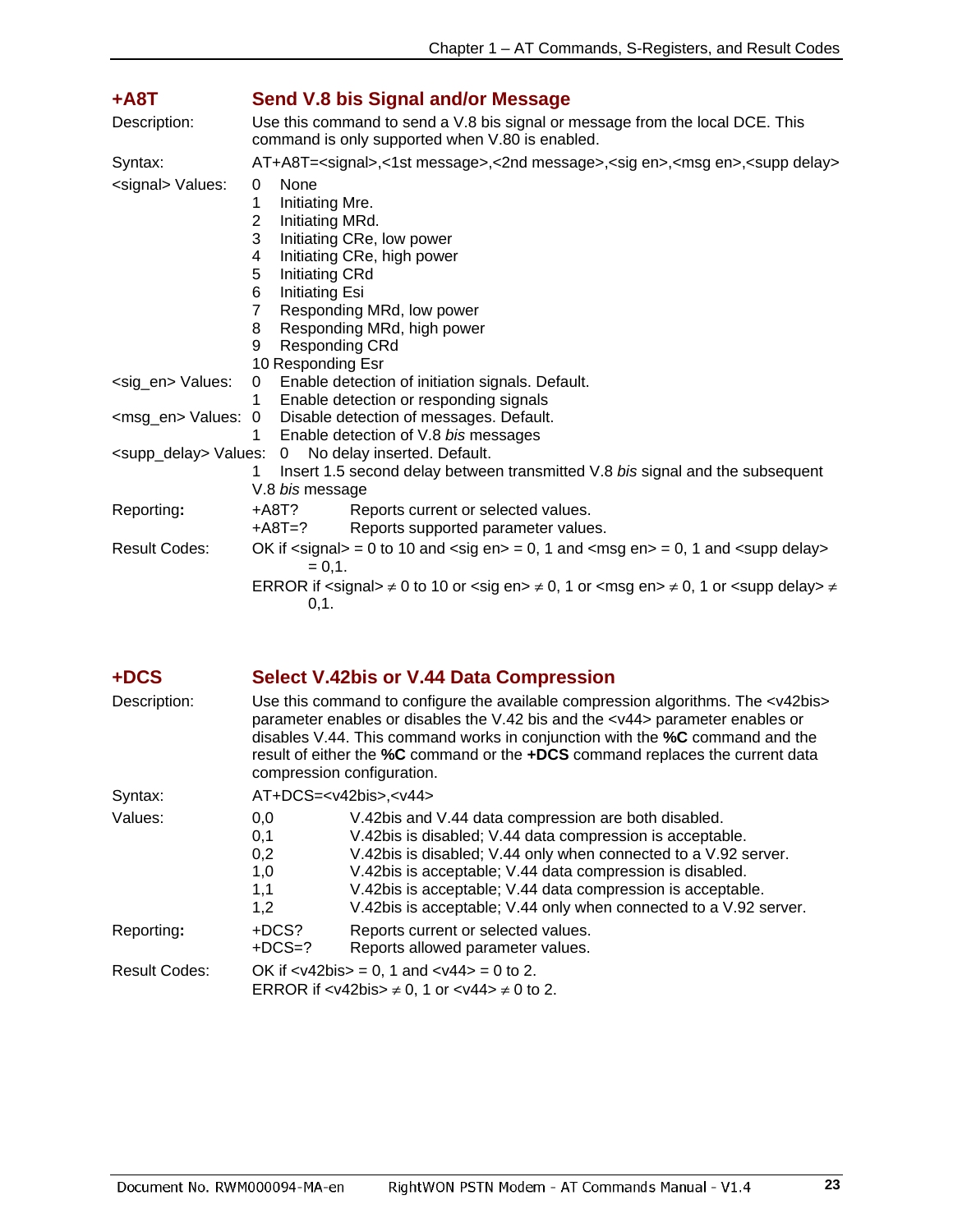<span id="page-24-0"></span>

| +DR                  | <b>V.44 Data Compression Reporting</b>                                                                                                                                                                                                                                                                        |                                                                               |
|----------------------|---------------------------------------------------------------------------------------------------------------------------------------------------------------------------------------------------------------------------------------------------------------------------------------------------------------|-------------------------------------------------------------------------------|
| Description:         | Enables or disables the V.44 data compression report. If the compression report is<br>enabled, the +DR: <type> intermediate result code reports the current DCE-DCE data<br/>compression type. It is issued after the Error Control Report (+ER) and before the<br/>final result code (e.g., CONNECT).</type> |                                                                               |
| Syntax:              | $AT+DR = < value>$                                                                                                                                                                                                                                                                                            |                                                                               |
| Values:              | 0                                                                                                                                                                                                                                                                                                             | Disables the V.44 compression report.<br>Enables the V.44 compression report. |
| Default:             | 0                                                                                                                                                                                                                                                                                                             |                                                                               |
| Reporting:           | +DR?<br>$+DR=?$                                                                                                                                                                                                                                                                                               | Reports current or selected values.<br>Reports supported parameter values.    |
| <b>Result Codes:</b> | OK if $\langle$ value $\rangle$ = 0, 1.<br>ERROR if $\lt$ value $\gt \neq 0, 1$ .<br>+DR: NONE Data compression not in use.<br>+DR: V42B V.42bis is in use in both directions.<br>+DR: V44<br>V.44 is in use in both directions.                                                                              |                                                                               |

<span id="page-24-1"></span>**+DS V.42bis Data Compression** 

| Description:                       | This extended-format compound parameter controls the V.42bis data compression<br>function if this function is provided in the modem.                                                                                                    |                                                                                                                                                                                                                                        |  |  |
|------------------------------------|-----------------------------------------------------------------------------------------------------------------------------------------------------------------------------------------------------------------------------------------|----------------------------------------------------------------------------------------------------------------------------------------------------------------------------------------------------------------------------------------|--|--|
| Syntax:                            |                                                                                                                                                                                                                                         | AT+DS= <direction>,<compr_neg>,<max_dict>,<max_string></max_string></max_dict></compr_neg></direction>                                                                                                                                 |  |  |
| <direction> Values:</direction>    | Specifies the desired direction(s) of operation of the data compression function<br>from the DTE point of view.<br>Do not negotiate V.42 bis compression.<br>0<br>Modem accepts V.42 bis compression in both directions. Default.<br>3  |                                                                                                                                                                                                                                        |  |  |
| <compr_neg> Values:</compr_neg>    | Specifies whether or not the modem should continue to operate if the desired<br>result is not obtained.<br>Do not disconnect if V.42bis is not negotiated by the remote modem as<br>0<br>specified in <direction>. Default.</direction> |                                                                                                                                                                                                                                        |  |  |
| <b><max dict=""> Values:</max></b> |                                                                                                                                                                                                                                         | Specifies maximum number of dictionary entries (2048 entries) negotiated. May<br>be used by the DTE to limit the code word size transmitted, based on its<br>knowledge of the nature of the data to be transmitted. Default $= 2048$ . |  |  |
| <max_string> Values:</max_string>  |                                                                                                                                                                                                                                         | Specifies maximum string length (32 bytes) to be negotiated. Default $=$ 32.                                                                                                                                                           |  |  |
| Reporting:                         | +DS?<br>$+DS=?$                                                                                                                                                                                                                         | Reports current or selected values.<br>Reports allowed parameter values.                                                                                                                                                               |  |  |
| <b>Result Codes:</b>               | OK.<br><b>ERROR</b>                                                                                                                                                                                                                     |                                                                                                                                                                                                                                        |  |  |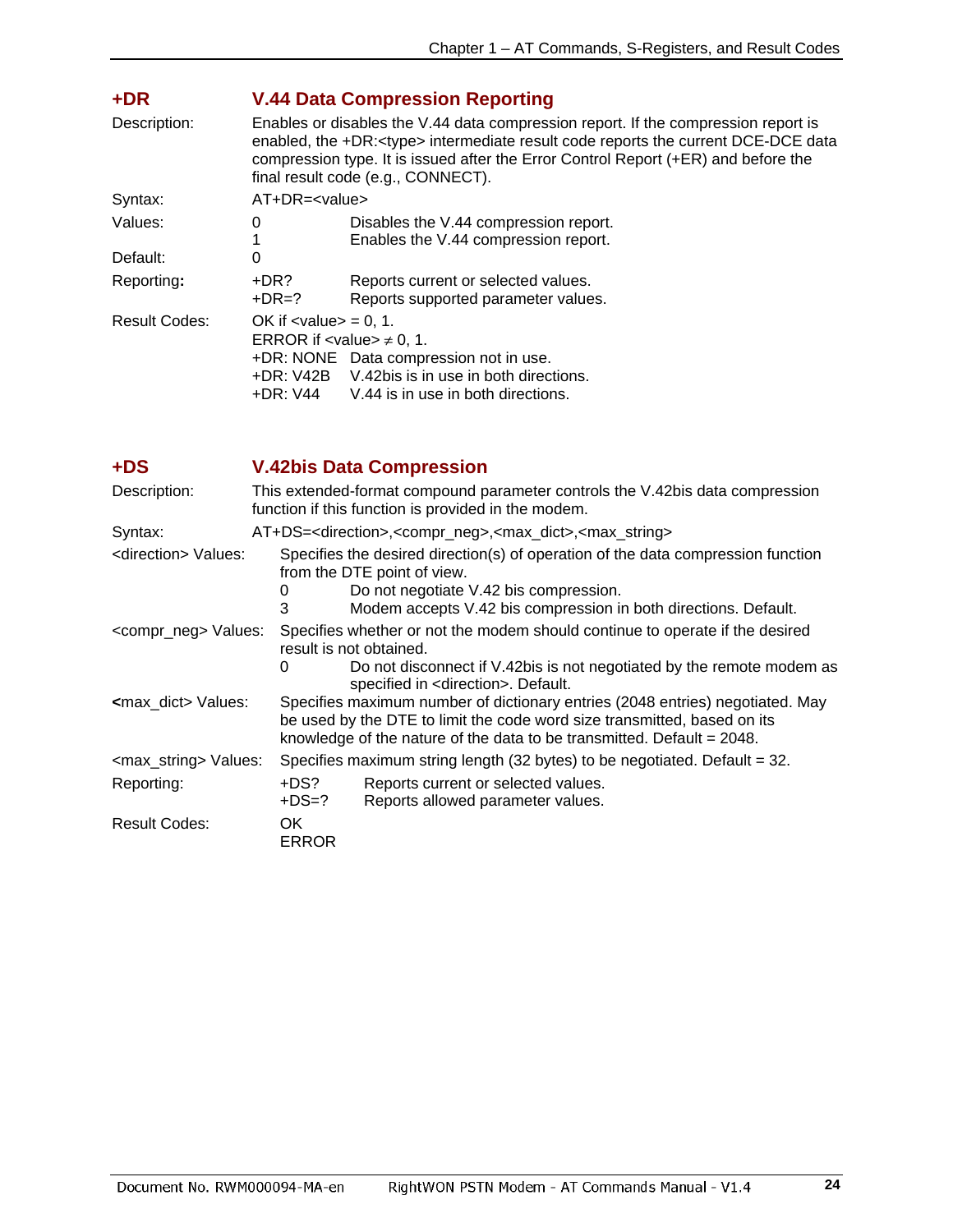<span id="page-25-0"></span>

| $+DS44$                                       | <b>V.44 Data Compression</b>                                                                                                                                                                                                                                                                                                                    |  |  |
|-----------------------------------------------|-------------------------------------------------------------------------------------------------------------------------------------------------------------------------------------------------------------------------------------------------------------------------------------------------------------------------------------------------|--|--|
| Description:                                  | Controls the V.44 data compression function.                                                                                                                                                                                                                                                                                                    |  |  |
| Syntax:                                       | AT+DS44= <direction>,<compression_negotiation>,<compatibility>,<br/><max_codewords_tx>, <max_codewords_rx>,<max_string_tx>,<br/><max_string_rx>,<max_history_tx>,<max_history_rx></max_history_rx></max_history_tx></max_string_rx></max_string_tx></max_codewords_rx></max_codewords_tx></compatibility></compression_negotiation></direction> |  |  |
|                                               | <direction> Values: Specifies the DTE direction of the data compression.<br/>No compression.<br/>0<br/>3<br/>Compression in both directions (default).</direction>                                                                                                                                                                              |  |  |
| <max_codewords_tx> Values:</max_codewords_tx> |                                                                                                                                                                                                                                                                                                                                                 |  |  |
|                                               | Specifies the maximum number of code words to be negotiated in the transmit<br>direction.<br>1024 Default.                                                                                                                                                                                                                                      |  |  |
|                                               | 256–2048 Maximum number of code words in transmit direction.                                                                                                                                                                                                                                                                                    |  |  |
| max_codewords_rx Values:                      |                                                                                                                                                                                                                                                                                                                                                 |  |  |
|                                               | Specifies the maximum number of code words to be negotiated in the receive<br>direction.<br>1024 Default.                                                                                                                                                                                                                                       |  |  |
|                                               | 256-2048 Maximum number of code words in receive direction.                                                                                                                                                                                                                                                                                     |  |  |
| max_string_tx Values:                         |                                                                                                                                                                                                                                                                                                                                                 |  |  |
|                                               | Specifies the maximum string length to be negotiated in the transmit direction.<br>255 Default.<br>31-255 Maximum string length in transmit direction.                                                                                                                                                                                          |  |  |
|                                               |                                                                                                                                                                                                                                                                                                                                                 |  |  |
| max_string_rx Values:                         | Specifies the maximum string length to be negotiated in the receive direction.<br>255 Default.                                                                                                                                                                                                                                                  |  |  |
|                                               | 31-255 Maximum string length in receive direction.                                                                                                                                                                                                                                                                                              |  |  |
| max_history_tx Values:                        |                                                                                                                                                                                                                                                                                                                                                 |  |  |
|                                               | Specifies the maximum length of the history buffer to be negotiated in the transmit<br>direction.<br>5120 Default.                                                                                                                                                                                                                              |  |  |
|                                               | 512-11008 History buffer size in transmit direction.                                                                                                                                                                                                                                                                                            |  |  |
| max_history_rx Values:                        |                                                                                                                                                                                                                                                                                                                                                 |  |  |
|                                               | Specifies the maximum length of the history buffer to be negotiated in the receive<br>direction.<br>4096 Default.<br>512-11008 History buffer size in receive direction                                                                                                                                                                         |  |  |
| Reports:                                      | +DS44=? Reports supported options.<br>Example: +DS44: (3, 0), (0), (0), (256-2048), (256-2048), (31-255), (31-255),<br>(512-11008), (512-11008).<br>Reports current or selected options.<br>$+DS44?$                                                                                                                                            |  |  |
|                                               | Example: +DS44: 3, 0, 0, 1024, 1024, 255, 255, 5120, 4096.                                                                                                                                                                                                                                                                                      |  |  |
| <b>Result Codes:</b>                          | OK<br><b>ERROR</b>                                                                                                                                                                                                                                                                                                                              |  |  |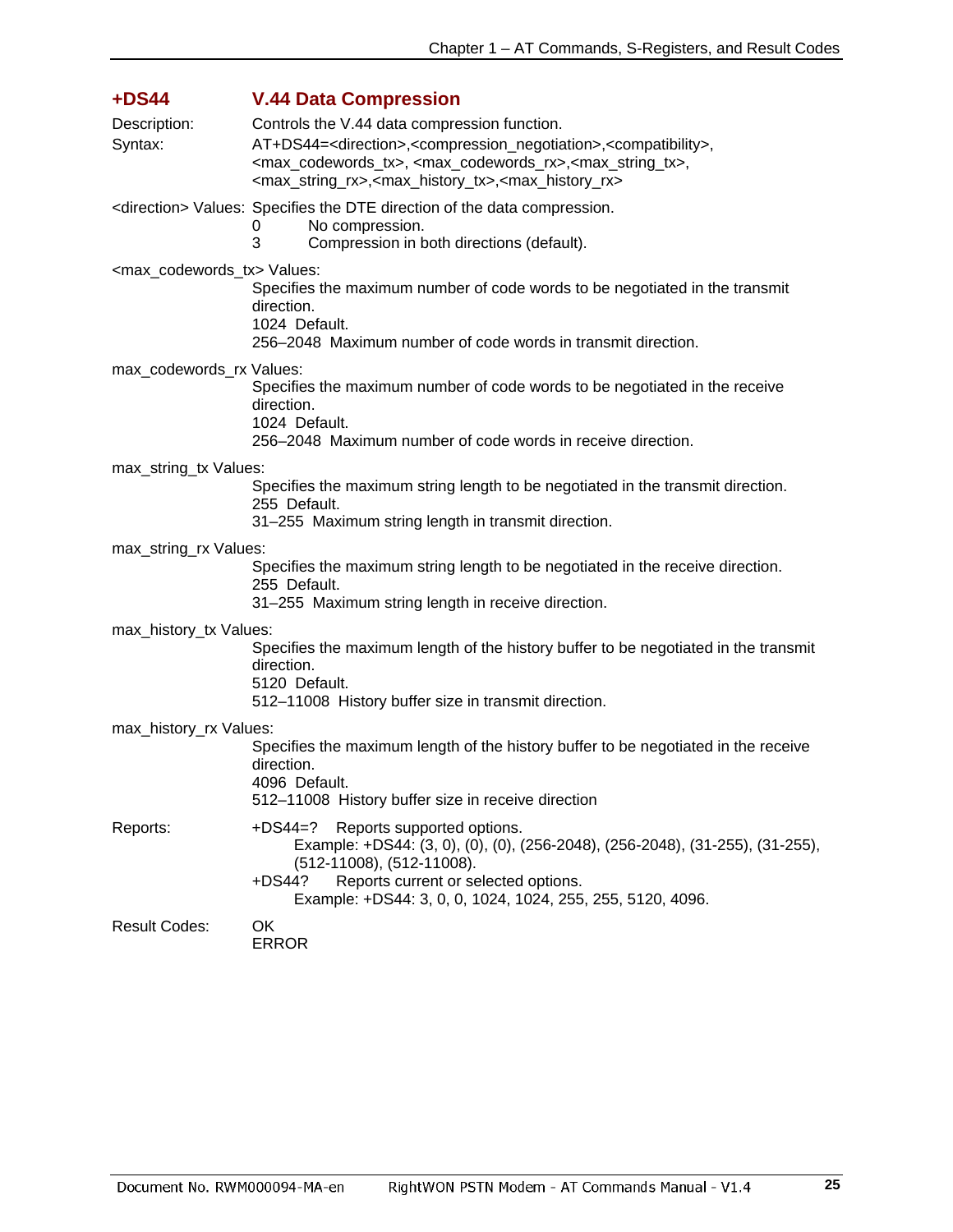<span id="page-26-0"></span>

| +EB                                       | <b>Break Handling in Error Control Operation</b>                                                                                                  |  |  |
|-------------------------------------------|---------------------------------------------------------------------------------------------------------------------------------------------------|--|--|
| Description:                              | This extended-format compound parameter controls the break handling in V.42<br>operation. It accepts three numeric subparameters.                 |  |  |
| Syntax:                                   | AT+EB= <break_selection>,<default_length></default_length></break_selection>                                                                      |  |  |
| <break selection=""> Values:</break>      |                                                                                                                                                   |  |  |
|                                           | Ignore break. Default.<br>0<br>1<br>Nonexpedited, nondestructive.<br>$\overline{c}$<br>Expedited, nondestructive.<br>3<br>Expedited, destructive. |  |  |
| <default_length> Values:</default_length> |                                                                                                                                                   |  |  |
|                                           | 10 ms to 90 ms Specify break length.                                                                                                              |  |  |
| Reports:                                  | +EB=? Reports supported options.<br>Reports current or selected options.<br>+EB?                                                                  |  |  |
| +EFCS                                     | <b>32-bit Frame Check Sequence</b>                                                                                                                |  |  |
| Description:                              | This extended-format numeric parameter controls the use of the 16-bit or 32-bit frame<br>check sequence (FCS) option in V.42.                     |  |  |
| Syntax:                                   | AT+EFCS= <value></value>                                                                                                                          |  |  |
| Value:                                    | Sets the 32-bit frame check sequence to a 16-bit frame check sequence.<br>0                                                                       |  |  |
|                                           |                                                                                                                                                   |  |  |

- <span id="page-26-1"></span>Reports: +EFCS? Reports current or selected options.
- +EFCS=? Reports supported options.

## <span id="page-26-2"></span>**+ER Error Control Report**

| Description:         | Use this command to enable or disable the error control report.                                                                                                                                                                                                                                                                                                                                                                                                                                                                                                                                                                                                    |                                                                                                                                                                                           |  |
|----------------------|--------------------------------------------------------------------------------------------------------------------------------------------------------------------------------------------------------------------------------------------------------------------------------------------------------------------------------------------------------------------------------------------------------------------------------------------------------------------------------------------------------------------------------------------------------------------------------------------------------------------------------------------------------------------|-------------------------------------------------------------------------------------------------------------------------------------------------------------------------------------------|--|
| Syntax:              | AT+ER <value></value>                                                                                                                                                                                                                                                                                                                                                                                                                                                                                                                                                                                                                                              |                                                                                                                                                                                           |  |
| Values:              | +ER0                                                                                                                                                                                                                                                                                                                                                                                                                                                                                                                                                                                                                                                               | Error control reporting disabled (no +ER intermediate result code<br>transmitted). Default.                                                                                               |  |
|                      | +ER1                                                                                                                                                                                                                                                                                                                                                                                                                                                                                                                                                                                                                                                               | Error control reporting enabled (+ER intermediate result code transmitted).                                                                                                               |  |
| Reports:             | Reports current or selected options.<br>+ER?<br>+ER=? Reports supported options.<br>+ER <type> The +ER <type> reported is the current (negotiated or renegotiated)<br/>modem-modem error control type. If enabled, the intermediate result code is<br/>transmitted at the point during error control negotiation (handshaking) at<br/>which the modem has determined which error control protocol will be used (if<br/>any), before the final result code (e.g., CONNECT) is transmitted.<br/>Specifically, the +ER intermediate result code is issued after the modulation<br/>report (+MCR and +MRR) and before the data compression report (+DR).</type></type> |                                                                                                                                                                                           |  |
| <b>Result Codes:</b> | +ER: NONE<br>+ER: LAPM<br>+ER: ALT<br>OK.<br>ERROR                                                                                                                                                                                                                                                                                                                                                                                                                                                                                                                                                                                                                 | Data compression not in use.<br>V.42 LAPM protocol is in use.<br>V.42 alternative protocol is in use.<br>if $\langle$ value $\rangle$ = 0, 1.<br>if $\langle$ value $\rangle \neq 0, 1$ . |  |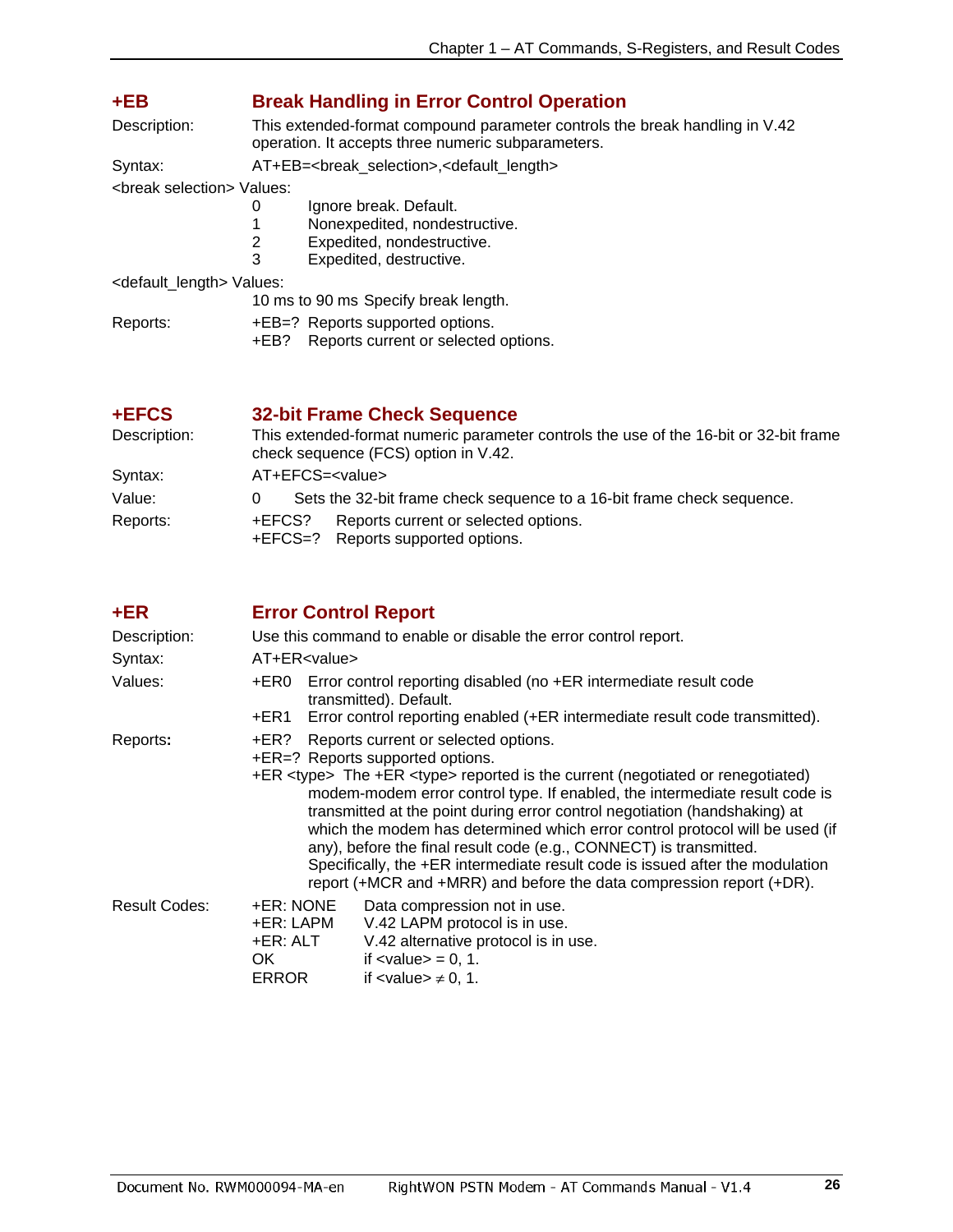<span id="page-27-0"></span>

| $+ES$                | <b>Error Control Selection</b>                                                                                                                                                                                                                                                                                                         |                                       |  |
|----------------------|----------------------------------------------------------------------------------------------------------------------------------------------------------------------------------------------------------------------------------------------------------------------------------------------------------------------------------------|---------------------------------------|--|
| Description:         | Use this command to select the error correction mode. If the modem is operating in<br>V.80 mode (synchronous buffered mode), and +ES=,,8, the +ES? will always return<br><b>+ES: 6,,8.</b> The setting of this command overwrites the <b>\N</b> command, and the $+ES$<br>command is overwritten by the setting on a <b>W</b> command. |                                       |  |
| Syntax:              | AT+ES= <orig_rqst>,<orig_fbk>,<ans_fbk></ans_fbk></orig_fbk></orig_rqst>                                                                                                                                                                                                                                                               |                                       |  |
| Values:              | <b>Values Combination</b>                                                                                                                                                                                                                                                                                                              | Mode                                  |  |
|                      | $+ES=1,0,1$                                                                                                                                                                                                                                                                                                                            | Buffered mode                         |  |
|                      | $+ES=0,1,0$                                                                                                                                                                                                                                                                                                                            | Direct mode                           |  |
|                      | $+ES=4,4,6$                                                                                                                                                                                                                                                                                                                            | MNP or disconnect mode                |  |
|                      | $+ES=3,3,5$                                                                                                                                                                                                                                                                                                                            | LAPM or disconnect mode               |  |
|                      | $+ES=4.0.6$                                                                                                                                                                                                                                                                                                                            | MNP or buffered mode                  |  |
|                      | $+ES=3,0,2$                                                                                                                                                                                                                                                                                                                            | LAPM, MNP, or buffered mode (Default) |  |
|                      | $+ES=2,0,2$                                                                                                                                                                                                                                                                                                                            | LAPM or buffered mode                 |  |
|                      | $+ES=3,2,4$                                                                                                                                                                                                                                                                                                                            | LAPM, MNP, or disconnect mode         |  |
|                      | $+ES = 0.8$                                                                                                                                                                                                                                                                                                                            | V.42 sync buffer mode (V.80 enabled)  |  |
|                      | $+ES=6, 8$                                                                                                                                                                                                                                                                                                                             | V.42 sync buffer mode (V.80 enabled)  |  |
| Reports:             | +ES?                                                                                                                                                                                                                                                                                                                                   | Reports current or selected options.  |  |
|                      | $+ES=?$                                                                                                                                                                                                                                                                                                                                | Reports supported options.            |  |
| <b>Result Codes:</b> | OK.                                                                                                                                                                                                                                                                                                                                    |                                       |  |
|                      | <b>ERROR</b>                                                                                                                                                                                                                                                                                                                           |                                       |  |

<span id="page-27-1"></span>

| +ESA                            | <b>Set Up Error Control Parameters</b>                              |                                                                                                       |
|---------------------------------|---------------------------------------------------------------------|-------------------------------------------------------------------------------------------------------|
| Description:                    | Sets the control parameters for the DCE in Synchronous Access Mode. |                                                                                                       |
| Syntax:                         |                                                                     | AT+ESA= <trans_idle>,<frame_idle>,<crc_type>,<nrzi_en></nrzi_en></crc_type></frame_idle></trans_idle> |
| Values:                         | <b>Values Combination</b>                                           | <b>Meaning</b>                                                                                        |
|                                 | $+ESA=0, , 0, 0,$                                                   | Disables CRC generation and checking.                                                                 |
|                                 | $+ESA=0, , 1, 0,$                                                   | Causes the DCE to generate a 16-bit CRC in the                                                        |
|                                 |                                                                     | transmit direction in framed sub-Mode and check the CRC in the receive direction.                     |
| <crc_type> Values: 0</crc_type> | Disable CRC generation and checking.                                |                                                                                                       |
|                                 | 1                                                                   | In framed submode, the 16-bit CRC specified in V.42 is generated by the DCE                           |
|                                 |                                                                     | in the transmit direction and checked by the DCE in the receive direction.                            |
| Result Codes:                   | OK                                                                  |                                                                                                       |
|                                 | <b>ERROR</b>                                                        |                                                                                                       |

<span id="page-27-2"></span>

| +ETBM         | <b>Call Termination Buffer Management</b>                                                                                                                                                        |                                                                                                                                                           |  |  |
|---------------|--------------------------------------------------------------------------------------------------------------------------------------------------------------------------------------------------|-----------------------------------------------------------------------------------------------------------------------------------------------------------|--|--|
| Description:  | Sets the behavior of the modem upon call termination. Only $+ETHM=0,0,0$ is a valid<br>combination. This means that the modem will discard all the buffered data when the<br>call is terminated. |                                                                                                                                                           |  |  |
| Syntax:       |                                                                                                                                                                                                  | AT+ETBM= <pending_td>,<pending_rd>,<timer><br/><math>AT + ETBM = 0,0,0</math></timer></pending_rd></pending_td>                                           |  |  |
| Values:       | <pending_td></pending_td>                                                                                                                                                                        | 0 specifies that disconnect will occur immediately and all buffered<br>transmit data will be discarded when the local DTE requests call<br>disconnection. |  |  |
|               | <pending_rd></pending_rd>                                                                                                                                                                        | 0 specifies that disconnect will occur immediately and all buffered<br>receive data will be discarded when the local DTE requests call<br>disconnection.  |  |  |
|               | <timer></timer>                                                                                                                                                                                  | 0 specifies that the modem will not attempt to deliver the buffered<br>data before abandoning the attempt and discarding remaining<br>data.               |  |  |
| Reports:      | +ETBM?<br>+ETBM=?                                                                                                                                                                                | Reports current or selected options.<br>Reports supported options.                                                                                        |  |  |
| Result Codes: | OK.<br>ERROR                                                                                                                                                                                     |                                                                                                                                                           |  |  |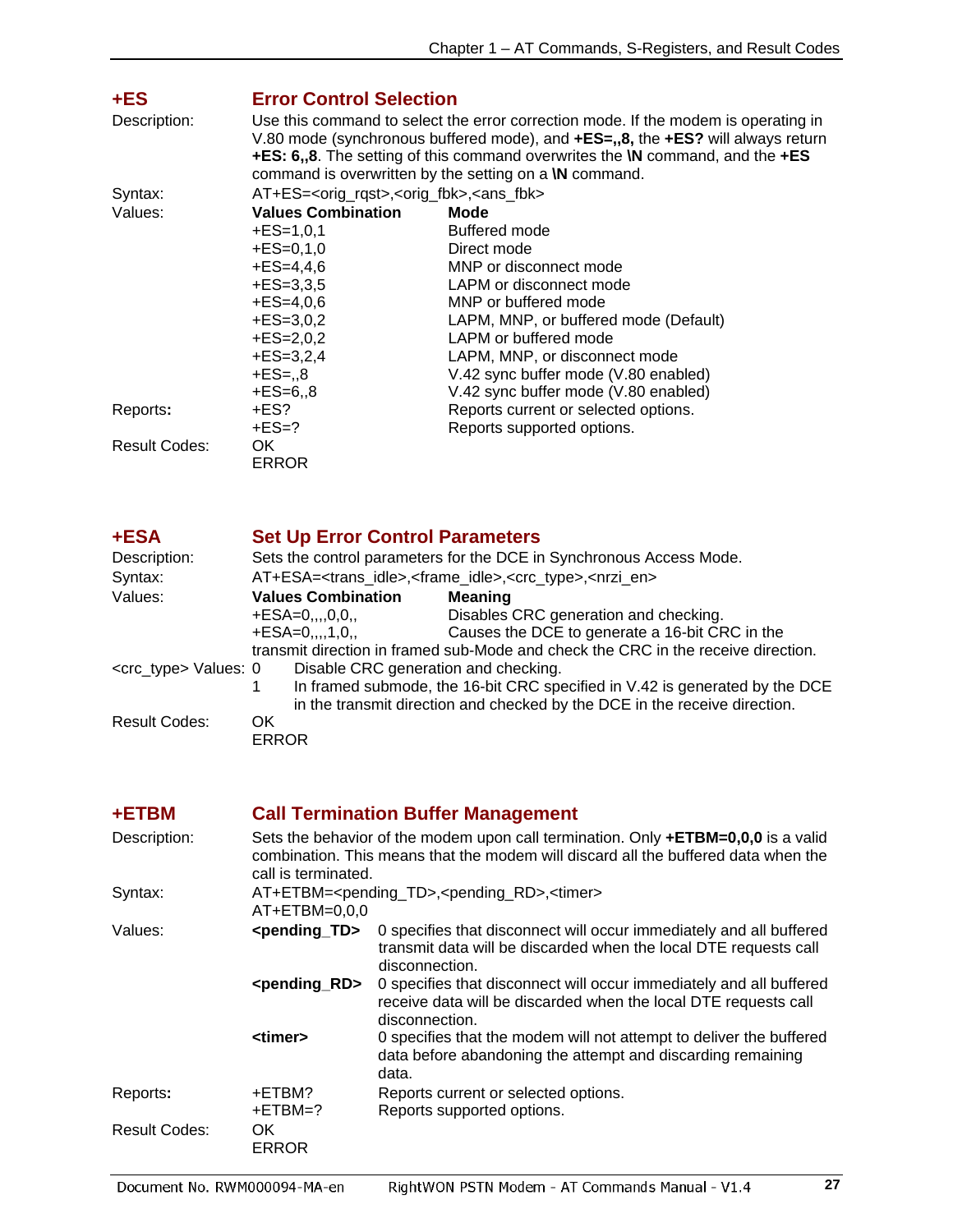<span id="page-28-0"></span>

| <b>+FCLASS</b><br>Description:<br>Syntax: | <b>Fax Class Indication</b><br>the modem is in data, FAX, or voice mode.<br>AT+FCLASS <value></value> | Use this command to set the modem service class. The service class determines if                                                                                  |
|-------------------------------------------|-------------------------------------------------------------------------------------------------------|-------------------------------------------------------------------------------------------------------------------------------------------------------------------|
| Values:                                   | +FCLASS=0<br>$+FCLAS = 1.0$<br>+FCLASS=1<br>+FCLASS=2<br>$+FCLASS=2.1$<br>+FCLASS=8                   | Selects data mode.<br>Selects Class 1.0 FAX mode.<br>Selects Class 1 FAX mode.<br>Selects Class 2 FAX mode.<br>Selects Class 2.1 FAX mode.<br>Selects voice mode. |
| Reports:                                  | +FCLASS?<br>+FCLASS=?                                                                                 | Reports current or selected options.<br>Reports supported options.                                                                                                |
| Result Codes:                             | OK or ERROR                                                                                           |                                                                                                                                                                   |
| +GCAP                                     | <b>Complete List of Capabilities Request</b>                                                          |                                                                                                                                                                   |

<span id="page-28-1"></span>

Description: Use this command to display the modem's supported capabilities. The +GCAP command is an action command that always generates an OK result code. Syntax: AT+GCAP

 **Sample Responses** 

 +GCAP: +FCLASS, +MS, +ES, +DS, for a data modem that supports all capabilities listed. Where:

| +FCLASS | (Class 1 and Class 2 facsimile DCE control)              |
|---------|----------------------------------------------------------|
| +MS     | +M commands (Modulation Control: +MS and +MR commands)   |
| +ES.    | +E commands (Error Control: +ES, +EB, +ER, +EFCS, +ETBM) |
| +DS     | +D commands (Data Compression: +DS and +DR)              |

### <span id="page-28-2"></span>**+GCI Country of Installation**

| Description:  |                                    | Use this command to set the modem country/region code. |
|---------------|------------------------------------|--------------------------------------------------------|
| Syntax:       | AT+GCI <country code=""></country> |                                                        |
| Reports:      | $+GCI?$                            | Reports current or selected options.                   |
|               | $+GCI=?$                           | Reports supported options.                             |
| Result Codes: | OK or ERROR                        |                                                        |

#### <span id="page-28-3"></span>**+GMI Manufacturer Identification Request**

Description: Displays the modem product manufacturer.<br>Syntax: AT+GMI? Syntax: AT+GMI?<br>Reports: +GMI? Reports: +GMI? Reports current or selected option.<br>Result Codes: OK when using the +GMI and +GMI? syntax. OK when using the +GMI and +GMI? syntax. ERROR when using the +GMI=? syntax.

#### <span id="page-28-4"></span>**+GMM Model Identification Request**

Description: Displays the modem identity string and driver version number. Syntax:  $AT+GMM?$  or  $AT+GMM=?$ <br>Reports:  $+GMM?$  Reports curren Reports current or selected options. +GMM=? Reports supported options.

Result Code:OK

### <span id="page-28-5"></span>**+GMR Revision Request**

| Description: |          | Displays the version of the modem code. |
|--------------|----------|-----------------------------------------|
| Syntax:      |          | $AT+GMR$ ? or $AT+GMR=?$                |
| Reports:     | +GMR?    | Reports current or selected options.    |
|              | $+GMR=?$ | Reports supported options.              |
| Result Code: | OK       |                                         |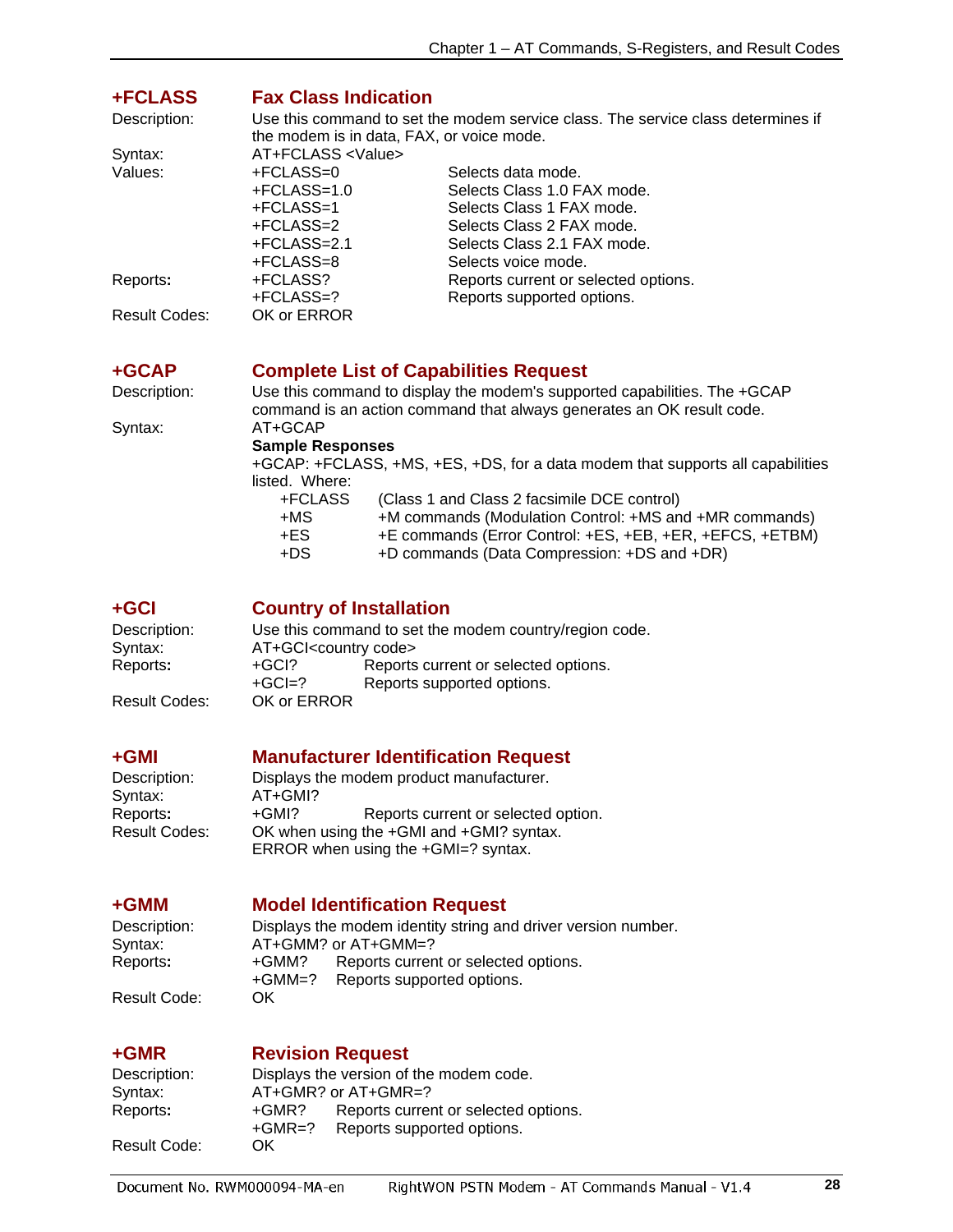<span id="page-29-0"></span>

| +IFC<br>Description: |                                        | <b>DTE-DCE Local Flow Control</b><br>Use this command to select the local flow control method. The input parameters of<br>the +IFC command overwrite the settings of the <b>\Q</b> and <b>\X</b> <value> commands. The<br/>reverse is also true. By modifying the settings of the <b>\Q</b> and <b>\X<value></value></b> commands,<br/>the +IFC command parameters are overwritten.</value> |
|----------------------|----------------------------------------|---------------------------------------------------------------------------------------------------------------------------------------------------------------------------------------------------------------------------------------------------------------------------------------------------------------------------------------------------------------------------------------------|
| Syntax:<br>Values:   | $+IFC=0.0$<br>$+IFC=1,1$<br>$+IFC=2,2$ | AT+IFC= <dce_by_dte>,<dte_by_dce><br/>No flow control.<br/>Software flow control.<br/>Hardware flow control. (Default)</dte_by_dce></dce_by_dte>                                                                                                                                                                                                                                            |
| Reports:             | $+$ IFC?<br>$+$ IFC=?                  | Reports current or selected options.<br>Reports supported options.                                                                                                                                                                                                                                                                                                                          |
| <b>Result Codes:</b> | OK.<br><b>ERROR</b>                    |                                                                                                                                                                                                                                                                                                                                                                                             |
| +ILRR                |                                        | <b>DTE-DCE Local Rate Reporting</b>                                                                                                                                                                                                                                                                                                                                                         |
| Description:         |                                        | Use this command to display or hide the local rate report result code. If the rate<br>report is enabled, the reported <rate> is the current DTE-DCE rate. The rate report is<br/>transmitted after any modulation, error control, or data compression reports, and<br/>before the final result code (e.g., CONNECT).</rate>                                                                 |
| Syntax:              | AT+ILRR <value></value>                |                                                                                                                                                                                                                                                                                                                                                                                             |
| Values:              | 0<br>1                                 | Disables the local rate report. (Default)<br>Enables the local rate report.                                                                                                                                                                                                                                                                                                                 |
| Reports:             | +ILRR?<br>$+ILRR=?$                    | Reports current or selected options.<br>Reports supported options.                                                                                                                                                                                                                                                                                                                          |
| <b>Result Codes:</b> | OK.<br><b>ERROR</b>                    |                                                                                                                                                                                                                                                                                                                                                                                             |

<span id="page-29-2"></span><span id="page-29-1"></span>

| $+IPR=$      | <b>Fixed DTE Rate</b>                                                                                                                                                                                                                                                                                                         |                                      |  |  |
|--------------|-------------------------------------------------------------------------------------------------------------------------------------------------------------------------------------------------------------------------------------------------------------------------------------------------------------------------------|--------------------------------------|--|--|
| Description: | Use this command to set the DTE to DCE transmission rate. There are twelve fixed<br>transmission rates used by the DTE to communicate with the DCE. These commands<br>select one of the predefined transmission rates. If a rate is entered which is not<br>supported, the transmission rate defaults to the next lower rate. |                                      |  |  |
| Syntax:      |                                                                                                                                                                                                                                                                                                                               | AT+IPR= <dte rate=""></dte>          |  |  |
| Values:      | $+$ IPR=0                                                                                                                                                                                                                                                                                                                     | Automatic rate detection. (Default)  |  |  |
|              | $+$ IPR $=$ 110                                                                                                                                                                                                                                                                                                               | $100 \text{ bits/s}$                 |  |  |
|              | +IPR=300                                                                                                                                                                                                                                                                                                                      | 300 bits/s                           |  |  |
|              | +IPR=600                                                                                                                                                                                                                                                                                                                      | 600 bits/s                           |  |  |
|              | +IPR=1200                                                                                                                                                                                                                                                                                                                     | 1200bits/s                           |  |  |
|              | +IPR=2400                                                                                                                                                                                                                                                                                                                     | $2400$ bits/s                        |  |  |
|              | +IPR=4800                                                                                                                                                                                                                                                                                                                     | $4800$ bits/s                        |  |  |
|              | +IPR=9600                                                                                                                                                                                                                                                                                                                     | 9600 bits/s                          |  |  |
|              | $+$ IPR=14400                                                                                                                                                                                                                                                                                                                 | 14400 bits/s                         |  |  |
|              | +IPR=19200                                                                                                                                                                                                                                                                                                                    | 19200 bits/s                         |  |  |
|              | +IPR=38400                                                                                                                                                                                                                                                                                                                    | 38400 bits/s                         |  |  |
|              | $+$ IPR=57600                                                                                                                                                                                                                                                                                                                 | 57600 bits/s                         |  |  |
|              | +IPR=115200                                                                                                                                                                                                                                                                                                                   | 115200 bits/s                        |  |  |
| Reports:     | $+$ IPR?                                                                                                                                                                                                                                                                                                                      | Reports current or selected options. |  |  |
|              | $+$ IPR=?                                                                                                                                                                                                                                                                                                                     | Reports supported options.           |  |  |
| Result Code: | OK.                                                                                                                                                                                                                                                                                                                           |                                      |  |  |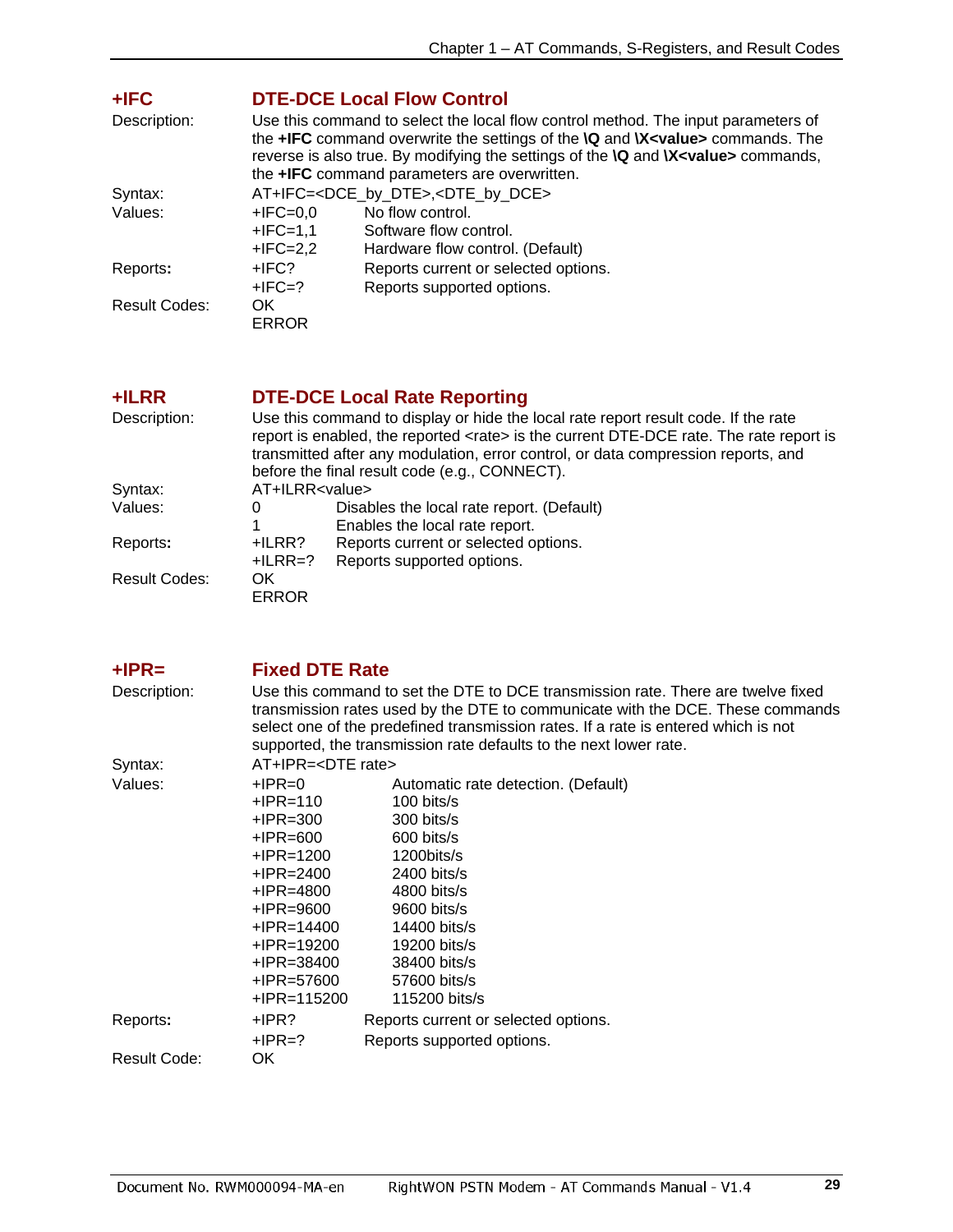<span id="page-30-0"></span>

| $+$ ITF=     | <b>Transmit Flow Control Threshold</b>                                                                                                                                                                                                                                                                                                                                                       |                            |  |
|--------------|----------------------------------------------------------------------------------------------------------------------------------------------------------------------------------------------------------------------------------------------------------------------------------------------------------------------------------------------------------------------------------------------|----------------------------|--|
| Description: | Use this command to set the flow control thresholds. The <off> parameter represent<br/>the off signal threshold in octets. When this threshold is reached the DCE generates<br/>a flow off signal. The <on> parameter represents the on signal threshold in octets.<br/>When the volume of data resident on the DCE goes below this value the DCE<br/>generates a flow on signal.</on></off> |                            |  |
| Syntax:      | AT+ITF= <off>,<on></on></off>                                                                                                                                                                                                                                                                                                                                                                |                            |  |
| Reports:     | Reports current or selected options.<br>$+$ ITF?                                                                                                                                                                                                                                                                                                                                             |                            |  |
|              | $+$ ITF=?                                                                                                                                                                                                                                                                                                                                                                                    | Reports supported options. |  |
| Result Code: | OK.<br><b>ERROR</b>                                                                                                                                                                                                                                                                                                                                                                          |                            |  |

<span id="page-30-1"></span>

| $+MR$        | <b>Modulation Reporting Control</b>                                                                                                                                                                                                          |                                                                                |  |  |  |
|--------------|----------------------------------------------------------------------------------------------------------------------------------------------------------------------------------------------------------------------------------------------|--------------------------------------------------------------------------------|--|--|--|
| Description: | Use this command to hide or display the modulation report. When the modulation<br>report is enabled, the DCE transmits the +MRR: <rate>, <rx rate=""> and the<br/>+MCR:<carrier> intermediate result codes to the DTE.</carrier></rx></rate> |                                                                                |  |  |  |
|              |                                                                                                                                                                                                                                              | The <carrier> reported is the current modulation; for example, V.34.</carrier> |  |  |  |
|              | The <rate> reported is the transmit rate in bits per second or is zero if negotiation<br/>fails.</rate>                                                                                                                                      |                                                                                |  |  |  |
|              | The <rx_rate> is the receive channel rate and is only reported when different receive<br/>and transmit rates have negotiated.</rx_rate>                                                                                                      |                                                                                |  |  |  |
|              | The intermediate result codes are transmitted after the modulation and the rate have<br>been determined and before any error control or data compression reports or the final<br>result code (e.g., CONNECT) is transmitted.                 |                                                                                |  |  |  |
| Syntax:      | $AT+MR=<$ value>                                                                                                                                                                                                                             |                                                                                |  |  |  |
| Values:      | +MR=0 Turns off the modulation report.<br>+MR=1 Turns on the modulation report.                                                                                                                                                              |                                                                                |  |  |  |
| Reports:     | $+MR?$                                                                                                                                                                                                                                       | Reports current or selected options.                                           |  |  |  |
|              | $+MR=?$                                                                                                                                                                                                                                      | Reports supported options.                                                     |  |  |  |
| Result Code: | OK.<br><b>ERROR</b>                                                                                                                                                                                                                          |                                                                                |  |  |  |

<span id="page-30-2"></span>**+MS Modulation Selection** 

Description: Sets the modem's modulation, the modulation minimum and maximum transmission rates, and the status of automatic modulation negotiation (automode). The <carrier>, <min\_rate>, and <max\_rate> parameters define the modulation and its minimum and maximum transmission rates. <min\_rx\_rate> and <max\_rx\_rate> define the minimum and maximum reception rates. The minimum transmission and reception rates are always set to 0.

> The <automode> parameter enables or disables automatic modulation negotiation. If a subsequent **+MA** command is not provided, the automode parameters are constrained by the modulation set by the <carrier> parameter. The **+MA** command can further restrict the automatic modulation negotiation settings but it cannot set a modulation that is higher than the modulation set by the **+MS** command.

> Once a modulation is selected by the **+MS** command, the autorate in both directions and the automode is activated unless <max\_rate> is specified by in the command. The settings of this command overwrite the settings of S28 and S37. Likewise, changes to these registers overwrite the settings of the **+MS** command.

Continued on next page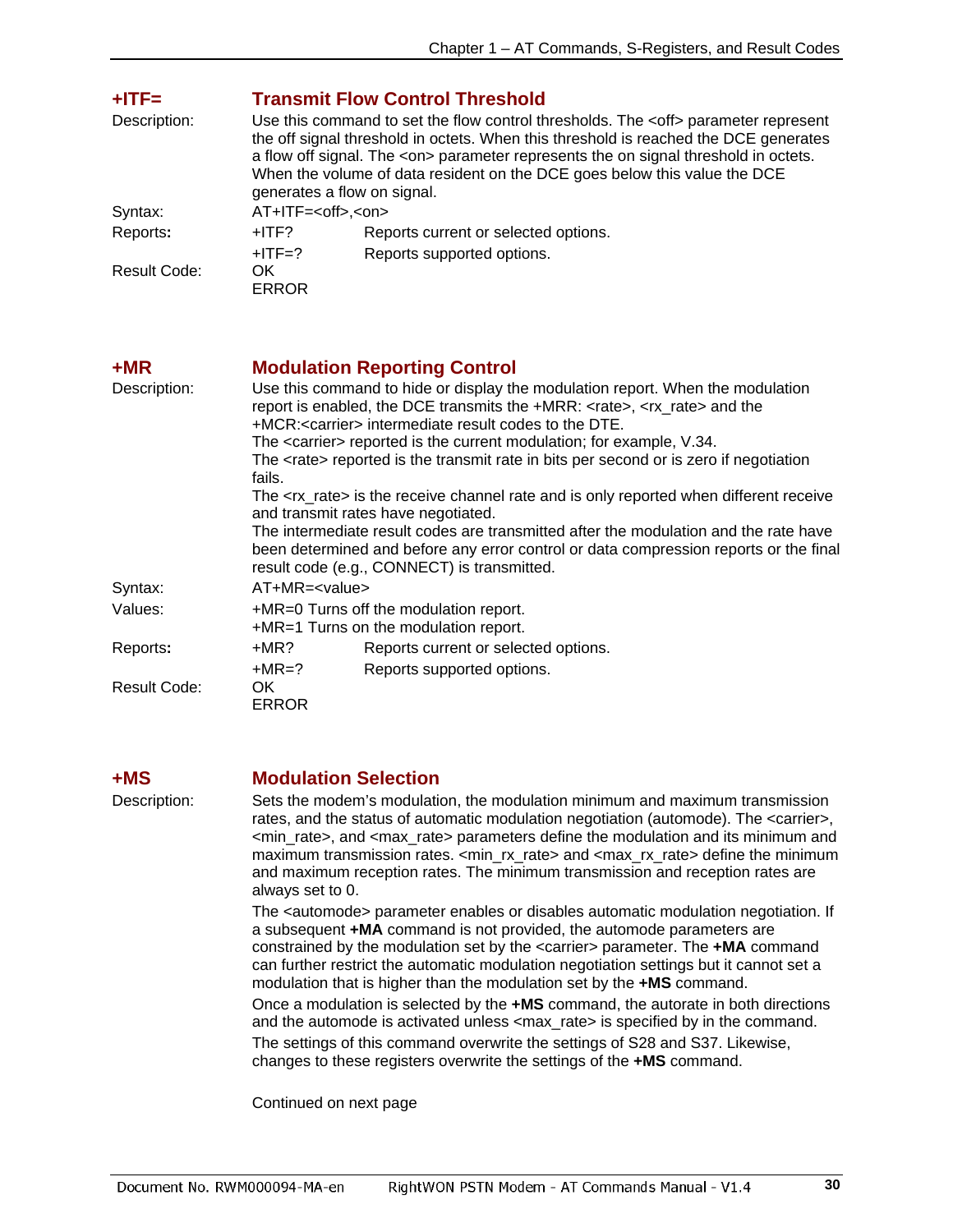| Syntax:                       |                                                   |                                                                           | ATMS= <carrier>,<automode>,<min_rate>,<max_rate>,<min_rx_rate>,<max_rx_rate></max_rx_rate></min_rx_rate></max_rate></min_rate></automode></carrier>     |  |
|-------------------------------|---------------------------------------------------|---------------------------------------------------------------------------|---------------------------------------------------------------------------------------------------------------------------------------------------------|--|
| <carrier> Values:</carrier>   | V92                                               | V.92 (default)                                                            |                                                                                                                                                         |  |
|                               | V90                                               | V.90                                                                      |                                                                                                                                                         |  |
|                               | V34                                               | V.34                                                                      |                                                                                                                                                         |  |
|                               | V32B                                              | V.32bis                                                                   |                                                                                                                                                         |  |
|                               | V32                                               | V.32                                                                      |                                                                                                                                                         |  |
|                               | V22B                                              | V.22bis                                                                   |                                                                                                                                                         |  |
|                               | V.22                                              | V.22                                                                      |                                                                                                                                                         |  |
|                               | Bell212A                                          | <b>Bell 212A*</b>                                                         |                                                                                                                                                         |  |
|                               | V23C                                              |                                                                           | V.23, constant carrier, asymmetric FDM                                                                                                                  |  |
|                               | V <sub>21</sub>                                   | V <sub>21</sub>                                                           |                                                                                                                                                         |  |
|                               | <b>Bell103</b>                                    | Bell 103*                                                                 |                                                                                                                                                         |  |
|                               |                                                   | *The +MS command was standardized by ITU-T recommendation V.250. However, |                                                                                                                                                         |  |
|                               |                                                   |                                                                           | the standard command does not include the additional functionality provided by the<br>Bell212A and Bell103 values of the <carrier> parameter.</carrier> |  |
| <automode> Values:</automode> |                                                   |                                                                           | Automatic modulation negotiation is enabled or disabled by <automode>.</automode>                                                                       |  |
|                               |                                                   |                                                                           | However, if a value is specified for the <max_rate> then, automatic rate selection</max_rate>                                                           |  |
|                               |                                                   |                                                                           | is disabled and the modem will attempt to connect at the specified rate.                                                                                |  |
|                               | 0                                                 |                                                                           | Disables automode.                                                                                                                                      |  |
|                               | 1                                                 |                                                                           | Enables automode. (Default)                                                                                                                             |  |
| <max rate=""> Values:</max>   |                                                   |                                                                           | The <max_rate> specifies the highest connections rate for the DCE.</max_rate>                                                                           |  |
|                               | 31200                                             |                                                                           | Determined by modulation selected in <carrier>. (Default)</carrier>                                                                                     |  |
|                               | 300-56000                                         |                                                                           | Value limited by modulation selected <carrier>.</carrier>                                                                                               |  |
|                               | <max rate=""> for each <carrier>.</carrier></max> |                                                                           |                                                                                                                                                         |  |
|                               | V34                                               |                                                                           | 2400 bits/s-33600 bits/s in steps of 2400 bits/s.                                                                                                       |  |
|                               | V32bis                                            |                                                                           | 4800 bits/s-19200 bits/s in steps of 2400 bits/s.                                                                                                       |  |
|                               | V32                                               |                                                                           | 4800 bits/s-14400 bits/s in steps of 2400 bits/s.                                                                                                       |  |
|                               | V <sub>2</sub> 2bis                               |                                                                           | 2400 bits/s.                                                                                                                                            |  |
|                               | V <sub>22</sub>                                   |                                                                           | 2200 bits/s.                                                                                                                                            |  |
|                               |                                                   | V23C, Bell212A                                                            | 1200 bits/s.                                                                                                                                            |  |
|                               | V.21, Bell103                                     |                                                                           | 300 bits/s.                                                                                                                                             |  |
|                               | Valid <max rate=""> Range</max>                   |                                                                           |                                                                                                                                                         |  |
|                               | 56000                                             |                                                                           | Determined by modulation selected in <carrier>. (Default)</carrier>                                                                                     |  |
|                               | 300-56000                                         |                                                                           | Value limited by modulation selected <carrier>.</carrier>                                                                                               |  |
|                               |                                                   |                                                                           | Valid <max rate="" rx=""> Value for each <carrier></carrier></max>                                                                                      |  |
|                               | V92                                               |                                                                           | 28000 bits/s-56000 bits/s in steps of 1333 bits/s                                                                                                       |  |
|                               | V90                                               |                                                                           | 28000 bits/s-56000 bits/s in steps of 1333 bits/s                                                                                                       |  |
|                               | V34                                               |                                                                           | 2400 bits/s-33600 bits/s in steps of 2400 bits/s                                                                                                        |  |
|                               | V32bis                                            |                                                                           | 4800 bits/s-19200 bits/s in steps of 2400 bits/s                                                                                                        |  |
|                               | V32                                               |                                                                           | 4800 bits/s-14400 bits/s in steps of 2400 bits/s                                                                                                        |  |
|                               | V22bis                                            |                                                                           | $2400$ bits/s                                                                                                                                           |  |
|                               | V <sub>22</sub><br>V23C, Bell212A                 |                                                                           | 2200 bits/s                                                                                                                                             |  |
|                               |                                                   |                                                                           | 1200 bits/s                                                                                                                                             |  |
|                               | V.21, Bell103                                     |                                                                           | 300 bits/s                                                                                                                                              |  |
| Reports:                      | +MS?                                              |                                                                           | Reports current or selected options.                                                                                                                    |  |
|                               | +MS?                                              |                                                                           | Reports supported options.                                                                                                                              |  |
| <b>Result Code:</b>           | OK                                                |                                                                           |                                                                                                                                                         |  |
|                               | <b>ERROR</b>                                      |                                                                           |                                                                                                                                                         |  |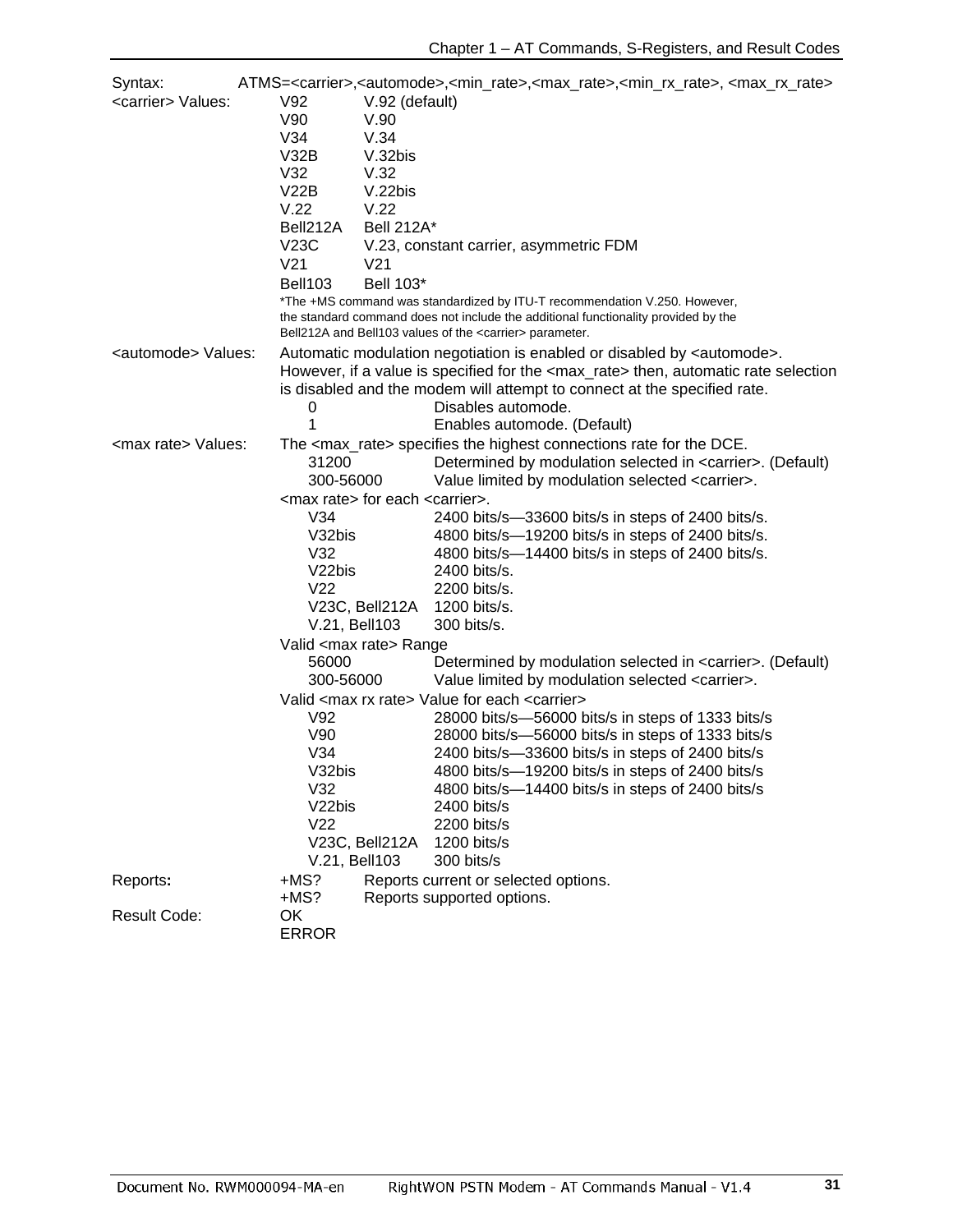### <span id="page-32-0"></span>**\$D DTR Dialing**

| Description:  | Dials the number in a memory location.                         |  |  |
|---------------|----------------------------------------------------------------|--|--|
| Syntax:       | AT\$D <value></value>                                          |  |  |
| Values:       | Disables DTR dialing.<br>O                                     |  |  |
|               | Dials the number in memory location 0 when DTR goes high.<br>1 |  |  |
| Default:      |                                                                |  |  |
| Result Codes: | OK                                                             |  |  |
|               | ERROR                                                          |  |  |

### <span id="page-32-1"></span>**\$EB Asynchronous Word Length**

Syntax: AT\$EB<value><br>
Values: 0 Enables

Description: Enables 10-bit or 11-bit mode.<br>Syntax: AT\$EB<value> 0 Enables 10-bit mode.<br>1 Enables 11-bit mode. 1 Enables 11-bit mode.

Default:

### <span id="page-32-2"></span>**\$FC Quick Connect**

| Description: |   | Sets quick connect.             |
|--------------|---|---------------------------------|
| Syntax:      |   | AT\$FC <value></value>          |
| Values:      |   | Sets quick connect at 1200 baud |
|              | 2 | Sets quick connect at 2400 baud |
| Default:     |   |                                 |

Default:

# <span id="page-32-3"></span>**\$LB Long Break**<br>Description: Sets the length

Sets the length of a break sent to the DTE by the modem when received from the remote side. **Note:** This command does not apply to the parallel build.<br>Syntax: AT\$LB=<value>

Syntax: AT\$LB=<value><br>Values: 0-255 in 10 ms in Default: 30 (300 ms break)

## <span id="page-32-4"></span>**\$MB Online BPS Speed**

0-255 in 10 ms increments

Description: Selects speed in bits per second. Syntax: Default: Values:

| Syntax:  | AT\$MB <value></value> |                           |
|----------|------------------------|---------------------------|
| Default: | 28,800                 |                           |
| Values:  | 75                     | Selects CCITT V.23 mode   |
|          | 300                    | Selects 300 bps on-line   |
|          | 1200                   | Selects 1200 bps on-line  |
|          | 2400                   | Selects 2400 bps on-line  |
|          | 4800                   | Selects 4800 bps on-line  |
|          | 9600                   | Selects 9600 bps on-line  |
|          | 14400                  | Selects 14400 bps on-line |
|          | 19200                  | Selects 19200 bps on-line |
|          | 28800                  | Selects 28800 bps on-line |
|          | 33600                  | Selects 33600 bps on-line |
|          |                        |                           |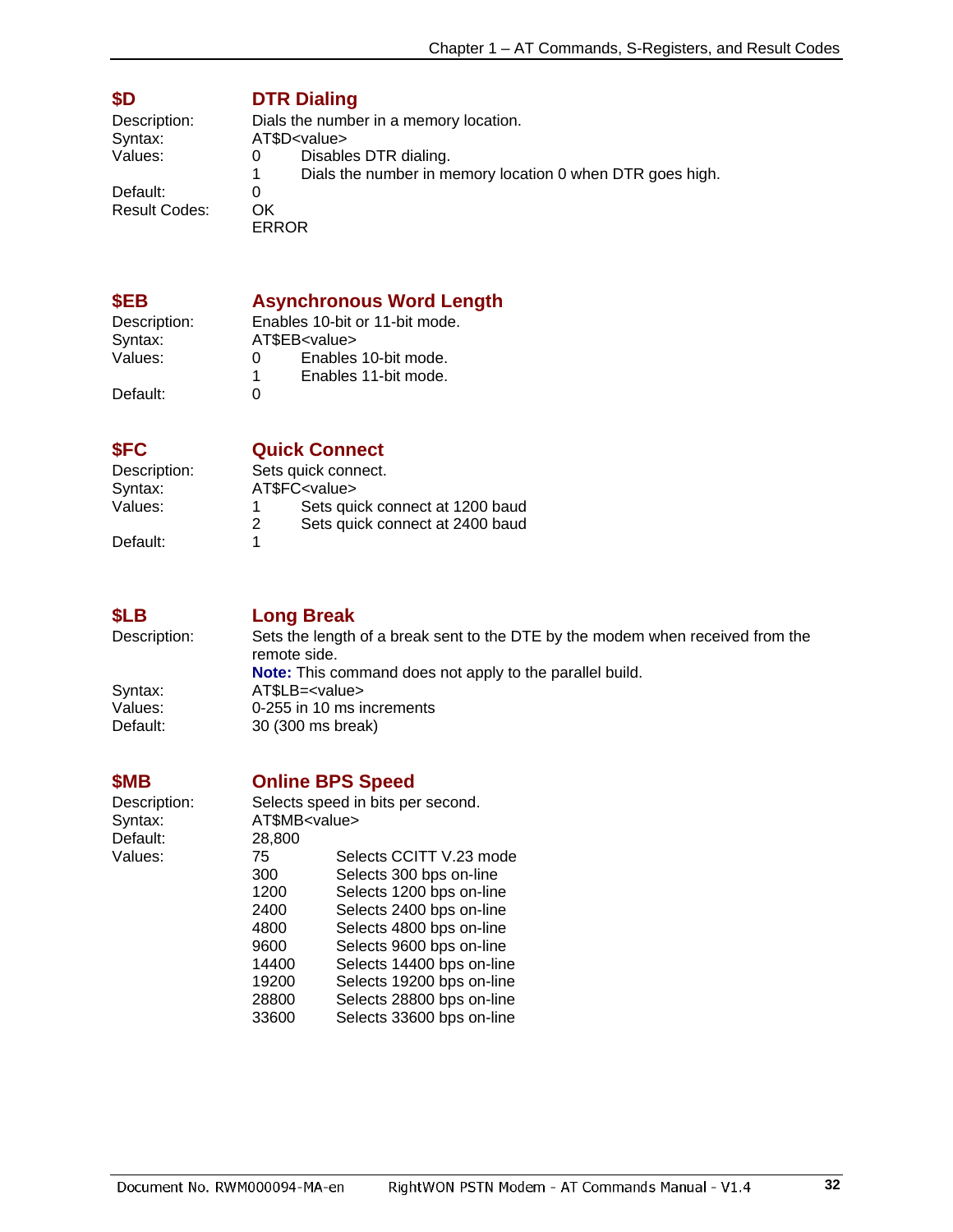<span id="page-33-0"></span>

| \$RP         | <b>Ring Priority vs. AT Command Priority</b>                                                                                                                                                               |  |  |  |
|--------------|------------------------------------------------------------------------------------------------------------------------------------------------------------------------------------------------------------|--|--|--|
| Description: | Sets the ring priority vs. the AT command priority.                                                                                                                                                        |  |  |  |
|              | Note: This command does not apply to the parallel build.                                                                                                                                                   |  |  |  |
| Syntax:      | AT\$RP <value></value>                                                                                                                                                                                     |  |  |  |
| Values:      | The AT command will have priority over the ring. S1 will be reset to 0 if an AT<br>0<br>command is received. This command is storable to memory.                                                           |  |  |  |
|              | The ring will have priority over the AT command. S1 will increment even if an<br>1<br>AT command and ring are received together and the incoming call will be<br>answered when S1 is equal to S0. Default. |  |  |  |
|              | SocketModems do not detect ring cadence of TelTone telephone line<br>Note:<br>simulators as a valid ring                                                                                                   |  |  |  |
|              |                                                                                                                                                                                                            |  |  |  |

### <span id="page-33-1"></span>**\$SB Serial Port Baud Rate**

| Sets the serial port baud rate. |                                         |  |  |  |
|---------------------------------|-----------------------------------------|--|--|--|
| AT\$SB <value></value>          |                                         |  |  |  |
| <b>\$SB300</b>                  | Sets serial port to 300 bps             |  |  |  |
| \$SB1200                        | Sets serial port to 1200 bps            |  |  |  |
| \$SB2400                        | Sets serial port to 2400 bps            |  |  |  |
| \$SB4800                        | Sets serial port to 4800 bps            |  |  |  |
| \$SB9600                        | Sets serial port to 9600 bps            |  |  |  |
| \$SB19200                       | Sets serial port to 19200 bps           |  |  |  |
| \$SB38400                       | Sets serial port to 38400 bps           |  |  |  |
| \$SB57600                       | Sets serial port to 57600 bps (Default) |  |  |  |
| \$SB115200                      | Sets serial port to 115200 bps          |  |  |  |
| \$SB230400                      | Sets serial port to 230400 bps          |  |  |  |
|                                 |                                         |  |  |  |

## <span id="page-33-2"></span>**+VDR Distinctive Ring Report**

| Description: |              | Enables reporting of ring cadence information to the DTE and specifies the minimum<br>ring cadence that will be reported.                                                      |  |  |  |
|--------------|--------------|--------------------------------------------------------------------------------------------------------------------------------------------------------------------------------|--|--|--|
|              |              | The report format is one line per silence period and one line per ring period. The                                                                                             |  |  |  |
|              |              | length of the silence period is in the form DROF=number in units of 100                                                                                                        |  |  |  |
|              |              | ms <cr><lf>, and the length of the ring is in the form DRON=number in units of 100<br/>ms<cr> <lf>. The modem may produce a Ring event code after the DRON</lf></cr></lf></cr> |  |  |  |
|              |              | message if enabled by the y parameter. The y parameter must be set to a value                                                                                                  |  |  |  |
|              |              | equal to or smaller than the expected ring cadence.                                                                                                                            |  |  |  |
| Syntax:      |              | AT+VDR= <value x="">, <value y=""></value></value>                                                                                                                             |  |  |  |
| Values:      |              | $x = 0$ , 1 Distinctive Ring report control. Default = 0.                                                                                                                      |  |  |  |
|              |              | $y = 0-255$ Minimum ring interval in 100 ms units. Default = 0.                                                                                                                |  |  |  |
|              |              | +VDR=0, N/A Disables Distinctive Ring cadence reporting.                                                                                                                       |  |  |  |
|              | $+VDR=1, 0$  | Enables Distinctive Ring cadence reporting. Other call progress                                                                                                                |  |  |  |
|              |              | result codes (including RING) are reported as normal.                                                                                                                          |  |  |  |
|              | $+VDR=1, >0$ | Enables Distinctive Ring cadence reporting. The RING result code is                                                                                                            |  |  |  |
|              |              | reported after the falling edge of the ring pulse (i.e., after the DRON                                                                                                        |  |  |  |
|              |              | report).                                                                                                                                                                       |  |  |  |
| Reports:     | $+VDR=?$     | Displays the allowed values.                                                                                                                                                   |  |  |  |
|              | +VDR?        | Displays the current value.                                                                                                                                                    |  |  |  |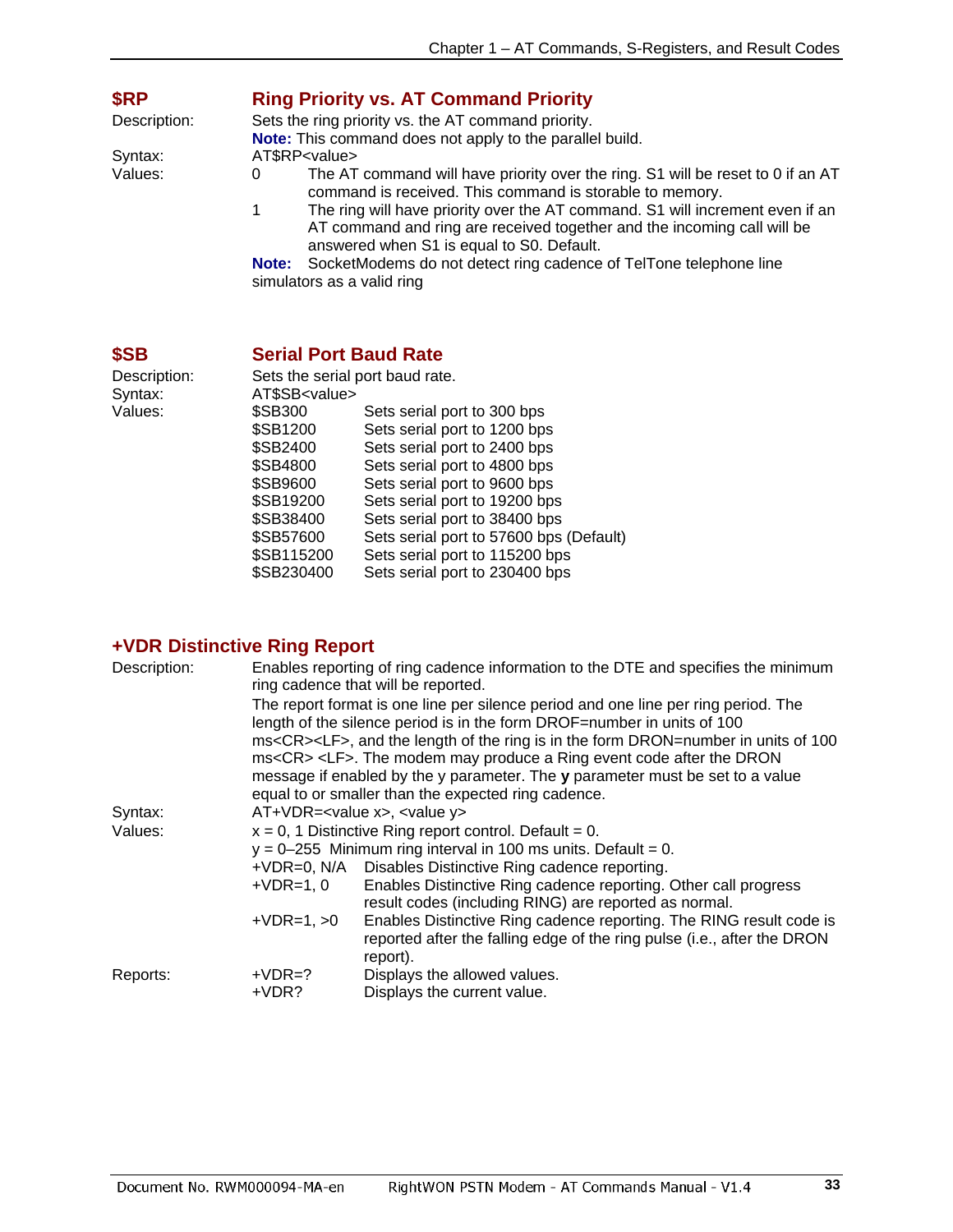<span id="page-34-0"></span>

| #P           | <b>Set 11-bit Parity</b> |
|--------------|--------------------------|
| Description: | Sets 11-bit parity.      |
| Syntax:      | AT#P <value></value>     |
| Values:      | No parity.<br>0          |
|              | Odd parity.<br>1.        |
|              | Even parity.<br>2        |
| Default:     | 2                        |

Default:

### <span id="page-34-1"></span>**#S Enter Setup Password**

| Description: | Sets the remote configuration password.   |
|--------------|-------------------------------------------|
| Syntax:      | AT#S <password></password>                |
| Values:      | password (1-8 characters, case sensitive) |
| Default:     | <b>MTSMODEM</b>                           |
|              |                                           |

<span id="page-34-2"></span>**#S= Store Setup Password** 

| Description: | Stores a new remote configuration setup password. |
|--------------|---------------------------------------------------|
| Syntax:      | $AT#S=x$                                          |
| Values:      | $x=$ password (1–8 characters, case sensitive)    |

### <span id="page-34-3"></span>**%%%ATMTSMODEM<CR> Remote Configuration Escape Sequence**

| Description: | Initiates remote configuration mode while online with remote modem. The remote<br>configuration escape character $(\%)$ is defined in register S9. |
|--------------|----------------------------------------------------------------------------------------------------------------------------------------------------|
| Syntax:      | %%%ATMTSMODEM <cr></cr>                                                                                                                            |
| Values:      | N/A                                                                                                                                                |

<span id="page-34-4"></span>

| $+VCID=$     | <b>Caller ID Selection</b>                                                                                                                                                                                                                                    |                                         |  |
|--------------|---------------------------------------------------------------------------------------------------------------------------------------------------------------------------------------------------------------------------------------------------------------|-----------------------------------------|--|
| Description: | Enables Caller ID detection and configures the reporting and presentation of the<br>Caller ID data that is detected after the first ring. The reported data includes the date<br>and time of the call, the caller's name and number, and a message. Set S0=2. |                                         |  |
| Syntax:      | $AT+VCID=$                                                                                                                                                                                                                                                    |                                         |  |
| Values:      | $+VCID=0$                                                                                                                                                                                                                                                     | Disables Caller ID                      |  |
|              | $+VCID=1$                                                                                                                                                                                                                                                     | Enables Caller ID with formatted data   |  |
|              | $+VCID=2$                                                                                                                                                                                                                                                     | Enables Caller ID with unformatted data |  |
|              | $+VCID=?$                                                                                                                                                                                                                                                     | Displays the allowed values             |  |
|              | $+VCID?$                                                                                                                                                                                                                                                      | Displays the current value              |  |
| Default:     | 0                                                                                                                                                                                                                                                             |                                         |  |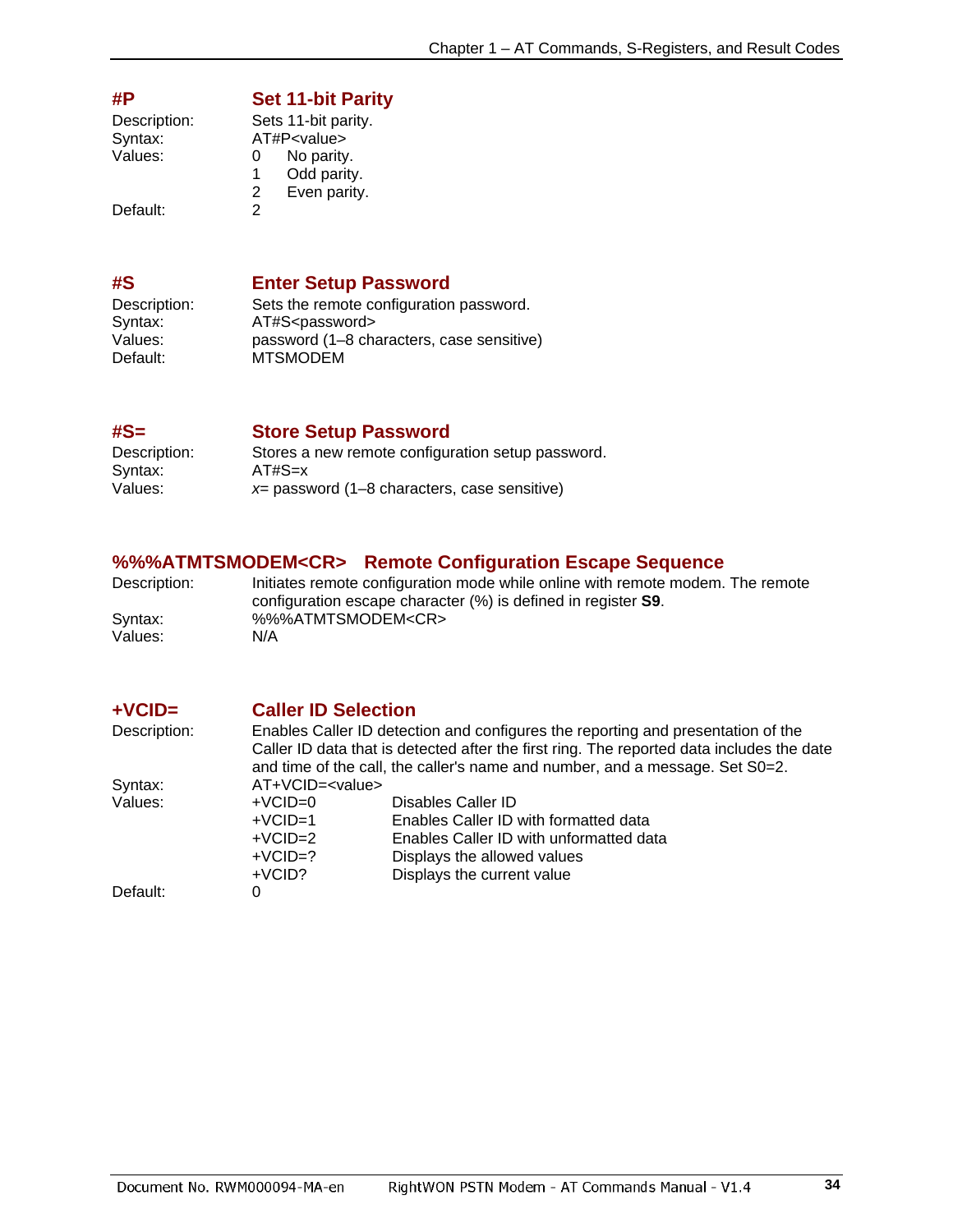# <span id="page-35-0"></span>**Callback Security Commands**

**Note: Callback Security Commands** do not apply to the parallel build.

#### <span id="page-35-1"></span>**#CBA Callback Attempts**

Values: Default: 4

Description: Sets the number of callback attempts that are allowed after passwords have been exchanged between modems. Syntax: AT#CBA<value><br>Values: 1–255

#### <span id="page-35-2"></span>**#CBD Callback Delay**

 $V$ alues: Default: 15

Description: Sets the length of time (in seconds) that the modem waits before calling back the remote modem. Syntax: AT#CBD<value><br>Values: 0–255

#### <span id="page-35-3"></span>**#CBF? Callback Failed Attempts Display**

Description: Requests the number of failed callback passwords since reset or power-up. This number can be stored to nonvolatile memory using the **&W** command. Syntax: AT#CBF? Values: N/A

#### <span id="page-35-4"></span>**#CBFR Callback Failed Attempts Reset**

Description: Resets the number of failed callback passwords to 0. This does not reset the number stored in nonvolatile memory. Syntax: AT#CBFR Values: N/A

### <span id="page-35-5"></span>**#CBI Local Callback Inactivity Timer**

Default:

Description: Sets the time (in minutes) that the modem waits for a command before forcing the user to enter the setup password again. Syntax: AT#CBI<value> Values: 1–255<br>Default: 20

### <span id="page-35-6"></span>**#CBN Store Callback Password**

Description: Sets the callback security password for the y memory location. The password must have 6 to 10 characters, and cannot include the + or - characters. Syntax:  $AT#CBN < y = x >$ <br>Values:  $y = 0 - 29$  $y = 0 - 29$  $x =$  password Defaults: None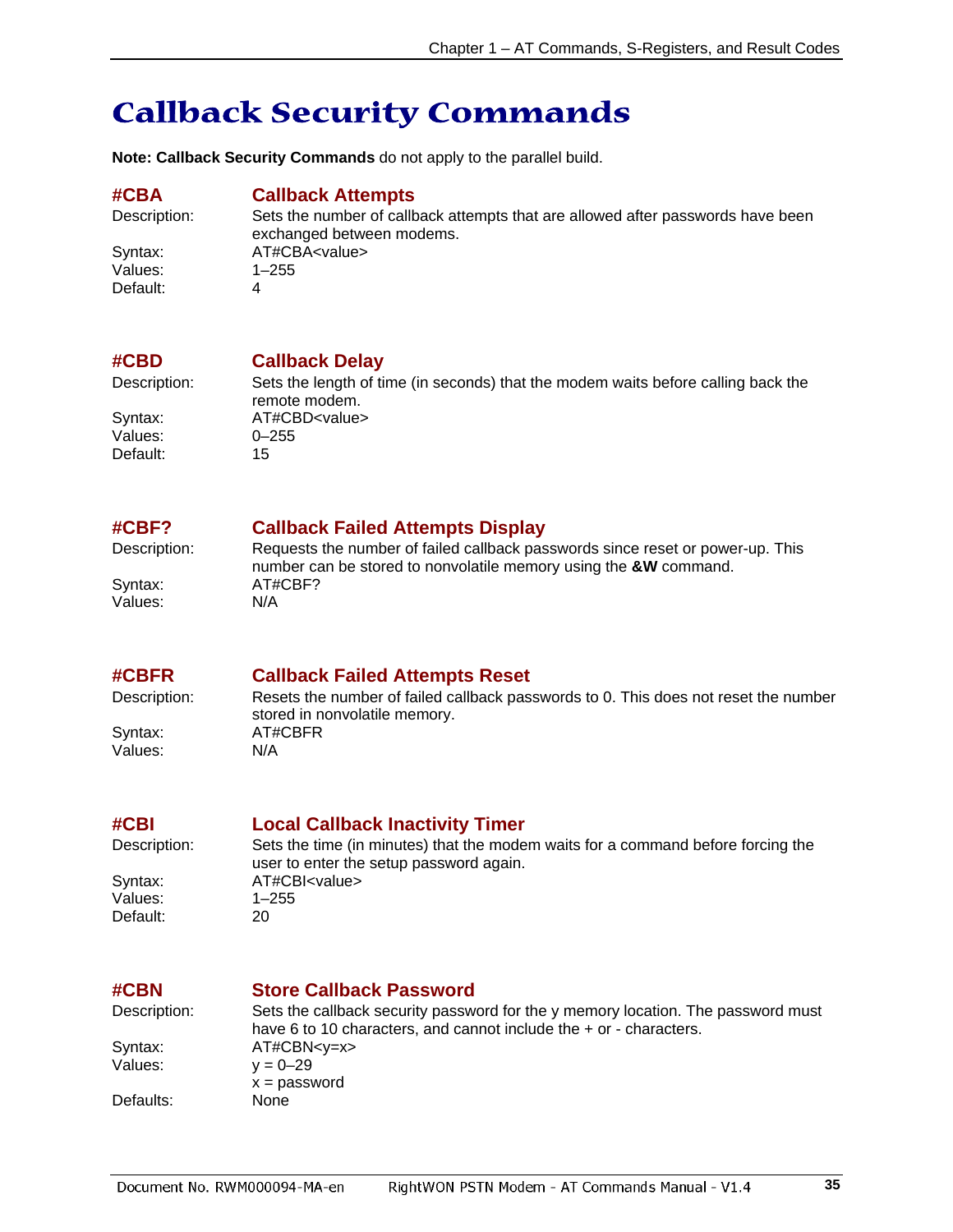### <span id="page-36-0"></span>**#CBP Callback Parity**

| Description:<br>Syntax: |   | Sets parity for the callback security messages.<br>AT#CBP <value></value> |
|-------------------------|---|---------------------------------------------------------------------------|
|                         |   |                                                                           |
| Values:                 |   | No parity.                                                                |
|                         |   | Odd parity.                                                               |
|                         | 2 | Even parity.                                                              |
| Default:                |   |                                                                           |

### <span id="page-36-1"></span>**#CBR Callback Security Reset**

Values: 0–29<br>Default: None Default:

Description: Clears the password and phone number in the **y** memory location. AT#CBR<value><br>0-29

### <span id="page-36-2"></span>**#CBS Callback Enable/Disable**

Description: Enables or disables callback.<br>Syntax: AT#CBS<value> Syntax: AT#CBS<value><br>Values: 0 Disables ca 0 Disables callback security. Default.<br>1 Enables local and remote callback s

- 1 Enables local and remote callback security.<br>2 Enables remote callback security only.
- 2 Enables remote callback security only.<br>3 Disables callback security until local ha
- Disables callback security until local hang-up or reset.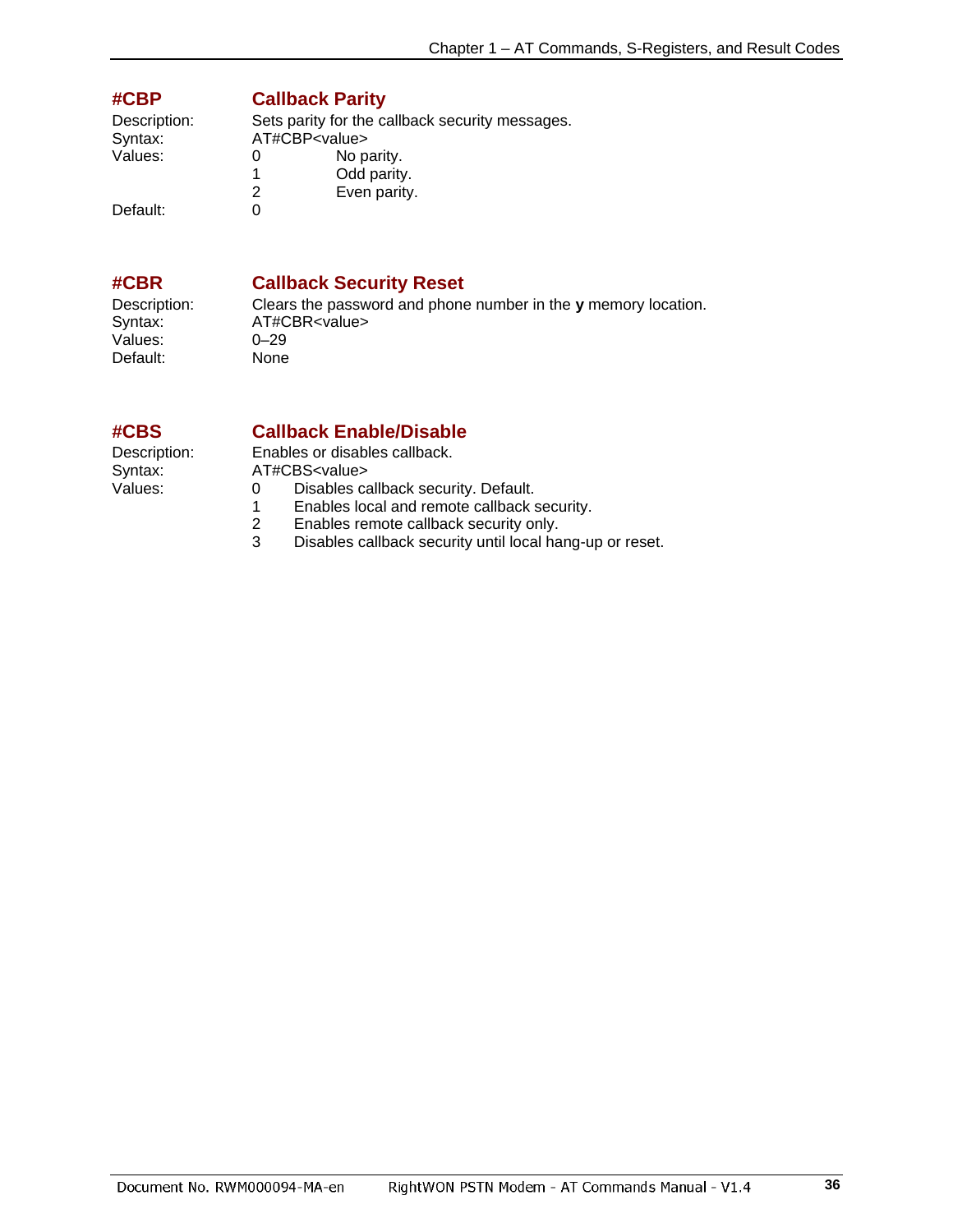# <span id="page-37-0"></span>**S-Registers**

Certain modem values, or parameters, are stored in memory locations called S-Registers. Use the **S** command to read or to alter the contents of S-Registers (see previous section).

| <b>Register Unit</b><br>S0 | 1 ring          | Range<br>$0, 1 - 255$  | <b>Default</b>   | <b>Description</b><br>Sets the number of rings until the modem answers. ATS0=0<br>disables auto answer completely.                                                           |
|----------------------------|-----------------|------------------------|------------------|------------------------------------------------------------------------------------------------------------------------------------------------------------------------------|
| S <sub>1</sub>             | 1 ring          | $0 - 255$              | 0                | Counts the rings that have occurred.                                                                                                                                         |
| <b>S2</b>                  | decimal         | $0 - 127$              | $43 (+)$         | Sets ASCII code for the escape sequence character.                                                                                                                           |
| S <sub>3</sub>             | decimal         | $0 - 127$              | 13 (^M)          | Sets the ASCII code for the carriage return character.                                                                                                                       |
| S4                         | decimal         | $0 - 127$              | $10($ $\sqrt{)}$ | Sets the ASCII code for the line feed character.                                                                                                                             |
| S5                         | decimal         | $0 - 32$<br>$33 - 127$ | 8(4)             | Sets the ASCII code for the backspace character.<br>Values greater than 32 disable backspace.                                                                                |
| S <sub>6</sub>             | seconds 2-65*   |                        | $2^*$            | Sets the time the modem waits after it goes off-hook before it<br>begins to dial the telephone number.                                                                       |
| S7                         | seconds 35-65*  |                        | $50*$            | Sets the time the modem waits for a carrier signal before<br>aborting a call. Also sets the wait for silence time for the @ dial<br>modifier.                                |
| S <sub>8</sub>             | seconds 0-65    |                        | $\overline{2}$   | Sets the length of a pause caused by a comma character in a<br>dialing command.                                                                                              |
| S <sub>9</sub>             | decimal         | $0, 1 - 127$           | 37(%)            | Sets ASCII code for remote configuration escape character.<br>S9=0 disables remote configuration.                                                                            |
| <b>S10</b>                 | 100 ms          | $1 - 254$              | 20               | Sets how long a carrier signal must be lost before the modem<br>disconnects.                                                                                                 |
| <b>S11</b>                 | 1 <sub>ms</sub> | $50 - 150*$            | $95*$            | Sets spacing and duration of dialing tones.                                                                                                                                  |
| <b>S24</b>                 | secs            | $0, 5 - 65$            | 0                | Sets the timer to control sleep mode. Default of $0 = \text{Off}$ .                                                                                                          |
| <b>S28</b>                 | decimal         | $0, 1 - 255$           | 1                | 0 disables, 1-255 enables V.34 modulation.                                                                                                                                   |
| <b>S30</b>                 |                 | 1 minute 0, 1-255      | 0                | Sets the length of time that the modem waits before<br>disconnecting when no data is sent or received. A value of<br>zero disables the timer. See also the <b>\T</b> command |
| S35                        | decimal         | $0 - 1$                | 1                | 0 disables, 1 enables the V.25 calling tone, which allows<br>remote data/fax/voice discrimination.                                                                           |
| S36                        | decimal         | $0 - 7$                | $\overline{7}$   | Specifies the action to take in the event of a negotiation failure<br>when error control is selected. (See S48.)                                                             |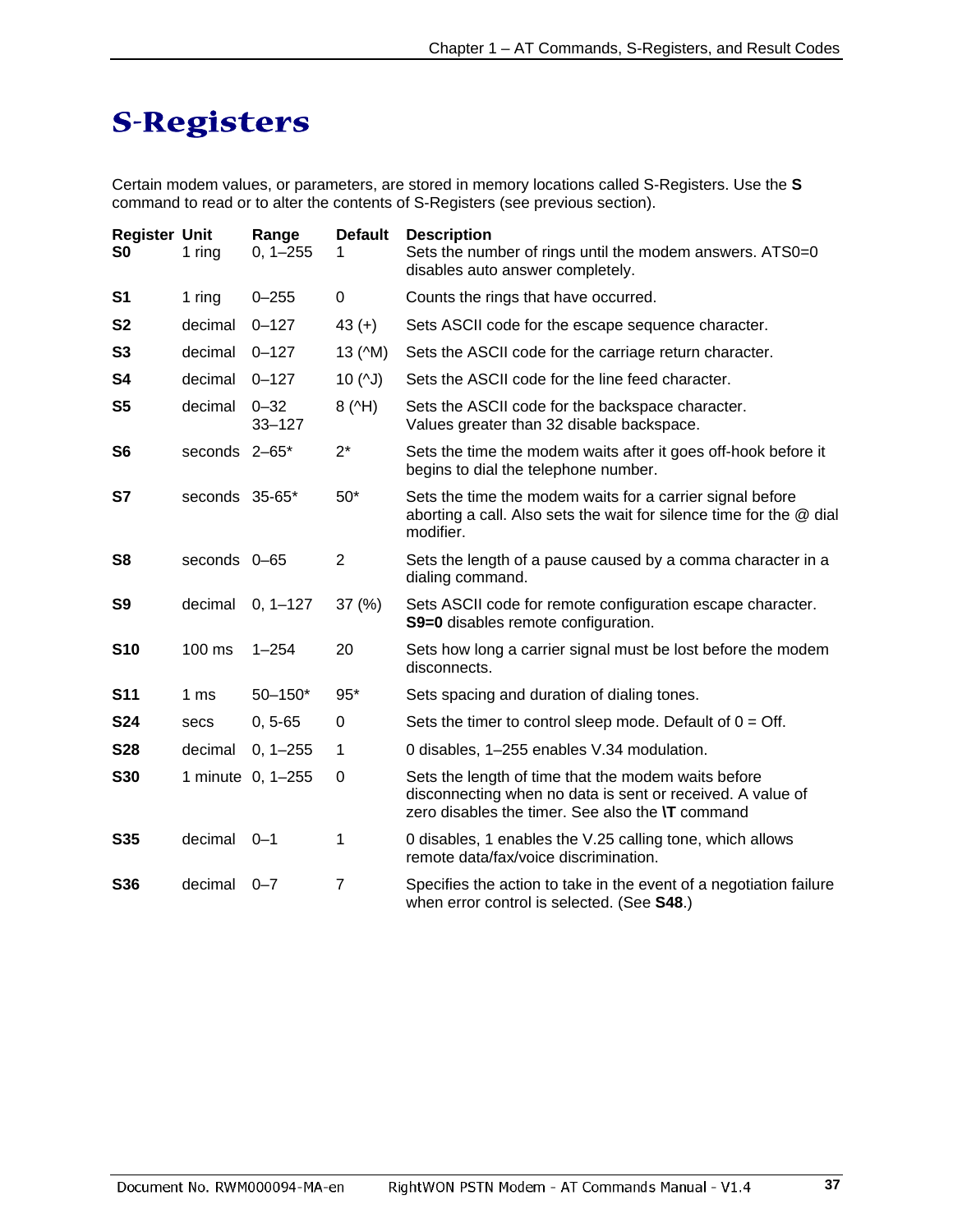| <b>S37</b> | decimal 0-19 |         | 0 | Sets the maximum V.34 "upstream" speed at which the<br>modem attempts to connect.<br>$0 =$ maximum speed<br>$1 =$ reserved<br>$2 = 1200/75$ bps<br>$3 = 300$ bps<br>$4 =$ reserved<br>$5 = 1200$ bps<br>$6 = 2400$ bps<br>$7 = 4800$ bps<br>$8 = 7200$ bps<br>$9 = 9600$ bps<br>$10 = 12000$ bps<br>$11 = 14400$ bps<br>$12 = 16800$ bps<br>$13 = 19200$ bps<br>$14 = 21600$ bps<br>$15 = 24000$ bps<br>$16 = 26400$ bps<br>$17 = 28800$ bps<br>$18 = 31200$ bps<br>$19 = 33600$ bps                                                                                                                                                                                                                                                 |
|------------|--------------|---------|---|--------------------------------------------------------------------------------------------------------------------------------------------------------------------------------------------------------------------------------------------------------------------------------------------------------------------------------------------------------------------------------------------------------------------------------------------------------------------------------------------------------------------------------------------------------------------------------------------------------------------------------------------------------------------------------------------------------------------------------------|
| <b>S38</b> | decimal 0-23 |         | 1 | Sets "downstream" data rate where V.90 provides rates of<br>28,000 to 56,000 bps in increments of 1,333 bps.<br>$0 = V.90$ disabled<br>$1 = V.90$ auto rate<br>$2 = 28,000$ bps<br>$3 = 29,333$ bps<br>$4 = 30,666$ bps<br>$5 = 32,000$ bps<br>$6 = 33,333$ bps<br>$7 = 34,666$ bps<br>$8 = 36,000$ bps<br>$9 = 37,333$ bps<br>$10 = 38,666$ bps<br>$11 = 40,000$ bps<br>$12 = 41,333$ bps<br>$13 = 42,666$ bps<br>$14 = 44,000$ bps<br>$15 = 45,333$ bps<br>$16 = 46,666$ bps<br>$17 = 48,000$ bps<br>$18 = 49,333$ bps<br>$19 = 50,666$ bps<br>$20 = 52,000$ bps<br>$21 = 53,333$ bps<br>$22 = 54,666$ bps<br>$23 = 56,000$ bps<br>Upstream data rates: Upstream V.90 data rates are 4800 to<br>33,600 bps in 2400 bps increments. |
| <b>S43</b> | decimal      | $0 - 1$ | 1 | For testing and debugging only. Enables/disables V.32bis<br>start-up auto mode operation. $0 =$ disable; $1 =$ enable.                                                                                                                                                                                                                                                                                                                                                                                                                                                                                                                                                                                                               |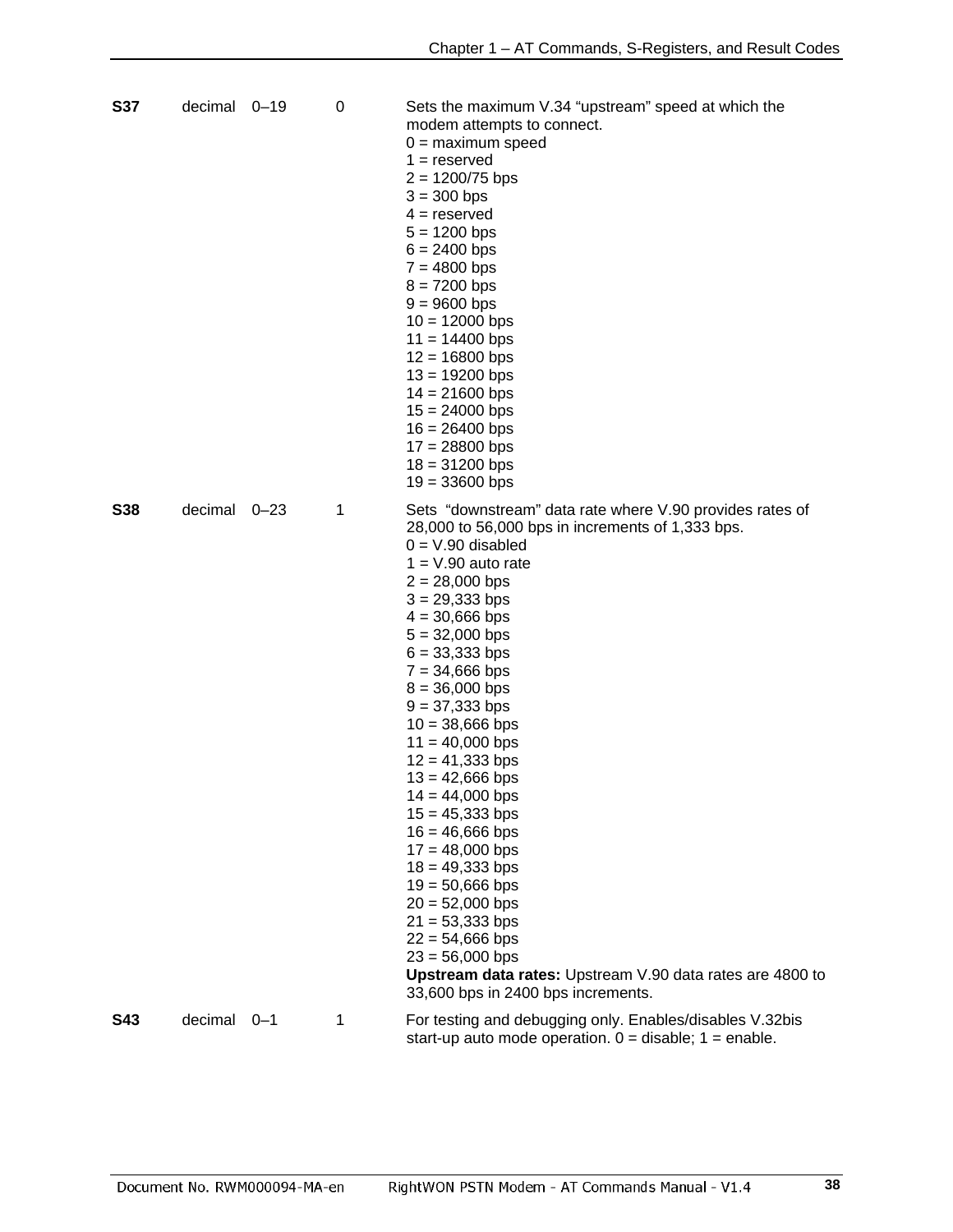to 5. Standby mode (sleep mode or low power mode) is controlled by **S89**. It programs the number of seconds of inactivity before the modem will go to sleep. The default value is 0. A value of 0 disables standby mode. The modem will

wake on an incoming ring or an AT command.

| <b>S48</b><br>decimal<br>7 or 128 |  |                   | Enables (7) or disables (128) LAPM negotiation. The following<br>table lists the S36 and S48 configuration settings for certain<br>types of connections. |            |                                                                                                                                                                                          |                |  |
|-----------------------------------|--|-------------------|----------------------------------------------------------------------------------------------------------------------------------------------------------|------------|------------------------------------------------------------------------------------------------------------------------------------------------------------------------------------------|----------------|--|
|                                   |  |                   |                                                                                                                                                          |            | $S48=7$                                                                                                                                                                                  | $S48 = 128$    |  |
|                                   |  |                   |                                                                                                                                                          | $S36=0, 2$ | LAPM or hang up                                                                                                                                                                          | Do not use     |  |
|                                   |  |                   |                                                                                                                                                          | $S36=1.3$  | LAPM or async                                                                                                                                                                            | Async          |  |
|                                   |  |                   |                                                                                                                                                          | $S36=4.6$  | LAPM, MNP, or hang up                                                                                                                                                                    | MNP or hang up |  |
|                                   |  |                   |                                                                                                                                                          | $S36=5, 7$ | LAPM, MNP, or async                                                                                                                                                                      | MNP or async   |  |
| <b>S89</b>                        |  | seconds $0, 5-65$ | 0                                                                                                                                                        |            | Sets the length of time in the off-line command mode before<br>the modem goes into standby mode or "sleep mode". A value<br>of zero prevents standby mode; a value of 1–4 sets the value |                |  |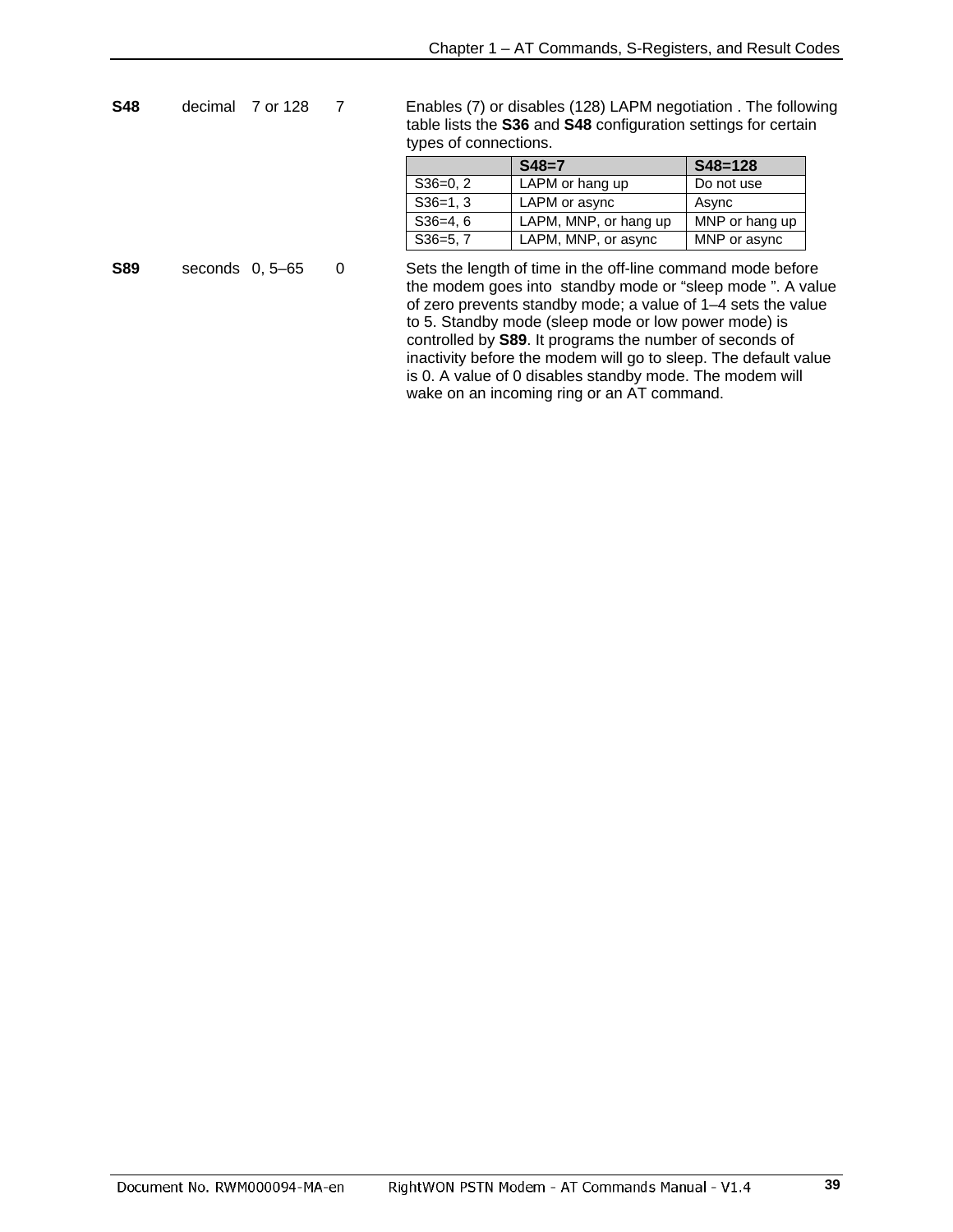# <span id="page-40-0"></span>**Result Codes**

In command mode your modem can send responses called **Result Codes** to your computer. Result codes are used by communications programs and can also appear on your monitor.

| <u>Terse</u> | <u>Verbose</u>        | <b>Description</b>                       |
|--------------|-----------------------|------------------------------------------|
| 0            | ΟK                    | Command executed                         |
| 1            | <b>CONNECT</b>        | Modem connected to line                  |
| 2            | <b>RING</b>           | Ring signal detected                     |
| 3            | <b>NO CARRIER</b>     | Carrier signal lost or not detected      |
| 4            | <b>ERROR</b>          | Invalid command                          |
| $5*$         | CONNECT 1200          | Connected at 1200 bps                    |
| 6            | <b>NO DIALTONE</b>    | No dial tone detected                    |
| 7            | <b>BUSY</b>           | Busy signal detected                     |
| 8            | <b>NO ANSWER</b>      | No answer at remote end                  |
| 9            | <b>CONNECT 75</b>     | Connected at 75 bps                      |
| $10*$        | CONNECT 2400          |                                          |
|              | CONNECT 4800          | Connected at 2400 bps                    |
| $11*$        |                       | Connected at 4800 bps                    |
| $12*$        | CONNECT 9600          | Connected at 9600 bps                    |
| $13*$        | CONNECT 14400         | Connected at 14400 bps                   |
| $14*$        | CONNECT 19200         | Connected at 19200 bps                   |
| 18           | CONNECT 57600         | Connected at 57600 bps                   |
| $24*$        | CONNECT 7200          | Connected at 7200 bps                    |
| $25*$        | CONNECT 12000         | Connected at 12000 bps                   |
| 26           | CONNECT 16800         | Connected at 16800 BPS                   |
| 28           | CONNECT 38400         | Connected at 38400 bps                   |
| 40*          | CONNECT 300           | Connected at 300 bps                     |
| $55*$        | CONNECT 21600         | Connected at 21600 bps                   |
| 56*          | CONNECT 24000         | Connected at 24000 bps                   |
| $57*$        | CONNECT 26400         | Connected at 26400 bps                   |
| 58*          | <b>CONNECT 28800</b>  | Connected at 28800 bps                   |
| $59*$        | CONNECT 31200         | Connected at 31200 bps                   |
| $60*$        | CONNECT 33600         | Connected at 33600 bps                   |
| 70           | CONNECT 32000         | Connected at 32000 bps                   |
| 71           | CONNECT 34000         | Connected at 34000 bps                   |
| 72           | CONNECT 36000         | Connected at 36000 bps                   |
| 73           | CONNECT 38000         | Connected at 38000 bps                   |
| 74           | <b>CONNECT 40000</b>  | Connected at 40000 bps                   |
| 75           | <b>CONNECT 42000</b>  | Connected at 42000 bps                   |
| 76           | <b>CONNECT 44000</b>  | Connected at 44000 bps                   |
| 77           | <b>CONNECT 46000</b>  |                                          |
|              |                       | Connected at 46000 bps                   |
| 78           | CONNECT 48000         | Connected at 48000 bps                   |
| 79           | <b>CONNECT 50000</b>  | Connected at 50000 bps                   |
| 80           | CONNECT 52000         | Connected at 52000 bps                   |
| 81           | CONNECT 54000         | Connected at 54000 bps                   |
| 82           | <b>CONNECT 56000</b>  | Connected at 56000 bps                   |
| 83           | <b>CONNECT 58000</b>  | Connected at 58000 bps                   |
| 84           | CONNECT 60000         | Connected at 60000 bps                   |
| 86           | CONNECT 16800         | Connected at 16800 bps                   |
| 87           | <b>CONNECT 115200</b> | Connected at 115200 bps                  |
| 88           | <b>DELAYED</b>        | Delay is in effect for the dialed number |
| 89           | <b>BLACKLISTED</b>    | Dialed number is blacklisted             |
| 90           | <b>BLACKLIST FULL</b> | <b>Blacklist is full</b>                 |
| 91           | <b>CONNECT 230400</b> | Connected at 230400 bps                  |
| 100          | CONNECT 28000         | Connected at 28000 bps                   |
| 101          | CONNECT 29333         | Connected at 29333 bps                   |
| 102          | CONNECT 30666         | Connected at 30666 bps                   |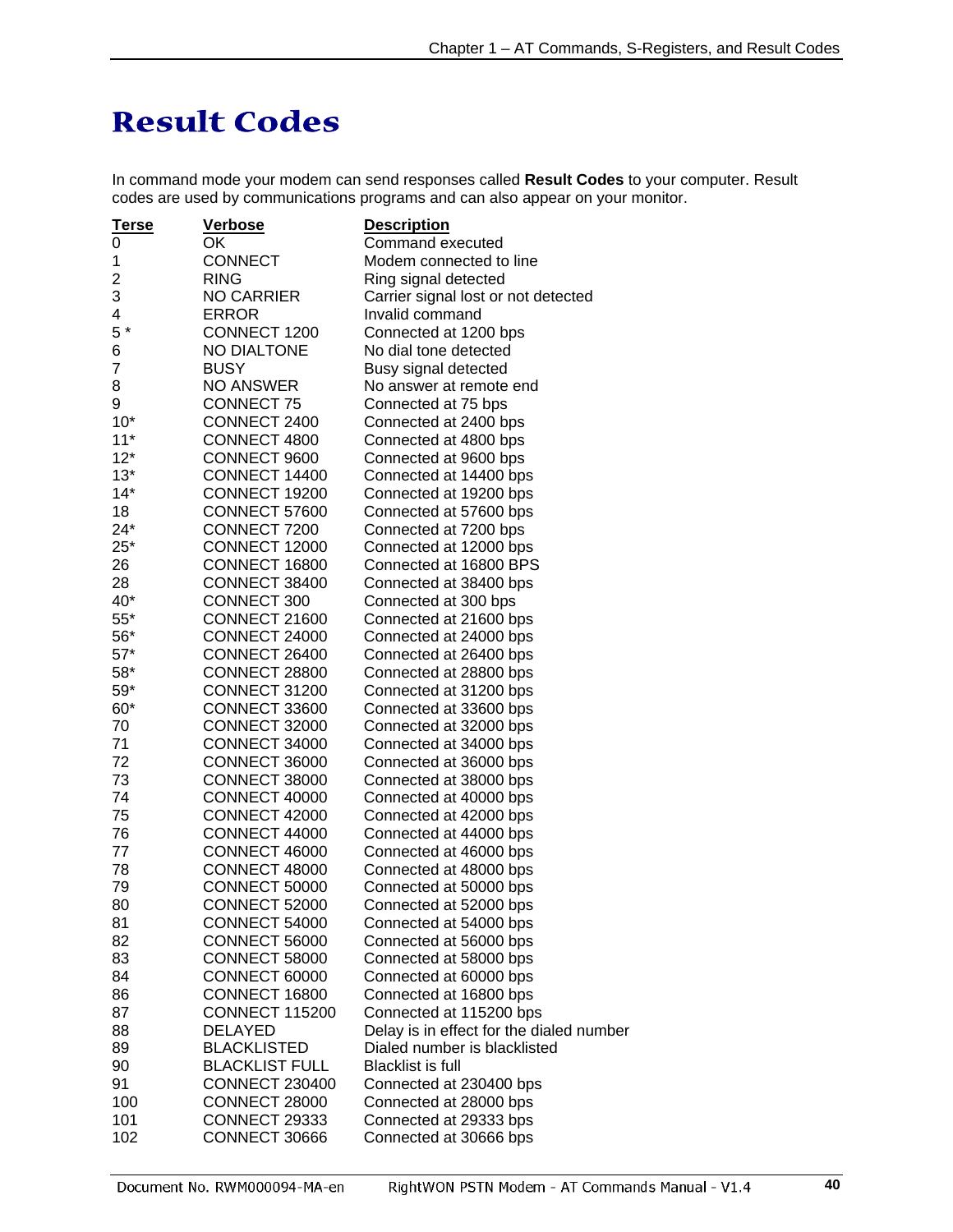| 103 | CONNECT 33333 | Connected at 33333 bps |
|-----|---------------|------------------------|
| 104 | CONNECT 34666 | Connected at 34666 bps |
| 105 | CONNECT 37333 | Connected at 37333 bps |
| 106 | CONNECT 38666 | Connected at 38666 bps |
| 107 | CONNECT 41333 | Connected at 41333 bps |
| 108 | CONNECT 42666 | Connected at 42666 bps |
| 109 | CONNECT 45333 | Connected at 45333 bps |
| 110 | CONNECT 46666 | Connected at 46666 bps |
| 111 | CONNECT 49333 | Connected at 49333 bps |
| 112 | CONNECT 50666 | Connected at 50666 bps |
| 113 | CONNECT 53333 | Connected at 53333 bps |
| 114 | CONNECT 54666 | Connected at 54666 bps |
| 115 | CONNECT 25333 | Connected at 25333 bps |
| 116 | CONNECT 26666 | Connected at 26666 bps |

When the extended result code configuration is enabled, one of the following codes is appended to the result code depending on the type of error control connection:

 *V42bis* – V.42 error control (LAP-M) and V.42bis data compression

 *V42* – V.42 error control (LAP-M) only

 *MNP5* – MNP 4 error control and MNP 5 data compression

 *MNP4* – MNP 4 error control only

 *NoEC* – No error control protocol.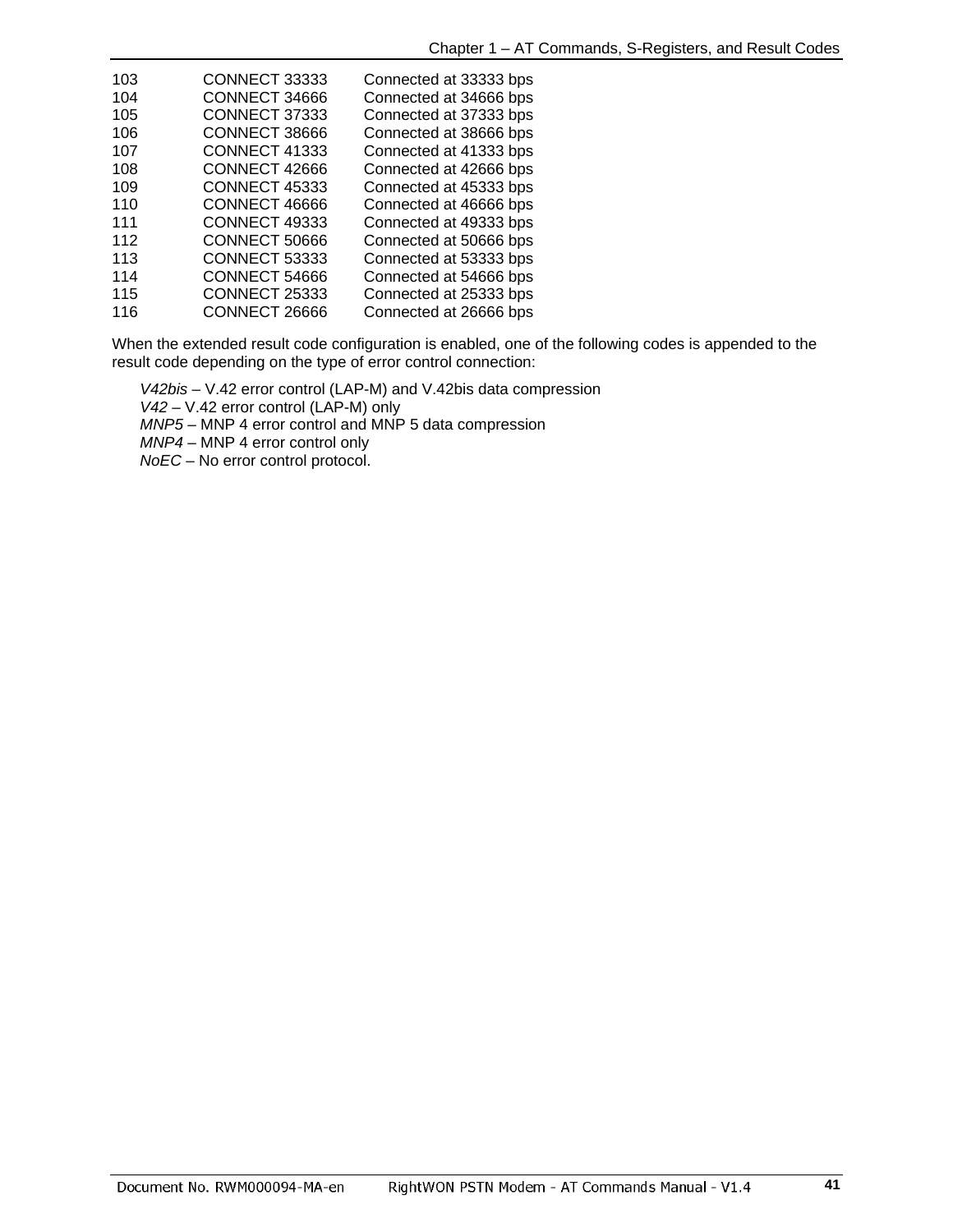# **Chapter 4 – Voice Commands**

# <span id="page-42-1"></span><span id="page-42-0"></span>**Introduction**

#### **Important Note:**

**Voice commands do not apply to the SMI build.** 

This chapter describes **+V** command support. The **+V** Command standard IS-101 Voice Control Interim Standard for Asynchronous DCE (prepared by the TIA Technical Subcommittee TR29.2 on Facsimile Digital Interface) defines the commands that a PC user may issue to configure and control a voice/fax/data modem and the responses (result codes) that the voice/fax/data modem may issue in response to those commands.

The **+V** commands and responses provide control of the following services:

- Recording and playback of digitized voice.
- Generation and detection of DTMF and other tones.
- Switching between voice, fax, and data modes.
- Control-related functions.

The Voice mode has three states, which correspond to the direction of voice data flow:

Voice command state (event reports only; no data transfers).

Voice transmit state (digitized, half-duplex voice data transfers from PC to modem).

Voice receive state, (digitized, half-duplex voice data transfers from modem to PC).

The modem supports three levels of voice service: Service Levels A, B, and C. Service Level A provides the lowest level of services. Service level A performs operations and detects events as follows: Voice transmit, Voice receive, and DTMF generation and Single tone generation. The following events (Result Codes) are reported: 3, 4, 5, 6, 9, 10, 18, 19, 23, 25.

Service Level B provides an optionally greater amount of services, providing DTMF and facsimile calling tone detection during voice transmits in addition to Service Level A. Service Level B provides eventreporting similar to Service Level A, but with added event reporting states (e.g., fax calling in transmit state in addition to reporting in command state).

Service Level C provides the highest service level with the addition of facsimile calling tone and Busy detection during receives, Dial Tone detection, and double-tone detection. An example of event detection in a Service Level C modem is shown below:

 AT+VEM=?  $"C"$  0A000100 0E601800 1A803840  $\bigcap K$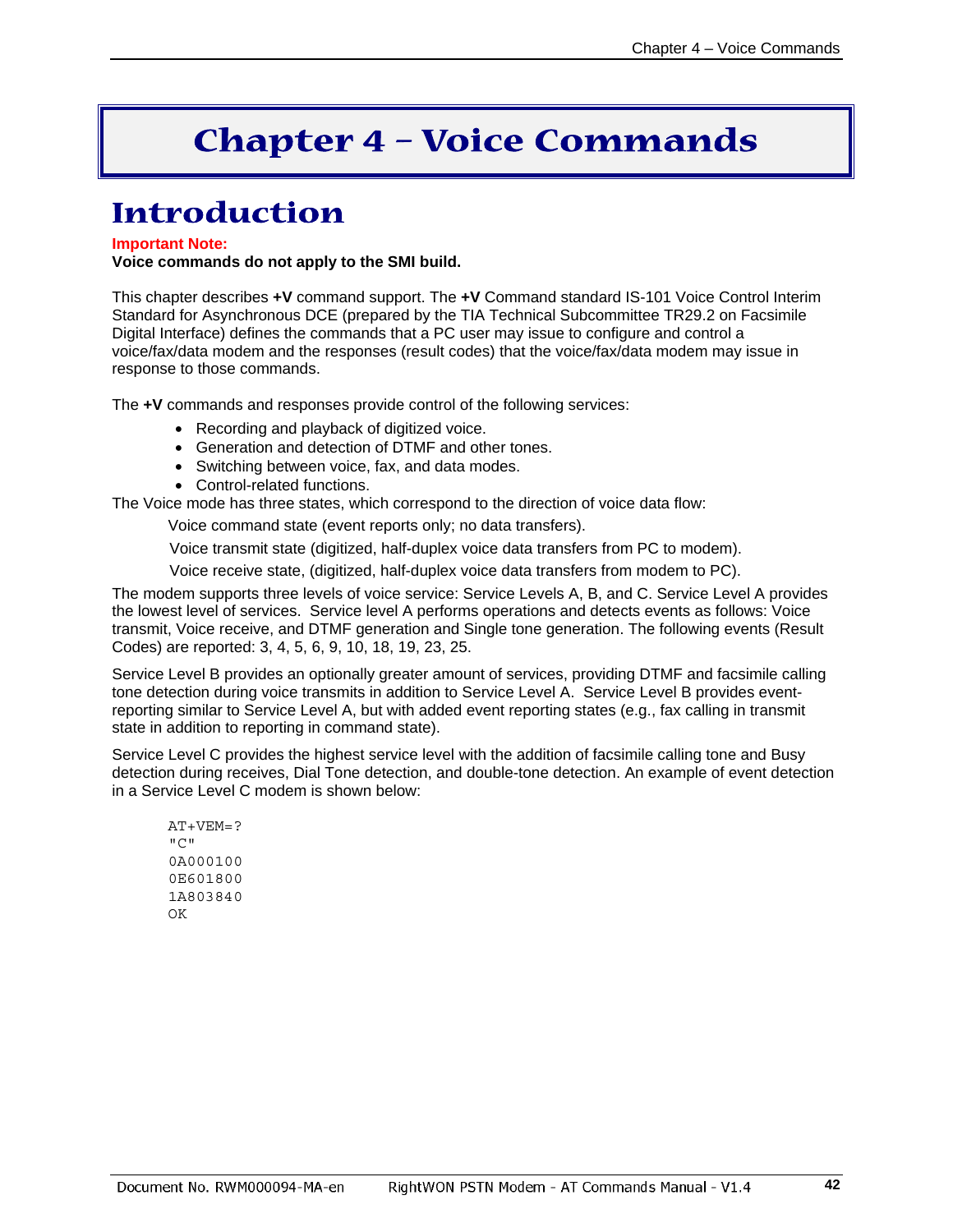# <span id="page-43-0"></span>**Voice S-Register Summary**

Voice mode S-Register changes are outlined below.

| <b>S-Register</b> | <b>Description</b>                                                                                                                                                                                                                                                     |
|-------------------|------------------------------------------------------------------------------------------------------------------------------------------------------------------------------------------------------------------------------------------------------------------------|
| S0                | Automatic answer is disallowed in Voice mode.                                                                                                                                                                                                                          |
| S7                | Wait for Carrier After Dial. Default is 60 seconds. In Voice mode, S7 contains the<br>maximum amount of time that the modem will wait during Call Origination, all the time<br>detecting for ring backs, before assuming that the remote station will not go off hook. |
| S <sub>10</sub>   | Automatic disconnect is disallowed in Voice mode.                                                                                                                                                                                                                      |

# <span id="page-43-1"></span>**Voice Commands**

The **+V** Voice enhancements are implemented with **AT+V** (for Voice) commands, as well as changes to several existing commands.

In general, the modem does not accept Data mode (+FCLASS=0) commands or Fax mode (+FCLASS=1, 1.0, 2, 2.0, 2.1) commands **when in Voice mode** (+FCLASS=8).

# <span id="page-43-2"></span>**Commands That Change for Voice Mode Support**

| Command:     | <b>Description</b>                                                                      |
|--------------|-----------------------------------------------------------------------------------------|
| A            | Disallowed in Voice mode.                                                               |
| D            | Causes the modem to Dial assuming +VLS=2 if +VLS=0 when the ATD command<br>was entered. |
| H            | Values greater than 0 disallowed in Voice mode.                                         |
| L            | Disallowed in Voice mode.                                                               |
| м            | Disallowed in Voice mode.                                                               |
| $\mathbf{o}$ | Disallowed in Voice mode.                                                               |
| Q            | Disallowed in Voice mode.                                                               |
| X            | Disallowed in Voice mode.                                                               |
| z            | Reset modem.                                                                            |
| &D           | &D1 is disallowed in Voice mode.                                                        |
| +FCLASS=8    | Places the modem in Voice mode.                                                         |
| +FCLASS=     | New values are added for Voice mode.                                                    |
| $+FCLASS=?$  | New values are added for Voice mode.                                                    |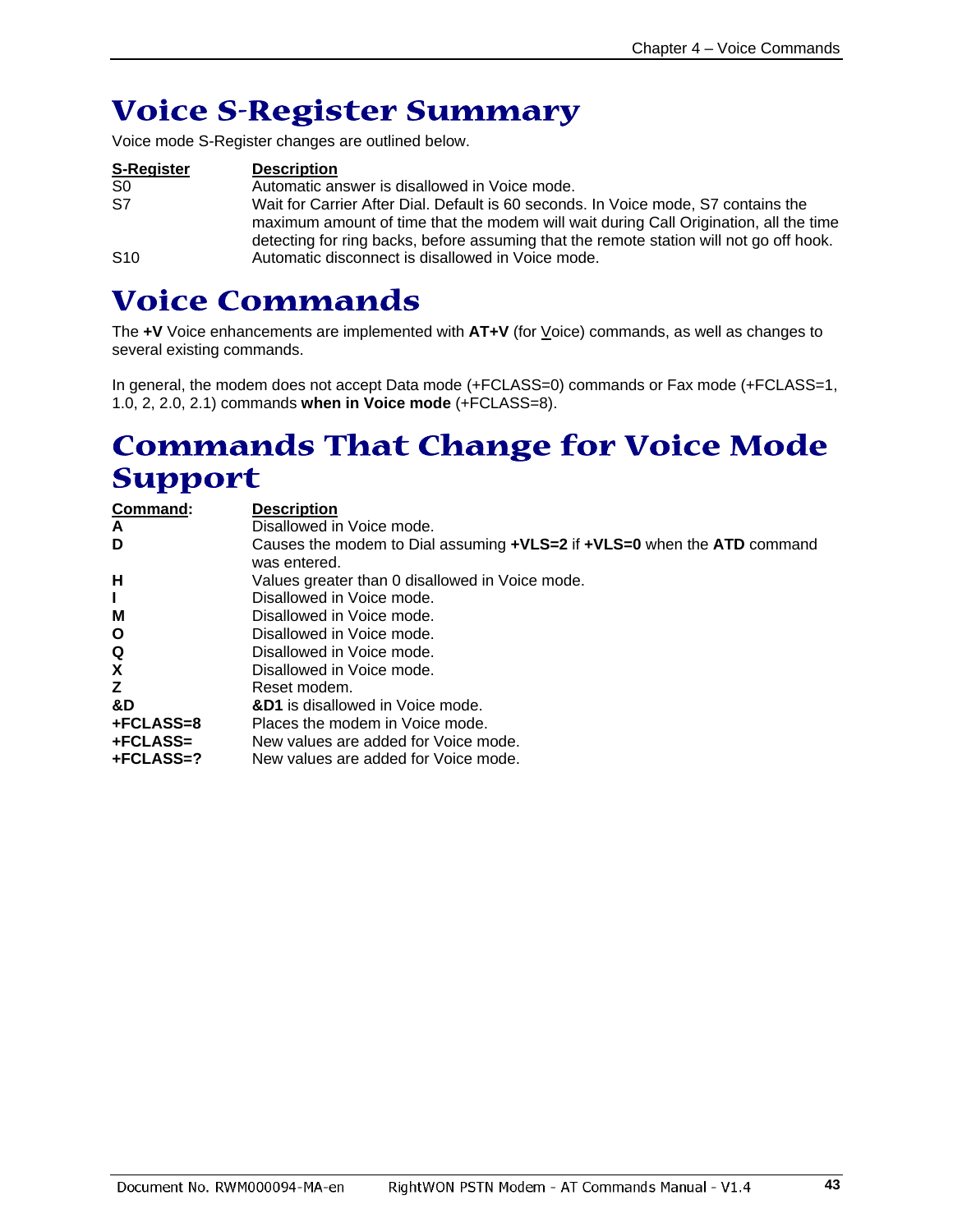# <span id="page-44-0"></span>**Voice +V Commands Detail**

<span id="page-44-1"></span>**+FCLASS=8 Select Voice Mode**  The +FCLASS=8 command selects voice mode.

<span id="page-44-2"></span>

| $+VNH$                              | <b>Automatic Hang-Up Control</b>       |                                                                                                                                                                   |  |  |
|-------------------------------------|----------------------------------------|-------------------------------------------------------------------------------------------------------------------------------------------------------------------|--|--|
| Description:                        | Enables or disables automatic hang-up. |                                                                                                                                                                   |  |  |
| Syntax:                             |                                        | AT+VNH= <hook></hook>                                                                                                                                             |  |  |
| Values:                             | <hook></hook>                          |                                                                                                                                                                   |  |  |
|                                     | $+VNH=0$                               | Enables automatic hang-ups as in non-Voice modes (such as<br>hanging up the phone when the modem does not detect a data<br>carrier within a given time interval). |  |  |
|                                     | $+VMH=1$                               | Disables automatic hang-ups in non-Voice modes.                                                                                                                   |  |  |
|                                     | $+VMH=2$                               | Disables automatic hang-ups in non-Voice modes. The modem<br>performs only a "logical" hang up (i.e., returns the OK result code).                                |  |  |
| Reports:                            | +VNH?                                  | Displays current or selected values.                                                                                                                              |  |  |
|                                     | $+VMH=?$                               | Displays list of supported values.                                                                                                                                |  |  |
| <b>Result Codes:</b>                | OK if command accepted.                |                                                                                                                                                                   |  |  |
| ERROR if parameter is out of range. |                                        |                                                                                                                                                                   |  |  |

<span id="page-44-3"></span>**+VIP Initialize Voice Parameters**  Description: The +VIP command causes the modem to initialize all Voice parameters to the factory default settings.<br>AT+VIP Syntax: AT+V<br>Values: None Values:

Values: Non<br>Result Codes: OK Result Codes:

# <span id="page-44-4"></span>**+VRX Enter Voice Receive State**

Description: Start voice reception.<br>Syntax: AT+VRX AT+VRX<br>None ERROR if not in voice mode.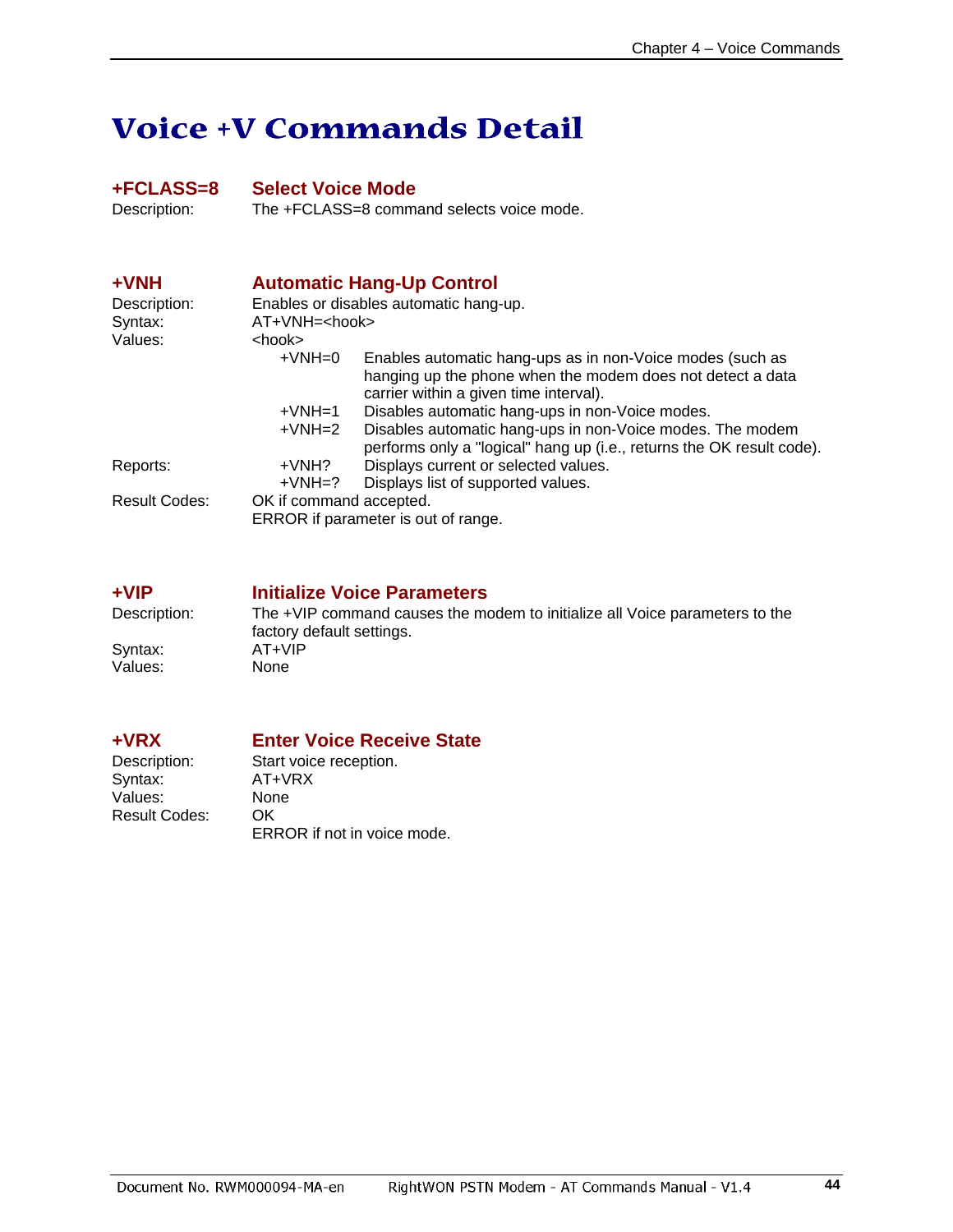<span id="page-45-0"></span>

| +VTS                 | <b>Send Voice Tone(s)</b>                                                                                                                                                                                                                                                                                                                                                                                                                                                                                                                                                                                                                                                                                                                                                                                                                                                                                                                                                                                                                |  |  |
|----------------------|------------------------------------------------------------------------------------------------------------------------------------------------------------------------------------------------------------------------------------------------------------------------------------------------------------------------------------------------------------------------------------------------------------------------------------------------------------------------------------------------------------------------------------------------------------------------------------------------------------------------------------------------------------------------------------------------------------------------------------------------------------------------------------------------------------------------------------------------------------------------------------------------------------------------------------------------------------------------------------------------------------------------------------------|--|--|
| Description:         | This command causes the modem to send DTMF digit or hookflash tones with the<br>duration specified by +VTD, to send DTMF digit or hookflash tone duration specified<br>by this command, or to send single or dual tone frequencies with duration specified<br>with this command.                                                                                                                                                                                                                                                                                                                                                                                                                                                                                                                                                                                                                                                                                                                                                         |  |  |
| Syntax:<br>Values:   | AT+VTS= <string><br/><string> The tone generation string consists of elements in a list where each<br/>element is separated by commas. Each element can be:<br/>A single character which the modem interprets as a DTMF digit (0-9,<br/>1.<br/>#, *, and A-D) or hookflash (!), with a duration given by the +VTD<br/>command.<br/>A 3-element string enclosed in square brackets "[freq1, freq2, dur]",<br/>2.<br/>which the modem interprets as a general dual tone and duration<br/>(dur) selection.<br/>3.<br/>A 2-element string enclosed in curly braces "{X, dur}", which the<br/>modem interprets as a DTMF digit ((0-9, #, *, and A-D) or hookflash<br/><math>(!)</math>, with a duration (dur) different than that given by the <math>+VTD</math><br/>command.<br/>Missing parameters are assumed to be the default value. Unspecified<br/>values always default to 0 for frequencies, DTMF * for DTMF tones, and<br/>+VTD for duration. The omission of commas (and associated<br/>subparameters) is valid.</string></string> |  |  |
| <b>Result Codes:</b> | OK if the PC accepts the command.<br>ERROR if the modem encountered an error in parsing the subparameter or if the<br>selected frequency is out of range.                                                                                                                                                                                                                                                                                                                                                                                                                                                                                                                                                                                                                                                                                                                                                                                                                                                                                |  |  |
| Example:             | Using the +VTS command for tone generation without using any null elements:<br>AT=VTS=1,2,[1000,1300,50],{*6},{800,1300,50},9<br>The above string will perform as follows:<br>1. Play DTMF 1 with a duration given by the +VTD command.<br>2. Play DTMF 2 with a duration given by the +VTD command.<br>3. Play tone pair at 1000 Hz and 1300 Hz with a duration of 500 ms.<br>4. Play DTMF * with a duration of 60 ms.<br>5. Play tone pair at 800 Hz and 1300 Hz with a duration of 500 ms.<br>6. Play DTMF 9 with a duration given by the +VTD command.                                                                                                                                                                                                                                                                                                                                                                                                                                                                               |  |  |
| Reports:             | Reports Frequency Support. Reports the current frequency range in the<br>$+VTS=?$<br>form <freq1>,<freq2>,<dur>, where <freq1> is the first frequency range,<freq2> is<br/>the second frequency range, and<dur> is the duration range for the square brackets<br/>and curly braces constructs. The units are in 0.01 seconds. The range of valid <dur><br/>values is that of the +VTD command.<br/>Example: In the lines below, the modem responds to the +VTS=? command by<br/>reporting that it supports two frequencies, both in the range of 200-3300 Hz, and<br/>supports a duration range from 0 to 5 seconds.<br/><math>AT+VTS=?</math><br/><math>(200-3300)</math>, <math>(200-3300)</math>, <math>(0-500)</math><br/>ΟK</dur></dur></freq2></freq1></dur></freq2></freq1>                                                                                                                                                                                                                                                       |  |  |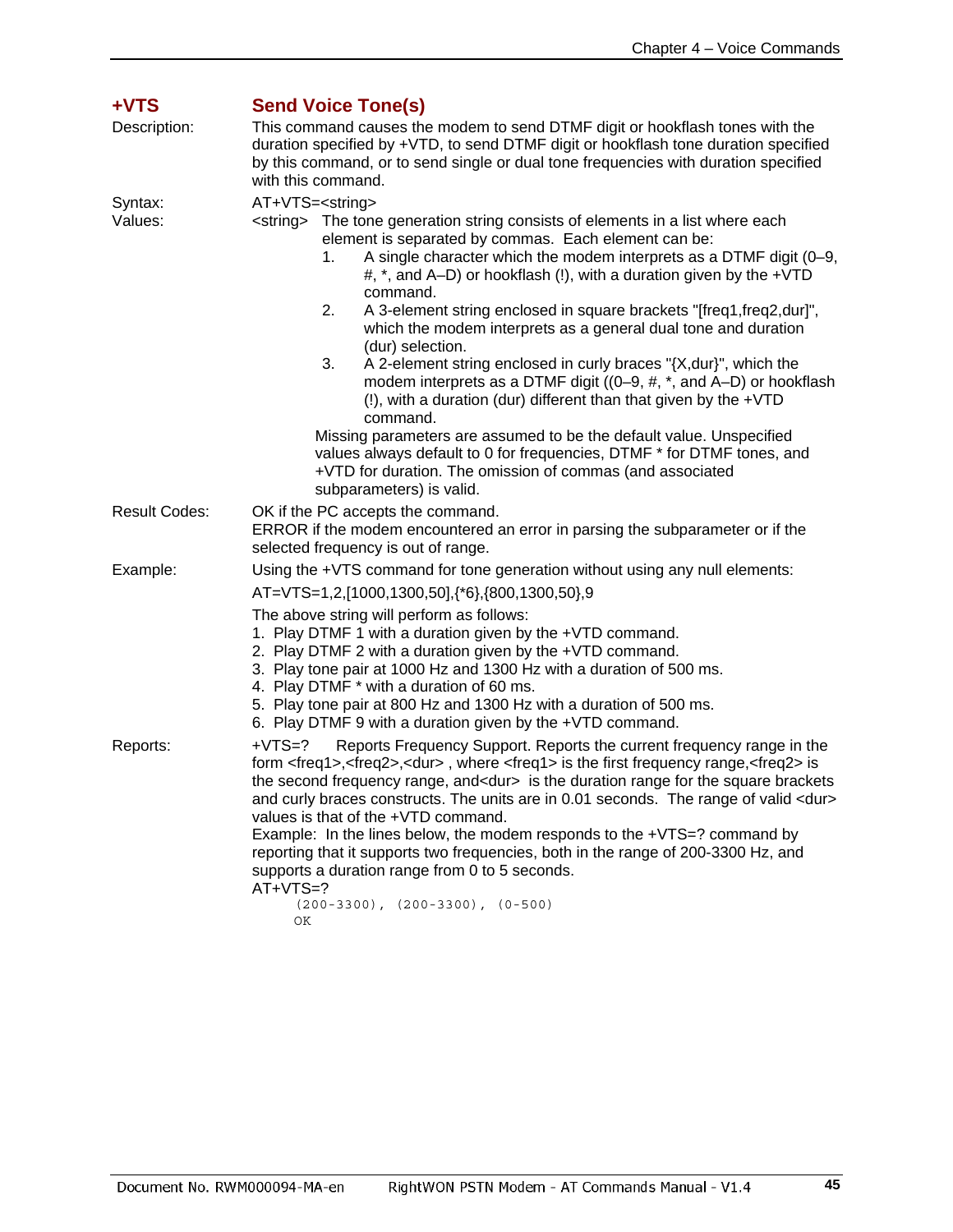<span id="page-46-0"></span>

| $+VTX$               | <b>Start Voice Transmission Process</b>                                                                                                                                                                                                                                                                                                                                                                                                                                                                                                                                                          |
|----------------------|--------------------------------------------------------------------------------------------------------------------------------------------------------------------------------------------------------------------------------------------------------------------------------------------------------------------------------------------------------------------------------------------------------------------------------------------------------------------------------------------------------------------------------------------------------------------------------------------------|
| Description:         | Starts the voice transmission process. The PC sends the data in the format of the<br>previously entered +VSM command, using the flow control method selected by the<br>+FLO command. The voice data is buffered to withstand gaps of missing data from<br>the PC. If the modem does not have any current voice data, the modem sends<br>silence over to the analog destination until the PC provides more voice data. The<br>modem returns the OK result code and returns to Command mode after the modem<br>has completely transmitted its buffer contents. The Inactivity Timer can be used to |
| Syntax:              | terminate the transmit data state, after which the modem returns to Command mode.<br>AT+VTS                                                                                                                                                                                                                                                                                                                                                                                                                                                                                                      |
| <b>Result Codes:</b> | OK on completion of transmission.<br>CONNECT if the modem accepts the command.<br>ERROR if the modem is not connected to at least one off-hook Telco line or one non-<br>Telco device.                                                                                                                                                                                                                                                                                                                                                                                                           |

#### <span id="page-46-1"></span>**+VGR Voice Gain for Received Voice Samples**

| Description:  | Sets the gain for the received voice samples. Receive gain values larger than 128<br>indicate a larger gain than nominal, and values smaller than 128 indicate a gain<br>smaller than nominal. The modem may limit the receive gain to a narrower range,<br>such as from 120 to 136, or from 120 to 128. The value 0 is reserved for modem<br>automatic gain control (AGC). |  |  |  |
|---------------|-----------------------------------------------------------------------------------------------------------------------------------------------------------------------------------------------------------------------------------------------------------------------------------------------------------------------------------------------------------------------------|--|--|--|
|               |                                                                                                                                                                                                                                                                                                                                                                             |  |  |  |
| Syntax:       | $+VGR = qain$                                                                                                                                                                                                                                                                                                                                                               |  |  |  |
| Values:       | 0 (this is the only valid value) Selects automatic gain control.                                                                                                                                                                                                                                                                                                            |  |  |  |
| Result Codes: | OK if $<$ gain $>=$ 0                                                                                                                                                                                                                                                                                                                                                       |  |  |  |
|               | ERROR if <gain> is not 0 or if not in voice mode.</gain>                                                                                                                                                                                                                                                                                                                    |  |  |  |
| Reports:      | Displays current or selected values.<br>+VGR?                                                                                                                                                                                                                                                                                                                               |  |  |  |
|               | Displays list of valid values supported.<br>$+VGR=?$                                                                                                                                                                                                                                                                                                                        |  |  |  |

#### <span id="page-46-2"></span>**+VGT Set the Volume for Transmitted Voice Samples**

#### Description: Sets the volume control, either by attenuating or amplifying the signal for the transmitted voice samples. Values larger than 128 indicate a larger gain than nominal, and values smaller than 128 indicate a gain smaller than nominal. The modem may limit the receive gain to a narrower range, such as from 120 to 136, or from 120 to 128. The value 0 is reserved for modem automatic volume control (AVC).

**Note:** The modem will limit the transmit level over the Telco lines, regardless of the current +VGT setting, to that permitted by CFR FCC Rules Part 68 – Subpart D. Syntax: +VGT=<level>

| Result Codes: | OK if the modem accepts the command               |
|---------------|---------------------------------------------------|
|               | <b>FRROO</b> !! the means about a with all agrees |

ERROR if the parameter is out of range.

Reports: +VGT? Displays current or selected values.<br>+VGT=? Displays list of valid values supporte Displays list of valid values supported.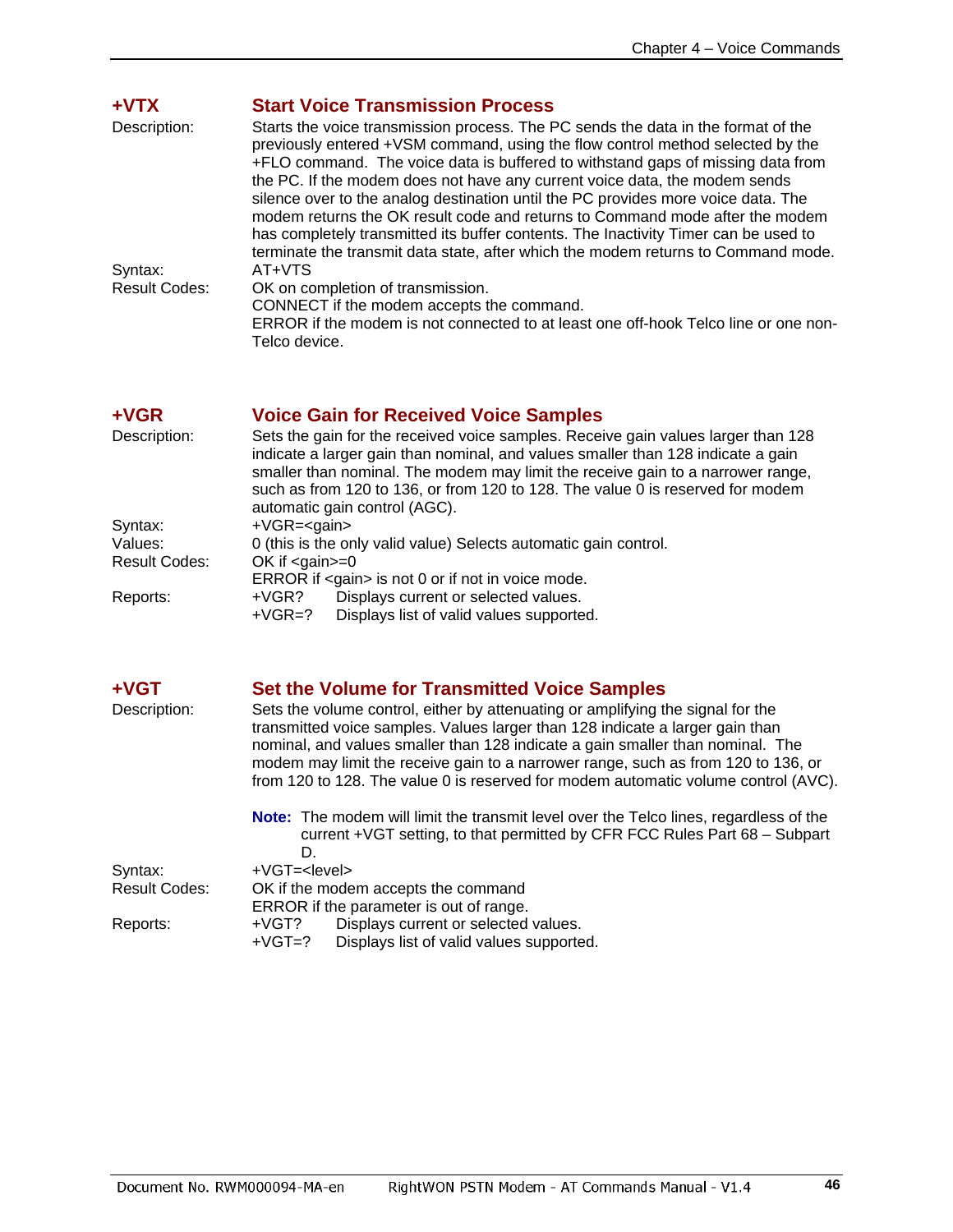<span id="page-47-0"></span>

| +VIT                 | <b>Set DTE/DCE Inactivity Timer</b>                                                                                                                                                                                                                                                                                                                                                                                                                                                                                                                                                                                                                                                                                                                                                                                                                                                  |  |  |  |
|----------------------|--------------------------------------------------------------------------------------------------------------------------------------------------------------------------------------------------------------------------------------------------------------------------------------------------------------------------------------------------------------------------------------------------------------------------------------------------------------------------------------------------------------------------------------------------------------------------------------------------------------------------------------------------------------------------------------------------------------------------------------------------------------------------------------------------------------------------------------------------------------------------------------|--|--|--|
| Description:         | Sets the modem's initial value for the PC/Modem Inactivity Timer. The units are in 1.0<br>seconds. The PC can disable the Inactivity Timer by using a value of 0 (+VIT=0).                                                                                                                                                                                                                                                                                                                                                                                                                                                                                                                                                                                                                                                                                                           |  |  |  |
|                      | The Inactivity Timer serves to ensure that the PC does not leave the modem in a<br>state where it is not accessible by voice-unaware software. The Inactivity Timer is<br>activated when the PC selects the voice fixed-rate. The timer expires if the flow of<br>data from the PC to the modem stops (in both Voice Command mode and Data<br>mode) for a specified amount of time.                                                                                                                                                                                                                                                                                                                                                                                                                                                                                                  |  |  |  |
|                      | When this timer expires, the modem switches to Data mode with autobauding. By<br>switching to autobauding (and Data mode), the PC is allowed voice-unaware<br>software to recover control of the modem in the event of catastrophic failure that does<br>not result in a modem power down. It is recommended that the PC software leave the<br>modem in autobauding (and Data mode), and use the Inactivity Timer only as<br>needed. Leaving the modem in autobauding is an extra measure to prevent<br>confusion from voice-unaware software accessing the modem in Voice mode at a<br>fixed PC/modem interface rate. You can use the H command to switch to<br>autobauding and Data mode automatically. In Voice mode, the modem does not<br>allow the auto answer feature, since this feature does not allow the PC to set the<br>modem in Voice mode before answering the phone. |  |  |  |
| Syntax:              | $AT+VIT=<$ timer>                                                                                                                                                                                                                                                                                                                                                                                                                                                                                                                                                                                                                                                                                                                                                                                                                                                                    |  |  |  |
| Values:              | <timer><br/>Disables the timer. Default.<br/><math>\Omega</math><br/>Timer set in units of 1.0 seconds.<br/><math>0 - 255</math></timer>                                                                                                                                                                                                                                                                                                                                                                                                                                                                                                                                                                                                                                                                                                                                             |  |  |  |
| <b>Result Codes:</b> | OK if $\lt$ timer $>$ = 0-255.<br>ERROR if the parameter is out of range or if not in voice mode.                                                                                                                                                                                                                                                                                                                                                                                                                                                                                                                                                                                                                                                                                                                                                                                    |  |  |  |
| Reports:             | Displays current or selected values.<br>+VIT?<br>$+VIT=?$<br>Displays list of valid values supported.                                                                                                                                                                                                                                                                                                                                                                                                                                                                                                                                                                                                                                                                                                                                                                                |  |  |  |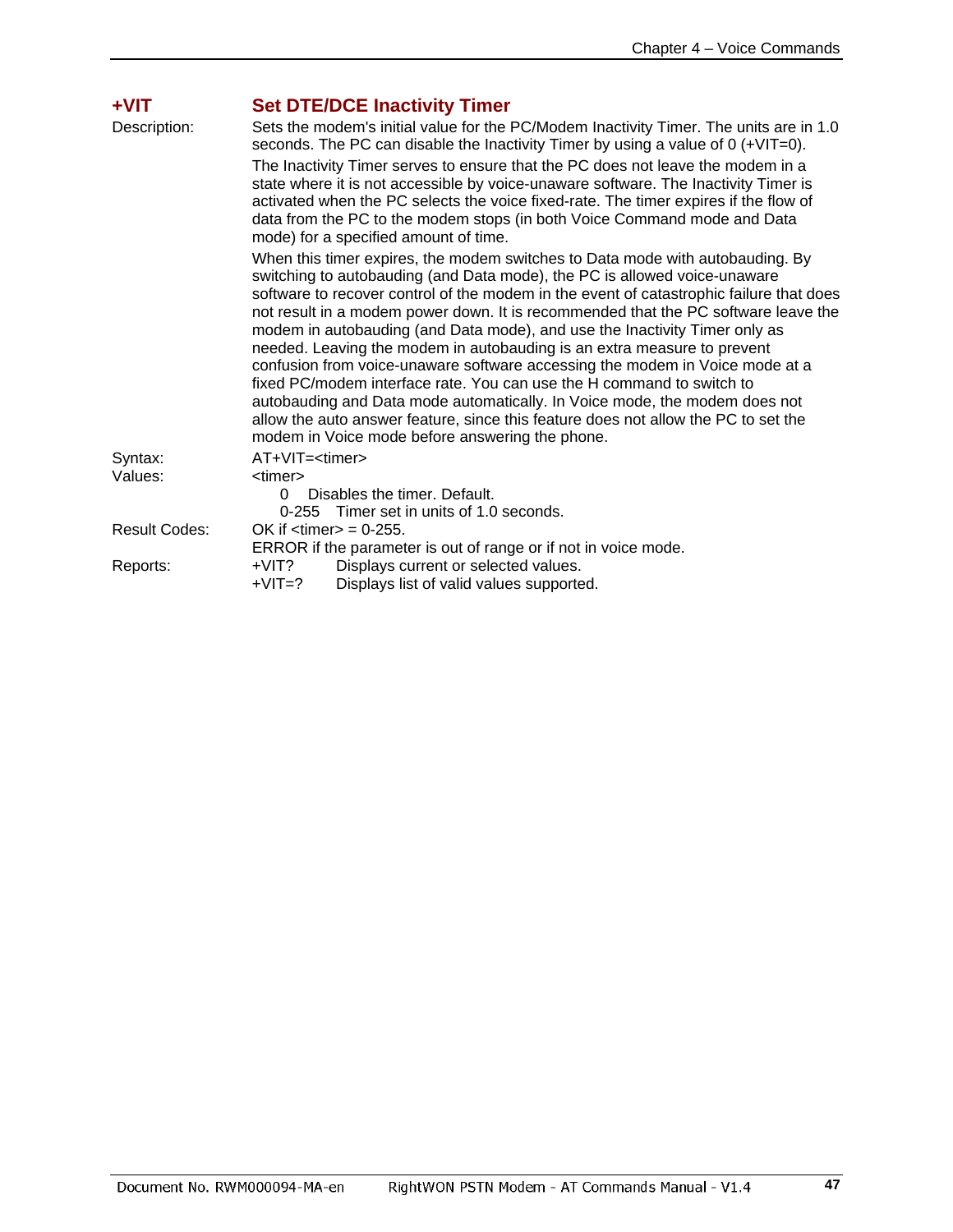<span id="page-48-0"></span>

| +VLS                 |                                                                                                                                                                                                                                                                                                                                                                                                                                                                                                                                                                                                                                                                      |                                                                 |                                                                                                                                                                                            |
|----------------------|----------------------------------------------------------------------------------------------------------------------------------------------------------------------------------------------------------------------------------------------------------------------------------------------------------------------------------------------------------------------------------------------------------------------------------------------------------------------------------------------------------------------------------------------------------------------------------------------------------------------------------------------------------------------|-----------------------------------------------------------------|--------------------------------------------------------------------------------------------------------------------------------------------------------------------------------------------|
| Description:         | <b>Select Analog Source/Destination</b><br>Selects one or more source/destination devices for the analog data to be transmitted.<br>The parameter <label> identifies each of the supported analog source/destination<br/>hardware devices. Codes, called "primitives", are provided to describe which voice<br/>I/O device(s) are components in a possible hardware configuration. The codes are<br/>grouped to help define and label 16 common hardware configurations. Each code,<br/>except "L" and "T" is followed by an ASCII 0 code (20 hex). Two codes can be<br/>concatenated to define a possible analog source/destination hardware configuration.</label> |                                                                 |                                                                                                                                                                                            |
| Syntax:              | AT+VLS= <label></label>                                                                                                                                                                                                                                                                                                                                                                                                                                                                                                                                                                                                                                              |                                                                 |                                                                                                                                                                                            |
| Values:              | <label></label>                                                                                                                                                                                                                                                                                                                                                                                                                                                                                                                                                                                                                                                      |                                                                 | A decimal number corresponding to the selected analog source/destination                                                                                                                   |
|                      |                                                                                                                                                                                                                                                                                                                                                                                                                                                                                                                                                                                                                                                                      | hardware configuration:                                         |                                                                                                                                                                                            |
|                      | <u><label></label></u><br>0                                                                                                                                                                                                                                                                                                                                                                                                                                                                                                                                                                                                                                          | <u>Code(s)*</u><br>none                                         | <b>Description</b><br>Modem on-hook. Local phone connected to Telco. Default.                                                                                                              |
|                      | 1                                                                                                                                                                                                                                                                                                                                                                                                                                                                                                                                                                                                                                                                    | т                                                               | Modem off-hook, and connected to Telco. Local phone<br>provided with power to detect hook condition.                                                                                       |
|                      | 2                                                                                                                                                                                                                                                                                                                                                                                                                                                                                                                                                                                                                                                                    | Г                                                               | Modem off-hook. Local phone connected to modem.                                                                                                                                            |
|                      | 3                                                                                                                                                                                                                                                                                                                                                                                                                                                                                                                                                                                                                                                                    | LT                                                              | Modem off-hook. Local phone connected to Telco. Modem<br>connected to Telco.                                                                                                               |
|                      | 4                                                                                                                                                                                                                                                                                                                                                                                                                                                                                                                                                                                                                                                                    | S                                                               | Internal speaker connected to the modem. Modem is on-hook.<br>Local phone connected to Telco.                                                                                              |
|                      | 5                                                                                                                                                                                                                                                                                                                                                                                                                                                                                                                                                                                                                                                                    | <b>ST</b>                                                       | Internal speaker connected to Telco. Modem off-hook. Modem<br>connected to Telco. Local phone provided with power to detect<br>hook condition.                                             |
|                      | 6                                                                                                                                                                                                                                                                                                                                                                                                                                                                                                                                                                                                                                                                    | M                                                               | Internal microphone connected to modem. Modem is on-hook.<br>Local phone connected to Telco.                                                                                               |
|                      | 7                                                                                                                                                                                                                                                                                                                                                                                                                                                                                                                                                                                                                                                                    | <b>MST</b>                                                      | Internal microphone and internal speaker connected to Telco.<br>Squelching active. Modem is off-hook, and connected to Telco.<br>Local phone provided with power to detect hook condition. |
|                      |                                                                                                                                                                                                                                                                                                                                                                                                                                                                                                                                                                                                                                                                      | *Codes: L                                                       | <b>Local Phone</b>                                                                                                                                                                         |
|                      |                                                                                                                                                                                                                                                                                                                                                                                                                                                                                                                                                                                                                                                                      |                                                                 | т<br>Telephone Line                                                                                                                                                                        |
|                      |                                                                                                                                                                                                                                                                                                                                                                                                                                                                                                                                                                                                                                                                      |                                                                 | Internal Microphone<br>М                                                                                                                                                                   |
|                      |                                                                                                                                                                                                                                                                                                                                                                                                                                                                                                                                                                                                                                                                      |                                                                 | M1<br><b>External Microphone</b>                                                                                                                                                           |
|                      |                                                                                                                                                                                                                                                                                                                                                                                                                                                                                                                                                                                                                                                                      |                                                                 | S<br>Internal Speaker                                                                                                                                                                      |
|                      |                                                                                                                                                                                                                                                                                                                                                                                                                                                                                                                                                                                                                                                                      |                                                                 | S <sub>1</sub><br><b>External Speaker</b>                                                                                                                                                  |
|                      |                                                                                                                                                                                                                                                                                                                                                                                                                                                                                                                                                                                                                                                                      |                                                                 | H<br>External Microphone and Microphone combination                                                                                                                                        |
|                      |                                                                                                                                                                                                                                                                                                                                                                                                                                                                                                                                                                                                                                                                      |                                                                 | (handset or headset)                                                                                                                                                                       |
| <b>Result Codes:</b> |                                                                                                                                                                                                                                                                                                                                                                                                                                                                                                                                                                                                                                                                      | OK if command accepted.<br><label> parameter requested.</label> | ERROR if the <label> parameter is out of range or if the modem cannot service the</label>                                                                                                  |
| Reports:             |                                                                                                                                                                                                                                                                                                                                                                                                                                                                                                                                                                                                                                                                      |                                                                 | +VLS? Displays current or selected values.                                                                                                                                                 |
|                      | $+VLS=?$                                                                                                                                                                                                                                                                                                                                                                                                                                                                                                                                                                                                                                                             |                                                                 | +VLS=? displays the modem's current source and destination device                                                                                                                          |
|                      |                                                                                                                                                                                                                                                                                                                                                                                                                                                                                                                                                                                                                                                                      |                                                                 | information for the analog data to be transmitted. Refer to the +VLS=                                                                                                                      |
|                      |                                                                                                                                                                                                                                                                                                                                                                                                                                                                                                                                                                                                                                                                      |                                                                 | <label> command for label code and description information. Note that the</label>                                                                                                          |
|                      |                                                                                                                                                                                                                                                                                                                                                                                                                                                                                                                                                                                                                                                                      |                                                                 | +VEM command contains more information about event reporting.                                                                                                                              |
| Example:             | $AT+VLS=?$                                                                                                                                                                                                                                                                                                                                                                                                                                                                                                                                                                                                                                                           |                                                                 | Shows the modem reporting that it supports only a Telco line at Service Level C:                                                                                                           |
|                      |                                                                                                                                                                                                                                                                                                                                                                                                                                                                                                                                                                                                                                                                      |                                                                 | 0, "", 0A0001000, 0E601800, 1A803840                                                                                                                                                       |
|                      | 1, "T", 0A0001000,0E601800,1A803840<br>Response: <label>,<devices>,transmit event&gt;,<receive event="">,<idle event=""><br/>where</idle></receive></devices></label>                                                                                                                                                                                                                                                                                                                                                                                                                                                                                                |                                                                 |                                                                                                                                                                                            |
|                      |                                                                                                                                                                                                                                                                                                                                                                                                                                                                                                                                                                                                                                                                      |                                                                 |                                                                                                                                                                                            |
|                      |                                                                                                                                                                                                                                                                                                                                                                                                                                                                                                                                                                                                                                                                      | <label></label>                                                 | Identifies the modem analog source/destination hardware<br>configuration                                                                                                                   |
|                      |                                                                                                                                                                                                                                                                                                                                                                                                                                                                                                                                                                                                                                                                      | <devices></devices>                                             | a <string constant=""> made up of Primitives.</string>                                                                                                                                     |
|                      |                                                                                                                                                                                                                                                                                                                                                                                                                                                                                                                                                                                                                                                                      | <xxxx event=""></xxxx>                                          | <transmit event="">,<receive event="">, and <idle event=""></idle></receive></transmit>                                                                                                    |
|                      |                                                                                                                                                                                                                                                                                                                                                                                                                                                                                                                                                                                                                                                                      |                                                                 | subparameters are the DCE event reporting capabilities for<br>the Voice Transmit State, Voice Receive State, and the                                                                       |
|                      |                                                                                                                                                                                                                                                                                                                                                                                                                                                                                                                                                                                                                                                                      |                                                                 | Voice Command State respectively. Each of the event<br>reporting subparameters is a hex number that represents an<br>event bit field.                                                      |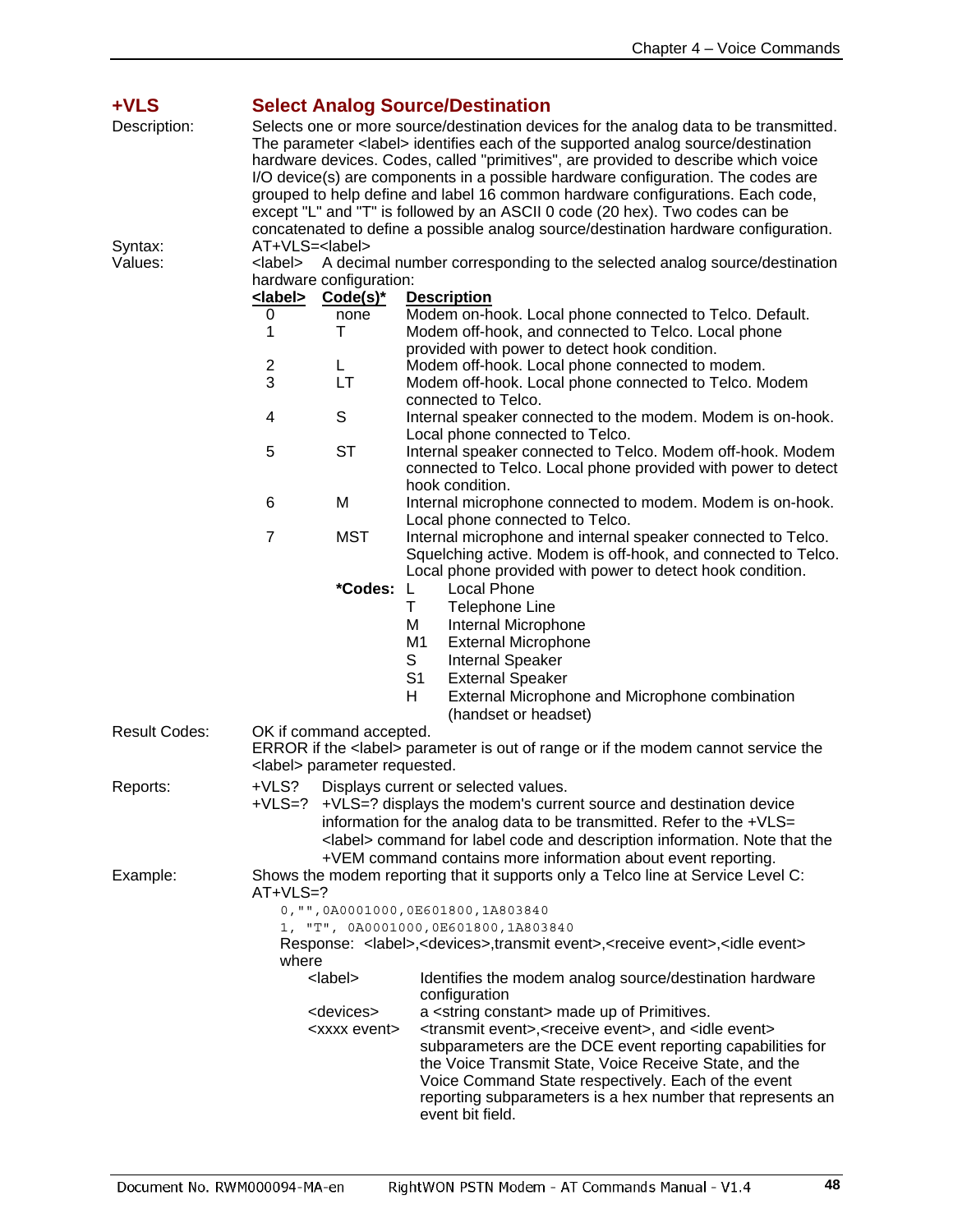<span id="page-49-1"></span><span id="page-49-0"></span>

| +VRA<br>Description:<br>Syntax:<br>Values: | AT+VRA= <interval></interval>                                                                                                                                                                                                                                                                                                                                                                                                       | <b>Ringback Goes Away Timer</b><br>Sets the length of time the modem will wait between ringbacks during a call<br>origination before the modem can assume that the remote device has gone off-hook.<br><interval> A decimal number (0-255) specifying the silence interval time in units of<br/>0.10 seconds between the end of one ring interval and the start of the<br/>next ring interval. A value of 0 forces the modem to report the OK result<br/>code and immediately after the first ringback. The range is 0.1 to 25.5<br/>seconds for <interval>=1 to 255.</interval></interval> |  |  |
|--------------------------------------------|-------------------------------------------------------------------------------------------------------------------------------------------------------------------------------------------------------------------------------------------------------------------------------------------------------------------------------------------------------------------------------------------------------------------------------------|---------------------------------------------------------------------------------------------------------------------------------------------------------------------------------------------------------------------------------------------------------------------------------------------------------------------------------------------------------------------------------------------------------------------------------------------------------------------------------------------------------------------------------------------------------------------------------------------|--|--|
| Default:                                   | 50                                                                                                                                                                                                                                                                                                                                                                                                                                  |                                                                                                                                                                                                                                                                                                                                                                                                                                                                                                                                                                                             |  |  |
| <b>Result Codes:</b>                       |                                                                                                                                                                                                                                                                                                                                                                                                                                     | OK if the $\le$ interval $>$ is 0-255.<br>ERROR if the <interval> parameter entered is out of range or if not in voice mode.</interval>                                                                                                                                                                                                                                                                                                                                                                                                                                                     |  |  |
| Reports:                                   | +VRA?<br>$+VLS=?$                                                                                                                                                                                                                                                                                                                                                                                                                   | Displays current or selected values.<br>Displays a list of the supported values.                                                                                                                                                                                                                                                                                                                                                                                                                                                                                                            |  |  |
| +VRN                                       | <b>Ringback Timer</b>                                                                                                                                                                                                                                                                                                                                                                                                               |                                                                                                                                                                                                                                                                                                                                                                                                                                                                                                                                                                                             |  |  |
| Description:                               | Sets the length of time that the modem will wait for ringback. If the modem does not<br>detect a ringback within the time period <interval>, the modem assumes that the<br/>remote device has going off-hook and returns the OK result code. The modem only<br/>uses this command in call origination transactions. A +VRN setting greater than the<br/>S-Register S7 setting means that only the S7 timer is in effect.</interval> |                                                                                                                                                                                                                                                                                                                                                                                                                                                                                                                                                                                             |  |  |
| Syntax:                                    | AT+VRN= <interval></interval>                                                                                                                                                                                                                                                                                                                                                                                                       |                                                                                                                                                                                                                                                                                                                                                                                                                                                                                                                                                                                             |  |  |
| Values:                                    |                                                                                                                                                                                                                                                                                                                                                                                                                                     | <interval> A decimal number specifying the time period in units of 1.0 seconds that<br/>the modem will wait for ringback during a call origination. A value of 0<br/>forces the modem to report the OK result code immediately after dialing.<br/>The range is 1 to 25 seconds for <math>\lt</math> interval <math>\gt</math> = 1 to 25.</interval>                                                                                                                                                                                                                                         |  |  |
| Values:                                    |                                                                                                                                                                                                                                                                                                                                                                                                                                     | 0-10 (in 1.0 second increments)                                                                                                                                                                                                                                                                                                                                                                                                                                                                                                                                                             |  |  |
| Default:                                   | 10 (10 seconds)                                                                                                                                                                                                                                                                                                                                                                                                                     |                                                                                                                                                                                                                                                                                                                                                                                                                                                                                                                                                                                             |  |  |
| <b>Result Codes:</b>                       | voice mode.                                                                                                                                                                                                                                                                                                                                                                                                                         | OK if $\langle$ interval $>$ = 0-25.<br>ERROR if the <interval> parameter entered is out of range or the modem is not in</interval>                                                                                                                                                                                                                                                                                                                                                                                                                                                         |  |  |
| Reports:                                   | +VRN?                                                                                                                                                                                                                                                                                                                                                                                                                               | Displays current or selected values.                                                                                                                                                                                                                                                                                                                                                                                                                                                                                                                                                        |  |  |
|                                            | $+VLN=?$                                                                                                                                                                                                                                                                                                                                                                                                                            | Displays a list of the supported values.                                                                                                                                                                                                                                                                                                                                                                                                                                                                                                                                                    |  |  |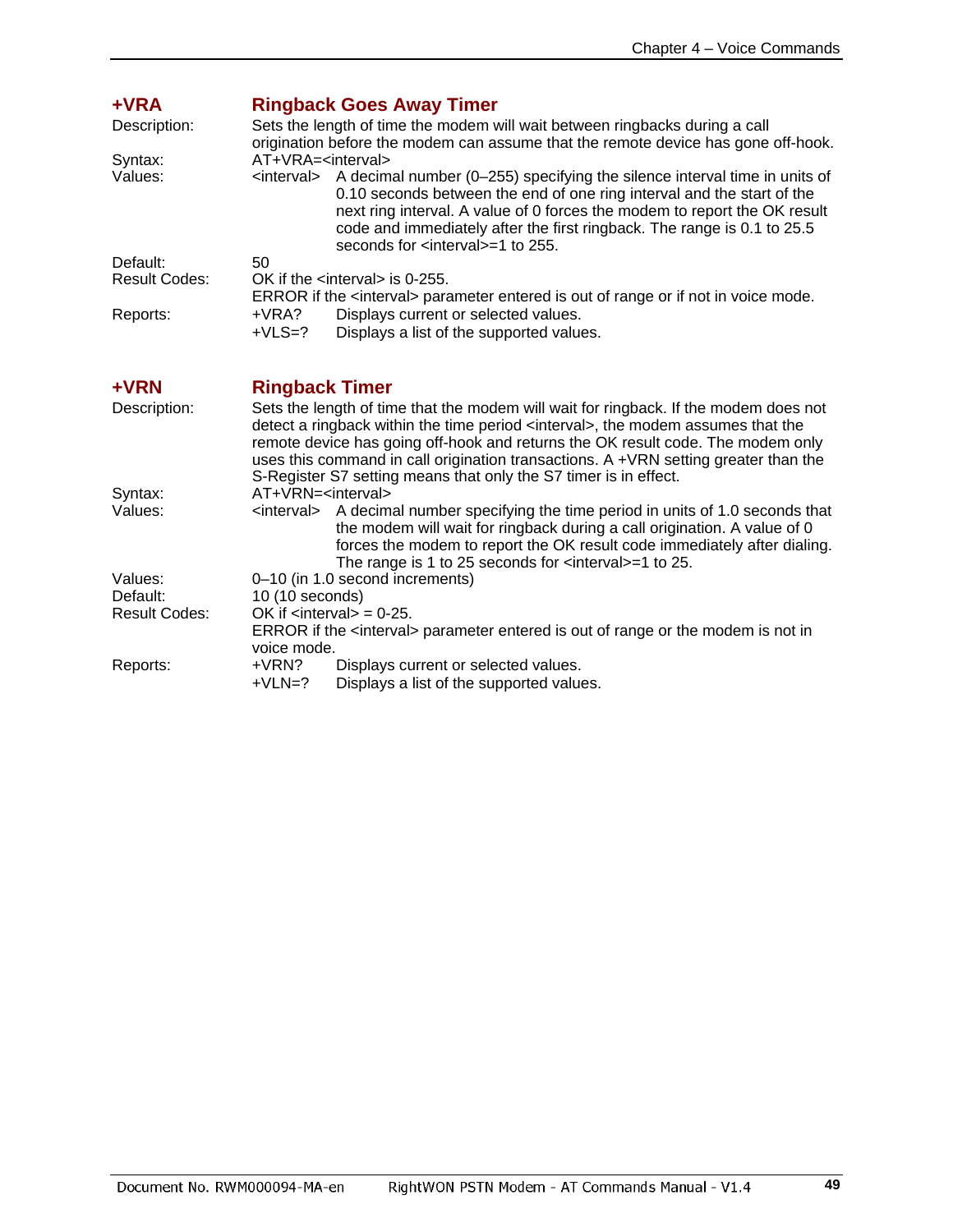<span id="page-50-0"></span>

| +VSD<br>Description: | <b>Silence Detection Sensitivity</b><br>Sets the silence detection sensitivity and the required period of silence before the<br>modem reports silence detected at the end of a voice receive, either with the<br>Presumed End of Message (Quiet) or Presumed Hang Up (Silence) event reports.<br>The table below outlines the possible combinations of the +VSD and +VSM<br>commands using the <sds> parameter. An <sdi> parameter value of 0 means that<br/>long-term silence detection is disabled. (Note that long-term silence detection refers<br/>to the use of this function to detect the end of a voice receive (i.e., the user stops<br/>talking).</sdi></sds>                        |  |  |
|----------------------|-------------------------------------------------------------------------------------------------------------------------------------------------------------------------------------------------------------------------------------------------------------------------------------------------------------------------------------------------------------------------------------------------------------------------------------------------------------------------------------------------------------------------------------------------------------------------------------------------------------------------------------------------------------------------------------------------|--|--|
|                      | The parameter <sds> is used by the PC to select greater amounts of modem silence<br/>detection activity; larger values imply that the PC wants the modem to treat noisier<br/>conditions as silence. The value entered for <sds> has no actual unit of measure.<br/>The modem may limit silence detection sensitivity to a more narrow range (e.g., from<br/>120 to 136). A setting of 0 has no meaning.</sds></sds>                                                                                                                                                                                                                                                                            |  |  |
|                      | The parameter <sdi> sets the required period of silence before the modem can report<br/>silence detected either with the Presumed End of Message (Quiet) or Presumed<br/>Hang Up (Silence) event reports. A value of 0 disables modem silence detection, in<br/>which case the modem will not report the Presumed End of Message (Quiet) or<br/>Presumed Hang Up (Silence) event reports.</sdi>                                                                                                                                                                                                                                                                                                 |  |  |
| Syntax:<br>Values:   | AT+VSD= <sds>,<sdi><br/><sds> A decimal number corresponding to the selected parameter:<br/>Use +VSM silence compression setting and algorithm for long-term<br/>0<br/>silence detection if +VSM is in use<br/>OR.<br/>Use default long-term setting silence detection level and algorithm if<br/>+VSM is not in use.<br/>127<br/>Sets less aggressive long-term silence detection independent of<br/>presence or use of silence compression.<br/>128<br/>Sets nominal long-term silence detection independent of presence or<br/>use of silence compression.<br/>129<br/>Sets more aggressive long-term detection independent of presence or<br/>use of silence compression.</sds></sdi></sds> |  |  |
|                      | A decimal number specifying the required period of silence in units of 0.1<br><sdi><br/>seconds, before the modem can report silence detected at the end of a<br/>voice receive either with the Presumed End of Message (QUIT) or<br/>Presumed Hang up (SILENCE) event reports. A value of 0 disables the<br/>modem silence detection. The range is 0.1 to 25.5 seconds for <sdi>=1<br/>to 255.</sdi></sdi>                                                                                                                                                                                                                                                                                     |  |  |
| <b>Result Codes:</b> | OK if values are valid.<br>ERROR if one or more of the following apply: 1) the <sds> or <sdi> parameter<br/>entered is out of range, or 2) either of the two parameters is missing from the<br/>command string. If an error occurs, modem retains the previous <sds> and <sdi><br/>parameter values.</sdi></sds></sdi></sds>                                                                                                                                                                                                                                                                                                                                                                    |  |  |
| Reports:             | +VSD?<br>Displays current or selected values.<br>$+VSD=?$<br>Displays a list of the supported values.                                                                                                                                                                                                                                                                                                                                                                                                                                                                                                                                                                                           |  |  |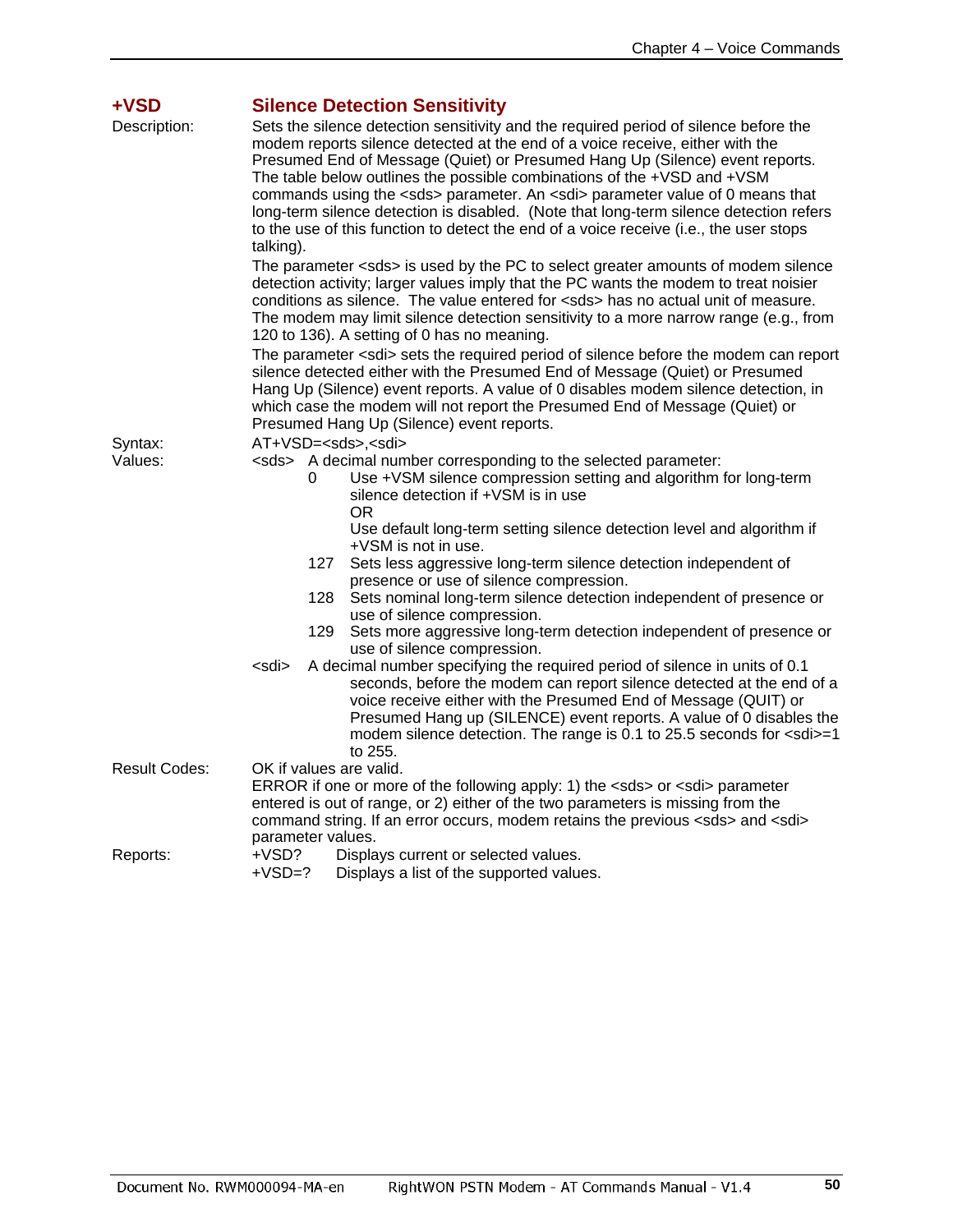<span id="page-51-0"></span>

| +VSM                 |                                                                                                                                                                                                                                                                                                                                                                                                                                                                                          | <b>Select Voice Compression Method</b>                                                                                                                                                                                                                                                                                                                                                                                                                                                                                                                                    |
|----------------------|------------------------------------------------------------------------------------------------------------------------------------------------------------------------------------------------------------------------------------------------------------------------------------------------------------------------------------------------------------------------------------------------------------------------------------------------------------------------------------------|---------------------------------------------------------------------------------------------------------------------------------------------------------------------------------------------------------------------------------------------------------------------------------------------------------------------------------------------------------------------------------------------------------------------------------------------------------------------------------------------------------------------------------------------------------------------------|
| Description:         | Sets the modem to a specified voice compression method, silence compression<br>sensitivity, and voice sampling rate. The modem can maintain a different event<br>detection capability for each compression method. For example, you may want to<br>record your welcome message with the lowest amount of silence removal, with the<br>goal of reducing distortion. For other messages you may want a more assertive<br>silence removal, to limit disk space used for recording purposes. |                                                                                                                                                                                                                                                                                                                                                                                                                                                                                                                                                                           |
| Syntax:<br>Values:   | AT+VSM= <cml>,<vsr>,<scs>,<sel><br/><cml> A decimal number identifying the compression method. The valid values are<br/>1, 129, 130, 140, 141.</cml></sel></scs></vsr></cml>                                                                                                                                                                                                                                                                                                             |                                                                                                                                                                                                                                                                                                                                                                                                                                                                                                                                                                           |
|                      | <vsr></vsr>                                                                                                                                                                                                                                                                                                                                                                                                                                                                              | A <range of="" values=""> containing the supported range of for voice samples per<br/>second of the analog signal (8000).</range>                                                                                                                                                                                                                                                                                                                                                                                                                                         |
|                      | <scs></scs>                                                                                                                                                                                                                                                                                                                                                                                                                                                                              | A <range of="" values=""> containing the supported range of sensitivity settings for<br/>voice receives.<br/>Has different meanings in voice transmit and voice receive modes.<br/>In receive, the PC uses <scs> to select greater amounts of compression<br/>activity; larger <scs> values mean that the PC wants the modem to treat<br/>noisier conditions as silence. There is no unit of measure for this parameter;<br/>it merely represents a number in a range.</scs></scs></range>                                                                                |
|                      |                                                                                                                                                                                                                                                                                                                                                                                                                                                                                          | In voice transmit mode, the PC signals the modem that the data stream was<br>recorded with silence compression by selecting a non-zero value from within<br>the valid range (the same value as receive).                                                                                                                                                                                                                                                                                                                                                                  |
|                      |                                                                                                                                                                                                                                                                                                                                                                                                                                                                                          | Unpredictable results can occur if you 1) enable silence compression for<br>transmitting a voice data stream that was not recorded with silence<br>compression enabled, or 2) you disable silence compression for transmitting<br>a voice data stream that was recorded with silence compression enabled                                                                                                                                                                                                                                                                  |
|                      | <sel></sel>                                                                                                                                                                                                                                                                                                                                                                                                                                                                              | A <range of="" values=""> containing the supported range of expansion values for<br/>voice transmit. This parameter represents the minimum amount of silence<br/>that the modem will expand a period of silence that was previously deleted<br/>with a non-zero <sel> parameter. A setting of <sel>=0 means the modem<br/>will not modify the silence expansion. The valid range of values is _____ -<br/>in 0.1 second increments. The modem ignores the <sel> parameter if<br/>the <scs> parameter is 0 (silence compression disabled).</scs></sel></sel></sel></range> |
|                      |                                                                                                                                                                                                                                                                                                                                                                                                                                                                                          | You can modify the silence expansion with the <sel> parameter. The range<br/>of valid values is 0-255. The modem may limit silence compression<br/>sensitivity to a narrower range (e.g., 120-128). A setting of <scs>=0<br/>disables silence compression.</scs></sel>                                                                                                                                                                                                                                                                                                    |
| <b>Result Codes:</b> |                                                                                                                                                                                                                                                                                                                                                                                                                                                                                          | OK if the modem accepts the command.<br>ERROR if one or more of the following apply: 1) the any parameter entered is out of<br>range, or 2) any of the four parameters are missing from the command string. If an<br>error occurs, the modem retains the previous <sds> and <sdi> parameter values.</sdi></sds>                                                                                                                                                                                                                                                           |
| Reports:             | $+VSM?$                                                                                                                                                                                                                                                                                                                                                                                                                                                                                  | Displays current or selected values.<br>Reports <cml>,<vsr>,<sds>,<sel></sel></sds></vsr></cml>                                                                                                                                                                                                                                                                                                                                                                                                                                                                           |
|                      | $+VSM=?$                                                                                                                                                                                                                                                                                                                                                                                                                                                                                 | Example: 1,8000,0,0. This is the default.<br>The +VSM=? command reports several compression method identifiers<br>in one of two ways: either 1) a compression method (for PCM coding)<br>from the table below, or 2) a co-operative identifier (non-PCM coding)<br>used with other manufacturer's equipment.<br><b>Reports the following:</b>                                                                                                                                                                                                                             |
|                      |                                                                                                                                                                                                                                                                                                                                                                                                                                                                                          | <cml> See above<br/><cmid> An alphanumeric string describing the compression method<br/>(UNSIGNED PCM, IMA ADPCM, 2-Bit ADPCM, or 4-Bit<br/>ADPCM)<br/>Continued on next page.</cmid></cml>                                                                                                                                                                                                                                                                                                                                                                               |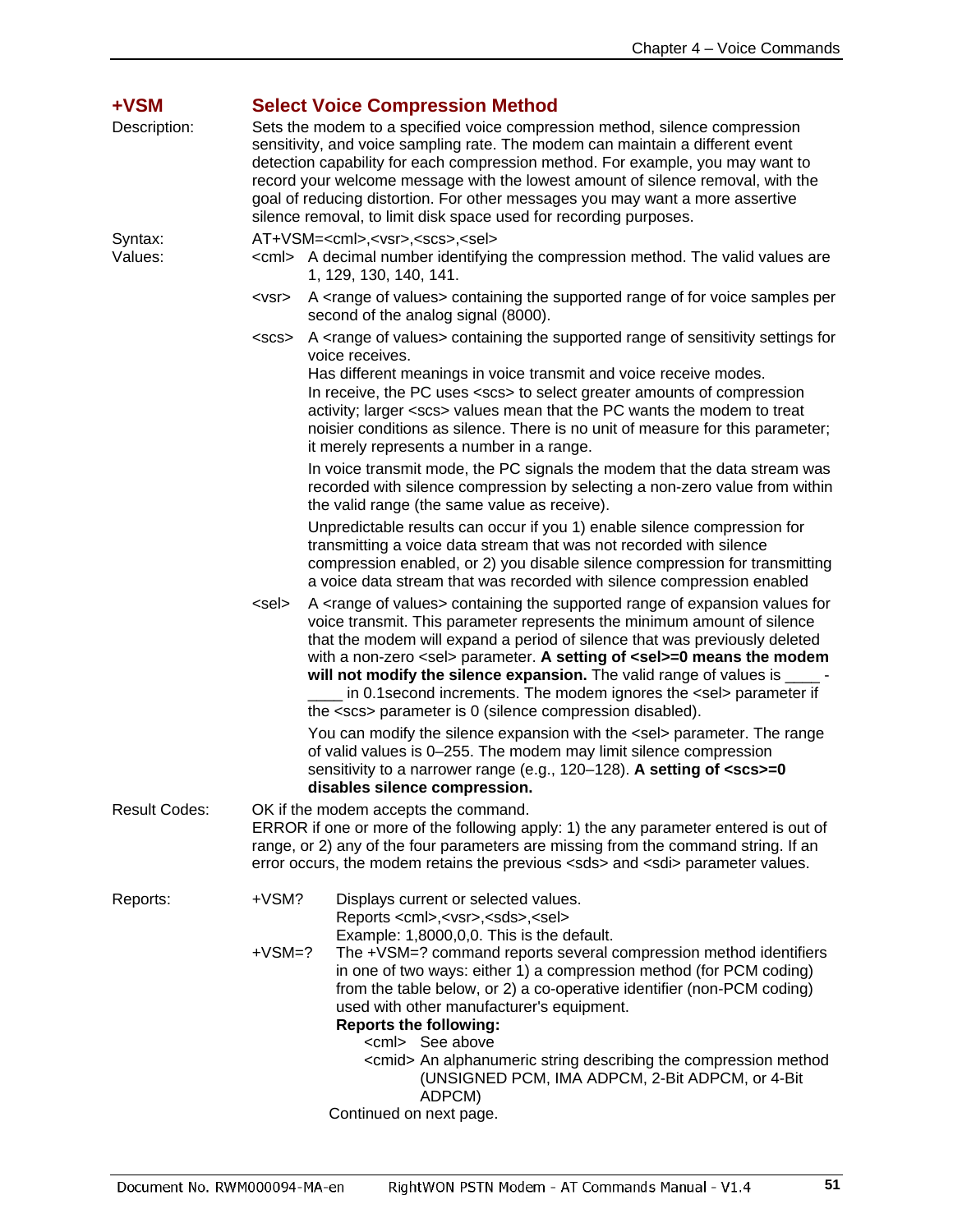- <bps> A decimal number defining the average number of bits in the compressed sample not including silence compression (2, 4, or 8)
- <tm> A decimal number (0) reporting the time interval in units of 0.1 seconds between timing marks. 0 reports timing marks are not supported.
- <vsr> See above. A report of 0 indicates not supported.
- <scs> See above. A report of 0 indicates not supported.
- <sel> See above. A report of 0 indicates not supported.

**Example:** The following shows an inquiry about the modem support of compression and other data. In this example, the modem reports that it supports two compression methods.

AT+VSM=?

128,"SIGNED PCM",12,0,(7200-8000,11025),(127-129),(0-50) 132,"ADPCM/AQ",2,40,(7200),(128),(0-50)

### <span id="page-52-0"></span>**+VTD= Beep Tone Duration Timer (DTMF/Tone Generation Duration)**

| Sets the default DTMF/tone generation duration used with the +VTS command. This<br>command does not affect the ATD command settings. The <dur> parameter range is<br/>given by the +VTD=? command, in units of 0.01 seconds. A setting of +VTD=0<br/>specifies a manufacturer-specific time interval.</dur> |  |  |
|-------------------------------------------------------------------------------------------------------------------------------------------------------------------------------------------------------------------------------------------------------------------------------------------------------------|--|--|
| $AT+VTD=.$                                                                                                                                                                                                                                                                                                  |  |  |
| <dur> A decimal number specifying the default DTMF/tone generation duration in<br/>units of 0.01 seconds.</dur>                                                                                                                                                                                             |  |  |
| A value of 0 specifies the value entered by the S11 parameter (50 to 255)<br>ms). the range is 0.01 to 2.55 seconds for $\langle$ dur> 1 to 255. Default = 100.                                                                                                                                             |  |  |
| OK if $<$ dur $>$ = 0-255.                                                                                                                                                                                                                                                                                  |  |  |
| ERROR if the parameter is out of range or if not in Voice mode.                                                                                                                                                                                                                                             |  |  |
| Displays current or selected values.<br>+VTD?<br>Displays a list of the supported values.<br>$+VTD=?$                                                                                                                                                                                                       |  |  |
|                                                                                                                                                                                                                                                                                                             |  |  |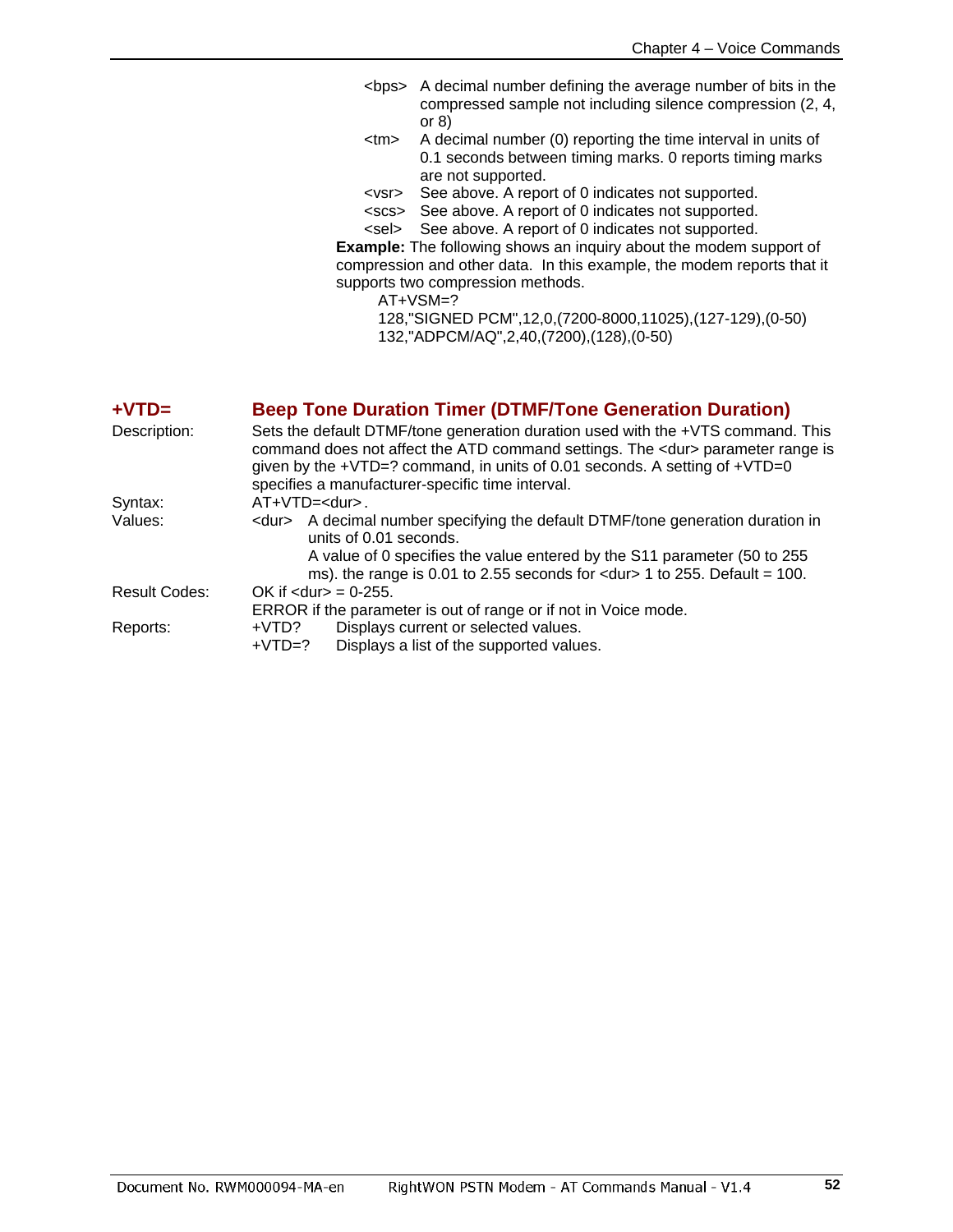<span id="page-53-0"></span>

| +VDR<br>Description:                                         | <b>Distinctive Ring (Ring Cadence Reporting)</b><br>Enables or disables reporting of the ring cadence information and controls the timing<br>of the Ring event code report if ring cadence reporting is enabled.<br>This report format is one line per silence period, and one line per ring period. The<br>length of the silence period is in the form DROF= <number 0.1<br="" in="" of="" units="">seconds&gt;<cr><lf>, and the length of the ring in the form DRON=<number in="" units<br="">of 0.1 seconds&gt;. The <lr> character is optional. The modem may produce a Ring<br/>event code after the DRON message if enabled by the <report> parameter. The<br/><report> parameter should be set to a value larger than the expected off-times within<br/>a single pattern so that the Ring event reports are issued only during the off-times<br/>between the complex patterns.</report></report></lr></number></lf></cr></number> |                                                                                                                                                                                                                                                                                                                                                                                                                                                     |  |
|--------------------------------------------------------------|------------------------------------------------------------------------------------------------------------------------------------------------------------------------------------------------------------------------------------------------------------------------------------------------------------------------------------------------------------------------------------------------------------------------------------------------------------------------------------------------------------------------------------------------------------------------------------------------------------------------------------------------------------------------------------------------------------------------------------------------------------------------------------------------------------------------------------------------------------------------------------------------------------------------------------------|-----------------------------------------------------------------------------------------------------------------------------------------------------------------------------------------------------------------------------------------------------------------------------------------------------------------------------------------------------------------------------------------------------------------------------------------------------|--|
| Syntax:                                                      | AT+VDR= <enable>,<report></report></enable>                                                                                                                                                                                                                                                                                                                                                                                                                                                                                                                                                                                                                                                                                                                                                                                                                                                                                              |                                                                                                                                                                                                                                                                                                                                                                                                                                                     |  |
| Values:                                                      | <enable></enable>                                                                                                                                                                                                                                                                                                                                                                                                                                                                                                                                                                                                                                                                                                                                                                                                                                                                                                                        | A decimal number corresponding to the selected option:<br>0 The modem will not generate ring cadence reports. Other call<br>progress event codes (including Ring) are reported as normal.<br>1 The modem will report ring cadence information as specified for the<br><report> subparameter. Default.</report>                                                                                                                                      |  |
|                                                              | <report></report>                                                                                                                                                                                                                                                                                                                                                                                                                                                                                                                                                                                                                                                                                                                                                                                                                                                                                                                        | A decimal number specifying ring cadence information report when<br>enabled by the <enable> subparameter.</enable>                                                                                                                                                                                                                                                                                                                                  |  |
|                                                              |                                                                                                                                                                                                                                                                                                                                                                                                                                                                                                                                                                                                                                                                                                                                                                                                                                                                                                                                          | 0 The modem will produce only DROF and DRON messages. The<br>modem will not produce a RING event codes. The modem will<br>report other call progress event codes as normal.<br>The modem will produce only DROF and DRON messages.<br>Other<br>The modem will produce a RING event code after <report>/10<br/>seconds after the falling edge of the ring pulse (i.e., after the<br/>DRON report) The modem will report other call progress</report> |  |
|                                                              |                                                                                                                                                                                                                                                                                                                                                                                                                                                                                                                                                                                                                                                                                                                                                                                                                                                                                                                                          | event codes as normal.                                                                                                                                                                                                                                                                                                                                                                                                                              |  |
|                                                              | $<$ DLE> $<$ X><br>$DROF = 40$<br>$DRON = 8$<br>$DROF=4$<br>$DRON = 8$<br><b>RING</b><br>$<$ DLE> $<$ . ><br><dle><x><br/><math>DROF = 40</math><br/><math>DRON = 8</math><br/><math>DROF = 4</math></x></dle>                                                                                                                                                                                                                                                                                                                                                                                                                                                                                                                                                                                                                                                                                                                           | <b>Example:</b> The lines below shows a cadence with an off time of 4.0 seconds, an on<br>time of 0.8 seconds, an off time of 0.4 seconds, and an on time of 0.8 seconds. The<br>RING result code is displayed 0.5 seconds after the last DRON message. The<br>command to enable this sample sequence is +VDR-1,5, as shown below:                                                                                                                  |  |
|                                                              | $DRON = 8$                                                                                                                                                                                                                                                                                                                                                                                                                                                                                                                                                                                                                                                                                                                                                                                                                                                                                                                               |                                                                                                                                                                                                                                                                                                                                                                                                                                                     |  |
|                                                              | <b>RING</b>                                                                                                                                                                                                                                                                                                                                                                                                                                                                                                                                                                                                                                                                                                                                                                                                                                                                                                                              |                                                                                                                                                                                                                                                                                                                                                                                                                                                     |  |
|                                                              | $<$ DLE> $<$ . >                                                                                                                                                                                                                                                                                                                                                                                                                                                                                                                                                                                                                                                                                                                                                                                                                                                                                                                         |                                                                                                                                                                                                                                                                                                                                                                                                                                                     |  |
| Reports:                                                     | $+VDR?$                                                                                                                                                                                                                                                                                                                                                                                                                                                                                                                                                                                                                                                                                                                                                                                                                                                                                                                                  | Displays current or selected values.                                                                                                                                                                                                                                                                                                                                                                                                                |  |
|                                                              | $+VDR=?$                                                                                                                                                                                                                                                                                                                                                                                                                                                                                                                                                                                                                                                                                                                                                                                                                                                                                                                                 | Displays a list of the supported values.                                                                                                                                                                                                                                                                                                                                                                                                            |  |
| <b>Result Codes:</b>                                         |                                                                                                                                                                                                                                                                                                                                                                                                                                                                                                                                                                                                                                                                                                                                                                                                                                                                                                                                          | OK if the modem accepts the command                                                                                                                                                                                                                                                                                                                                                                                                                 |  |
| ERROR if the parameter is out of range or not in voice mode. |                                                                                                                                                                                                                                                                                                                                                                                                                                                                                                                                                                                                                                                                                                                                                                                                                                                                                                                                          |                                                                                                                                                                                                                                                                                                                                                                                                                                                     |  |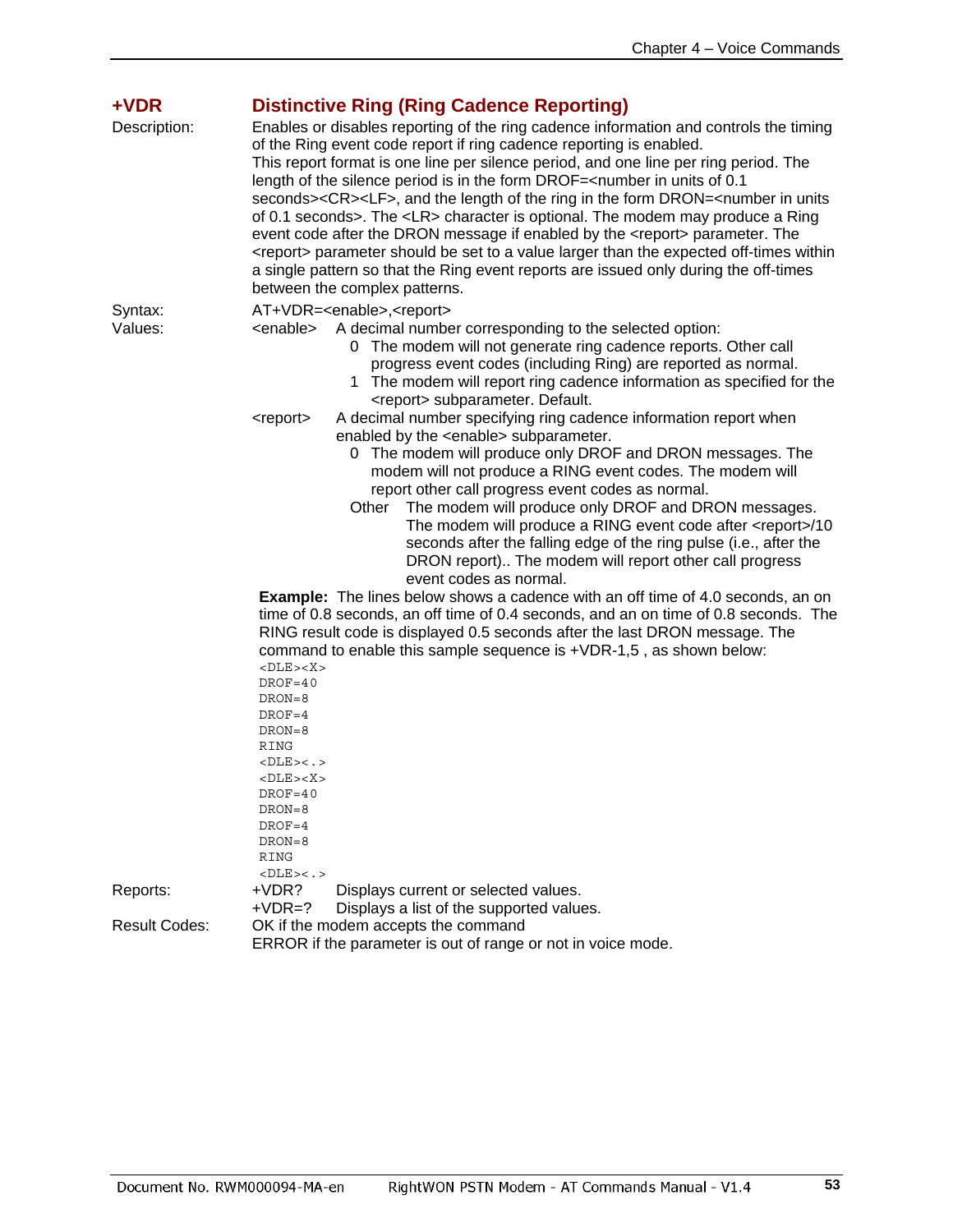<span id="page-54-0"></span>

| $+VEM$<br>Description:<br>Syntax: | <b>Event Reporting and Masking</b><br>The +VEM= command can be used to disable an event report, regardless of the<br>modem's state, or of the modem's analog signal source or destination's configuration.<br>The <mask> parameter is a bit field where bit 0 is the most significant bit of an eight-<br/>digit hex number. The PC setting of a bit enables event reporting for that event. Bit 0<br/>in the bit field corresponds to Event number 0 (Caller ID). This mask effects the<br/>reporting of the specified event in all modes (Fax, On-line data, AT Command and<br/>Voice modes). Events cannot be masked by modes; however, the PC can change<br/>the mask each time it changes modes. The modem-detectable events depend on the<br/>compression method selected by the +VSM command. The +VEM command may<br/>effect the reporting capabilities of other +V commands. The detection of an event<br/>may not be possible at all times and for all compression methods. Use the +VLS=?<br/>command to ask which times and for which compression methods (as well as for<br/>which analog source/destination selections) events can be detected and reported<br/>when not disabled by the +VEM command.<br/>AT+VEM=<mask></mask></mask> |  |  |
|-----------------------------------|------------------------------------------------------------------------------------------------------------------------------------------------------------------------------------------------------------------------------------------------------------------------------------------------------------------------------------------------------------------------------------------------------------------------------------------------------------------------------------------------------------------------------------------------------------------------------------------------------------------------------------------------------------------------------------------------------------------------------------------------------------------------------------------------------------------------------------------------------------------------------------------------------------------------------------------------------------------------------------------------------------------------------------------------------------------------------------------------------------------------------------------------------------------------------------------------------------------------------------------------------|--|--|
| Values:                           |                                                                                                                                                                                                                                                                                                                                                                                                                                                                                                                                                                                                                                                                                                                                                                                                                                                                                                                                                                                                                                                                                                                                                                                                                                                      |  |  |
|                                   | bits 0-32 on (i.e., FFFFFFFF8)                                                                                                                                                                                                                                                                                                                                                                                                                                                                                                                                                                                                                                                                                                                                                                                                                                                                                                                                                                                                                                                                                                                                                                                                                       |  |  |
|                                   | <b>Example:</b> In the lines below, only the RING and the DTMF event detection reporting:<br>AT+VEM=18000000<br>OK.                                                                                                                                                                                                                                                                                                                                                                                                                                                                                                                                                                                                                                                                                                                                                                                                                                                                                                                                                                                                                                                                                                                                  |  |  |
| Reports:                          | $+VEM?$<br>Displays current or selected values.<br>The +VEM=? command returns four lines of modem event<br>$+VEM=?$<br>reporting/masking capability information, followed by the OK result code.<br>The first line indicates the Service Level supported by the modem<br>(though the modem may support more than the capabilities displayed).<br>The next three lines report the capability of the Voice Transmit mode,<br>Voice Receive mode, and the Voice Command mode, respectively. Each<br>line is a hex value that is the bit-wise OR function across all of the<br>supported compression methods and across all analog<br>source/destination hardware configurations (i.e., all +VLS settings) for<br>the specified mode. Note that the displayed hex values are not<br>connected to the <mask> parameter in the +VEM and +VEM?<br/>commands.</mask>                                                                                                                                                                                                                                                                                                                                                                                         |  |  |
| <b>Result Codes:</b>              | OK if the modem accepts this command<br>ERROR if the bit field contains illegal characters.                                                                                                                                                                                                                                                                                                                                                                                                                                                                                                                                                                                                                                                                                                                                                                                                                                                                                                                                                                                                                                                                                                                                                          |  |  |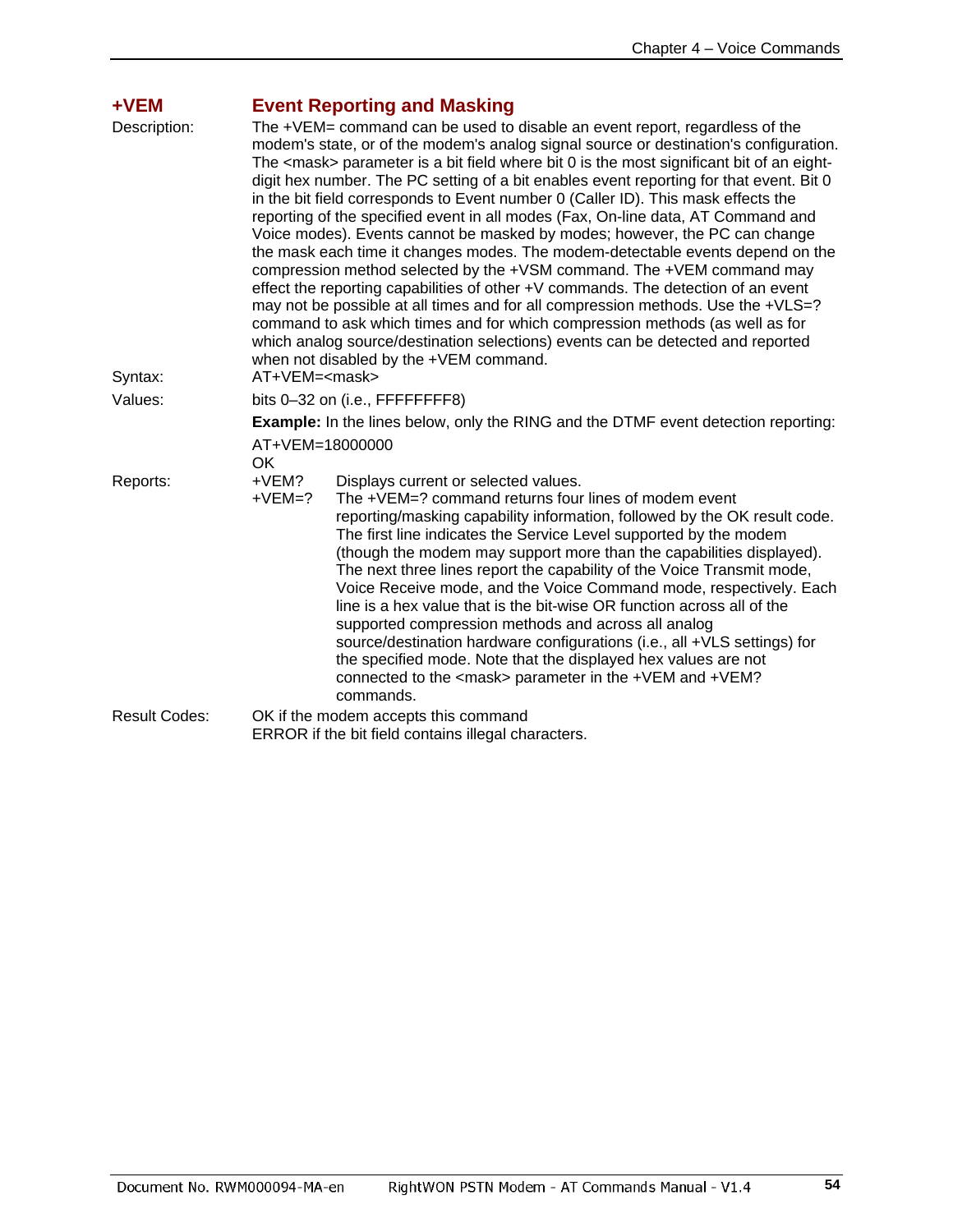# <span id="page-55-0"></span>**Interface Configuration Commands**

The commands in this section are used to define the interface between the PC and the modem.

<span id="page-55-1"></span>

| $+VBT$                         |                                                                                                                                                                                                                                                                                                                                                                | <b>Set Modem Flow Control Assert and Deassert Points</b>                                                                                                                                                                                                                                                                                                                                                                                                                                                                                                                                                                                                                                                                                                                                                                                                                                  |  |  |
|--------------------------------|----------------------------------------------------------------------------------------------------------------------------------------------------------------------------------------------------------------------------------------------------------------------------------------------------------------------------------------------------------------|-------------------------------------------------------------------------------------------------------------------------------------------------------------------------------------------------------------------------------------------------------------------------------------------------------------------------------------------------------------------------------------------------------------------------------------------------------------------------------------------------------------------------------------------------------------------------------------------------------------------------------------------------------------------------------------------------------------------------------------------------------------------------------------------------------------------------------------------------------------------------------------------|--|--|
| Description:<br>control point. |                                                                                                                                                                                                                                                                                                                                                                | The +VBT= command is used to set the flow control assert and deassert points<br>inside the modem's internal transmit buffer. As data is sent from the PC to the<br>modem and is stored in the modem's buffer, when the number of octets in the buffer<br>equals the <assert> value, the modem asserts flow control to the PC (e.g., turns off<br/>CTS circuits, or sends an XOFF character). As the modem removes data from the<br/>buffer and processes the data, when the number of octets in the buffer equals the<br/><deassert> value, the modem de-asserts flow control (e.g., turns on CTS circuits, or<br/>sends an XON character). The modem may inform the PC (using the +VBT=?<br/>command) that the PC does not permit the modifying of the flow control assert and<br/>deassert points by returning a single value, not in the range of values, for each</deassert></assert> |  |  |
|                                | The +VBT= command controls the amount of "skid" in the modem's voice buffer,<br>where "skid" is the amount of octets that the modem could accept before losing data<br>after the modem asserts an off flow control signal to the PC.                                                                                                                           |                                                                                                                                                                                                                                                                                                                                                                                                                                                                                                                                                                                                                                                                                                                                                                                                                                                                                           |  |  |
|                                | You can use the +VBT= command to balance performance versus robustness. For<br>example, if the PC knows there are only 16450 UARTs present, a small "skid" is<br>probably sufficient. If there are 16550 UARTs present, a larger "skid" is probably<br>required.                                                                                               |                                                                                                                                                                                                                                                                                                                                                                                                                                                                                                                                                                                                                                                                                                                                                                                                                                                                                           |  |  |
| Syntax:                        |                                                                                                                                                                                                                                                                                                                                                                | AT+VBT= <deassert>,<assert></assert></deassert>                                                                                                                                                                                                                                                                                                                                                                                                                                                                                                                                                                                                                                                                                                                                                                                                                                           |  |  |
| Values:                        | <assert> and <deassert> are buffer offsets from the start of the buffer. The buffer's<br/>first position is 0. The offset units are octets.</deassert></assert>                                                                                                                                                                                                |                                                                                                                                                                                                                                                                                                                                                                                                                                                                                                                                                                                                                                                                                                                                                                                                                                                                                           |  |  |
| Reports:                       | $+VBT?$<br>$+VBT=?$                                                                                                                                                                                                                                                                                                                                            | Displays current or selected values.<br>Displays the possible <assert> and <deassert> values set by the +VBT=<br/>command, followed by the OK result code.</deassert></assert>                                                                                                                                                                                                                                                                                                                                                                                                                                                                                                                                                                                                                                                                                                            |  |  |
| Example:                       | In the lines below, the +VBT=? command is used to ask about the modem's flow<br>control and buffer size ranges. The modem reports the deassert point is adjustable<br>between 20 and 100 octets, the assert point is adjustable between 150 and 180<br>octets, and the transmit buffer size is 200 octets.<br>$AT+VBT=?$<br>$(20-100)$ , $(150-180)$ , $(200)$ |                                                                                                                                                                                                                                                                                                                                                                                                                                                                                                                                                                                                                                                                                                                                                                                                                                                                                           |  |  |
| <b>Result Codes:</b>           |                                                                                                                                                                                                                                                                                                                                                                | OK<br>OK if the modem accepts the command<br>ERROR if either the <assert> or <deassert> parameter is greater than the buffer size,<br/>or if the <de-assert> parameter is greater than or equal to the <assert> value.</assert></de-assert></deassert></assert>                                                                                                                                                                                                                                                                                                                                                                                                                                                                                                                                                                                                                           |  |  |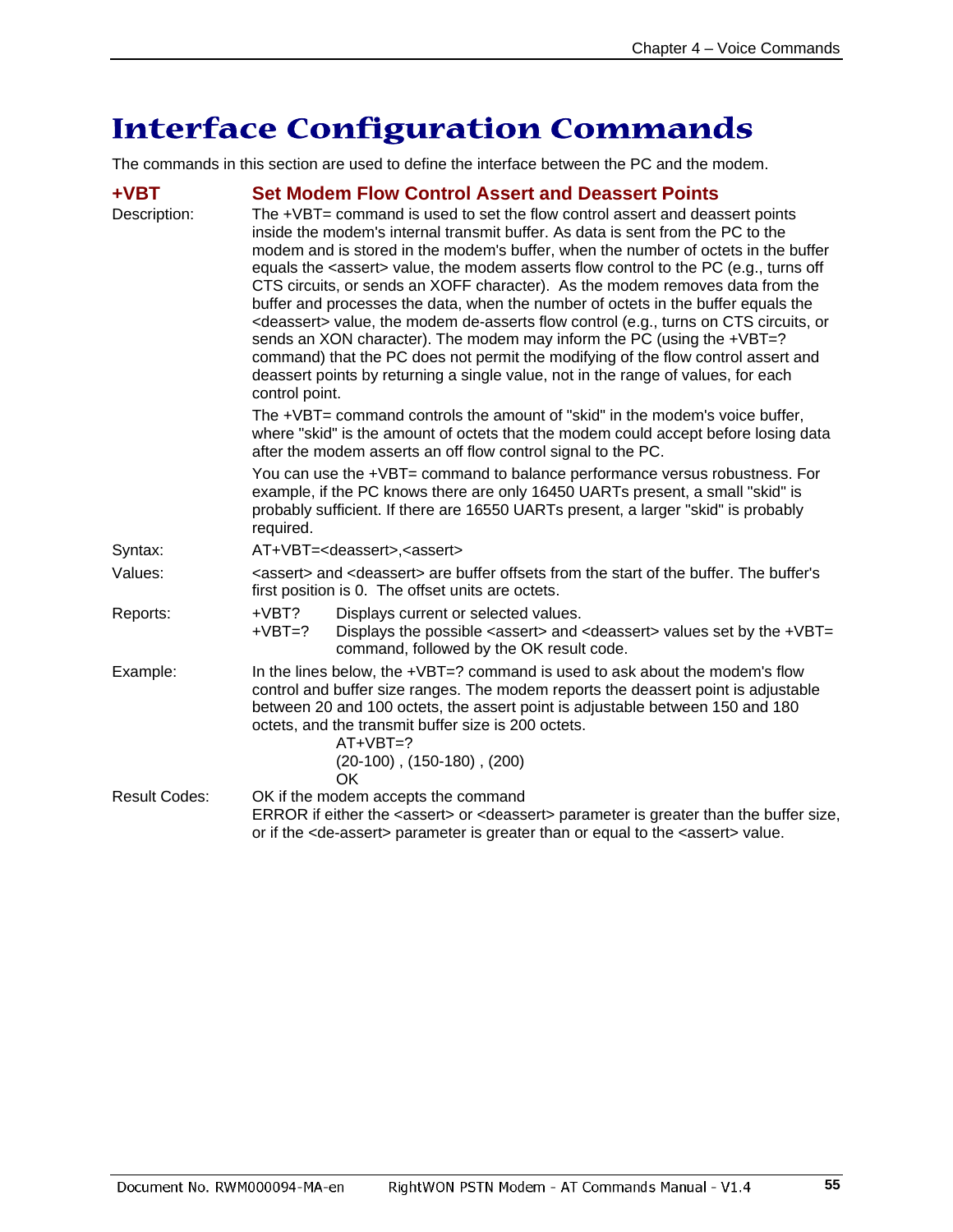<span id="page-56-0"></span>

| +VPP<br>Description:                       | <b>Enable or Disable Voice Mode Packet Protocol</b><br>The +VPP= command enables and disables the Packet protocol for Voice mode<br>operation, and handles the new unsolicited Voice mode result codes. The Packet<br>protocol is used to detect lost octets on the modem-to-PC serial link, and to recover<br>the lost octets by requesting retransmission. The Packet protocol assumes that the<br>data corruption is not a problem on the communications link, the last octet sent will<br>never be lost due to data overrun (i.e., that the newer octets always overwrite                                                                                                                                                |
|--------------------------------------------|------------------------------------------------------------------------------------------------------------------------------------------------------------------------------------------------------------------------------------------------------------------------------------------------------------------------------------------------------------------------------------------------------------------------------------------------------------------------------------------------------------------------------------------------------------------------------------------------------------------------------------------------------------------------------------------------------------------------------|
| Syntax:<br>Values:<br><b>Result Codes:</b> | previous octets in the communications input buffer, a common UART design feature).<br>Several PC processes can cause serial input channel neglect for longer than the<br>Protocol time between asynchronous characters (typically less than 521<br>microseconds), and data loss can occur. If a character is lost in the received data,<br>the playback of the voice data may be impaired or lost. If a character is lost in the<br>final result code, the connection may fail. The Packet protocol permits recovery from<br>such data loss.<br>AT+VPP= <enable><br/>0, 1; (2-255 reserved for future standards)<br/>OK if the modem accepts the command.<br/>ERROR if the <enable> value is out of range.</enable></enable> |

### <span id="page-56-1"></span>**+VPR Select DTE/DCE Interface Rate (Turn Off Autobaud)**

| Description:  | The +VPR= command causes the modem to select between various fixed modem-to-          |  |  |  |
|---------------|---------------------------------------------------------------------------------------|--|--|--|
|               | PC interface rates and autobauding. The selected fixed interface rate stays in effect |  |  |  |
|               | until the modem selects another interface rate or autobauding, or until the modem     |  |  |  |
|               | returns to autobauding on the expiration of the Inactivity Timer. The newly selected  |  |  |  |
|               | rate takes effect after the modem returns the OK result code.                         |  |  |  |
| Syntax:       | AT+VPR= <rate></rate>                                                                 |  |  |  |
| Values:       | +VPR=0<br>select autobauding                                                          |  |  |  |
|               | $+VPR=1$<br>select 2400 bps                                                           |  |  |  |
|               | +VPR=2<br>select 4800 bps                                                             |  |  |  |
|               | +VPR=3<br>select 7200 bps                                                             |  |  |  |
|               | select 9600 bps<br>$+VPR=4$                                                           |  |  |  |
|               | +VPR=5<br>select 12000 bps                                                            |  |  |  |
|               | select 14400 bps<br>+VPR=6                                                            |  |  |  |
|               | select 16800 bps<br>+VPR=7                                                            |  |  |  |
|               | select 19200 bps<br>+VPR=8                                                            |  |  |  |
|               | If the modem claims support for autobauding (+VPR=0), it means that the modem         |  |  |  |
|               | can accept AT commands at 2400 bps at all times while in Voice command mode           |  |  |  |
|               | and with $+VPR=0$ .                                                                   |  |  |  |
| Result Codes: | OK if the modem accepts the command.                                                  |  |  |  |
|               | ERROR if the <rate> value is out of range.</rate>                                     |  |  |  |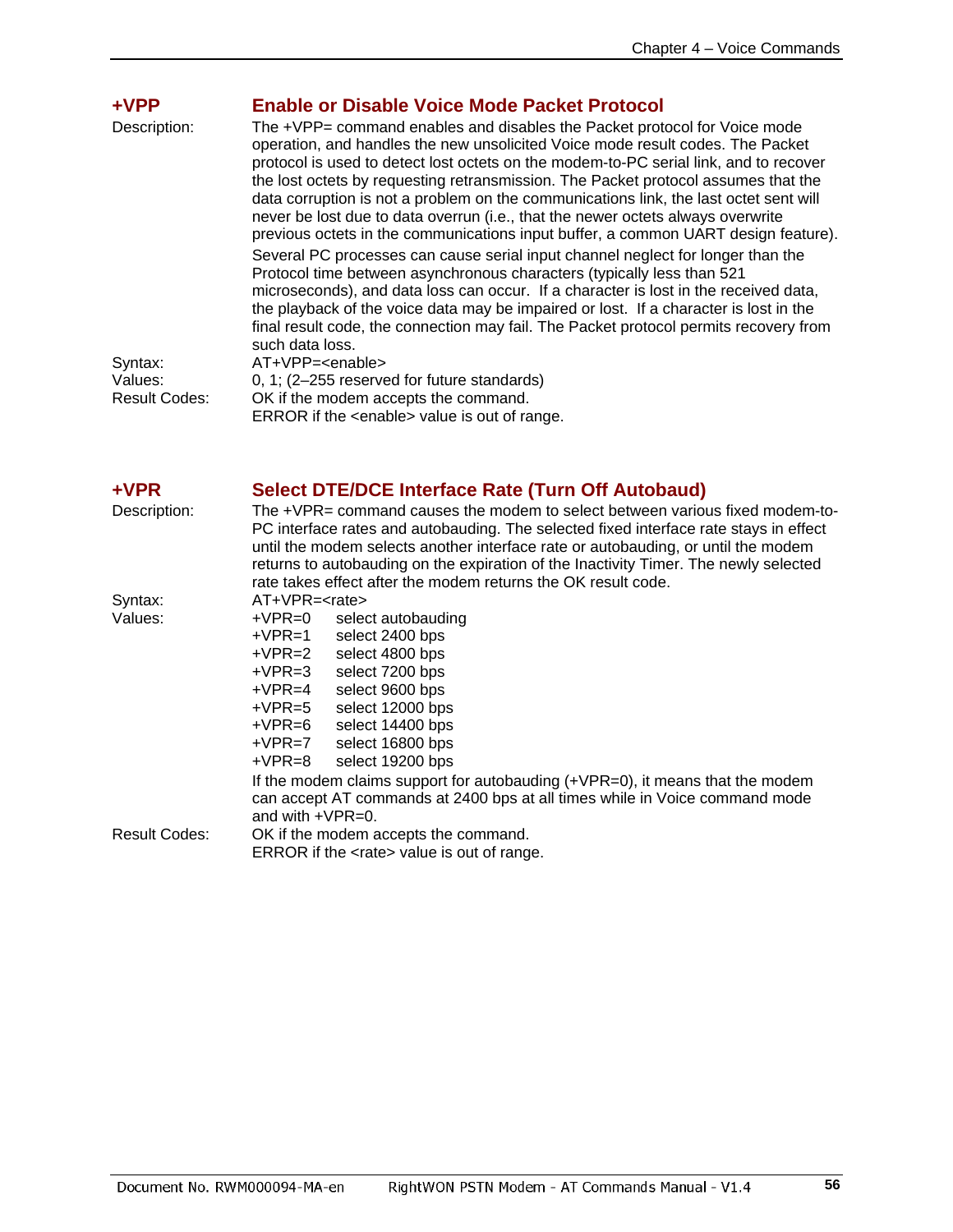# <span id="page-57-0"></span>**Flow Control**

XON/XOFF flow control is used by the modem to match the PC-to-modem data rate to the line-signaling rate, as well as to the requirements of analog conversion of the voice signals and voice data. In-band, uni-directional XON/XOFF flow control is mandatory. RTS/CTS (V.24 circuits 106 and 133) flow control is optional per the IS-101 standard.

# <span id="page-57-1"></span>**Voice Mode Result Codes**

In Voice mode, the modem can detect and report DTMF, detect call progress tone and cadence events, evaluate voice quality, and can monitor Telco-related activities. Events can be reported as a single character (Simple or "Terse" reporting), a full-text message (Message or "Verbose" reporting), or as a repeating pattern (Pattern reporting).

#### **Terse Verbose**

- 0 Caller ID Report
- 1 DID Report
- 2 Distinctive Ringing
- 3 RING<br>4 DTMF
- DTMF Received
- 5 Receive Buffer Overrun
- 6 Facsimile Calling (e.g., 1100 Hz)<br>7 Data Calling (e.g., 1300 Hz)
- Data Calling (e.g., 1300 Hz)
- 8 Local Phone On/Off Hook
- 9 Presumed Hang Up (SILENCE) Time-out
- 10 Presumed End of Message (QUIET) Time-out
- 11 SIT Tone (CO Standard Information Tones, sent to pay phones)
- 12 Bong Tone (Calling Card Tone)
- 13 Loop Current Interruption
- 14 Loop Current Polarity Reversal<br>15\* Call Waiting Beep/Interrupt\*
- Call Waiting Beep/Interrupt\*
- 16\* Distinctive Call Waiting\*
- 17\* TDD Detected (e.g., 1400/1800 Hz)\*<br>18 Ring Back/Remote Ring
- Ring Back/Remote Ring
- 19 BUSY
- 20 DIALTONE<br>21 Reorder/Fa
- Reorder/Fast Busy
- 22 V.21 Channel 2 7E Flags
- 23 Transmit Buffer Under Run<br>24 Extension Phone On/Off Ho
- Extension Phone On/Off Hook
- 25 Facsimile or Data Answer (e.g., 2100 Hz)
- 26 Data Answer (e.g., 2225 Hz)<br>27 Voice Detect
- **Voice Detect**
- 28 Call Waiting Plus Caller ID
- 29 Stuttered Dial Tone
- 30 Invalid Voice Data Format
- 31 Lost Data Detected Event
- 32 Facsimile Answer
- 33-63 Reserved for future standard
- above 63 Manufacturer specific

\_\_\_\_\_ \* Further study required for final specification.

The TIA/EIA-602 CONNECT result code is disallowed in voice mode.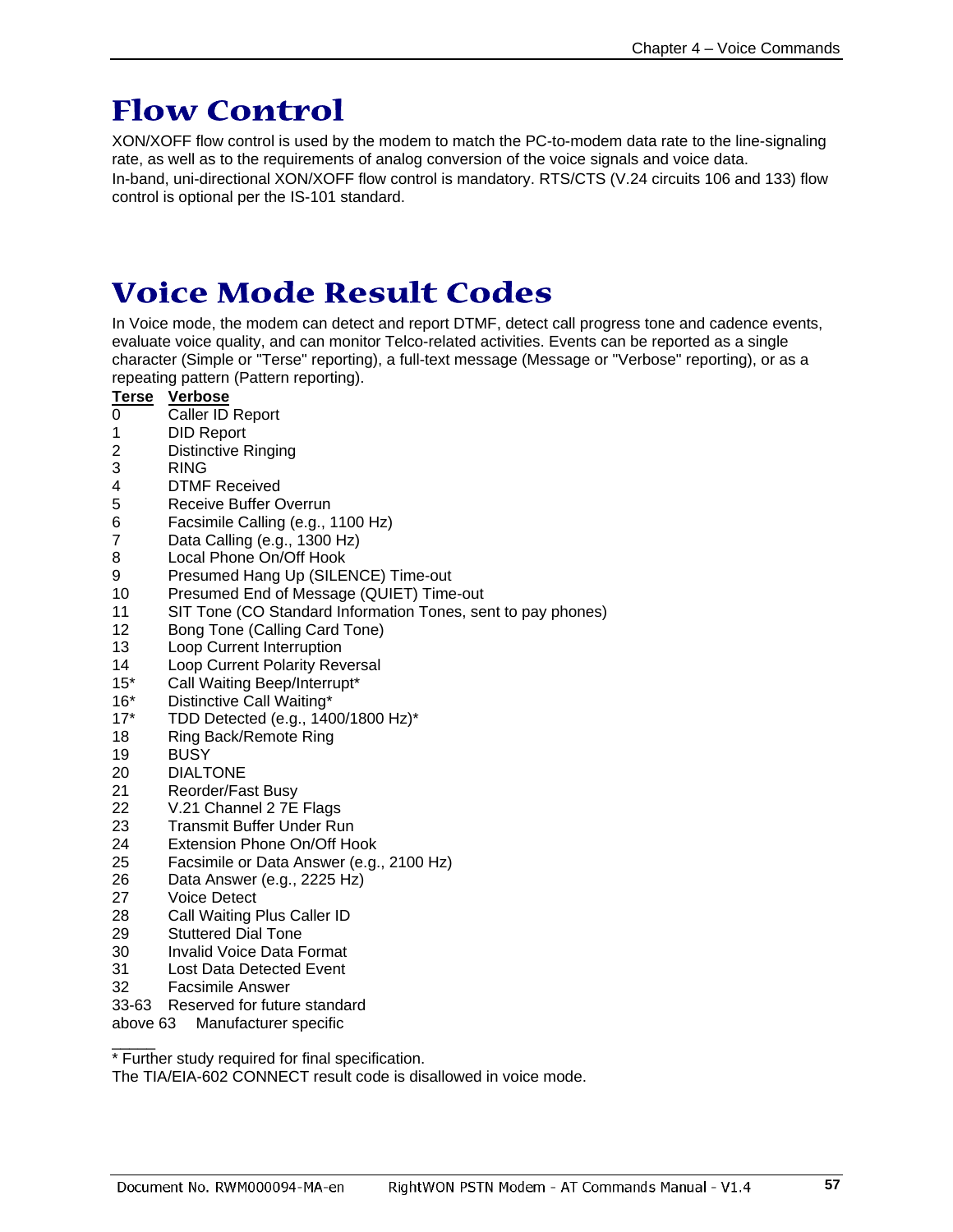# <span id="page-58-0"></span>**Unsolicited Voice Mode Result Codes**

The form of the unsolicited result codes for voice mode is different from standard modem Command mode result codes. The **+V** specification refers to these voice mode result codes as "event detection reports". Event detection reports are provided in simple report format when one character is enough to report an event, such as *RING*. A complex report format is used when one character is not enough to report an event; generally, all multi-character responses. Complex event reports are in the format <tag>  $\epsilon$  <  $\epsilon$  <  $\epsilon$  <  $\epsilon$  /> where  $\epsilon$  tag> is the data type, = is the ASCII = sign,  $\epsilon$  data> is a specific data instance, and <cr> is ASCII 13 decimal.

### <span id="page-58-1"></span>**Valid Complex Event Report Tags**

| <b>Tag</b>                 | <b>Description</b>                                                                                                   |  |  |  |
|----------------------------|----------------------------------------------------------------------------------------------------------------------|--|--|--|
| <b>TIME</b>                | Caller ID Tag in the form TIME=HHMM, where HH is the hour (00-23) and MM is the                                      |  |  |  |
|                            | minute (00–59). All numbers are in ASCII and numbers less than 10 have a leading 0.                                  |  |  |  |
| <b>DATE</b>                | The current date in the format MMDD (where MM is the month 0–12 and DD is the day                                    |  |  |  |
|                            | 01-31). All numbers are in ASCII and numbers less than 10 have a leading 0.                                          |  |  |  |
| <b>NMBR</b>                | The telephone number of the caller, in the format NMBR= <number> or P or O (ASCII 4F</number>                        |  |  |  |
|                            | hex). The P indicates that the calling number information is not available since the                                 |  |  |  |
|                            | originating caller has requested Private service. The O indicates that the calling number                            |  |  |  |
|                            | information is not available since the caller is outside of the area code.                                           |  |  |  |
| <b>NAME</b>                | The caller's name in the format NAME= <listing name="">.</listing>                                                   |  |  |  |
| <b>MESG</b>                | Indicates a data item not listed above in Multiple Message Format: MESG= <data< td=""></data<>                       |  |  |  |
|                            | Tag> <length message="" of=""><data><checksum> in printable ASCII (to avoid confusion</checksum></data></length>     |  |  |  |
|                            | with binary output).                                                                                                 |  |  |  |
| ERRM                       | Error Tag (used for Caller ID and other uses). Refer to the +VCID command.                                           |  |  |  |
| <b>DRON</b>                | Distinctive Ring Cadence On time                                                                                     |  |  |  |
| <b>DROF</b>                | Distinctive Ring Cadence Off time                                                                                    |  |  |  |
| <b>CPON</b>                | Control Tone Cadence On time                                                                                         |  |  |  |
| <b>CPOF</b>                | Control Tone Cadence Off time                                                                                        |  |  |  |
| <b>CWON</b><br><b>CWOF</b> | Call Waiting Cadence On time<br>Call Waiting Cadence Off time                                                        |  |  |  |
| <b>ASTB</b>                | See Voice Mode Shielded Codes                                                                                        |  |  |  |
| <b>SITT</b>                | The data value for the SITT tag, in the format <sitt>&lt;=&gt;<data><cr>, where <data> can</data></cr></data></sitt> |  |  |  |
|                            | mean:                                                                                                                |  |  |  |
|                            | Intercept Tone<br>ICNT                                                                                               |  |  |  |
|                            | VCCT Vacant Code Tone                                                                                                |  |  |  |
|                            | <b>REOT</b> Reorder Tone                                                                                             |  |  |  |
|                            | <b>NCDT</b> No Circuit Detected Tone                                                                                 |  |  |  |
|                            | TON4 Fourth SIT Tone Number                                                                                          |  |  |  |
|                            | TON5 Fifth SIT Tone Number                                                                                           |  |  |  |
|                            | TON6 Sixth SIT Tone Number                                                                                           |  |  |  |
|                            | <b>TON7</b> Seventh SIT Tone Number                                                                                  |  |  |  |
|                            | In the event of an unrecognized data tag, the SocketModem presents the data item information as                      |  |  |  |
|                            | printable hex ASCII numbers following the MESG tag. For example:                                                     |  |  |  |
| <b>RING</b>                |                                                                                                                      |  |  |  |
|                            | DATE=0321                                                                                                            |  |  |  |
|                            | TIME=1405                                                                                                            |  |  |  |

NMBR=5045551234 NAME=DOE JOE MESG=060342424231 **RING** RING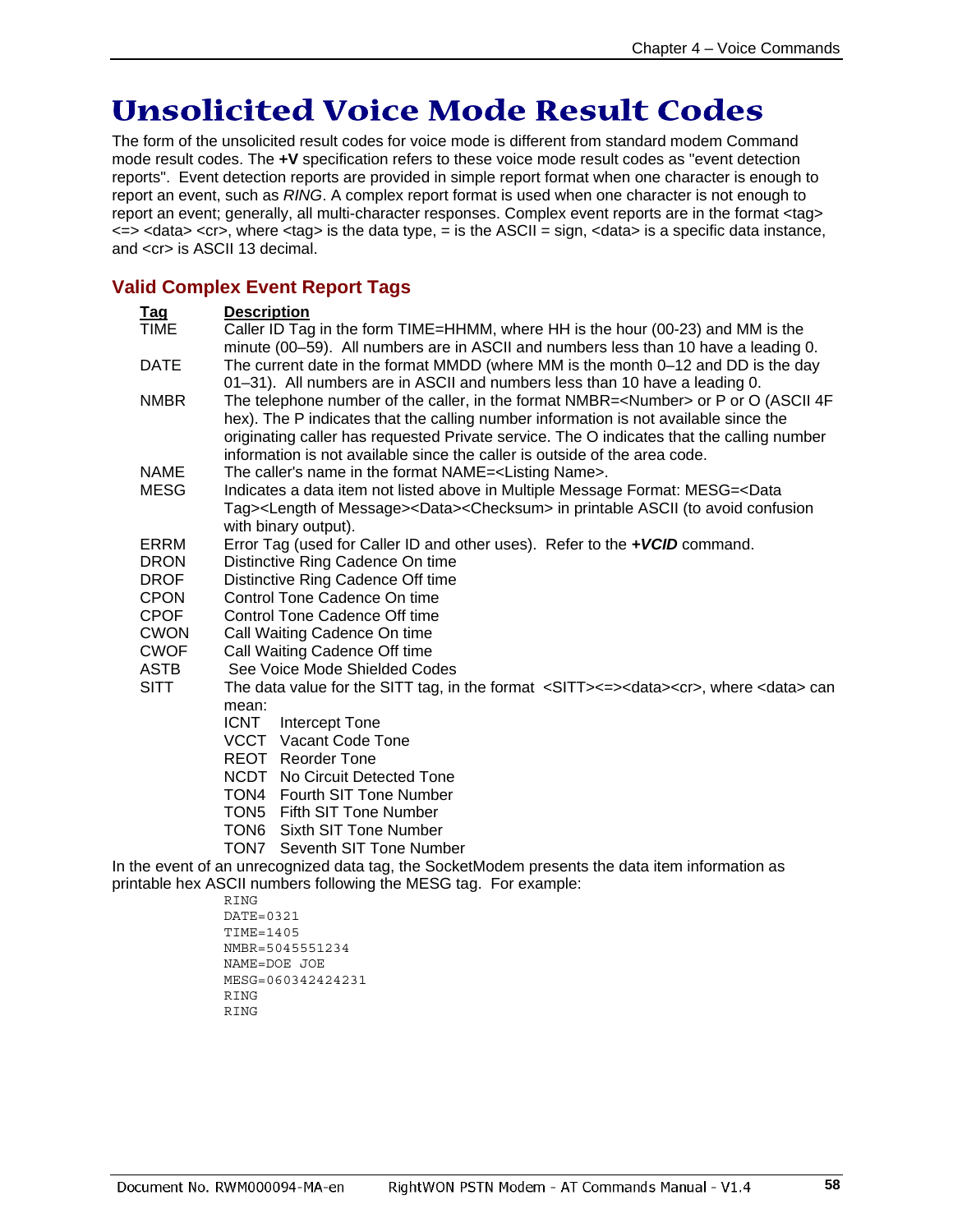# <span id="page-59-0"></span>**Voice Mode Shielded Codes**

These codes can be sent in either Command mode or Data mode. The DCE may return the event detection reports after the OK result code from the +FCLASS command. One or more simple event detection reports may be embedded within the data portion of a complex event detection report. Table 3 describes voice mode shielded codes. The number in the first column is the ASCII equivalent (in hex). Voice Mode Shielded Codes Detail

| <b>Shielded Code</b>                                                                                         | <u>Hex</u> | <b>Event Report Description</b>                                            |  |  |
|--------------------------------------------------------------------------------------------------------------|------------|----------------------------------------------------------------------------|--|--|
| $<$ DLE $>$<br>(10)<br>Two contiguous <dle><dle> codes indicate a single <dle> in the data</dle></dle></dle> |            |                                                                            |  |  |
|                                                                                                              |            | stream.                                                                    |  |  |
| <sub></sub>                                                                                                  | (1A)       | <dle><dle> in the data stream.</dle></dle>                                 |  |  |
| $<$ ETX $>$                                                                                                  | (3)        | End Data State; signifies the end of voice data. Can end with Event 9      |  |  |
|                                                                                                              |            | (Presumed Hang Up Timeout), Event 10 (Presumed End of Message), Event      |  |  |
|                                                                                                              |            | 13 (Loop Current Interruption), Event 14 (Loop Current Polarity Reversal), |  |  |
|                                                                                                              |            | Event 19 (BUSY), or Event 20 (DIALTONE).                                   |  |  |
| Q                                                                                                            | (51)       | Data stream shielded Xon character. Used in the +VXT command to shield     |  |  |
|                                                                                                              |            | XON characters in the full-duplex data stream and in the Packet Protocol.  |  |  |
| S                                                                                                            | (53)       | Data stream shielded Xoff character. Used in the +VXT command to shield    |  |  |
|                                                                                                              |            | XOFF characters in the full-duplex data stream and in the Packet Protocol. |  |  |
| M                                                                                                            | (4D)       | Data stream shielded SOH code used for the Packet Protocol.                |  |  |
| W                                                                                                            | (57)       | Data stream shielded ETB code used for the Packet Protocol.                |  |  |
| F                                                                                                            | (46)       | Data stream shielded ACK code used for the Packet Protocol.                |  |  |
|                                                                                                              | U          | (55) Data stream shielded NAK code used for the Packet Protocol.           |  |  |
| G                                                                                                            | (47)       | Data stream shielded ENQ code used for the Packet Protocol.                |  |  |
| T                                                                                                            | (54)       | Timing Mark.                                                               |  |  |
| X                                                                                                            | (58)       | Packet Header for the "Complex Event Detection Report" (additional event   |  |  |
|                                                                                                              |            | data transfers to the DTE).                                                |  |  |
| ٠                                                                                                            | (2E)       | Packet Terminator for the "Complex Event Detection Report" (additional     |  |  |
|                                                                                                              |            | event data transfers to the DTE).                                          |  |  |
| $\sqrt{2}$                                                                                                   | (2F)       | Start of DTMF tone shielding.                                              |  |  |
|                                                                                                              | (7F)       | DTMF transitions to off.                                                   |  |  |
| R                                                                                                            | (52)       | Event Number 3 (RING). The <dle> shielded version of the RING result</dle> |  |  |
|                                                                                                              |            | code.                                                                      |  |  |
| 1                                                                                                            | (31)       | Event Number 4 (DTMF 1).                                                   |  |  |
| $\overline{\mathbf{c}}$                                                                                      | (32)       | Event Number 4 (DTMF 2).                                                   |  |  |
| 3                                                                                                            | (33)       | Event Number 4 (DTMF 3).                                                   |  |  |
| $\overline{\mathcal{A}}$                                                                                     | (34)       | Event Number 4 (DTMF 4).                                                   |  |  |
| 5                                                                                                            | (35)       | Event Number 4 (DTMF 5).                                                   |  |  |
| 6                                                                                                            | (36)       | Event Number 4 (DTMF 6).                                                   |  |  |
| $\overline{7}$                                                                                               | (37)       | Event Number 4 (DTMF 7).                                                   |  |  |
| 8                                                                                                            | (38)       | Event Number 4 (DTMF 8).                                                   |  |  |
| 9                                                                                                            | (39)       | Event Number 4 (DTMF 9).                                                   |  |  |
| 0                                                                                                            | (30)       | Event Number 4 (DTMF 0).                                                   |  |  |
| A                                                                                                            | (41)       | Event Number 4 (Extended Keypad DTMF A).                                   |  |  |
| B                                                                                                            | (42)       | Event Number 4 (Extended Keypad DTMF B).                                   |  |  |
| C                                                                                                            | (43)       | Event Number 4 (Extended Keypad DTMF C).                                   |  |  |
| D                                                                                                            | (44)       | Event Number 4 (Extended Keypad DTMF D).                                   |  |  |
| *                                                                                                            | (2A)       | Event Number 4 (Extended Keypad DTMF E).                                   |  |  |
| #                                                                                                            | (23)       | Event Number 4 (Extended Keypad DTMF E).                                   |  |  |
| о                                                                                                            | (6F)       | Event Number 5 (Receive Buffer Overrun).                                   |  |  |
| $\mathbf{C}$                                                                                                 | (63)       | Event Number 6 (Facsimile Calling).                                        |  |  |
| е                                                                                                            | (65)       | Event Number 7 (Data Calling).                                             |  |  |
| h                                                                                                            | (68)       | Event Number 8 (line current break). Local phone goes on hook.             |  |  |
| н                                                                                                            | (48)       | Event Number 8 (line current detected). Local phone goes off hook.         |  |  |
| s                                                                                                            | (73)       | Event Number 9 (Presumed Hang Up "SILENCE" Timeout).                       |  |  |
| q                                                                                                            | (71)       | Event Number 10 (Presumed End of Message "QUIET" Timeout).                 |  |  |
| J                                                                                                            | (4A)       | Event Number 11 (SIT Tone).                                                |  |  |
| \$                                                                                                           | (24)       | Event Number 12 (Bong Tone).                                               |  |  |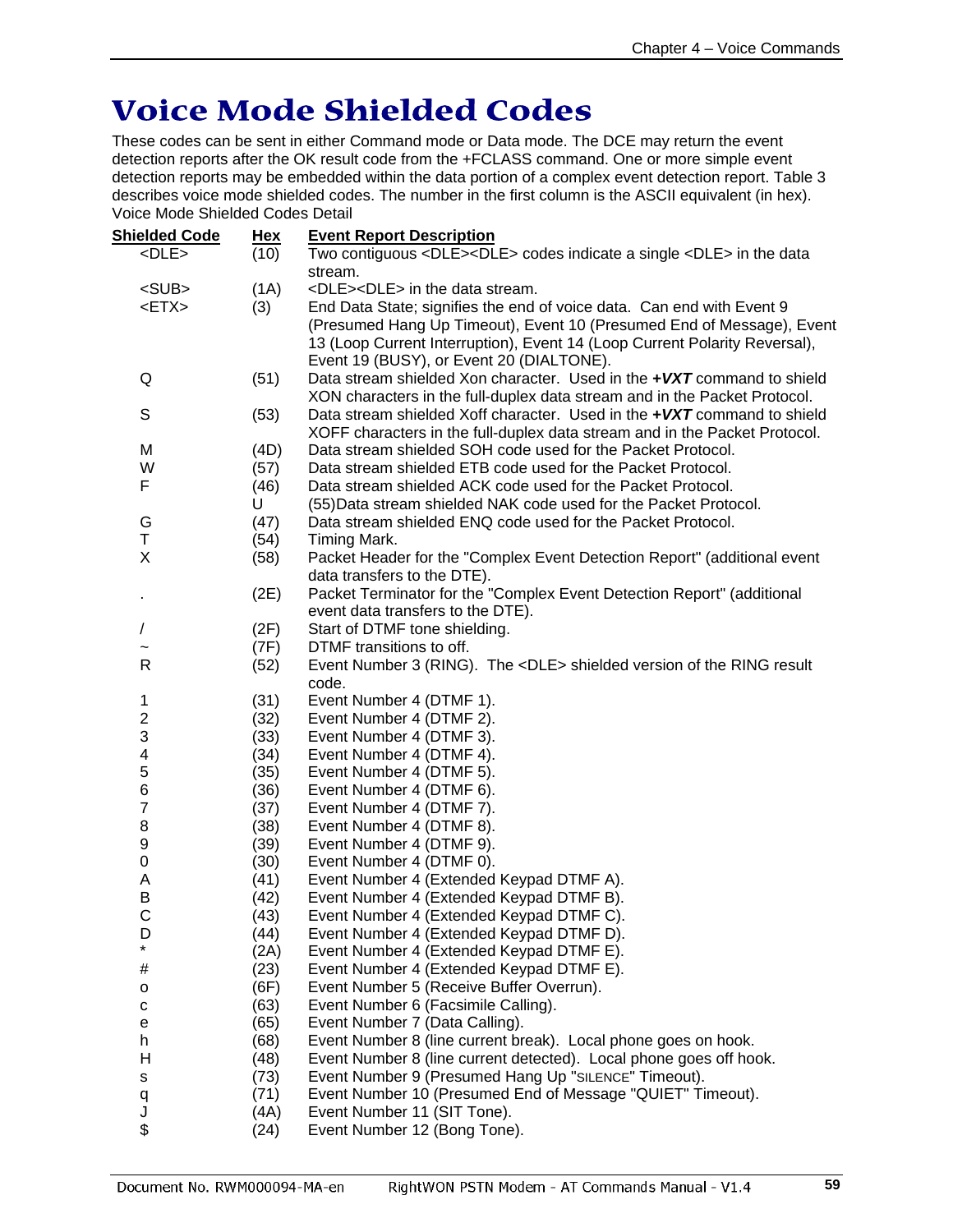| I            | (6C) | Event Number 13 (Loop Current Interruption). Usually indicates a remote  |
|--------------|------|--------------------------------------------------------------------------|
|              |      | hang up.                                                                 |
| L            | (4C) | Event Number 14 (Loop Current Polarity Reversal). May indicate a hang up |
|              |      | or a receive, depending on CO implementation.                            |
| W            | (77) | Event Number 15 (Call Waiting/Beep Interrupt).                           |
| t            | (74) | Event Number 17 (TDD Detected - 1400/1800).                              |
| r            | (72) | Event Number 18 (Ring Back).                                             |
| b            | (62) | Event Number 19 (BUSY). May be repeatedly sent.                          |
| d            | (64) | Event Number 20 (DIALTONE). May be repeatedly sent.                      |
| Κ            | (4B) | Event Number 21 (Reorder/Fast Busy).                                     |
| F            | (46) | Event Number 22 (V.21 Channel 2 7E flags).                               |
| u            | (75) | Event Number 23 (Transmit Buffer Under run).                             |
| p            | (70) | Event Number 24 (Line voltage increase - extension phone goes on hook).  |
| P            | (50) | Event Number 24 (Line voltage increase - extension phone goes off hook). |
| a            | (61) | Event Number 25 (Facsimile or Data Answer.                               |
| f            | (66) | Event Number 26 (Data Answer).                                           |
| V            | (56) | Event Number 27 (Voice Detection). A high confidence of voice.           |
| v            | (76) | Event Number 27 (Voice Detection). A low confidence of voice.            |
| İ.           | (69) | Event Number 29 (Stuttered Dial tone).                                   |
| Е            | (45) | Event Number 30 (Invalid Voice Data Format. Voice data is incompatible   |
|              |      | with selected Voice Compression Methods.                                 |
| Y            | (59) | Event Number 31 (Lost Data Detected Event).                              |
| m            | (6d) | Event Number 32 (Facsimile Answer).                                      |
| %            | (25) | Event Number 63 (manufacturer specific).                                 |
| &            | (26) | Event Number 48 (manufacturer specific).                                 |
| $\mathbf{I}$ | (27) | Event Number 49 (manufacturer specific).                                 |
| (            | (28) | Event Number 50 (manufacturer specific).                                 |
|              | (29) | Event Number 51 (manufacturer specific).                                 |
| all other    |      | 7-bit ASCII Reserved for future use.                                     |
|              |      |                                                                          |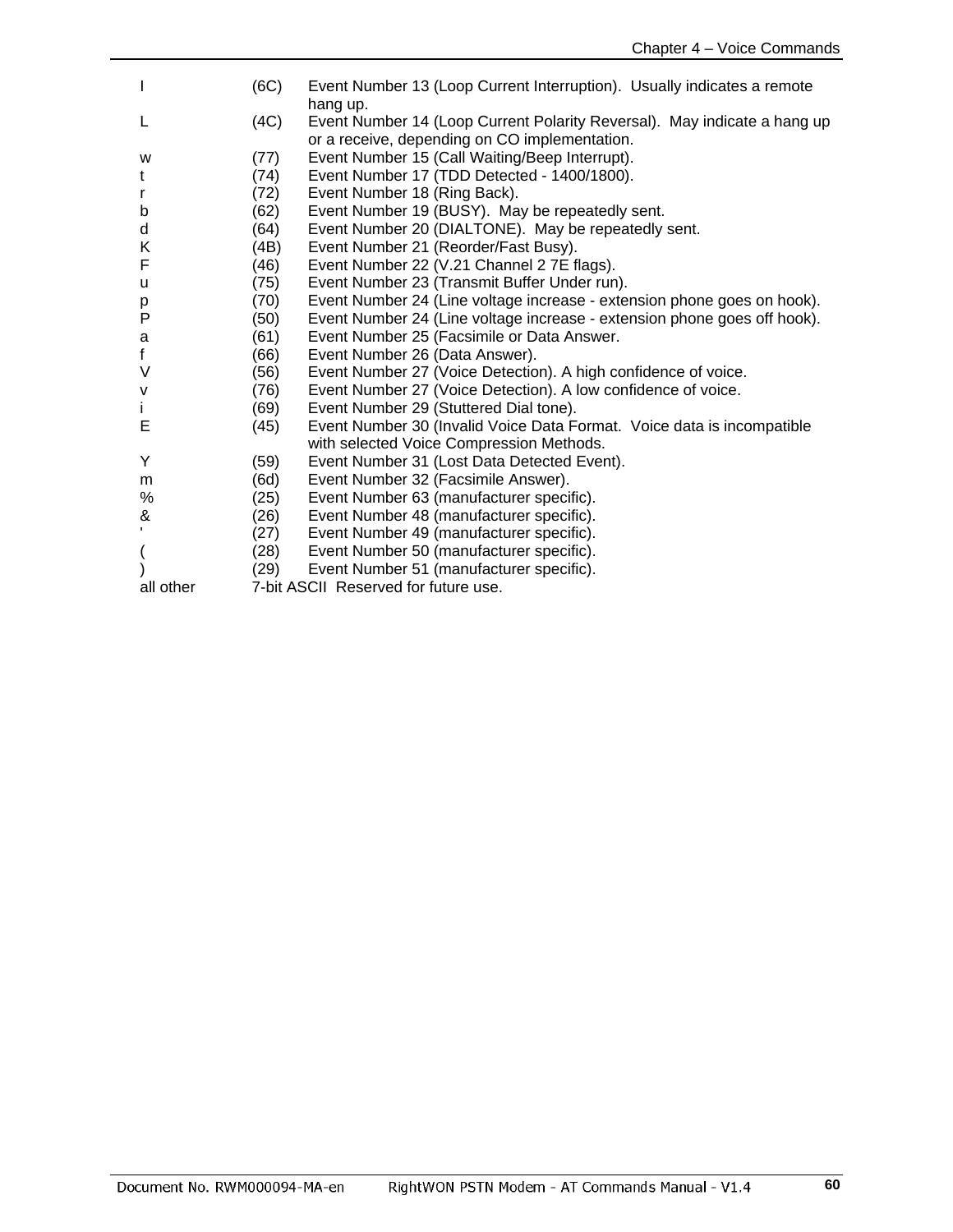# <span id="page-61-0"></span>**DTE/DCE Interface Rates**

The table below indicates the anticipated modem-to-computer interface rates for both the 7.2 bits-persample rate and the 8 bits-per-sample rate.

| <b>Bits per</b><br><b>Sample</b> | <b>Projected DTE/DCE</b><br>I/F Rate @ 7.2K Hz | <b>Projected DTE/DCE</b><br>I/F Rate @ 8K Hz |
|----------------------------------|------------------------------------------------|----------------------------------------------|
| 0.5                              | 4800                                           | 9600                                         |
| 1                                | 9600                                           | 19200                                        |
| $\overline{2}$                   | 19200                                          | 19200                                        |
| 3                                | 38400                                          | 38400                                        |
| 4                                | 38400                                          | 57600                                        |
| 5                                | 57600                                          | 57600                                        |
| 6                                | 57600                                          | 115200                                       |
| $\overline{7}$                   | 115200                                         | 115200                                       |
| 8                                | 115200                                         | 115200                                       |
| 9                                | 115200                                         | 115200                                       |
| 10                               | 115200                                         | 115200                                       |
| 11                               | 115200                                         | 115200                                       |
| 12                               | 115200                                         | Fast                                         |
| 13                               | Fast                                           | Fast                                         |

#### **Projected DTE/DCE Interface Rates for 7.2/8K Hz Sample Rates**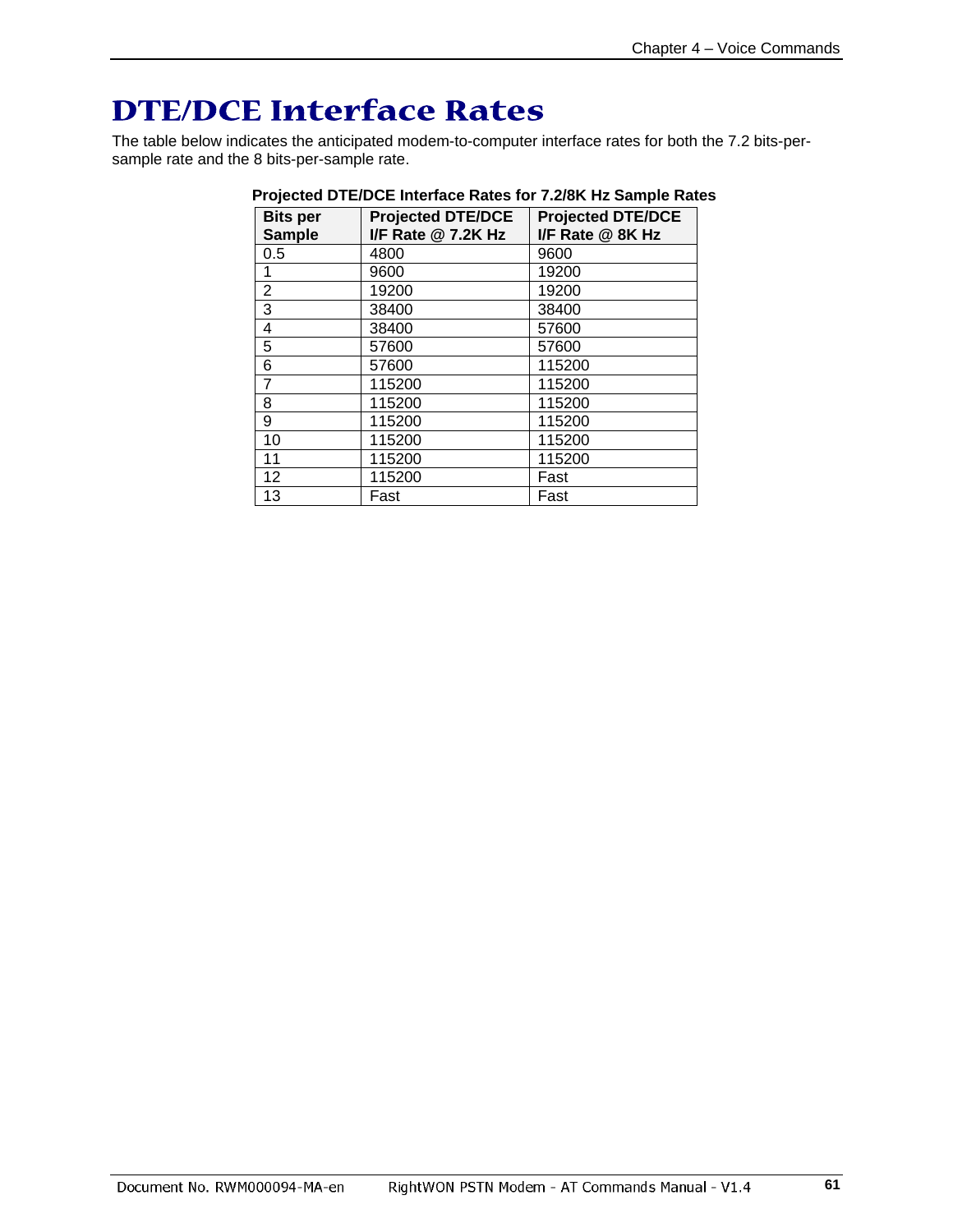# **Index**

## <span id="page-62-0"></span>**1**

## **3**

| 32-bit Frame Check Sequence - +EFCS 26 |  |
|----------------------------------------|--|
|----------------------------------------|--|

## **A**

| Adaptive Answer Result Code - %A20           |  |
|----------------------------------------------|--|
|                                              |  |
| Asynchronous Communications Mode - &Q16      |  |
| Asynchronous Word Length \$EB32              |  |
|                                              |  |
| <b>AT commands</b>                           |  |
|                                              |  |
| #CBA - Callback Attempts 35                  |  |
| #CBD - Callback Delay35                      |  |
| #CBF - Callback Failed Attempts Display35    |  |
| #CBFR - Callback Failed Attempts Reset 35    |  |
| #CBI-Local Callback Inactivity35             |  |
| #CBN - Store Callback Password35             |  |
| #CBP - Callback Parity36                     |  |
| #CBR - Callback Security Reset36             |  |
| #CBS - Callback Enable/Disable36             |  |
|                                              |  |
|                                              |  |
| #S - Enter Setup Password 34                 |  |
| #S= - Store Setup Password36                 |  |
|                                              |  |
| \$EB - Asynchronous Word Length 32           |  |
|                                              |  |
|                                              |  |
| \$MB - Online BPS Speed32                    |  |
| \$RP - Ring Priority vs. AT Command Priority |  |
|                                              |  |
|                                              |  |
| \$SB - Serial Port Baud Rate33               |  |
| %%%ATMTSMODEM - Remote                       |  |
| Configuration Escape Sequence 34             |  |
| %A - Adaptive Answer Result Code20           |  |
| %B - View Numbers in Blacklist 20            |  |
| %C - Data Compression Control 20             |  |
|                                              |  |
| %DT - Set AT Command Mode Timer21            |  |
|                                              |  |
| %E - Fallback and Fall Forward 21            |  |
| %H - Set Callback Security - Direct Connect  |  |
|                                              |  |
| %S - Command Speed Response21                |  |
| &C - Data Carrier (DCD) Control14            |  |
|                                              |  |
| &E - XON/XOFF Pacing Control14               |  |
| &F - Load Factory Settings14                 |  |
| &G - V.22bis Guard Tone Control 15           |  |
|                                              |  |
| &K - Flow Control Selection15                |  |

| &L-Leased Line Operation  15                 |
|----------------------------------------------|
| &P - Pulse Dial Make-to-Break Ratio  15      |
| &Q - Asynchronous Communications Mode16      |
| &S - Data Set Ready (DSR)  16                |
| &T-Self Test commands 16                     |
| &V - View Active Configuration  16           |
|                                              |
| &W - Store Current Configuration  17         |
| &Z - Store Dialing Location and Number  17   |
| +++AT - Escape Sequence 7                    |
| +A8E - V.8 and V.8bis Operation Controls22   |
| +A8T - Send V.8bis Signal and/or Message23   |
| +DCS - Select V.42bis or V.44 Data           |
|                                              |
| +DR - V.44 Data Compression Reporting24      |
|                                              |
| +DS - V.42bis Data Compression 24            |
| +DS44 - V.44 Data Compression25              |
| +EB - Break Handling in Error Control 26     |
| +EFCS - 32-bit Frame Check Sequence26        |
| +ER - Error Control Report26                 |
|                                              |
| +ESA - Set Up Error Control Parameters27     |
|                                              |
| +ETBM - Call Termination Buffer              |
|                                              |
| +FCLASS - Fax Class Indication28             |
| +GCAP - Complete List of Capabilities        |
|                                              |
|                                              |
| +GMI - Manufacturer Identification Request28 |
| +GMM - Model Identification Request28        |
|                                              |
|                                              |
| +IFC - DTE-DCE Local Flow Control 29         |
| +ILRR - DTE-DCE Local Rate Reporting29       |
|                                              |
| +ITF= - Transmit Flow Control Threshold  30  |
| +MR= - Modulation Reporting Control 30       |
| +MS= - Modulation Selection 30               |
| +VCID - Caller ID Selection34                |
|                                              |
| +VDR= - Distinctive Ring Report33            |
| . 7<br>A - Answer                            |
| VA - Select Maximum MNP Block Size  17       |
|                                              |
|                                              |
| B - Communication Standard Setting7          |
|                                              |
|                                              |
|                                              |
|                                              |
|                                              |
|                                              |
| F-Online Data Character Echo9                |
|                                              |
|                                              |
|                                              |
|                                              |
|                                              |
| M - Monitor Speaker Mode 10                  |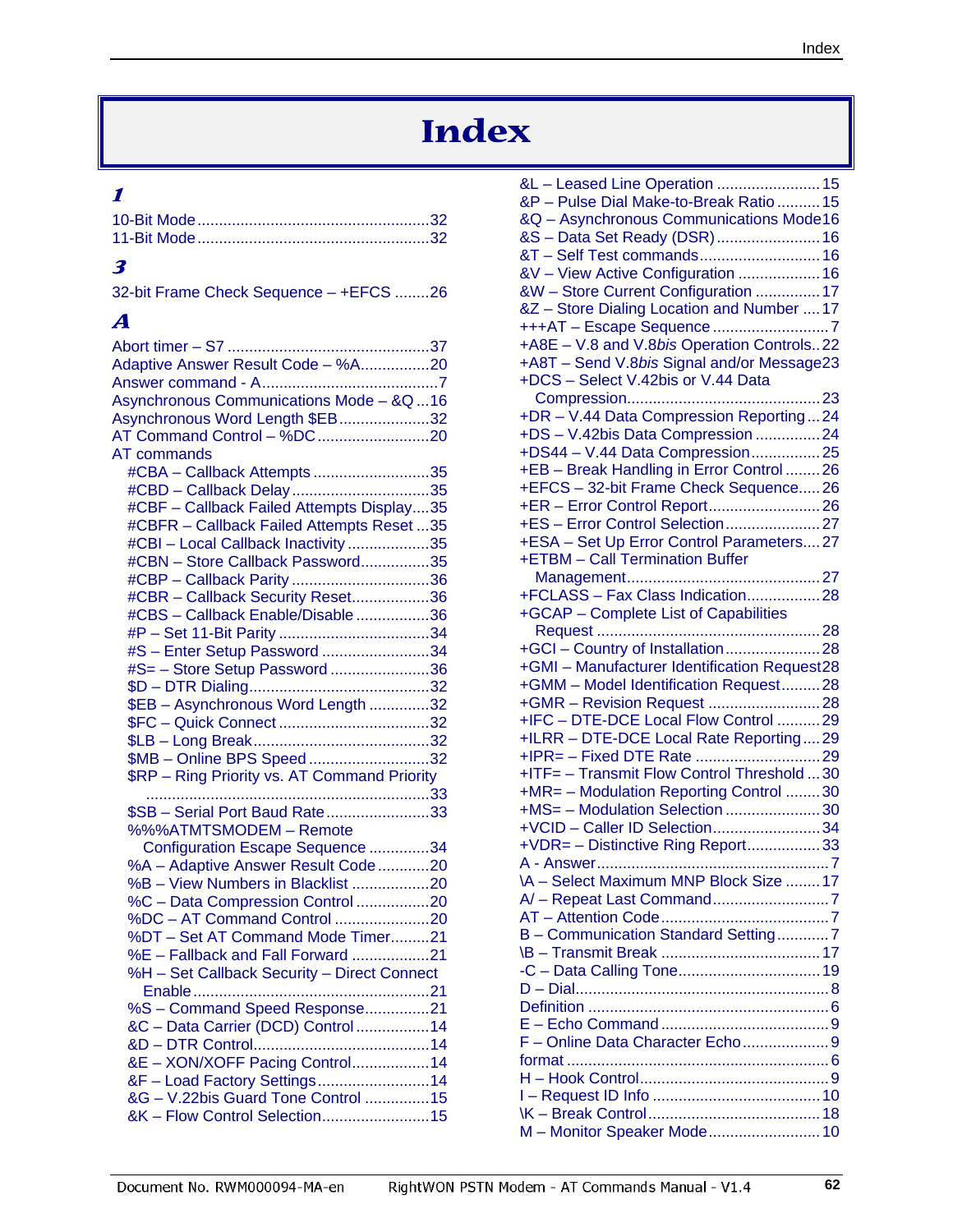| \N - Error Correction Mode 18<br>N – Modulation Handshake 11<br><b>IQ - Local Flow Control Selection 19</b><br>Q - Result Codes Enable/Disable11<br><b>NV-Protocol Result Code 19</b><br>V - Result Code Format12<br>W - Result Code Options12<br>X - Select Result Code & Call Monitor<br>\X - XON/XOFF Pass-Through19 |  |
|-------------------------------------------------------------------------------------------------------------------------------------------------------------------------------------------------------------------------------------------------------------------------------------------------------------------------|--|
|                                                                                                                                                                                                                                                                                                                         |  |
|                                                                                                                                                                                                                                                                                                                         |  |
|                                                                                                                                                                                                                                                                                                                         |  |
| Z-Reset and Recall Stored Profile13                                                                                                                                                                                                                                                                                     |  |
| <b>AT Commands</b>                                                                                                                                                                                                                                                                                                      |  |
|                                                                                                                                                                                                                                                                                                                         |  |
|                                                                                                                                                                                                                                                                                                                         |  |
| Automatic Hang-Up Control - +VNH= 44                                                                                                                                                                                                                                                                                    |  |
|                                                                                                                                                                                                                                                                                                                         |  |

## **B**

| <b>Beep Tone Duration Timer (DTMF/Tone</b> |  |
|--------------------------------------------|--|
| Generation Duration) - +VTD= 52            |  |
|                                            |  |
|                                            |  |
| Break Handling in Error Control - +EB 26   |  |

## **C**

| Call Termination Buffer Management - +ETBM  |  |
|---------------------------------------------|--|
|                                             |  |
| Callback Attempts - #CBA35                  |  |
|                                             |  |
| Callback Enable/Disable - #CBS36            |  |
| Callback Failed Attempts Display - #CBF? 35 |  |
| Callback Failed Attempts Reset - #CBFR35    |  |
|                                             |  |
| Callback Security Reset - #CBR 34           |  |
| Caller ID Selection - +VCID34               |  |
| Carriage return character - S3 37           |  |
| Carrier loss disconnect time - S10 37       |  |
| Command mode by the command mode            |  |

| Command Speed Response %S 21                  |  |
|-----------------------------------------------|--|
|                                               |  |
| Communication Standard Setting - B7           |  |
| Complete List of Capabilities Request - +GCAP |  |
|                                               |  |
|                                               |  |
|                                               |  |
|                                               |  |

## **D**

| Data Compression Control - %C20   |  |
|-----------------------------------|--|
|                                   |  |
|                                   |  |
| Diagnostic Information Display 10 |  |
|                                   |  |
|                                   |  |

| Distinctive Ring (Ring Cadence Reporting) -  |  |
|----------------------------------------------|--|
|                                              |  |
| Distinctive Ring Report - +VDR= 33           |  |
| Downstream Data Rate - S3838                 |  |
| DTE/DCE Interface Rate (Turn Off Autobaud) - |  |
|                                              |  |
|                                              |  |
| DTE-DCE Local Flow Control - +IFC 29         |  |
| DTE-DCE Local Rate Reporting - +ILRR29       |  |
|                                              |  |
|                                              |  |
|                                              |  |

## **E**

| Enable/Disable Voice Mode Packet Protocol - |  |
|---------------------------------------------|--|
|                                             |  |
|                                             |  |
| Enter Setup Password - #S34                 |  |
| Enter Voice Receive State - +VRX  44        |  |
|                                             |  |
|                                             |  |
|                                             |  |
|                                             |  |
|                                             |  |
|                                             |  |
|                                             |  |
|                                             |  |
| Event Reporting and Masking - +VEM= 54      |  |

## **F**

| Flow Control Assert and Deassert Points - |  |
|-------------------------------------------|--|
|                                           |  |
|                                           |  |

## **H**

## **I**

| Initialize Voice Parameters - +VIP  44   |  |
|------------------------------------------|--|
| <b>Interface Configuration commands</b>  |  |
| +VBT= - Flow Control Assert and Deassert |  |
|                                          |  |
| +VPP= - Enable/Disable Voice Mode Packet |  |
|                                          |  |
| +VPR= - DTE/DCE Interface Rate (Turn Off |  |
|                                          |  |
| Interface Configuration Commands55       |  |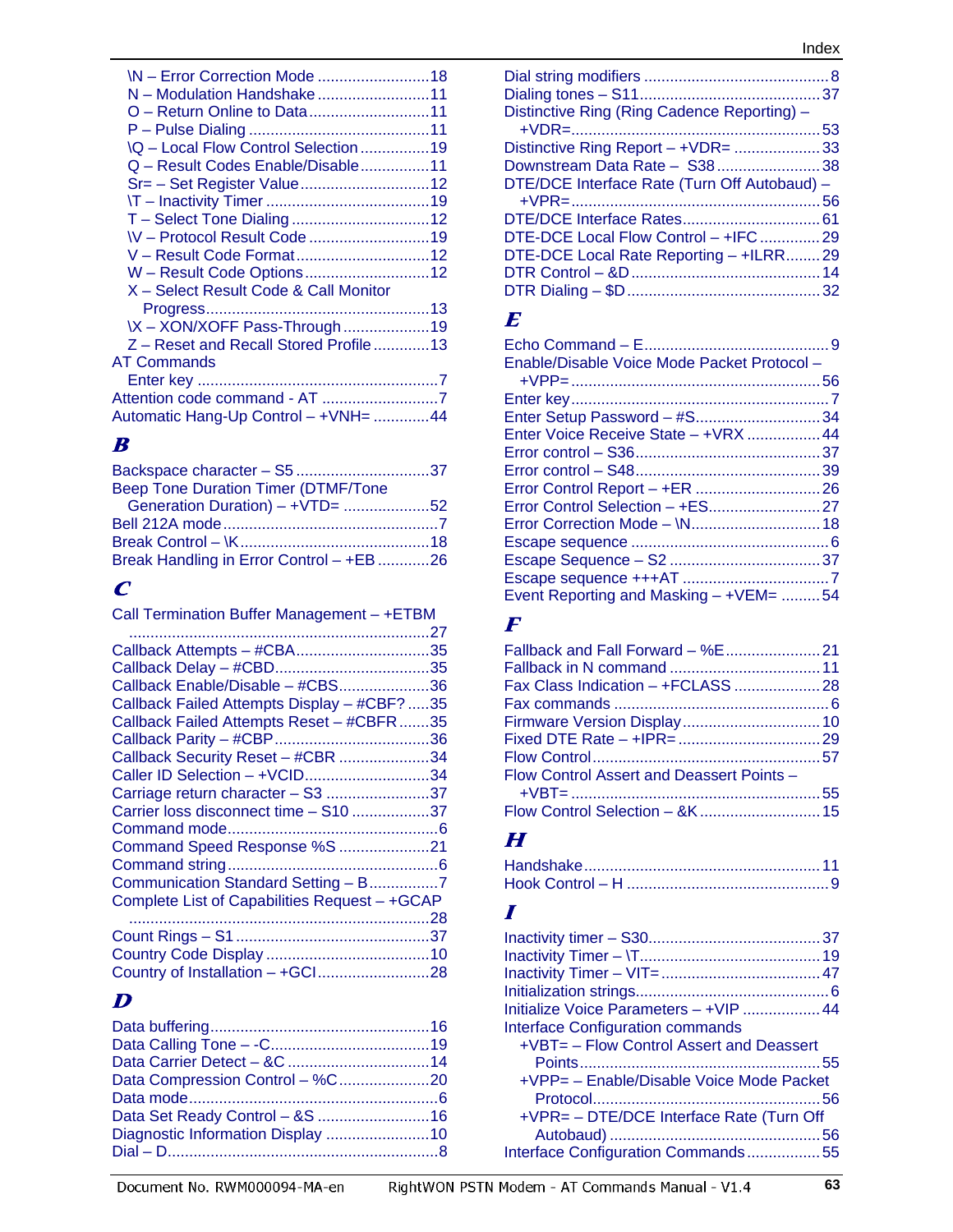## **L**

| Local Callback Inactivity Timer - #CBI 35 |  |
|-------------------------------------------|--|
|                                           |  |
|                                           |  |

## **M**

| Manufacturer Identification Request - +GMI 28 |  |
|-----------------------------------------------|--|
| Model Identification Request - +GMM28         |  |
|                                               |  |
| Modulation Reporting Control - +MR= 30        |  |
| Modulation Selection - +MS= 30                |  |
|                                               |  |
|                                               |  |

# **N**

|--|--|

## **O**

| Online BPS Speed - \$MB32 |  |
|---------------------------|--|
|                           |  |
|                           |  |

## **P**

| Pulse Dial Make-to-Break Ratio – &P 15 |
|----------------------------------------|
|                                        |
|                                        |

# **Q**

# **R**

| <b>Remote Configuration</b>                      |  |
|--------------------------------------------------|--|
| Remote Configuration Escape sequence -           |  |
|                                                  |  |
|                                                  |  |
|                                                  |  |
| Reset and Recall Stored Profile - Z13            |  |
|                                                  |  |
|                                                  |  |
|                                                  |  |
|                                                  |  |
| Result Codes Enable/Disable - Q 11               |  |
| Return Online to Data Mode – O 11                |  |
|                                                  |  |
| Ring Priority vs. AT Command Priority - \$RP .33 |  |
| Ringback Goes Away Timer - VRA=49                |  |
|                                                  |  |
|                                                  |  |

## **S**

| Select Analog Source/Destination - +VLS= 48    |
|------------------------------------------------|
| Select Maximum MNP Block Size command - \A     |
|                                                |
| Select Result Code & Call Monitor Progress - X |
|                                                |

| Select V.42bis or V.44 Data Compression -                     |  |
|---------------------------------------------------------------|--|
|                                                               |  |
| Select Voice Compression Method - +VSM= .51                   |  |
|                                                               |  |
| Send V.8bis Signal and/or Message - +A8T23                    |  |
| Send Voice Tones - +VTS=  45                                  |  |
| Serial Port Baud Rate - \$SB  33                              |  |
| Set AT Command Mode Timer - %DT21                             |  |
| Set Callback Security - Direct Connect Enable                 |  |
|                                                               |  |
|                                                               |  |
| Set the Volume for Transmitted Voice Samples                  |  |
|                                                               |  |
| Set Up Error Control Parameters - +ESA  27                    |  |
| Silence Detection Sensitivity - +VSD=50                       |  |
|                                                               |  |
| <b>Speed</b>                                                  |  |
|                                                               |  |
| S-registers                                                   |  |
| S2 - Escape Sequence 37                                       |  |
|                                                               |  |
| S0 - Sets Number of Rings37                                   |  |
| S10 - Carrier Loss Disconnect Time 37                         |  |
|                                                               |  |
|                                                               |  |
|                                                               |  |
|                                                               |  |
|                                                               |  |
| S35 - V.25 Calling Tone 37                                    |  |
|                                                               |  |
| S37 - Maximum Speed38                                         |  |
| S38 - Downstream Data Rate 38                                 |  |
| S4 - Line Feed Character37                                    |  |
| S43 - Testing and Debugging38                                 |  |
|                                                               |  |
| S5 - Backspace Character 37<br>S6 - Wait Time for Dail Tone37 |  |
|                                                               |  |
|                                                               |  |
|                                                               |  |
| S9 - Remote Configuration Escape Character                    |  |
|                                                               |  |
| Standby mode delay time - S8939                               |  |
| Start Voice Transmission Process - +VTX 46                    |  |
| Store Callback Password - #CBN  35                            |  |
| Store Current Configuration - &W  17                          |  |
| Store Dialing Location and Number - &Z  17                    |  |
| Store Setup Password - #S= 36                                 |  |

## **T**

| Testing and Debugging - S43 38                |  |
|-----------------------------------------------|--|
|                                               |  |
| Transmit Flow Control Threshold $-$ +ITF=  30 |  |

## **U**

Unsolicited Voice Mode Result Codes ............ 58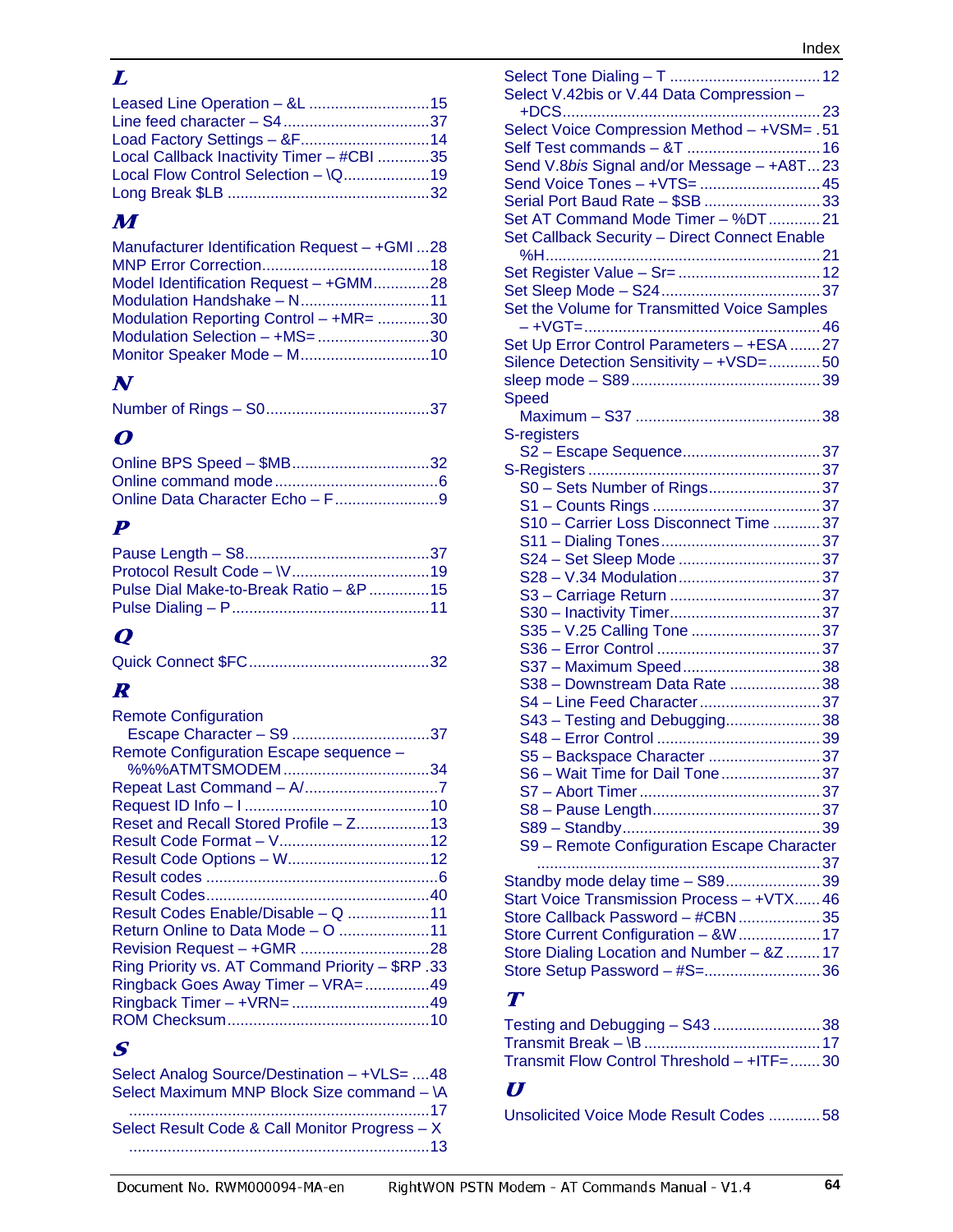#### Index

## **V**

| V.22bis Guard Tone Control - & G15          |  |
|---------------------------------------------|--|
|                                             |  |
|                                             |  |
|                                             |  |
|                                             |  |
| V.42bis Data Compression - +DS 24           |  |
| V.44 Data Compression - +DS4425             |  |
| V.44 Data Compression Reporting - +DR24     |  |
| V.8 and V.8bis Operation Controls - +A8E 22 |  |
| View Active Configuration - &V  16          |  |
|                                             |  |
| Voice commands                              |  |
| +VDR= - Distinctive Ring (Ring Cadence      |  |
|                                             |  |
| +VEM= – Event Reporting and Masking54       |  |
| +VGR= - Voice Gain for Received Voice       |  |
|                                             |  |
| +VGT= - Set Volume for Transmitted Voice    |  |
|                                             |  |
| +VIP - Initialize Voice Parameters44        |  |
| +VIT= - Set DTE/DCE Inactivity Timer 47     |  |
| +VLS= - Select Analog Source/Destination.48 |  |
|                                             |  |

| +VNH = - Automatic Hang-up Control 44       |
|---------------------------------------------|
| +VRA= - Ringback Goes Away Timer49          |
| +VRN= - Ringback Timer  49                  |
| +VRX - Enter Voice Receive State 44         |
| +VSD= - Set Silence Detection Sensitivity50 |
| +VSM= - Voice Compression Method51          |
| +VTD= - Beep Tone Duration Timer            |
| (DTMF/Tone Generation Duration)52           |
| +VTS= - Send Voice Tones 45                 |
| +VTX – Start Voice Transmission Process46   |
|                                             |
| Voice Gain for Received Voice Samples -     |
|                                             |
|                                             |
| Voice Mode Shielded Codes 59                |
|                                             |

#### **W**

## **X**

| XON/XOFF Pacing Control - &E  14 |  |
|----------------------------------|--|
|                                  |  |